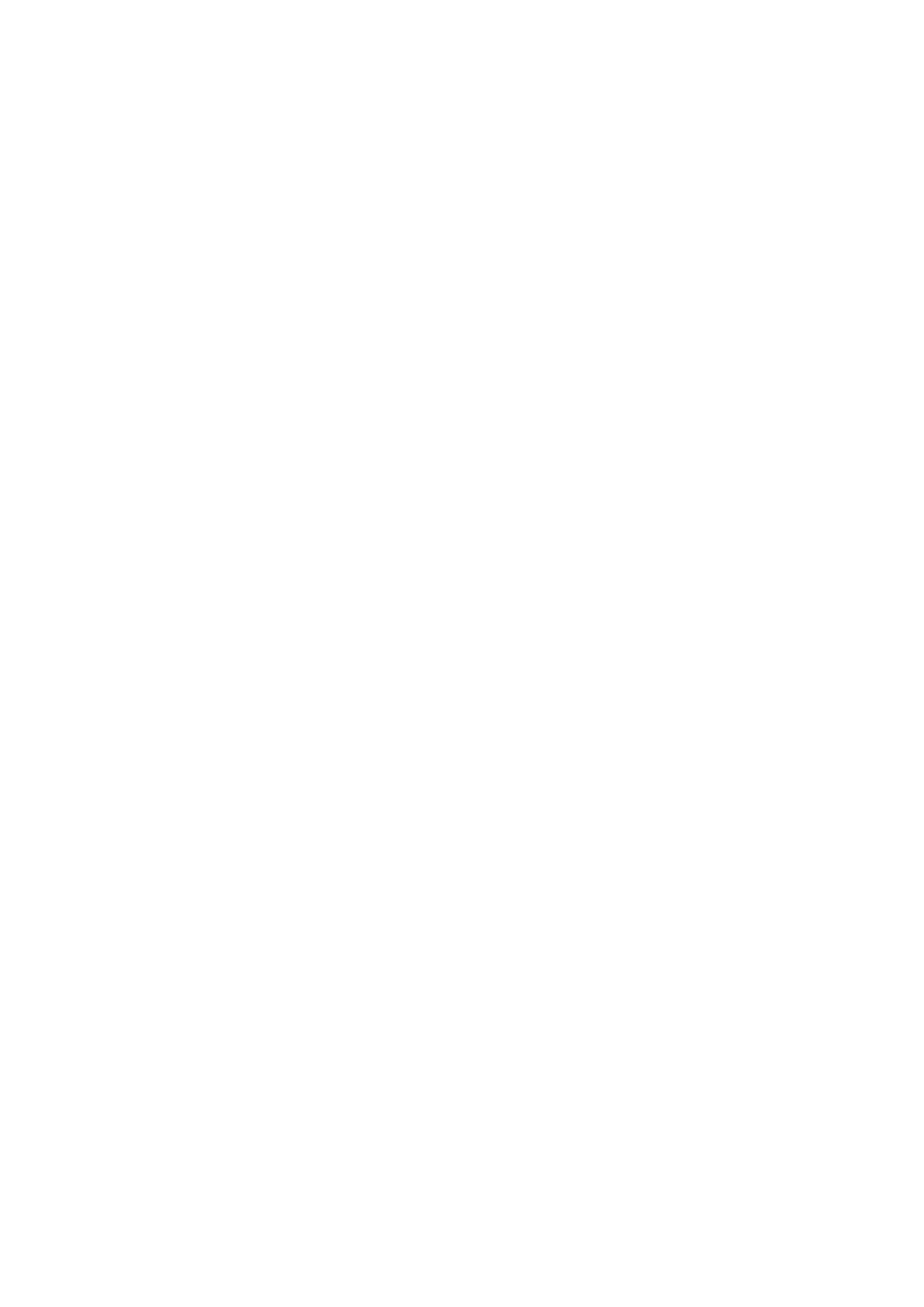# Nibbāna Dīpanī

A Manual of Nibbāna by Venerable Ledi Sayādaw Aggamahāpaṇḍita, D. Litt., Translator Unknown



Edited by Bhikkhu Pesala

© Association for Insight Meditation November 2021 All Rights Reserved

You may print copies for your personal use or for Free Distribution as a Gift of the Dhamma. Please do not host it on your own web site, but link to [the source page](http://www.aimwell.org/ledi.html) so that any updates or corrections will be available to all.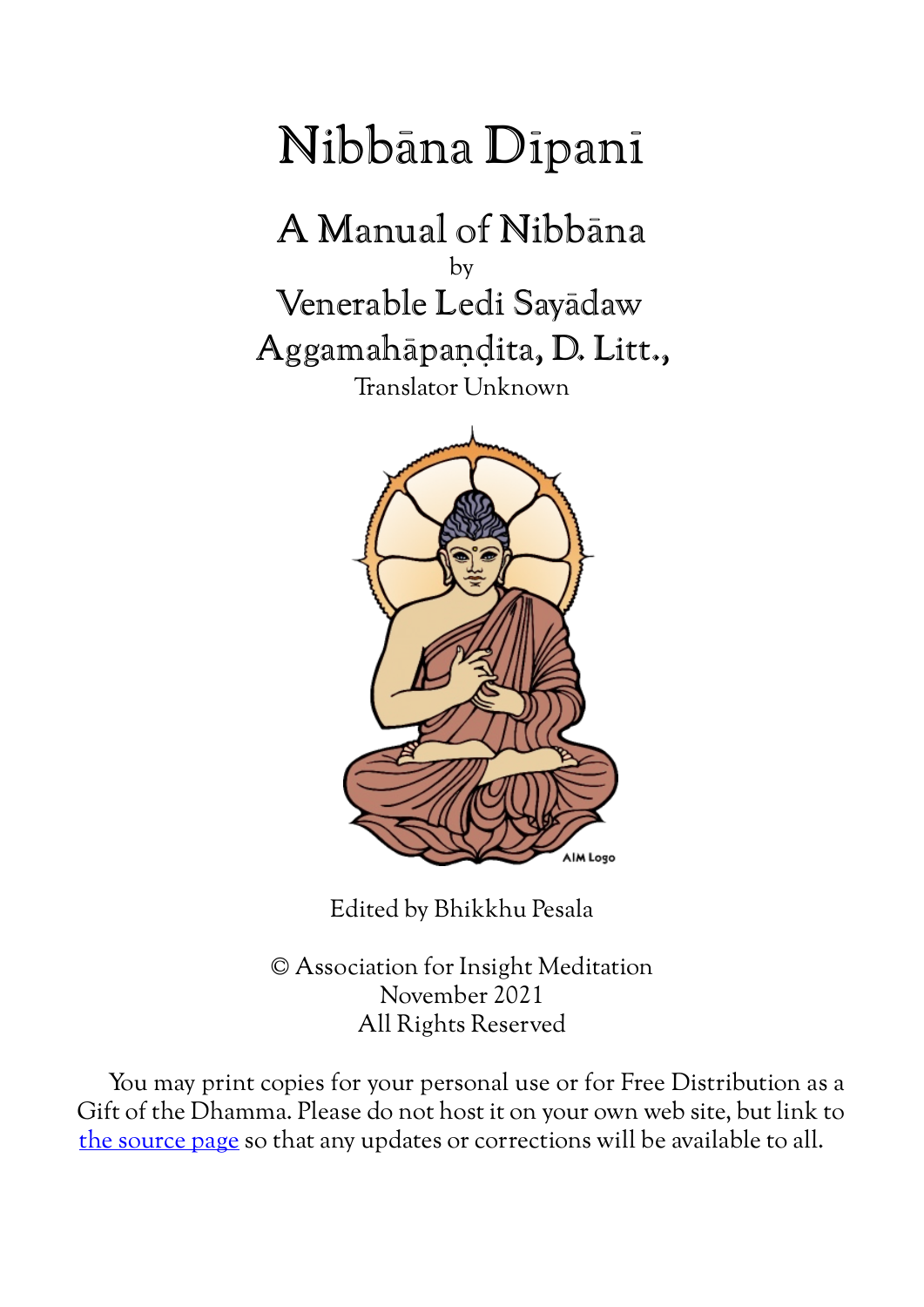## <span id="page-3-0"></span>Editor's Preface

This book was given to me over thirty years ago by James Patrick Stuart Ross, an American who travelled to Burma several times to engage the help of able translators to make the works by Ledi Sayādaw available to Buddhists outside of Burma who were unable to read them in Burmese.

As far as I know, this translation has never made it into print, and I could not find it by searching the Internet.

I have reduced the use of Pāḷi (the original translation contained many Pāḷi terms that would be unintelligible to the majority of Buddhists), and I have added numerous footnotes. I have checked the quotations against the Chaṭṭha Saṅgāyana Tipiṭaka and corrected spellings. I have given the crossreferences to the Roman script editions of the Pāḷi text, rather than to the Burmese MSS as most readers will not be able to find them otherwise.

I first began work on it for publication in 2014, but put it aside as it was such a difficult and time-consuming task to edit it to my satisfaction. I resumed work on it again in October 2021, by which time only about twenty-five pages had been edited to the stage of an early draft. It has taken a month of working on it steadily to get it to its current stage.

The [edition](http://www.aimwell.org/ledibooks/) (converted from the original WordPerfect edition of 10/6/1993) that I have can be download from my website in LibreOffice format, if you wish to see the original draft translation from which I have been working. I hope that readers will understand why it took so long to get it even to this stage, and make allowances for any defects, when they realise that I had to rewrite many paragraphs, and locate and correct several quotations from the Pāḷi texts, relying on the [CST4 Tipiṭaka](http://www.softerviews.org/cst4.html) published by the Vipassanā Research Institute and translations by Bhikkhu Bodhi, published by Wisdom Publications. The late Venerable Ledi Sayādaw would have been familiar with the [Fifth Buddhist Council edition](https://en.wikipedia.org/wiki/Tripi%E1%B9%ADaka_tablets_at_Kuthodaw_Pagoda), from Mandalay, so there are some minor differences to the later Sixth Buddhist Council Edition published on Tipitaka.org.

I hope that this first edition will go some way to making the late Sayādaw's writings more accessible. I realise that there are still many defects, but I will endeavour to fix them as time permits. If anyone has the Burmese edition, they may be able to offer me valuable insights and suggestions to make the translation more faithful to the original. Please let me know about any typos or formatting errors, which are easy to fix.

Bhikkhu Pesala London November, 2021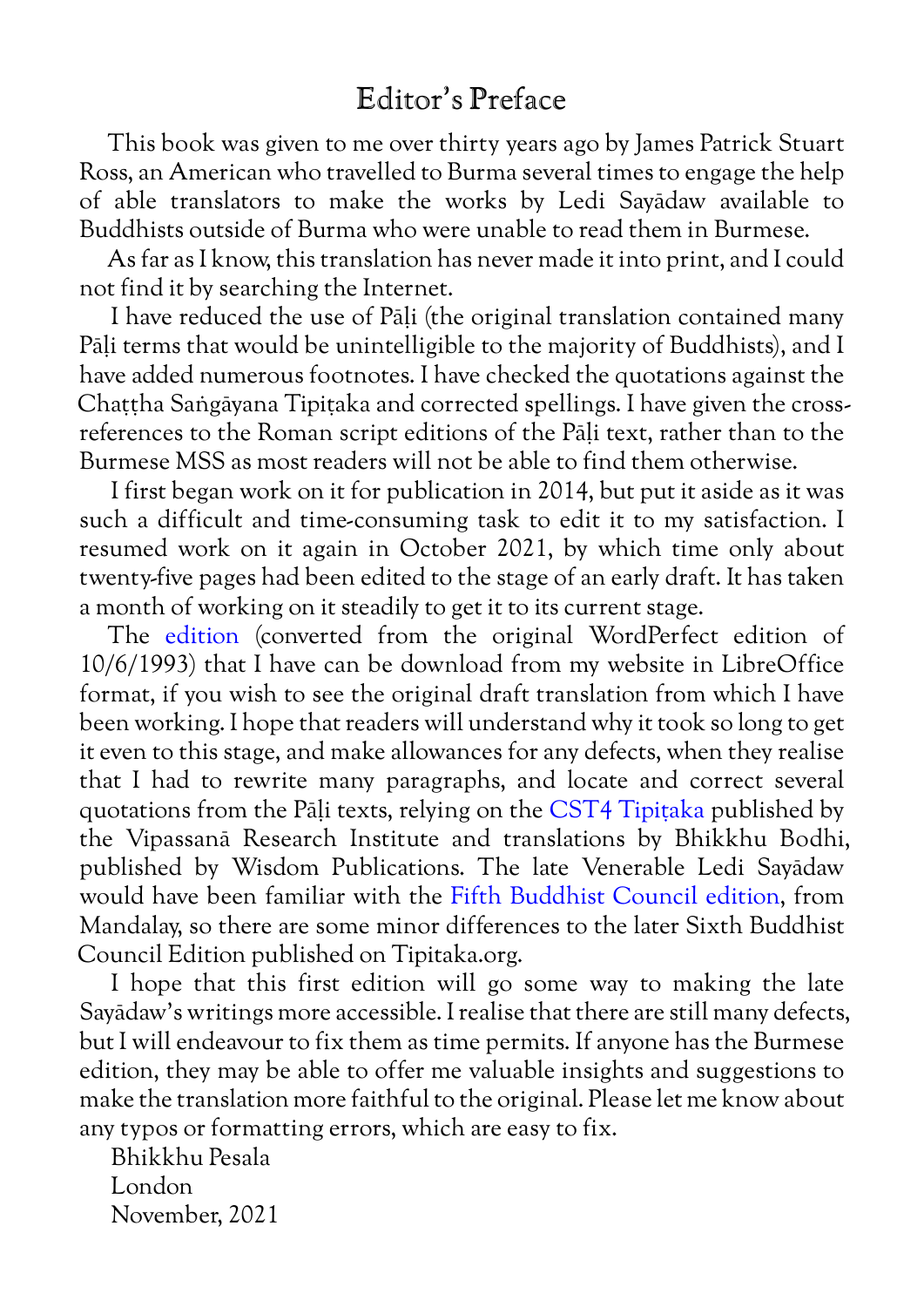## Contents

| Parivimamsana Suttam - A Thorough Investigation42 |  |
|---------------------------------------------------|--|
|                                                   |  |
|                                                   |  |
|                                                   |  |
|                                                   |  |
|                                                   |  |
|                                                   |  |
|                                                   |  |
|                                                   |  |
|                                                   |  |
|                                                   |  |
|                                                   |  |
|                                                   |  |
|                                                   |  |
|                                                   |  |
|                                                   |  |
|                                                   |  |
|                                                   |  |
|                                                   |  |
|                                                   |  |
|                                                   |  |
|                                                   |  |
|                                                   |  |
|                                                   |  |
|                                                   |  |
|                                                   |  |
|                                                   |  |
|                                                   |  |
|                                                   |  |
|                                                   |  |
|                                                   |  |
|                                                   |  |
|                                                   |  |
|                                                   |  |
|                                                   |  |
|                                                   |  |
|                                                   |  |
|                                                   |  |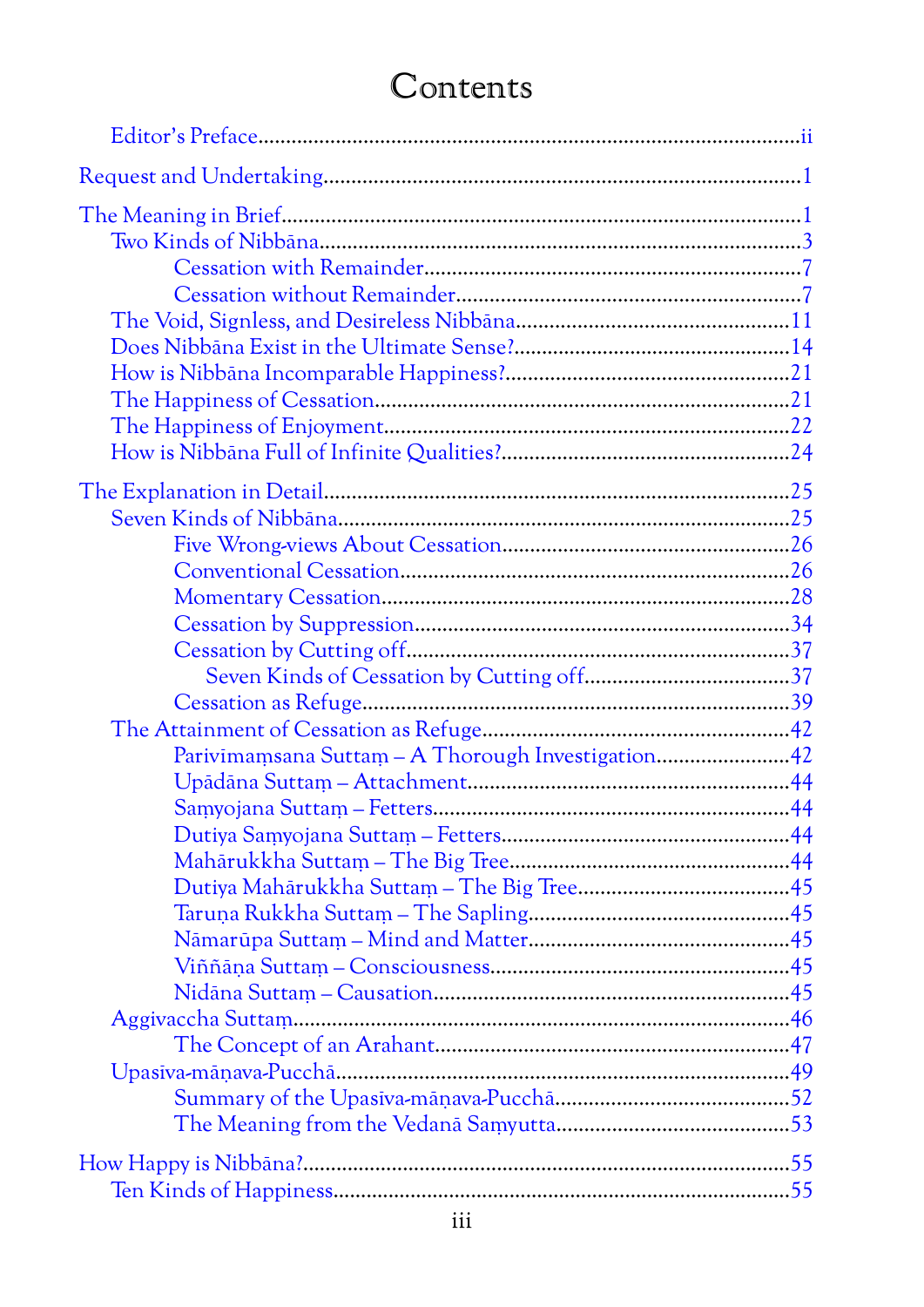| 1V | Contents |
|----|----------|
|    |          |

| The Meaning from the Kindred Sayings on Feeling58   |  |
|-----------------------------------------------------|--|
|                                                     |  |
|                                                     |  |
|                                                     |  |
|                                                     |  |
|                                                     |  |
|                                                     |  |
|                                                     |  |
|                                                     |  |
|                                                     |  |
|                                                     |  |
|                                                     |  |
|                                                     |  |
|                                                     |  |
| Suffering Remaining Compared to Suffering Removed71 |  |
|                                                     |  |
|                                                     |  |
|                                                     |  |
|                                                     |  |
| 4. Dutiya Sambhejja Udaka Suttam - The Confluence73 |  |
|                                                     |  |
|                                                     |  |
|                                                     |  |
|                                                     |  |
|                                                     |  |
|                                                     |  |
|                                                     |  |
|                                                     |  |
|                                                     |  |
|                                                     |  |
|                                                     |  |
|                                                     |  |
|                                                     |  |
|                                                     |  |
|                                                     |  |
|                                                     |  |
|                                                     |  |
|                                                     |  |
|                                                     |  |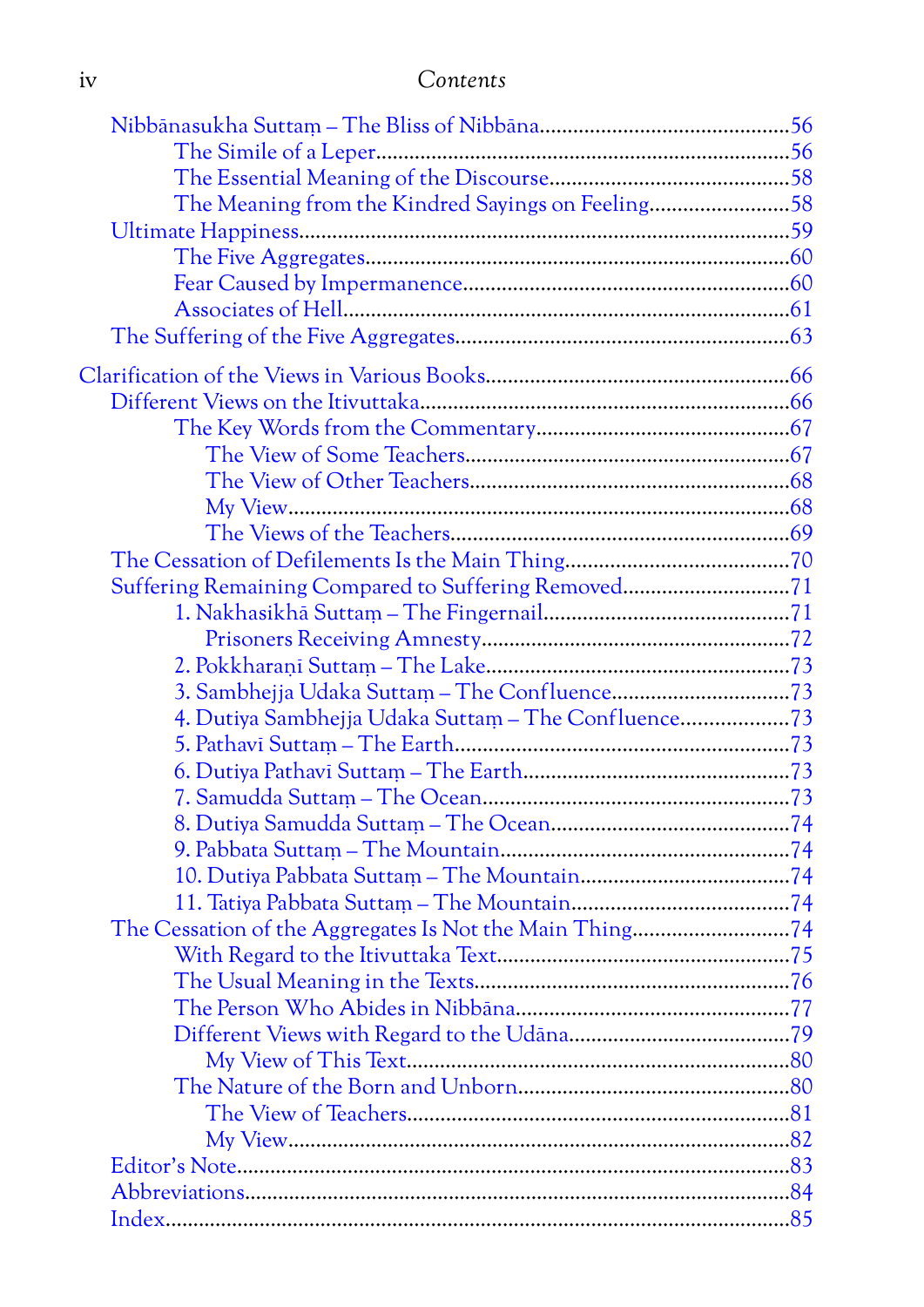# A Manual of Nibbāna

<span id="page-6-0"></span>*Namo Tassa Bhagavato Arahato Sammāsambuddhassa*

## Request and Undertaking

On the sixth waxing day of Tawthalin,  $1261$  M.E.,<sup>1</sup> Mg Kyaw San, the Inspector from Bassein, came and requested me to write the Nibbāna Dīpanī — A Manual of Nibbāna.

On the sixth waning day of the month, Maung Lugale, the Revenue Officer, Maung Htwe, the Township Officer of Monywa, and Maung Kyaw, the Higher Grade Pleader of Monywa, made another request in writing.

On the twelfth waning day of the same month, too, the above persons from Monywa and Maung Shwe, Bhutalin Subdivision Officer, Maung Pe, Panchitaik Pāḷi Subdivision Officer, and the Salingyi Township Officer made another request in writing.

In compliance with their wishes, while residing with my student monks at Dhammikārāma-taik Dhammanand monastery, built by the Headman of Ledi Village Tract, near Monywa, I (Ledi Tawyakyaung<sup>2</sup> Sayādaw) will write the Nibbāna Dīpanī, showing the inferences from the Pāḷi texts, Commentaries, and Subcommentaries.

This Manual contains three chapters:

- 1. The Meaning in Brief *(Saṅkhepa kaṇḍa),*
- 2. The Explanation in Detail *(Vitthāra kaṇḍa),* and
- 3. The Clarification of the Views in Various Books *(Nānāgantha nānāvāda visodhana kaṇḍa).*

In the first chapter, the meaning in the Abhidhammatthasaṅgaha will be explained briefly without reference to the Pāḷi Text. In the second chapter, only the original Pāḷi Text will be explained with its meaning. In the third chapter, various views of the books and teachers of later times will be clarified.

## <span id="page-6-1"></span>The Meaning in Brief

The meaning of the three terms from the Abhidhammatthasaṅgaha:<sup>3</sup>

1. That which is called supramundane *(lokuttara saṅkhātaṃ),*

<sup>&</sup>lt;sup>1</sup> September 1899. <sup>2</sup> Tawya = forest, Kyaung = monastery.

<sup>3</sup> **Nibbānabhedo:** *"Nibbānaṃ pana lokuttarasaṅkhātaṃ catumaggañāṇena sacchikātabbaṃ maggaphalānamārammaṇabhūtaṃ vānasaṅkhātāya taṇhāya nikkhantattā nibbānanti pavuccati."*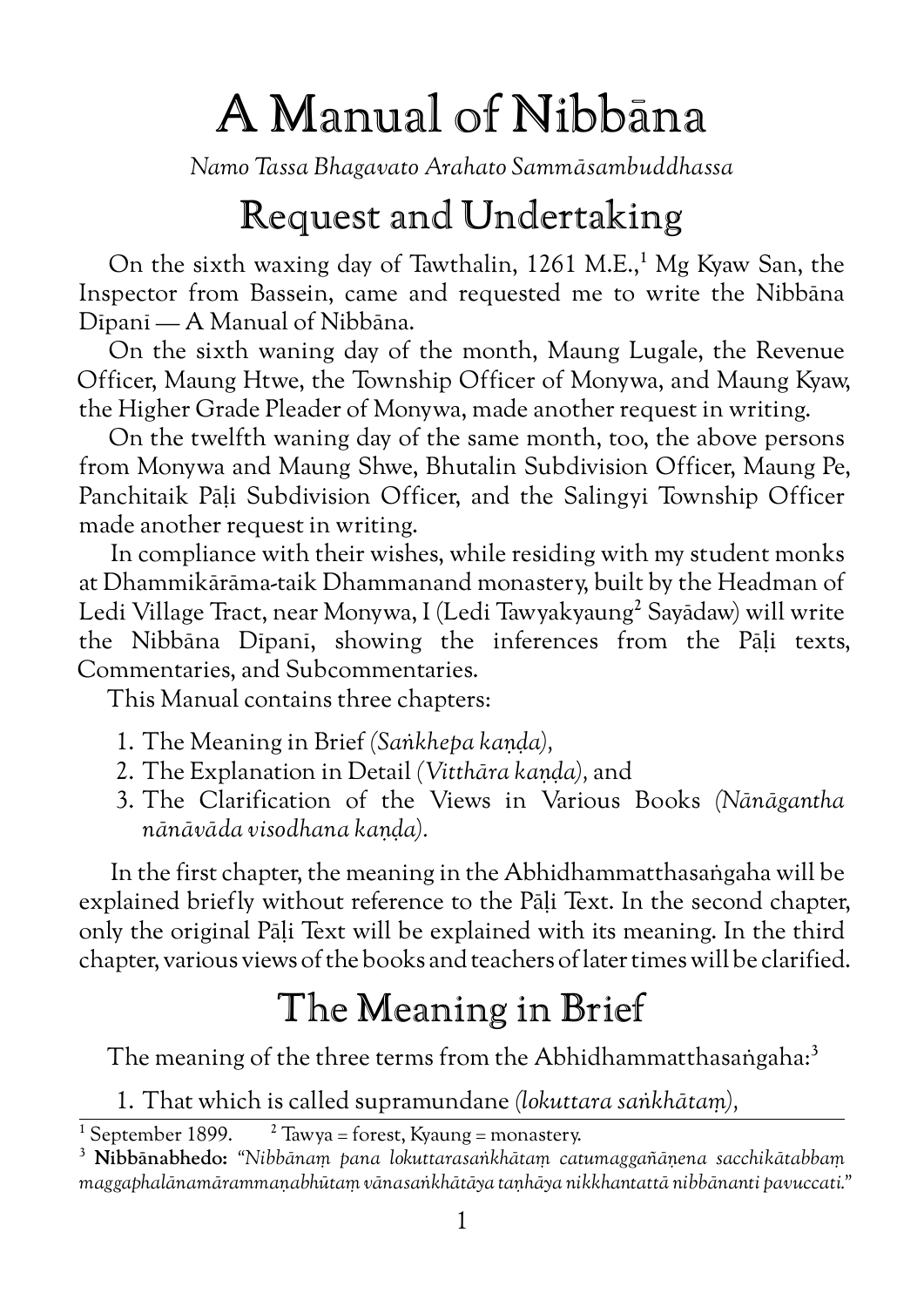- 2. That which should be realised by the four kinds of Path knowledge *(catumaggañāṇena sacchikātabbaṃ).*
- 3. That which is the dependable object of the Path and Fruition *(maggaphalānamārammaṇabhūtaṃ).*

It is called nibbāna because it has gone out of the territory of three kinds of craving *(vāna taṇhā).*

By the term, *"lokuttara saṅkhātaṃ,"* nibbāna is not a concept *(paññatti),* it is an ultimate reality *(paramattha).*

**Lokuttaraṃ**: Supramundane. Concepts cannot go beyond the world. They come to be only with the terms prescribed by people, they cannot go beyond the world. Hence, we should understand that the supramundane *(lokuttara)* is not a concept *(paññatti);* it is an ultimate reality. How it is an ultimate reality will be made clear later.

*This is the meaning of the first term.*

**Catumaggañāṇena sacchikātabbaṃ**: Realising nibbāna is not the work of a foolish ordinary person *(bālaputhujjano)* who is far from path knowledge *(magga-ñāṇa);* it is the work of those who have followed the Path.

How is it not the work of an ordinary person? Such talk as, "The sun, the moon, and the stars exist or do not exist," is not the work of the blind. Although the blind cannot see them, one should not take it that the sun, the moon, and the stars do not exist. Even though the blind may say: "Such is the form of the sun, such is the form of the moon, such is the colour of sunlight, such is the colour of moonlight, it is just ridiculous. Similarly, someone who has no knowledge of the aggregates *(khandhā),* sense-organs and sense-objects *(āyatanā),* elements *(dhātu),* and dependent origination *(paṭiccasamuppāda)* is just an ordinary person. Nibbāna is not the work of an ordinary person.

This is how nibbāna is not the work of an ordinary person. It is shown by the term *"Catumaggañāṇena."*

**Sacchikātabbaṃ**: "Should be realised" shows that for the well-informed ordinary person, nibbāna can be known by inference *(anumāna).*

Only after one has known it by inference, will one make an effort to realise the Dhamma. If one has made an effort, one will realise the Dhamma. Therefore, since the Noble Ones have already realised the Dhamma, they would have known it by inference before they became Noble Ones. If they hadn't known it by inference beforehand, why would they have made an effort to realise the Dhamma? If they did not made an effort, they could not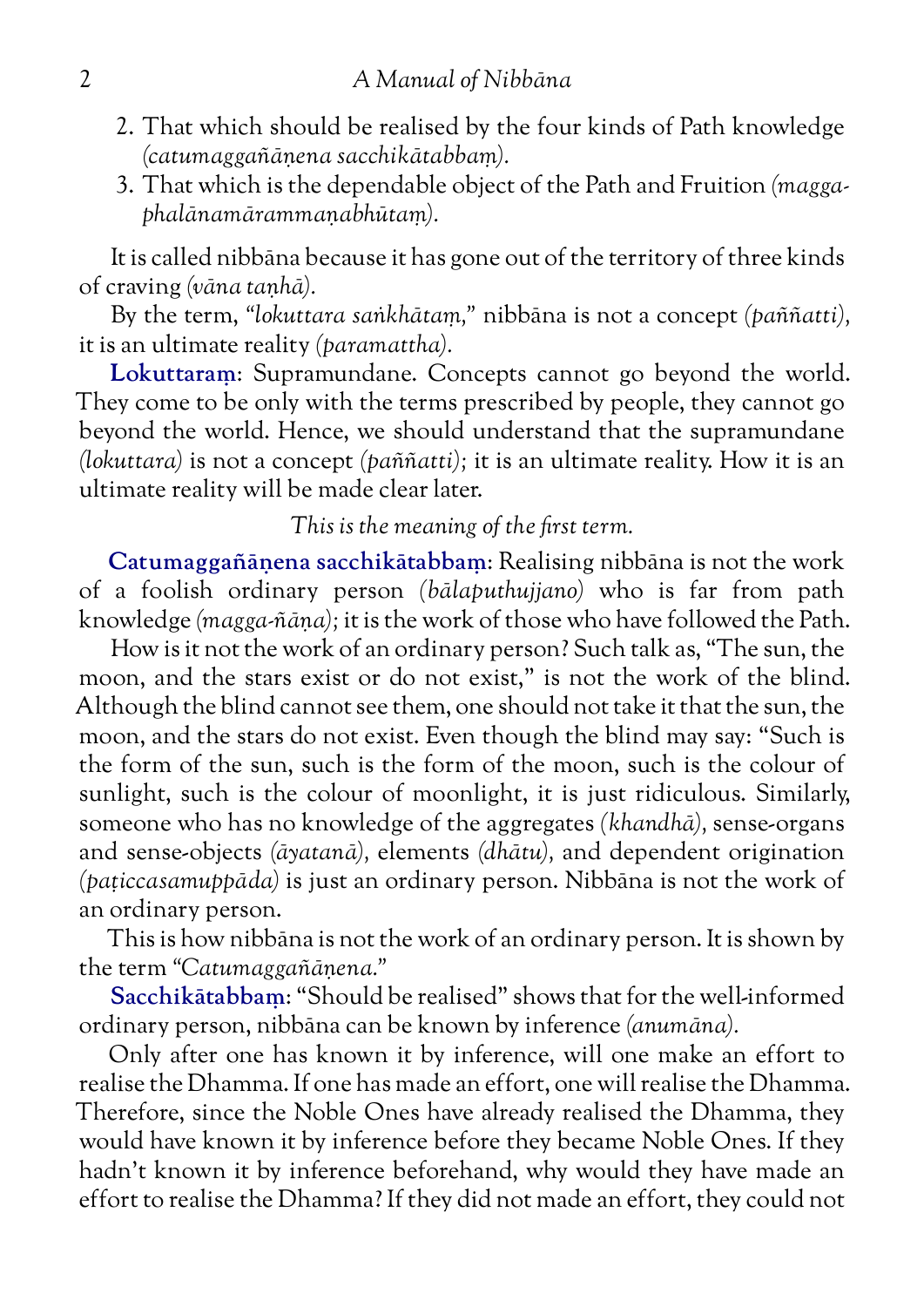realised the Dhamma. Since they have realised the Dhamma, it is certain that they had already known it by inference before they became Noble Ones.

*This is the meaning of the second term.*

**Maggaphalānam ālambana bhūtaṃ**: shows that nibbāna is not only an ultimate reality, but that it also has incomparable power.

The Path *(magga)* and Fruition *(phala)* can accomplish their work because they have the powerful nibbāna as their object and depend on it.

**Example:** A village headman and a robber-chief lived in a certain village. The robber-chief, together with his cronies, robbed the villagers by force and destroyed them. The village headman had to live in fear for his own life. After he approached the king, he was appointed as the mayor. Then he killed the robber-chief together with his fellow robbers.

The village is like one's own body. The village headman is like the mental concomitant *(cetasikā)* of wisdom *(paññā).* The chief robber is like ignorance *(avijjā)* and delusion *(moha).* The fellow robbers are like the one thousand five hundred defilements *(kilesā).* The king is like the unconditioned *(asaṅkhata)* great nibbāna. The village headman, before coming to the king is like the wisdom present in an ordinary person. Coming to the king, he served under him, and was appointed as the mayor; he is then like the supramundane knowledge of the Path. The killing of the robber-chief together with his fellowrobbers is like dispelling ignorance together with all defilements by Path knowledge *(magga-ñāṇa).*

<span id="page-8-0"></span>*This is the meaning of the third term.*

## Two Kinds of Nibbāna

In the passage from the Abhidhammatthasaṅgaha; *"Tadetaṃ sabhāvato ekavidhampi sa-upādisesanibbānadhātu anupādisesanibbānadhātu ceti duvidhaṃ hoti kāraṇapariyāyena."* Nibbāna is of one kind according to its characteristic of peace *(santi-lakkhaṇa),* but according to the way it is experienced it is twofold, namely: the element of nibbāna with remainder *(sa-upādisesa),* and the element of nibbāna without remainder *(anupādisesa).*

In the passage, "Nibbāna is of one kind according to its characteristic of peace," the cessation of lust and the aggregates forever is the characteristic of peace, and is also called the intrinsic nature of peace *(santi-sabhāva).*

Herein, "Without remainder," means the personality-view *(sakkāya-diṭṭhi)* that ceases in the Stream-winner *(sotāpanna)* ceases forever. There is no more personality-view that appears in the mind-continuum of a Stream-winner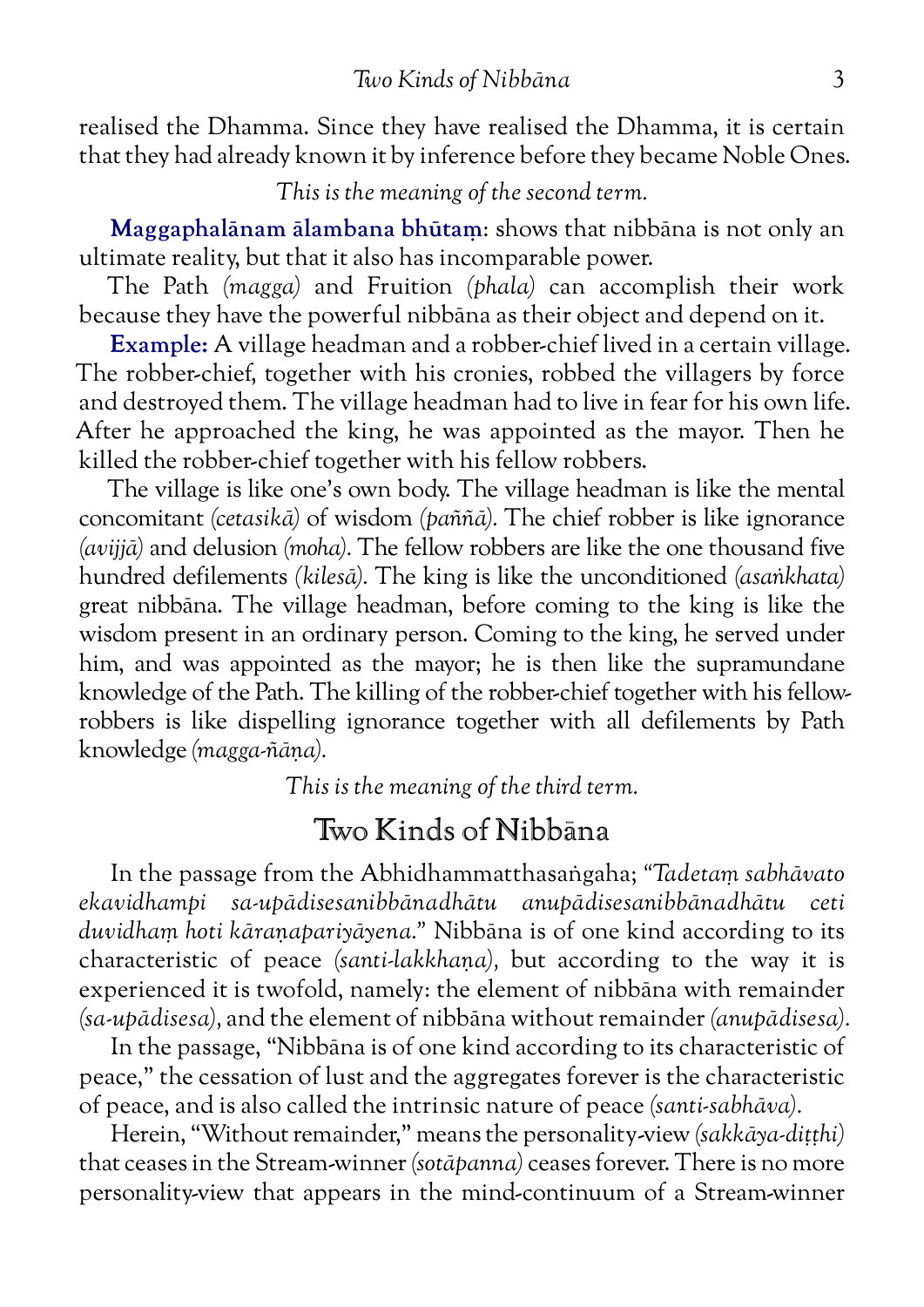later. Similarly, sceptical doubt *(vicikicchā)* ceases forever. There is no more sceptical doubt that appears in the mind-continuum of a Stream-winner later.

Thus the cessation of a certain Dhamma forever, no more to appear, is called cessation without remainder.

Cessation does not mean cessation by way of vanishing *(bhaṅga),* death *(maraṇaṃ),* and impermanence *(anicca)* — it means the overcoming of arising *(uppāda)* or birth *(jāti).* One can differentiate the cessation by way of vanishing, death, and impermanence from the cessation of nibbāna. Cessation and peace are the same. The unconditioned *(asaṅkhata),* the noble, the peaceful nibbāna is of two kinds as with and without remainder.

- **Question:** Why is the element of unconditioned peaceful nibbāna called "With remainder?"
- **Answer:** For example, one thousand five hundred boils might appear on one's body. By applying medicine once, one quarter of them are cured. By applying the medicine for a second time, another quarter are cured in the same way. By applying it a third time, a third quarter of boils is cured, and by applying the medicine a fourth time, all the remaining boils are cured, without leaving any scars. One's skin becomes unblemished like a newborn baby's.

In this example, as each boil has a separate form, they can be counted up to one thousand five hundred. However, the cure of the boils has no particular form to be counted, only the boils which have forms can be counted up to one thousand five hundred. The cure of one thousand five hundred boils — which has no form — is one and the same thing.

**Question:** As the boils have many forms are there not also many cures?

**Answer:** No, there are not. As the boils have marks to count there are many, but the cure does not have any mark. Can one show the mark of each cure to count them? The mark of the boil is not the mark of the cure. The terms 'boil' and 'cure' are used only in language; but they are directly opposite to each other in meaning. Since these two terms are used in combination, you may get confused. Whenever a boil remains, it is not cured, and whenever the cure comes, that boil no longer exists. In their natural sense they are poles apart and hard to discern.

A boil has a form, sign, or mark *(sanimitta).* The cure has no form or mark — it is signless *(animitta).* It means a phenomenon that has no form, sign, or mark. Therefore we should note that even though there are many boils, the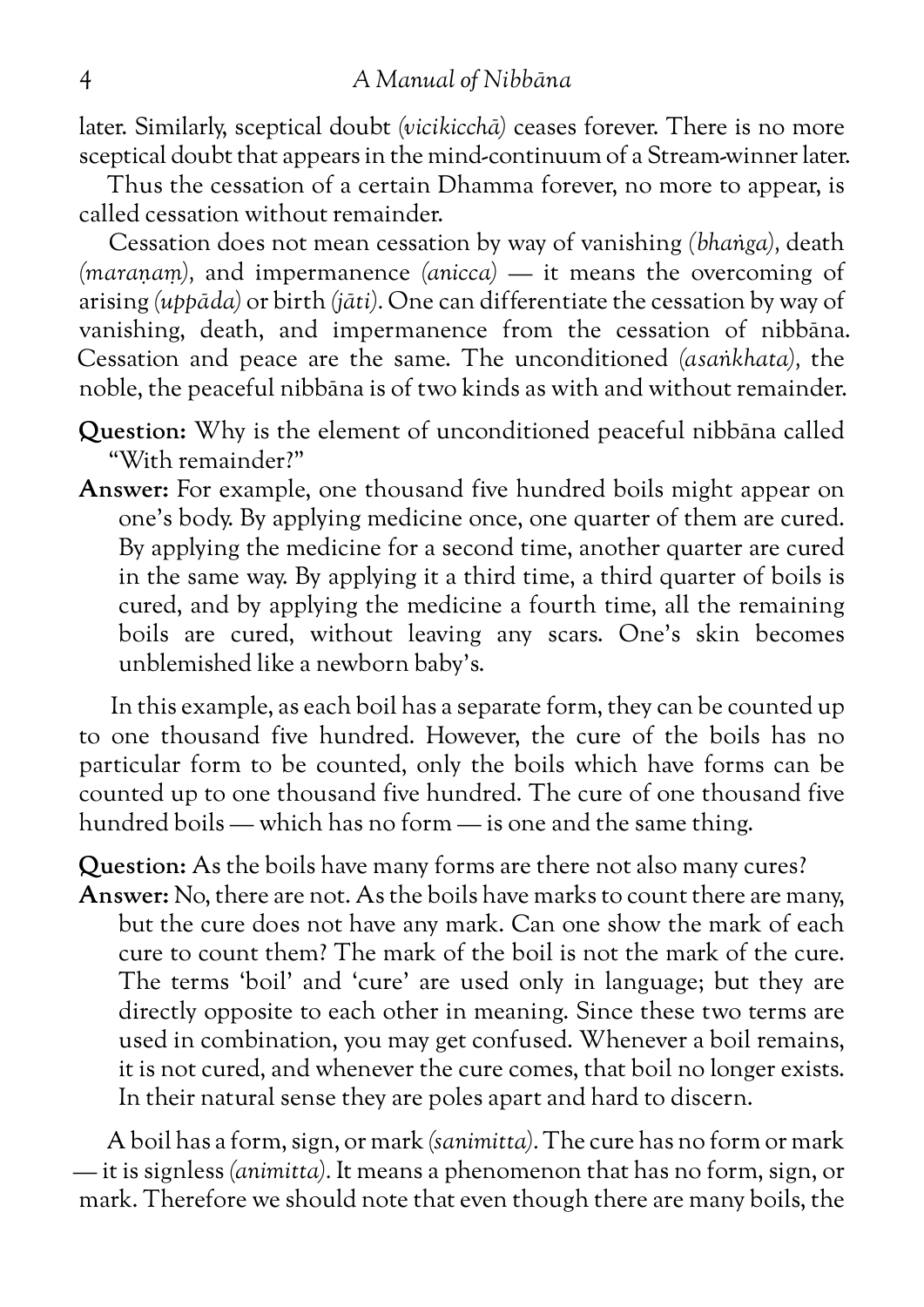cure is only one. The cure of the boils and the body are not one and the same thing: the cure of the boils on the present body and the nonoccurrence of the boils in the future are one and the same thing.

The cure of the boils that had appeared in successive past existences, the cure of the boils appearing now, and the cure of the boils that might appear in the future are also one and the same thing. The cure of the boils of one man is not only one and the same thing; the cure of the boils of one hundred, one thousand, ten thousand, a hundred thousand, ten million, or any number of people are also one and the same thing.

The forms of men and those of the boils have signs, and they are countable. However, cessation is a signless phenomenon, that has no form, no sign, or marks that can be counted.

There is a wonderful medicine that is the cure of boils. Those who are stricken and suffering with boils take refuge in the medicine, and get relief. When the time comes to be cured, they will attain relief from their suffering. We should note that there is indeed a great relief or cure. Being a signless phenomenon, the cure is not countable.

Just as the forms of men stricken with boils are manifold, just like the forms of boils, you will think that the cures are also manifold. The forms of boils and the cure are quite different, and should not be confused; they are used together only in language.

In the same way, one can differentiate the danger of fire from its extinguishing, the danger of flood from its alleviation, etc. Unless one can differentiate the boil from its cure, one is far from understanding the term nibbāna.

*This is the example to show nibbāna with remainder.*

- 1. With the attainment of the Path of a Stream-winner the following cease forever: twenty kinds of personality-view, sixty-two kinds of wrong-view *(micchā-diṭṭhi),* ten extreme wrong-views *(antaggāhikādiṭṭhi),* three fatalistic wrong-views *(niyata-micchā-diṭṭhi),* eight sceptical doubts and sixteen sceptical doubts *(vicikicchā).*
- 2. With the attainment of the Path of Once-returning *(sakadāgāmimagga),* the following cease forever: coarse lust *(kāmarāga)* and coarse hatred *(byāpāda).*
- 3. With the attainment of the Path of Non-returning *(anāgāmi-magga)* lust and hatred cease forever.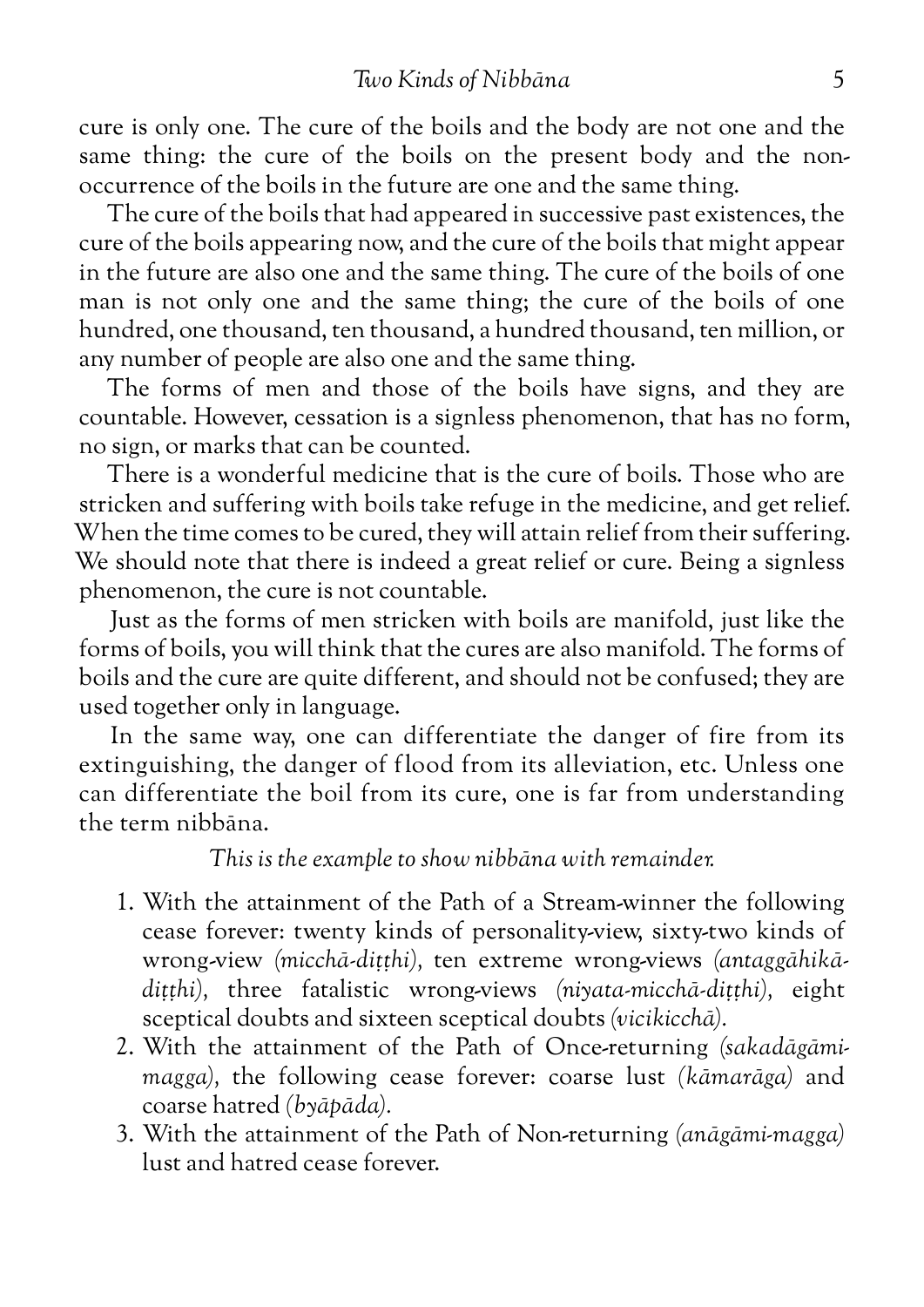4. With the attainment of Arahantship *(Arahatta-magga),* attachment to the realms of form *(rūparāga),* to formless realms *(arūparāga),* conceit *(māna),* restlessness *(uddhacca),* and ignorance *(avijjā)* cease.

*This is the cessation of defilements.*

- 1. With the attainment of the Path of Stream-winning, future births in the lower realms *(apāya)* cease forever. Future births in fortunate realms beyond seven births also cease forever.
- 2. With the attainment of the Path of Once-returning, future births in fortunate realms beyond two births cease forever.
- 3. With the attainment of the Path of Non-returning, all future births in fortunate realms cease forever.
- 4. With the attainment of the Path of Arahantship *(arahattamagga),* only the present aggregates remain; all future births in the realms of form and the formless realms cease forever.

*This is how the defilements cease in four stages with the attainment of the four Paths, and how future births of the aggregates cease.*

Compare the above cure of one thousand five hundred boils in four applications of medicine with the cessation of one thousand five hundred defilements in four stages at the attainment of the four Paths.

- 1. The cessation of defilements in the first stage,
- 2. The cessation of defilements in the second stage,
- 3. The cessation of defilements in the third stage,
- 4. The cessation of defilements in the fourth stage,
- 5. The cessation of future births of the aggregates in four stages.

All these cessations are one and the same unconditioned nibbāna. The defilements and the aggregates are many. As the defilements and aggregates are phenomena that have forms and signs, they may be counted, whereas their cessation is a signless phenomenon, which cannot be counted. The defilements and the aggregates are entirely opposite to their cessation.

You may still mix fire with water; yet there is no chance to mix defilements and the aggregates with their cessation. If there are still defilements and the aggregates, there will be no cessation. If those defilements and aggregates cease, they will not come to be.

Just as you differentiate the boils from their cure, just so differentiate the defilements and aggregates from their cessation.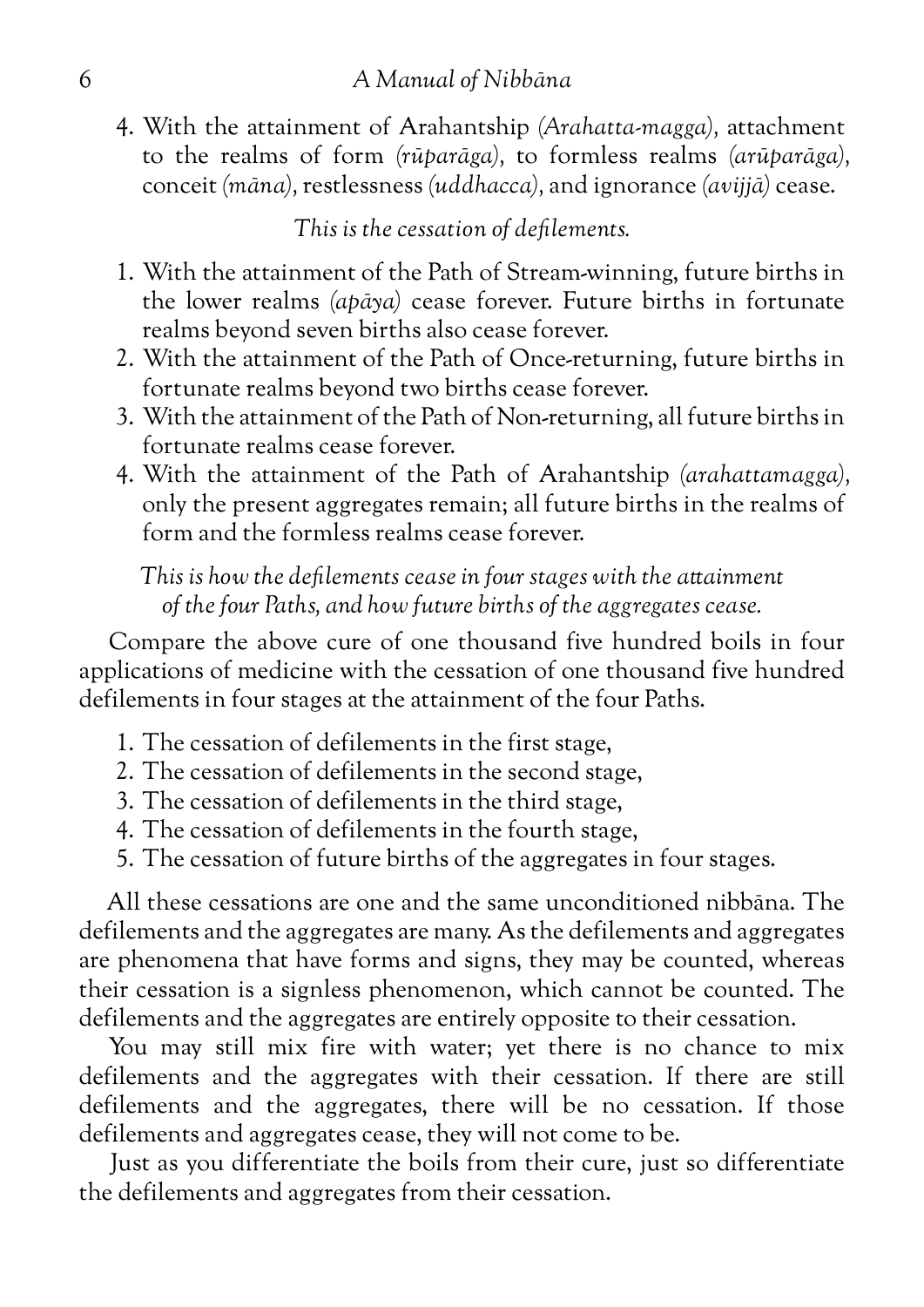There is the cessation of defilements and aggregates as extensive as the endless cycle of rebirths, which is indeed a great relief. With the attainment of Stream-winning, the cessation of some defilements and aggregates occurs — wrong-view *(micchā-diṭṭhi),* sceptical doubt *(vicikicchā),* and rebirth in the four lower realms. Their cessation is final, as it ceases forever. The cessations at the higher paths should be understood in the same way.

The defilements and the aggregates included in the expression: "The cessation of defilements and aggregates," will never appear in future. They are future defilements and future aggregates that will never appear. They are not defilements and aggregates that will appear by way of taking birth. As there are four stages of dispelling and cessation by the four paths, we have to say there are many defilements and many aggregates. As we are talking about the defilements and the aggregates that will never appear in future, they are not the defilements and aggregates with forms and signs in reality. It is hard to see.

The above expression is meant to clarify the meaning of: "The cessation that has already been attained with the four realisation of the four Paths, is indeed one and the same thing. That nibbāna and the nibbāna that will be attained after the final cessation of *parinibbāna,* the demise of materiality born from kamma *(cuti-kammaja-rūpa)* are also one and the same thing."

#### <span id="page-12-0"></span>**Cessation with Remainder**

There are five prominent cessations including the final cessation of the aggregates. Of these five, the first three cessations leave some defilements and some aggregates. The fourth cessation does not leave any defilements, but only the aggregates of the present existence remain. The fifth cessation leaves neither — not even the aggregates of the present existence. Considering the first four cessations: leaving the defilements, leaving the aggregates with the person; the cessation of defilements, the cessation of future aggregates of existence, is called "Cessation with remainder *(sa-upādisesa-nibbāna).*"

#### <span id="page-12-1"></span>**Cessation without Remainder**

Considering the fifth cessation, not leaving any aggregates with the person; the cessation of future aggregates of existence is called "Cessation without remainder *(anupādisesa-nibbāna).*"

**Example:** A certain man happens to be born on the earth because of one cycle of resultants *(vaṭṭa-vipāka).* When the time comes to get free from the results of kamma, first his head rises above the skylight. The second time his upper body from the waist rises above the skylight. The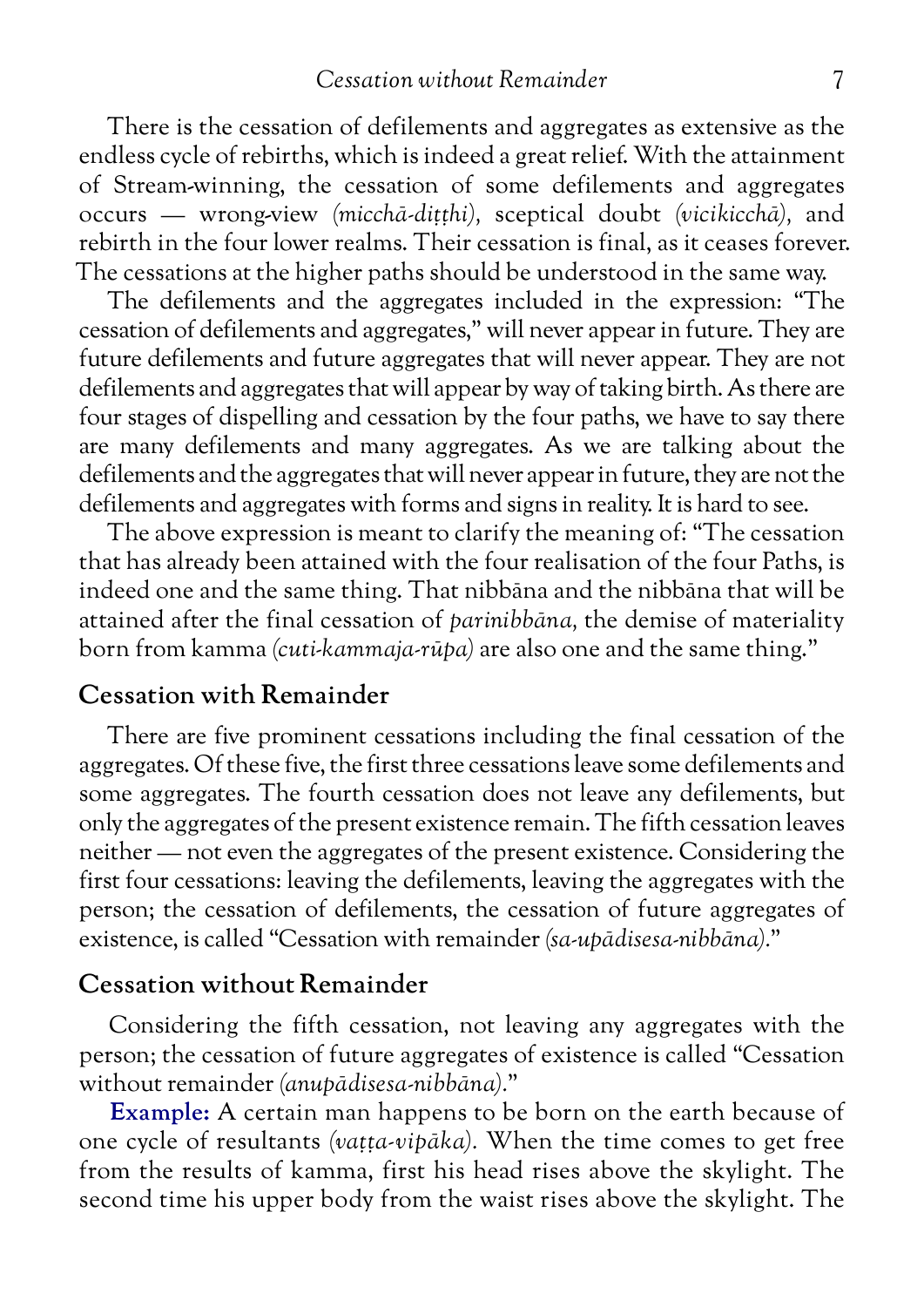#### 8 *A Manual of Nibbāna*

third time, his body above the knees rises above the skylight. The fourth time, his body above the ankles rises above the skylight. The fifth time, his whole body including his feet rises above the skylight.

Although the above example contains the term 'skylight' five times, the skylight is one and the same thing. Likewise, the attainment of cessation of some defilements and cessation of some aggregates of future existence at the moment of Stream-entry is the attainment of nibbāna since that time. The Stream-winner has already partly attained nibbāna since that time. At the moment of the Path, the Stream-winner attains the cessation of defilements and the cessation of aggregates. The cessation of defilements and the aggregates should be understood.

Some people think: "The cessation of wrong-views and sceptical doubt is not yet nibbāna. The cessation of rebirths in the lower realms is not yet nibbāna. The cessation of future births and future aggregates of existence is not yet nibbāna. Only the cessation of all defilements and all aggregates is nibbāna." This is incorrect.

The cessation of the two fetters (wrong-views and sceptical doubt), and the cessation of future aggregates (beyond seven births) are stable until he or she attains final cessation *(parinibbāna).* There is no such thing as the cessation regressing, for wrong-views to reappear, or for sceptical doubts arising again, and there is no possibility to be reborn in the lower realms.

Since the attainment of Stream-winning, the defilements and aggregates that have ceased do not return — the cessation is permanent. That cessation and the cessations at the moments of the higher Paths, and the cessation at the time of final cessation, are inseparable, and are one and the same thing. The cessation of defilements and the cessation of aggregates at the moments of the Path and Fruition, in the beginningless round of rebirths, are also one and the same thing. If you say they are separate, then try to differentiate them by their forms and signs.

As the cessation of defilements and aggregates of those who attained the Paths and Fruitions during the dispensation of the Buddha Dīpaṅkara is stable and permanent, suppose you say the cessation had a beginning though it has no end, and suppose you say the cessation had already begun since the moment of cessation of defilements and aggregates in the dispensation of Dīpaṅkara Buddha. Then only the attainments have a beginning — cessation *(nibbāna)* has no beginning.

How is that? There was a kind of poisonous tree at a certain place. Only after the death of a tree, another tree grew. Each tree lived only one hundred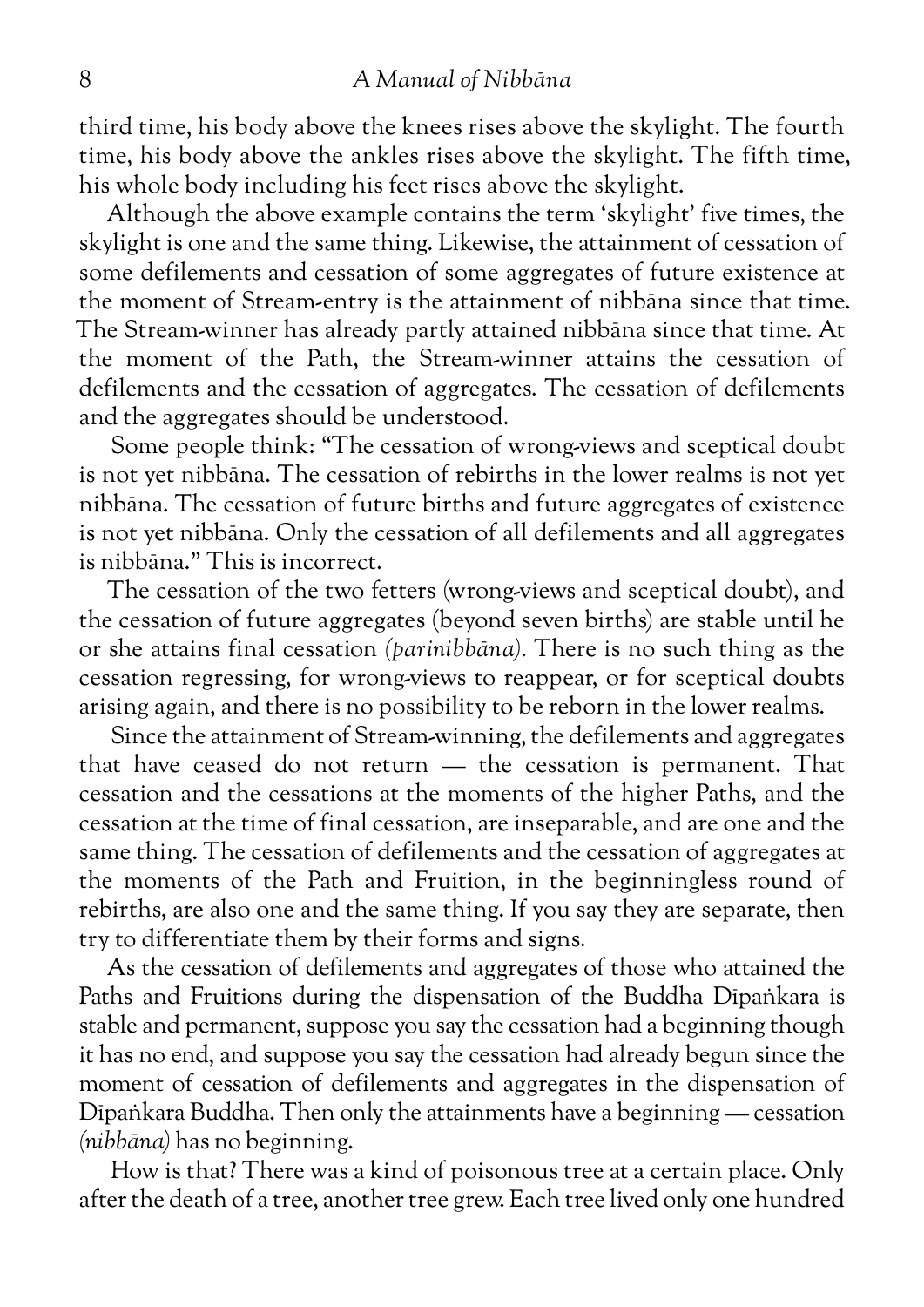years. Innumerable years had passed, but the trees were also innumerable. There was a possibility for the trees to regenerate for innumerable years in the future too. A certain man, seeing the danger of the poisonous tree, drove a poisonous spear into the fifty-year-old tree to kill it. The flowers and fruits that would have grown that year did not appear. Since the flowers and fruits ceased, germinating seeds also ceased. As there were no more flowers or fruits for the remaining fifty years, the tree died and the poisonous seeds disappeared. The innumerable poisonous trees that would have regenerated for innumerable years got no opportunity to regenerate, so they ceased forever.

In this example, the cessation of the flowers and fruits that would have grown that year, and the cessation of the innumerable trees that would regenerate in the future, means there would be no more new flowers, fruits, germinating seeds, or new trees. Since they never appeared, they were not actual flowers, fruits, and trees. They were just words.

When the poisonous spear was driven into the poisonous tree, those new flowers, fruits, and trees ceased to grow altogether as the seeds that caused them to grow did not exist. The concepts such as flowers, fruits, and future trees, had already disappeared completely with the cessation of those flowers, fruits, and trees. With regard to ceased and disappeared, it is proper to mention it in the past tense.

Similarly, if one had not already attained the Path and Fruition in the dispensation of Dīpaṅkara Buddha, the future defilements and future aggregates, would cease completely at the moment of attaining the Path, and they would become extinct. The concepts such as a person, a being, defilements, aggregates, ceased completely with the cessation of those defilements and aggregates.

With regard to cessation having taken place, it is proper to mention it in the past tense only. Those defilements and aggregates are a kind of element, whereas the cessation by way of no more appearing is something else. As the element of fire and the element of its cessation are directly opposed; the elements of defilements and aggregates, and the element of cessation by way of no more appearing, are poles apart. They cannot be mixed, and their states cannot overlap. There is no element of the peace of cessation in the defilements and the aggregates. Neither are the elements of defilement or the aggregates found in the state of peace, which is cessation. The concepts connected with the defilements and aggregates, also do not apply to the element of cessation.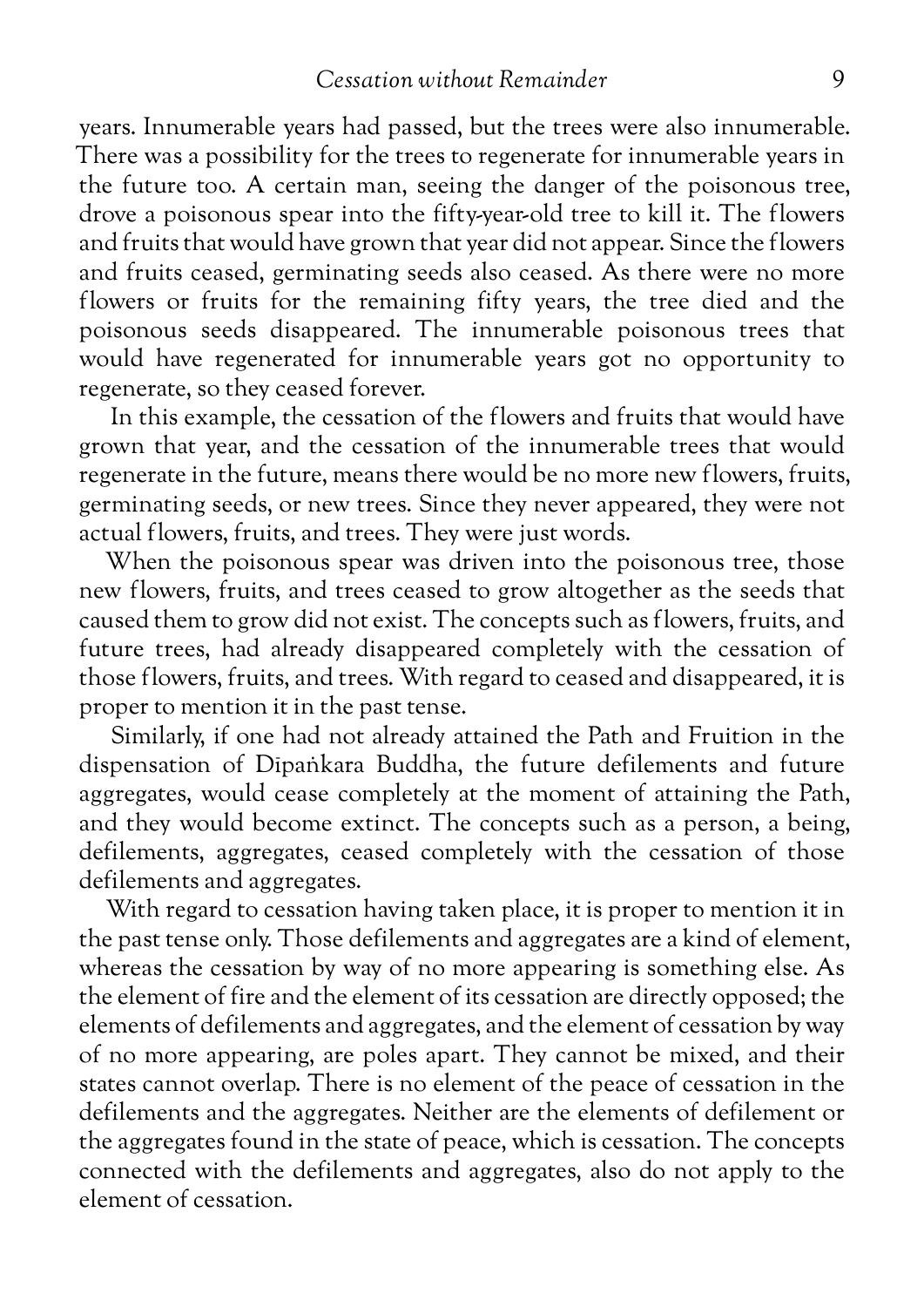In the beginningless round of rebirths, at the time of each Buddha, innumerable beings were emancipated. In each Buddha's dispensation, innumerable beings attained final cessation. They were emancipated and passed away together with their names from the three planes of existence the sensual realm, the realm of form, and the formless realm. In the beginningless round of rebirths innumerable beings attained final cessation. In the beginningless rounds of rebirths, this cessation of births of those infinite numbers of beings who had been freed, the ending of the conditioned element is the unconditioned *(asaṅkhata)* the ultimate element of cessation *(paramattha-nibbāna dhātu).*

There is a discourse taught by the Buddha that when the beings who are deeply immersed in ignorance and have too much craving for existence *(bhava-taṇhā)* hear about the unconditioned they find it fearful, like having fallen into a crevasse one hundred fathoms<sup>1</sup> deep.

While listening to the teaching on voidness *(suññata)* delivered by a bhikkhu in Sri Lanka, a certain brahmin who held wrong-views felt himself about to fall into a great crevasse without any foothold by which to escape. He got up suddenly from his seat, and ran away in terror. He rushed back to his house and covered his face with his hands, trembling. When his son asked him what the matter was, he related the incident and said that he had narrowly escaped falling as he ran.

The unconditioned state is a secure refuge for those who have little ignorance, having already seen the grave dangers of the beginningless round of rebirths and the lower realms of misery *(apāya),* and who have little sensual passion and craving for existence. The unconditioned state does not concern any particular being and their aggregates. When the aggregates of a Buddha or an Arahant cease, it is merely said they have attained that unconditioned. Being a signless phenomenon, the unconditioned has no beginning, nor any appearance to mark its beginning. It has no end, nor any disappearance to mark its end. It has neither a sign nor mark to show where it exists or does not exist in any one of the ten directions. It has neither a beginning nor an end to differentiate it as that of a particular Buddha. It is only an unconditioned state that exists forever throughout the beginningless round of rebirths.

The cessation during the dispensation of Dīpaṅkara Buddha and that in the time of our Gotama Buddha are not two distinct things — they are one and the same cessation. This is where many people may be mistaken, for as

 $1$ <sup>1</sup> The height of a man with his hands stretched upwards.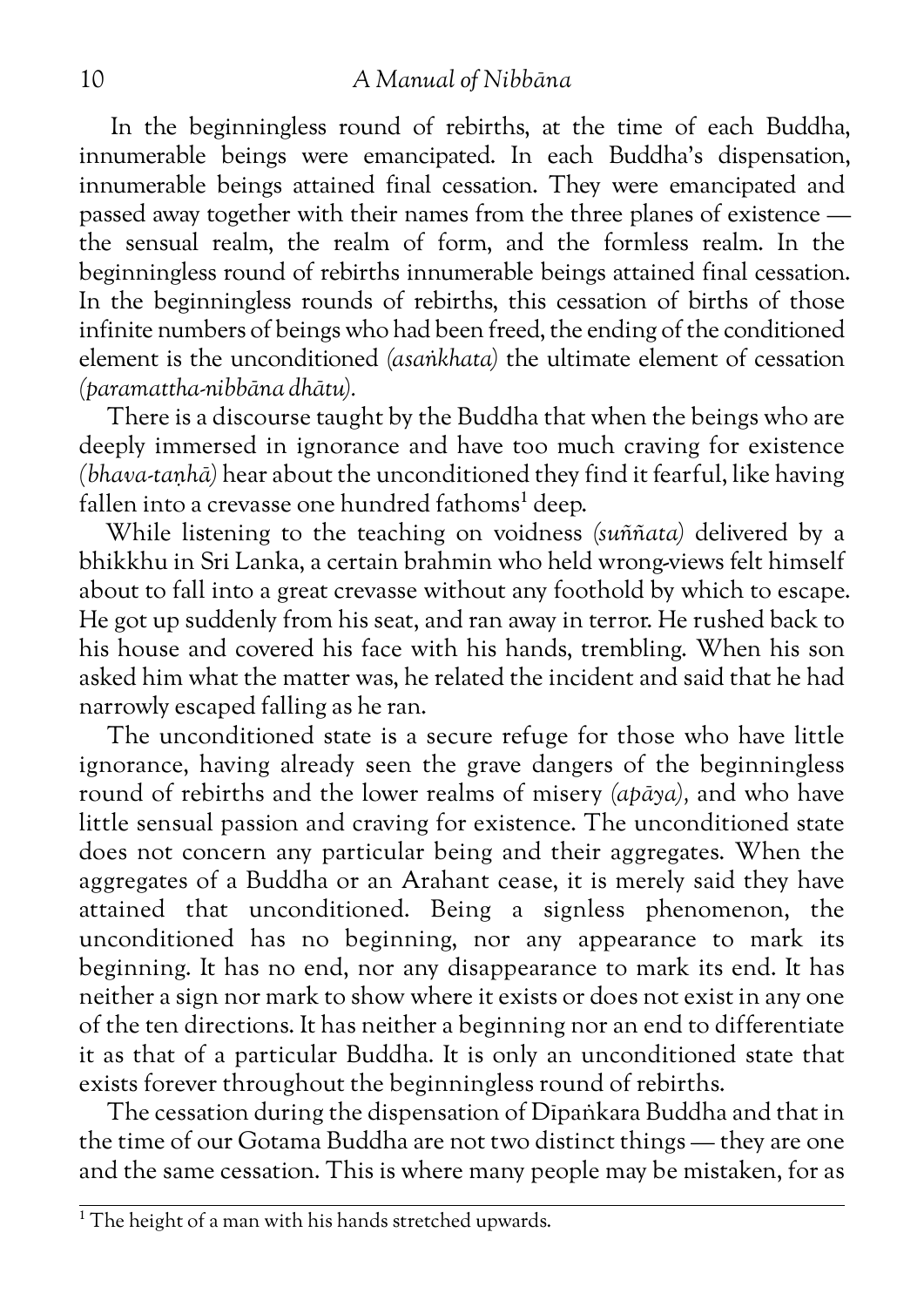many cessations as there are persons who have individually attained nibbāna, and thereupon is the exposition by way of reasoning.

<span id="page-16-0"></span>*Here ends the exposition of cessation with and without remainder.*

## The Void, Signless, and Desireless Nibbāna

*"Tathā suññataṃ animittaṃ appaṇihitañceti tividhaṃ hoti ākārabhedena."*

**Akārabhedena**: according to its qualities, **tividhaṃ hoti**: nibbāna is of three kinds, namely, **suññataṃ**: void of all obstacles *(palibodha),* **animittaṃ**: formless or signless, **ca**: and **appaṇihitaṃ**: desireless, free from all longings.

Any impediment to the bliss of peace *(santi-sukha)* is called an obstacle *(palibodha).* All conditioned phenomena including the Fruition of Arahantship, have obstacles.

How is that? When an Arahant wishes to arouse the impulsion consciousness *(javana-citta)* for the Fruition of Arahantship *(arahattaphala),* it will arise only by exerting for a suitable moment, with a suitable inclination. Since it is a changeable phenomenon *(vipariṇāma-dhamma),* fruition-consciousness *(phala-citta)* will disappear moment by moment. When an Arahant wants to attain it, he or she must exert again for another moment. To attain it a hundred times he or she has to exert a hundred times. Even though those one hundred moments of consciousness appear through exertion, they will vanish. They are not something that can exist forever according to one's wish.

Therefore the Fruition of Arahantship is a phenomenon that gives the trouble of repeated exertion to make it appear. However, there is no obstacle in the unconditioned nibbāna. Nibbāna has no obstacle, no suffering of exertion, to make it appear. Nibbāna not being impermanent, has no obstacle, no suffering of repeated exertion to establish it.

- 1. The suffering of fulfilling the perfections *(pāramī)* such as charity morality, *etc.,* for countless existences to attain nibbāna is the suffering of exertion *(palibodha-dukkha).*
- 2. The exertion of developing the seven stages of purification such as the purification of morality *(sīla-visuddhi),* the purification of mind *(citta-visuddhi),* in one's last existence.

The above two obstacles are not the troubles of nibbāna. They are the troubles only to abandon the defilements that are obstructing one who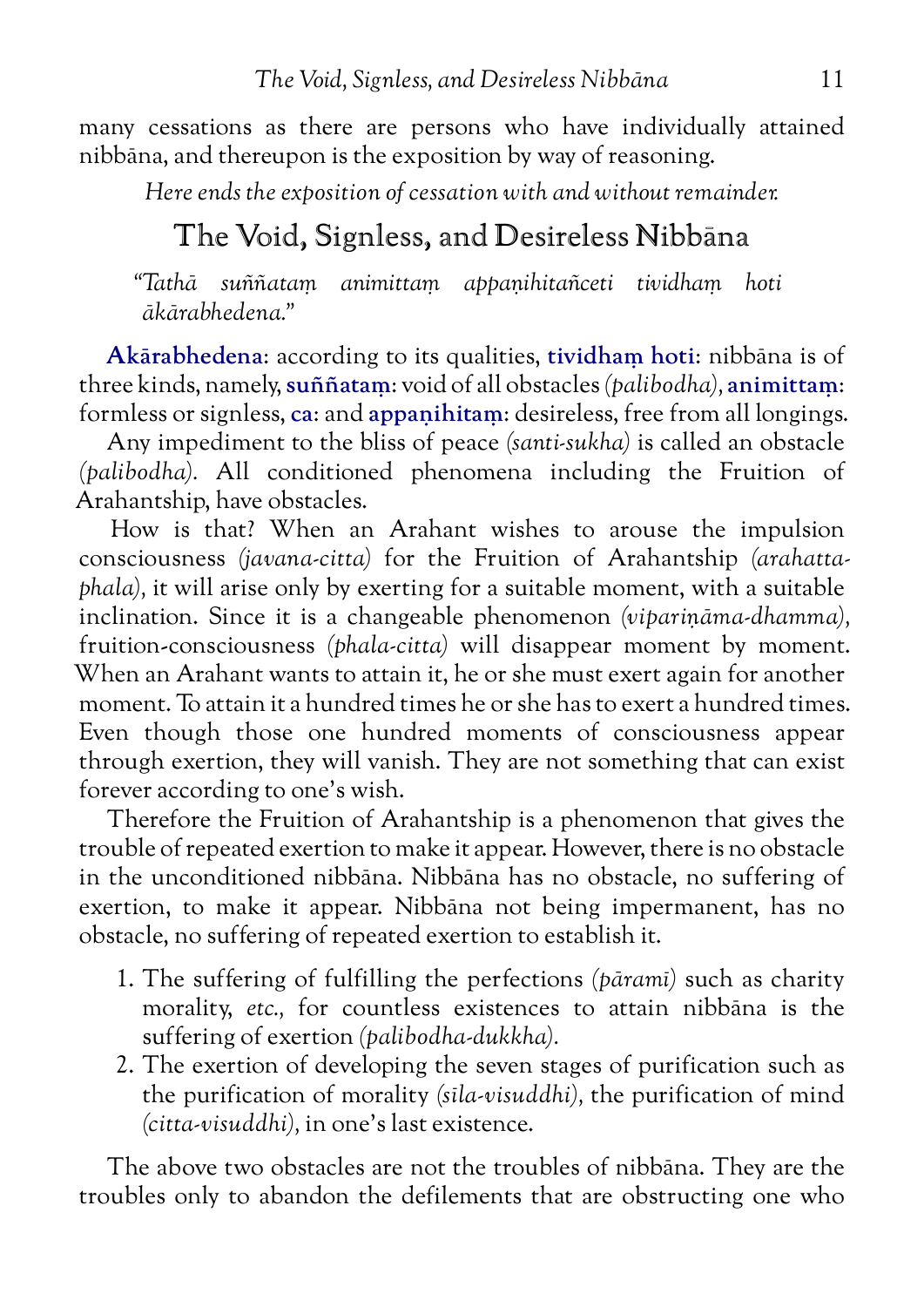wishes to attain nibbāna. Those who have glaucoma have to take medicine to see objects clearly. That obstacle is nothing but the trouble caused by glaucoma. The obstacle to attaining nibbāna should be understood in the same way.

#### *This is how nibbāna is void of all obstacles.*

Conditioned phenomena have prominent forms, signs, or marks. A single fruition-consciousness of Arahantship *(arahatta-phala-citta)* appearing at the present moment is one thing, that which will arise in the future is another; that arising in one person is one thing, that arising in another person is another. The number of such moments of fruitionconsciousness is uncountable. There is no need to mention other kinds of conditioned phenomena.

Nibbāna, being without form, signs, or marks, cannot be differentiated as: "This nibbāna is the older one in the beginningless round of rebirths, and this nibbāna is the newer one." Nibbāna cannot be counted according to the individuals who had already attained to *parinibbāna* and the cessation of the aggregates. There is no difference between direction to differentiate: "The nibbāna attained in the East is one thing, the nibbāna attained in the West is another thing, *etc."* There is no difference between nibbāna attained by different individuals, such as: "The nibbāna attained by the Buddha is superior and the nibbāna attained by the female slave is inferior." It is known, and rightly said, only that there is the cessation of rebirth, the ending of the aggregates, the only unconditioned element, nibbāna.

This signless *(animitta)* nature has already been explained in detail in the previous chapter of nibbāna with and without remainder.

#### *This is the signless nibbāna.*

Conditioned things appear only with expectation. How do they appear? The happiness of human-beings has five grades: low, medium, high, nobler, and noblest. The happiness of devas and brahmas also has five grades. If one gets the low grade of happiness, one still wants to get the medium and the high grades. When one gets the medium grade, one will want to get the higher happiness. If one gets the higher happiness, one will want to get the nobler and the ultimate happiness. Even though one has got the noblest happiness, being impermanent it comes to decay and vanishes, so one wants new happiness again.

Among humans, the wealth of kings; among devas the wealth of the Four Great Kings; Sakka of Tāvatiṃsa, and kings of higher realms; among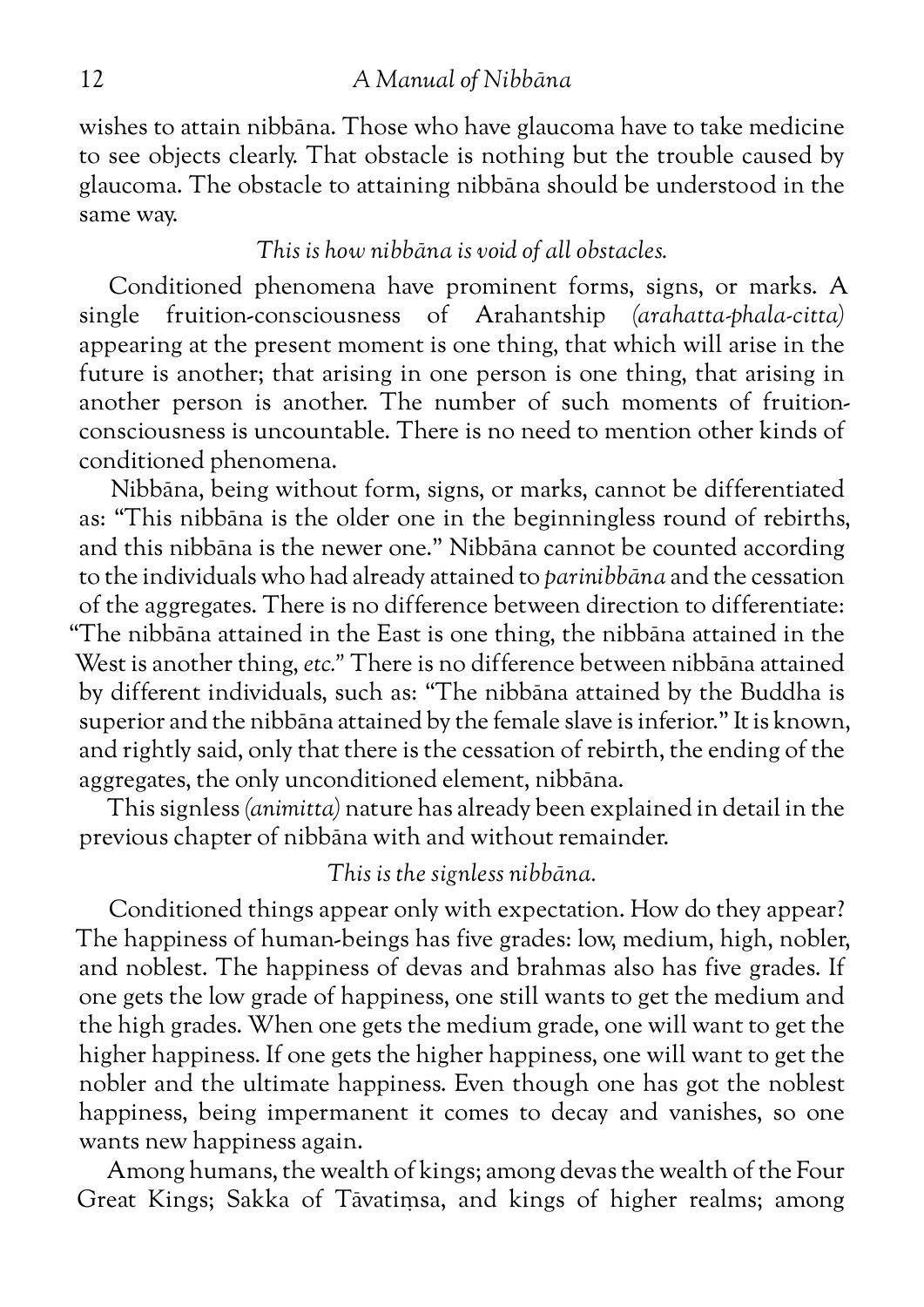brahmas the happiness of Mahābrahma; are impermanent, fragile, and unstable. As long as the fruits of their good deeds persist they enjoy happiness, but when the results of their good deeds expire, they die and disappear with the dissolution of their bodies.

In the beginningless round of rebirths one has already been a king or Sakka an infinite number of times. The state of being a king does not appear even in one's dreams in the present existence. Yet one is still burning with a desire to become a king. The wealth of kings of men, devas, and brahmas are like the salty water of the ocean. If one drinks seawater, the more one drinks, the more thirsty one becomes. However much one drinks, one will still die of thirst.

Similarly, the more one enjoys happiness in the three sensual *(kāma),* form *(rūpa)* and formless *(arūpa)* realms, the more insatiable the thirst of sensual lust becomes, and the more one suffers. While it is being enjoyed, that happiness will disappear. One dies while burning with sensual lust. Even the happiness of fruition, being an impermanent phenomenon, which disappears while being enjoyed, one still wants to enjoy new happiness.

Sensual desire, whether unwholesome or wholesome, is merely the thirst of desire, which is ultimately suffering.

The worldly happiness of human-beings, devas, and brāhmas are similar to sticky molasses. The ordinary beings of human and celestial realms are like ants that like the sweet taste of happiness. Ants that come across sticky molasses die while immersing themselves in it.

Likewise, in the endless round of rebirths, human-beings, devas, and brahmas die in their successive births immersed in the happiness of humanbeings, devas, and brāhmas. They die still burning with the thirst of sensual desire; all sensual desires completely cease forever without remainder at the time of final cessation *(parinibbāna).* On attaining Arahantship, sensual desire ceases forever. From that time onwards, sensual desire for happiness in the three realms ceases forever. At the time of decease consciousness sensual desire ceases forever. From that time all sensual desires completely cease forever. Therefore the unconditioned nibbāna is called desireless nibbāna.

#### *This is desireless nibbāna.*

These three terms, namely void *(suññata),* signless *(animitta),* and desireless *(appaṇihita),* in accordance with the expression "divisible by their attributes *(ākārabhedena)"* are of three kinds:

1. Free from all impediments *(palibodha),*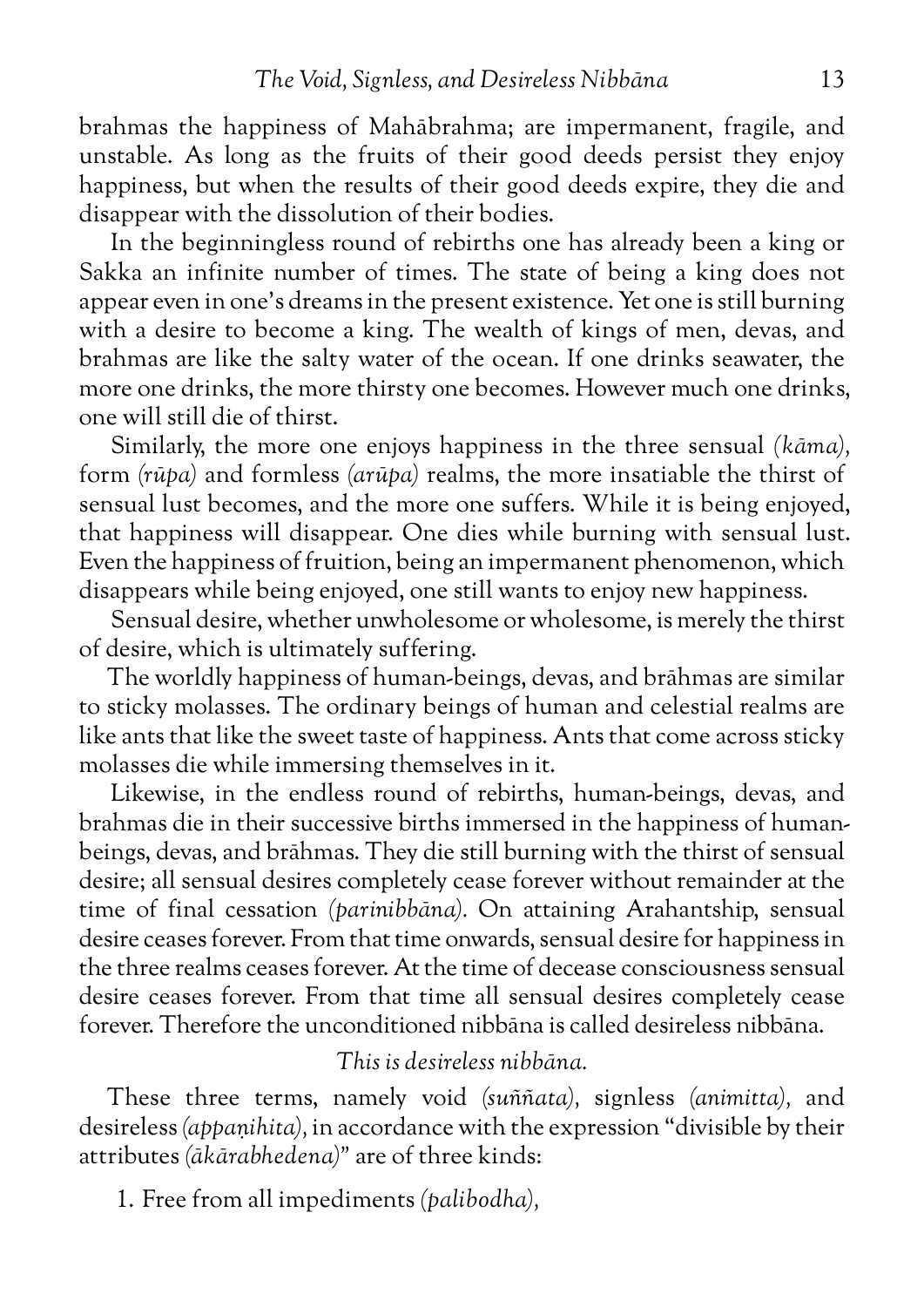- 2. Free from all form, size, image and appearance,
- 3. Free from all sensual desires.

Depending on these three qualities, nibbāna is said to be of three kinds, but these three terms are given to one and the same nibbāna.

Out of those three qualities, some people realise that all the troubles of doing things amidst the three realms are mere suffering, and so do not like them; the quality of nibbāna, being desireless *(appaṇihita)* appears to them as most noble. Why? Because the only everlasting nibbāna is the real bliss, which is free from all impediments.

Those who realise the oppression of various kinds of dangers, enemies, accidents, old age, death, suffering to be oppressive and are disgusted, the signless *(animitta)* quality of nibbāna will appear to them as most noble. Those dangers can affect only phenomena with signs, which have big or small forms and substance. Just as the sky cannot be affected by the dangers of thunder-bolts, fires, floods, storms, weapons, old age, or death; nibbāna, being signless with no form, mark, or appearance, cannot be affected even by the dangers of old age and death.

To those who realise the suffering of living forever with the insatiable thirst of sensual craving *(kāmataṇhā)* and craving for existence *(bhavataṇhā),* as suffering and are greatly disgusted, the desireless *(appaṇihita)* quality of nibbāna appears as most noble.

The aforesaid two qualities of void and signless, appear to those who have great thirst for existence *(bhavataṇhā)* to be non-existent *(abhāva)* and useless *(tuccha).* The quality of desirelessness appears to them who have very much desire for not becoming, non-existence *(abhāva),* and useless. Those who do not realise the three qualities properly will think the cessation of appearance, the complete ending of it to be not becoming, non-existence *(abhāva)* and useless.

> *Here ends the second chapter on the exposition of the void, signless, and desireless nibbāna.*

## <span id="page-19-0"></span>Does Nibbāna Exist in the Ultimate Sense?

If the said cessation of the appearance of the defilements and the aggregates, the complete ending, is called nibbāna: 1) Does nibbāna exist in the ultimate sense? 2) How is it the incomparable noble happiness? 3) How is it full of infinite qualities such as profound *(gambhīra)*, hard to see *(duddasa),* tender *(saṇha),* and delicate *(sukhuma)?*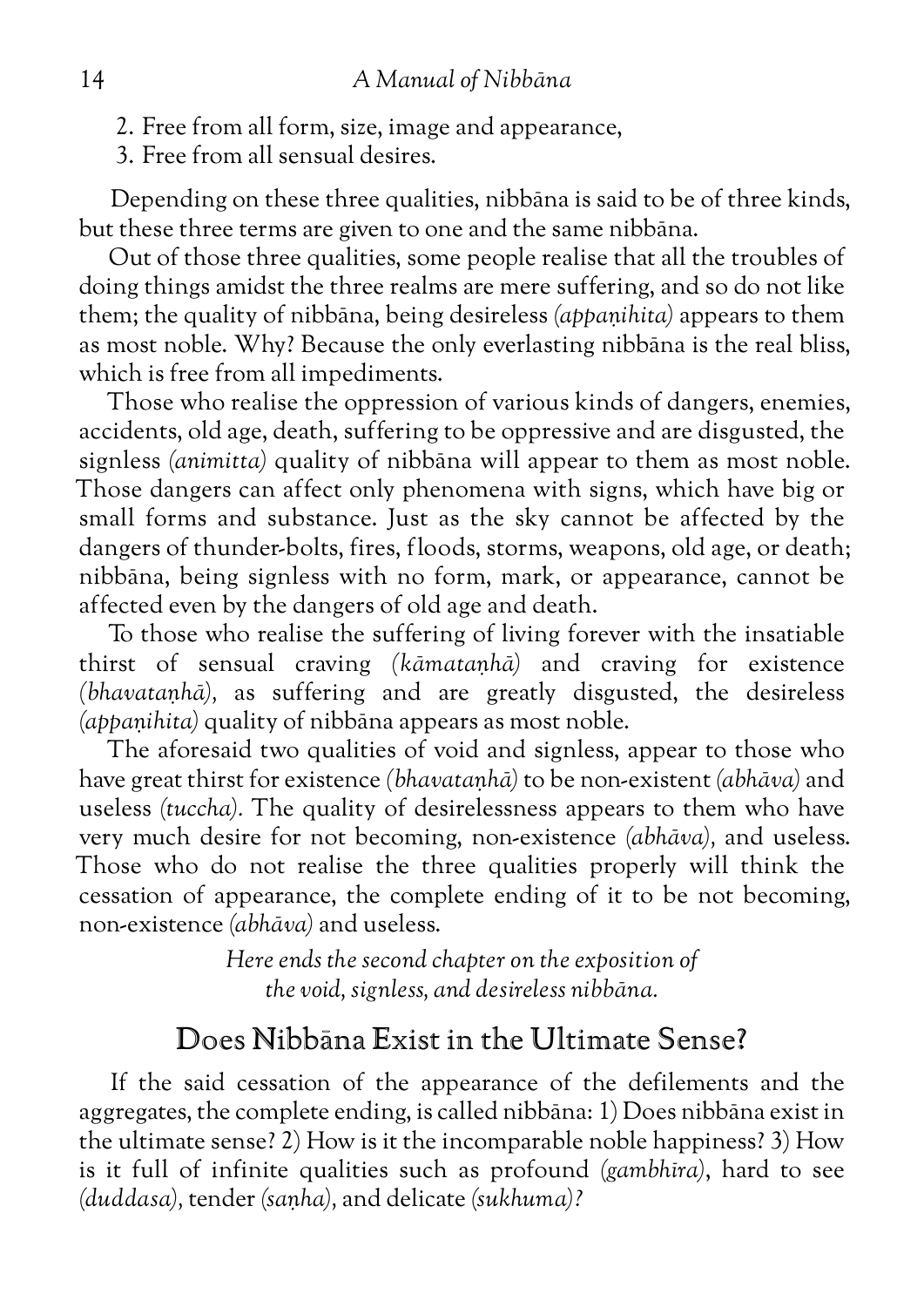If there is neither cessation of appearing, nor ending, those defilements and aggregates will be forever becoming in the beginningless round of rebirths, and the efforts of the Buddhas, Solitary Buddhas, and disciples in cultivating the perfections *(pāramī)* to bring about the cessation of defilements and those aggregates would have been useless. However, that is not the case. Those who are fulfilling perfections for enlightenment will surely attain the non-appearance of defilements and the aggregates — the complete ending of them. If the non-appearance of the aggregates and defilements, the complete ending of them, is not actually extant, and is a mere concept *(paññatti),* there wouldn't have been real Buddhas or real Arahants in this world. There is indeed the cessation of the defilements and the aggregates. Therefore there have been real Buddhas and real Arahants who had no more defilements.

Certainly there is the appearing of disease in this world; certainly there is the cure and healing of it. If there were no cures there wouldn't be the curing of diseases, and the patients wouldn't recover from their diseases. However, that is not the case. There are indeed cures, and patients who have already recovered from their disease. Therefore it should be understood that there is healing of diseases in this world. Likewise, it should be understood that there is indeed the cessation of defilements and aggregates.

If a person says; "We do not say that there is no cessation; certainly there is," and, "Cessation exists merely in conceptual terms *(abhāva-paññātti)* that cannot be known," can he say: "This kind of existence is in the ultimate sense; that kind is in the conceptual sense?" A distinction between concepts and ultimate truths, and between ultimate realities with signs, and signless ultimate realities should be made.

Only in the ultimate truths *(paramattha)* there are four great works of the Buddha's dispensation that can be obtained:–

- 1. Discerning *(pariññā-kicca),*
- *2.* Development *(bhāvanā-kicca),*
- *3.* Abandoning *(pahāna-kicca),*
- 4. Encountering *(sacchikaraṇa-kicca).*

These four great works cannot be obtained by concepts. Discerning *(pariññā-kicca)* means two kinds of discerning:

- 1. Discerning by its natural characteristic, and
- 2. Discerning the Dhamma by the three characteristics of impermanence, suffering, and selflessness.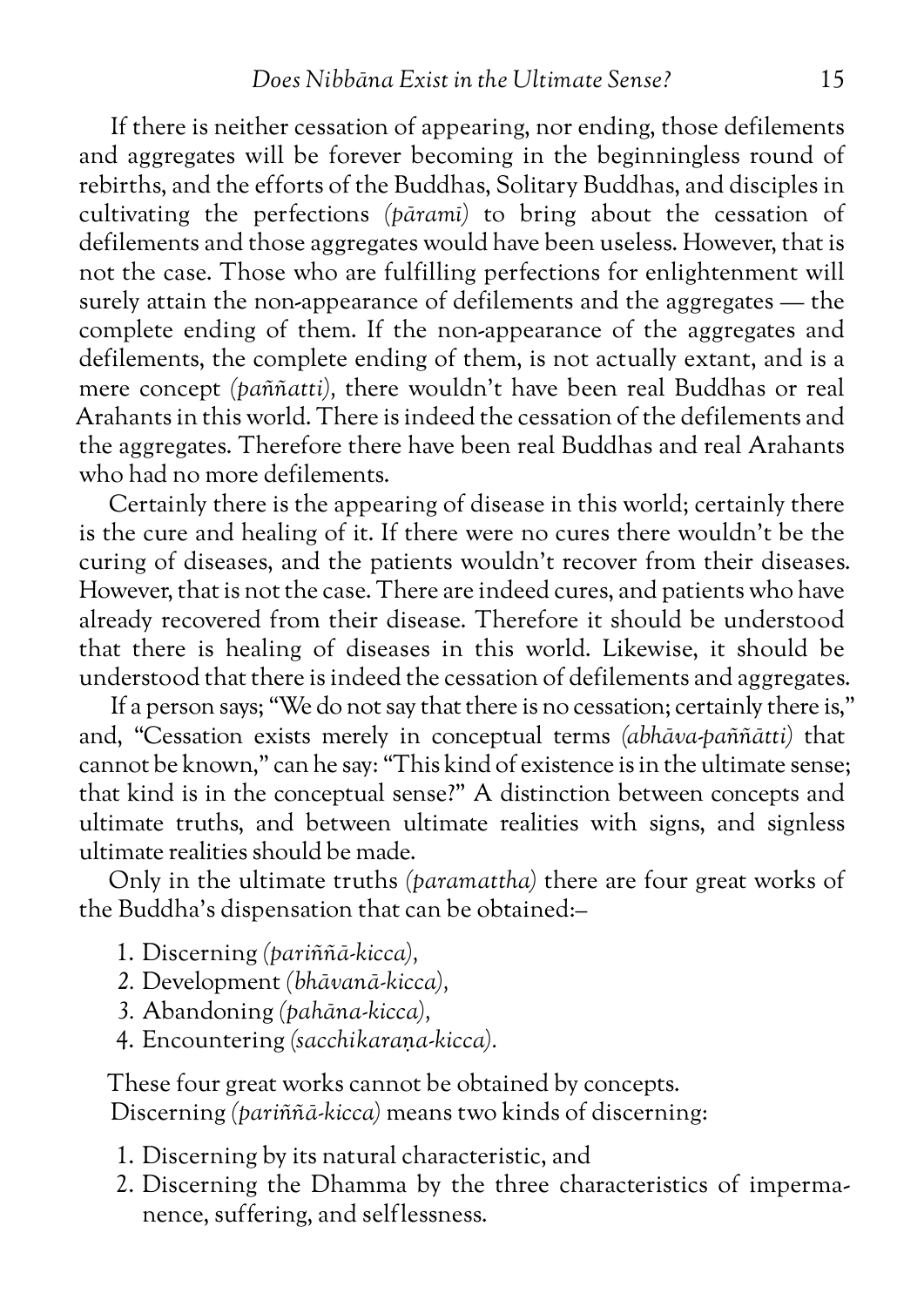If the natural sense *(sabhāvattha)* of a Dhamma be caught hold of firmly with knowledge its natural sense will be discerned, that Dhamma is indeed the ultimate reality. If the natural sense is not discerned in that Dhamma, that is the concept.

**Example:** In magic when a lump of earth is shown to be a lump of gold, and if you see it to be a lump of earth, you will discern the natural sense *(sabhāvattha);* if you still see it to be a lump of earth, it can only be used as earth; it cannot be used as gold. Just so, when the concept, which is wrongly taken to be a person, a being, a man, or a woman, is thoroughly examined with the knowledge of discernment *(pariññā-ñāṇa)* you will discern that there is no more a person, a being, a man, nor a woman. It you contemplate with the knowledge of discernment that in a person, being, man, or woman, there are the elements of hardness, cohesion heat and cold; the sense of hardness, cohesion, *etc.,* will become more prominent as the knowledge of discernment becomes stronger. The more prominent the sense of hardness, cohesion, *etc.* is, the more evident is it that there is no person, or being — neither male nor female.

*This is the distinction between the ultimate realities and concepts in the work of discerning.*

The function of development *(bhāvanā-kicca)* means developing the Dhamma to gain strength, sharpness and progress successively. If you develop concentration you will progress by stages to the six higher knowledges *(abhiññā).* If you develop wisdom *(paññā)* you will progress by stages to the path of Arahantship.

How can the concept, which is not discerned with the knowledge of discernment *(pariññā-ñāṇa),* be developed successively to gain strength and power? The concept cannot be developed; it is just like the sky, which cannot be polished, sharpened, or made powerful.

#### *This is the differentiation of ultimate realities and concepts in the work of developing.*

The function of abandoning *(pahāna-kicca)* means dispelling evils. Too much greed, hatred, and delusion in the mind of a living-being will throw him or her into the lower realms. If greed, hatred, and delusion can be dispelled for a moment, the happiness of men and deities could be obtained. If they are dispelled for a longer time by suppression *(vikkhambhaṇa),* the happiness of the realms of form and formless realms will be obtained. If they are dispelled forever, completely abandoned *(samuccheda),* the supramundane happiness of the Path, its Fruition, and nibbāna will be attained.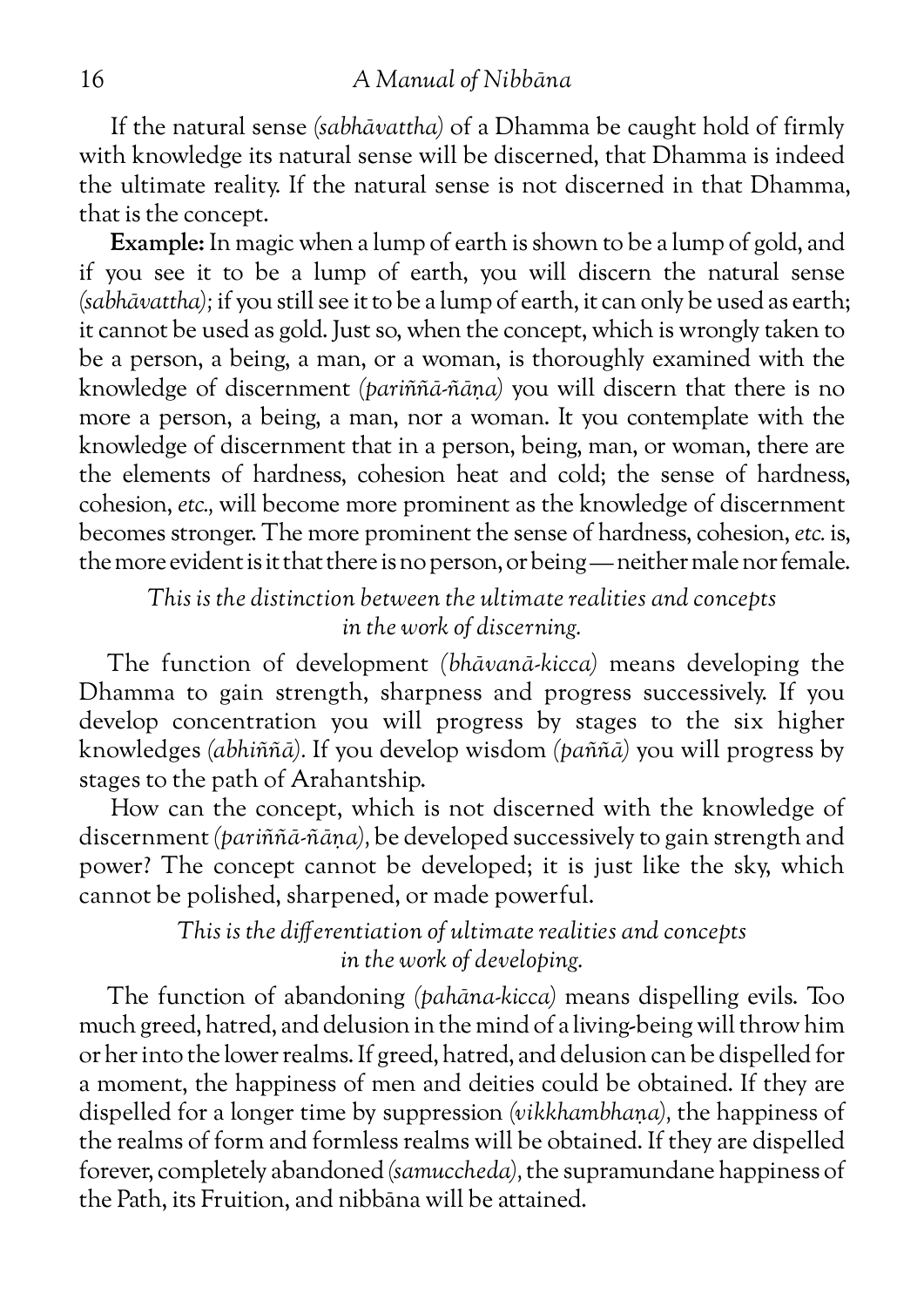In the concept which cannot be obtained with the knowledge of discernment *(pariññā-ñaṇa)* there is no danger of falling into the four lower realms because of developing a certain concept, neither can the celestial abodes or nibbāna be attained because of dispelling a certain concept. Since the concept thought to be a person, a being, a man or a woman, is not something that actually exists, even though you do not dispel it, that cannot lead you to the four lower realms. Even though you dispel the concept of a man and think of the concept of a deva or brahma you will never become a deva or a brahma.

> *This is the differentiation of ultimate realities and concepts in the work of dispelling.*

The function of encountering *(sacchikaraṇa-kicca),* means experiencing with both the body and knowledge.

*Kāyena amataṃ dhātuṃ phusayitvā nirūpadhiṃ.1*

**Phusitvā:** having been experienced, **kāyena:** with the body, **amataṃ dhātuṃ:** the nibbāna element, **nirūpadhiṃ:** which is free from four kinds of bondage *(upadhi).* Having been experienced with the body, the element of nibbāna is free from four kinds of bondage.

*"Pahitatto samāno kāyena ceva paramasaccaṃ sacchikaroti paññāya ca naṃ ativijjha passati." 2*

**Pahitatto samāno:** When one abandons one's body and mind, **sacchikaroti:** one has to encounter, **paramasaccaṃ:** the noblest truth of cessation, **kāyena ceva:** with the body of the five aggregates of existence or also with the mental body, **ativijjha passati:** and one has to penetrate and see, **taṃ:** that truth of cessation, **paññāya ca:** also with the knowledge of the Path, its Fruition, and [reviewing.](http://www.aimwell.org/progress.html#17.KnowledgeofReviewing) When one abandons one's body and mind, one has to encounter the noblest truth of cessation, with the body of five aggregates or also with the mental body; and one has to penetrate and see the noblest truth of cessation with the knowledge of the Path, its Fruition and reviewing.

With reference to the Pāḷi text the encounter *(sacchikaraṇa)* should be understood. How is the deathless nibbāna encountered with the body? In the case of fire burning on one's head and its extinguishing, being on the part of the body it is readily felt with one's body. The extinguishing of the fire, too, being prominent on the part of the body is readily felt with one's body.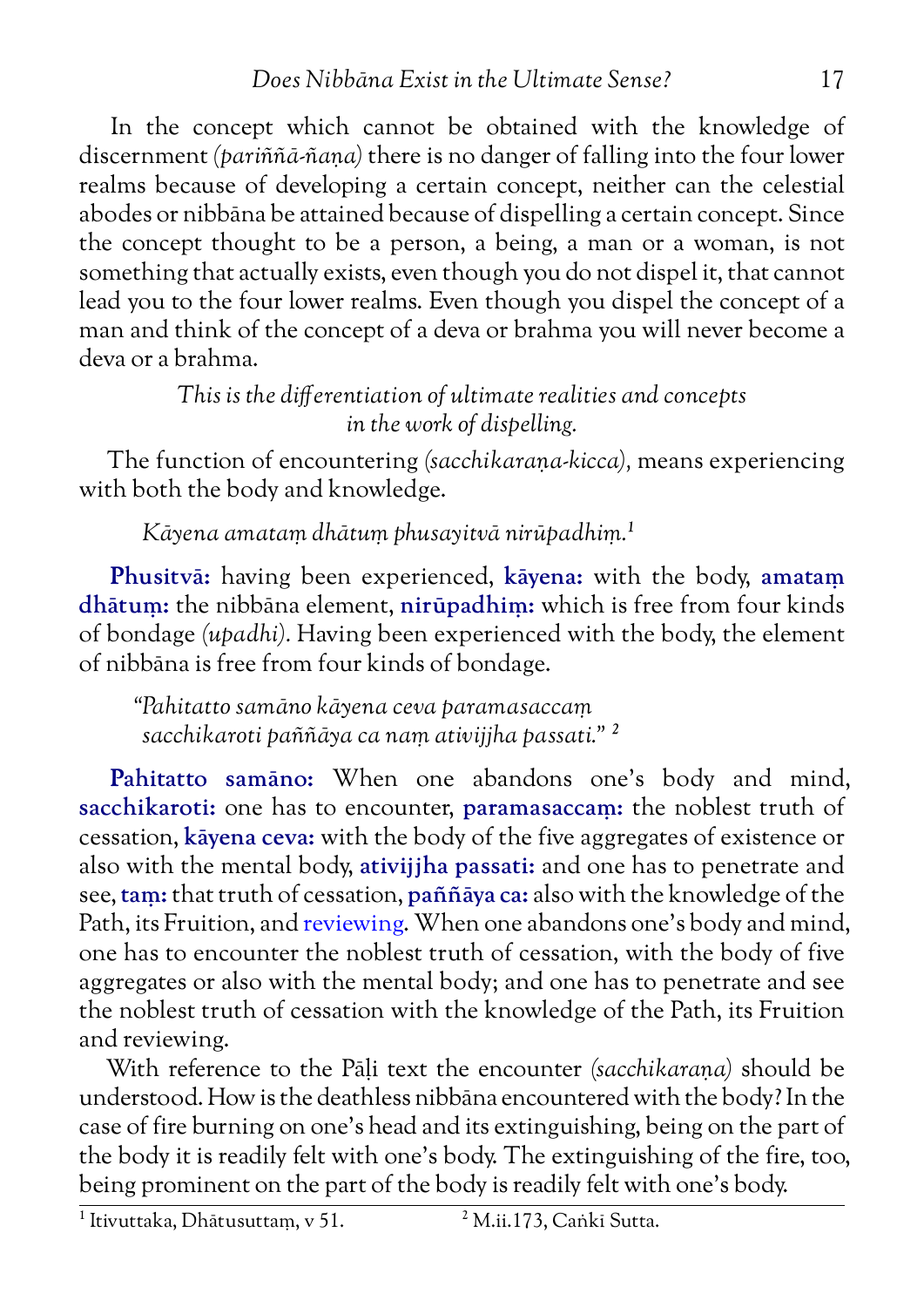In the case of being pierced by an arrow or spear, the piercing of one's body is readily felt with one's body; the removal of the arrow or spear, and the cure of the wound are also readily felt with one's body.

In the case of small-pox afflicting one's body and its cure the small-pox is felt with one's body, and the cure is also felt with one's body.

In the case of gastric trouble in the stomach and the cure, the gastric trouble and its cure are also readily felt with the body.

This is also the case for an impending event. For example, if a criminal is sentenced to capital punishment, and the death penalty is due to be carried out in days as decreed by the court, the criminal is burning with sorrow thinking: "I shall be hung on the tenth day." However, if on the fifth day, it happens that he gets given amnesty, he is freed from the death penalty and his sorrow is greatly appeased. The death penalty is the gravest danger that has ever befallen him. The sorrow caused by the death penalty, and the cessation of sorrow given by the amnesty are readily felt in his mind; they are his personal experience. All cessation of coming dangers of the burning grief should be understood in the same way.

*This is the personal experience of the arising and cessation of wordly dangers.*

Just so personality-view *(sakkāya-diṭṭhi)* is a spear that has pierced forever into the heart. Sceptical doubt *(vicikicchā)* is a spear that has pierced forever in the heart. The 1,500 defilements are 1,500 spears that have pierced forever into the heart. They are the very seeds of hell that are accompanying forever in the hearts of all beings in whatsoever existence; they are the frying pans of hell, the fires of hell. Those who want to be free from the 1,500 defilements have to practise the perfections for many births; in their last birth, too, they have to practise the purifications such as purification of morality, *etc.*

On attaining Stream-winning the two great iron spears of personalityview and sceptical doubt get extracted from the heart. Personality-view and sceptical doubt, which are the seeds of hell, the frying pans of hell, disappear from the heart. More than a hundred thousand kinds of misconduct, which are capable of causing rebirth in the four lower realms, disappear completely. The worry about suffering in the lower realms ceases forever. Since the two big iron spears are extracted from the heart it is felt with the body.

This kind of direct experience with the body is called encountering with the body *(kāya-sacchikaraṇa).* With reference to the Pāḷi text it is said, "Experienced with body *(kāyena amataṃ dhātuṃ phusitvā nirūpadhi)."* When one sees for oneself that one has already been freed from the two big spears it is called "experienced with knowledge."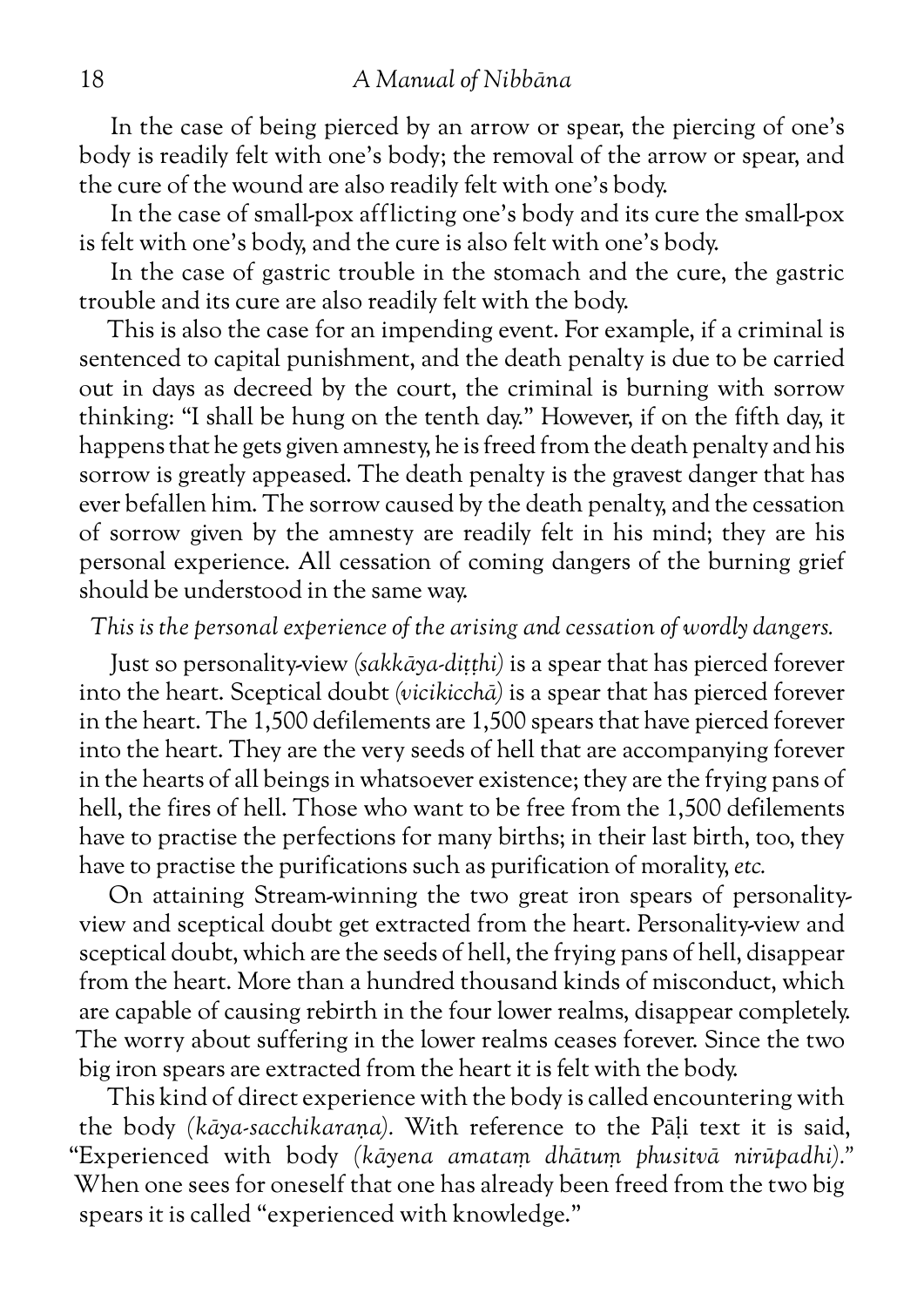In the above example, the one who has already been pierced by an arrow or a spear, the piercing and the pain, too, are felt with a part of the body. The extraction of that arrow or spear, the cure of the wound, being felt with the body, is also "experienced with the body." When one sees, "The arrow or spear piercing my body has been extracted, and the wound has been cured," then one experiences it with the mind.

The vanishing of the seeds of hell, which always accompanied one in the heart, the disappearing of the great frying-pans of hell, the extinguishing of the fires of hell, the cessation of wrong actions, which can cast beings into hell, the cessation of the future births in the four lower realms, are accomplished with the cessation of personality-view and sceptical doubt.

*Compare the above examples and understand for yourselves.*

The cessation of the potential aggregates that would take rebirth in hell in the future, is accomplished with the attainment of the Path of Stream-winning. One is assured: "All potential aggregates in hell have ceased in me; I have been free from the dangers of hell." Then one feels great rapture and joy.

Being misled by the word "that would take rebirth in the hell" one might wrongly think that the cessation of the five aggregates in hell would be attained only in the future.

At the moment of the Path of the Stream-winning the cessation of that personality-view and sceptical doubt, *etc.,* is the unconditioned nibbāna. Because some of the defilements and some aggregates of existences remain in the Stream-winner, the nibbāna of the Stream-winner is called nibbāna with substrata remaining *(sa-upādisesa-nibbāna).* However, the cessation of personality-view and sceptical doubt is permanent. It is wholly connected with nibbāna without substrata remaining *(anupādisesa-nibbāna)* and is one and the same thing. Just as the extraction of the arrow or spear and the cure of the wound are experienced with the body and are called 'encountering in the body *(kāya-sacchikaraṇa),'* there is not a single concept that can be felt with the body and that can be called thus.

There is no woman who becomes a man by calling her a man if she has the female nature in the ultimate sense. There is no man who becomes a woman by calling him a woman if he has the male nature in the ultimate sense. There is no one who has ever become wealthy, happy, or a millionaire merely by changing their name. Merely by calling a patient oppressed by disease 'healthy,' he or she cannot become healthy. Thus there is no concept that can be felt with the body and that can be called encountering with the body.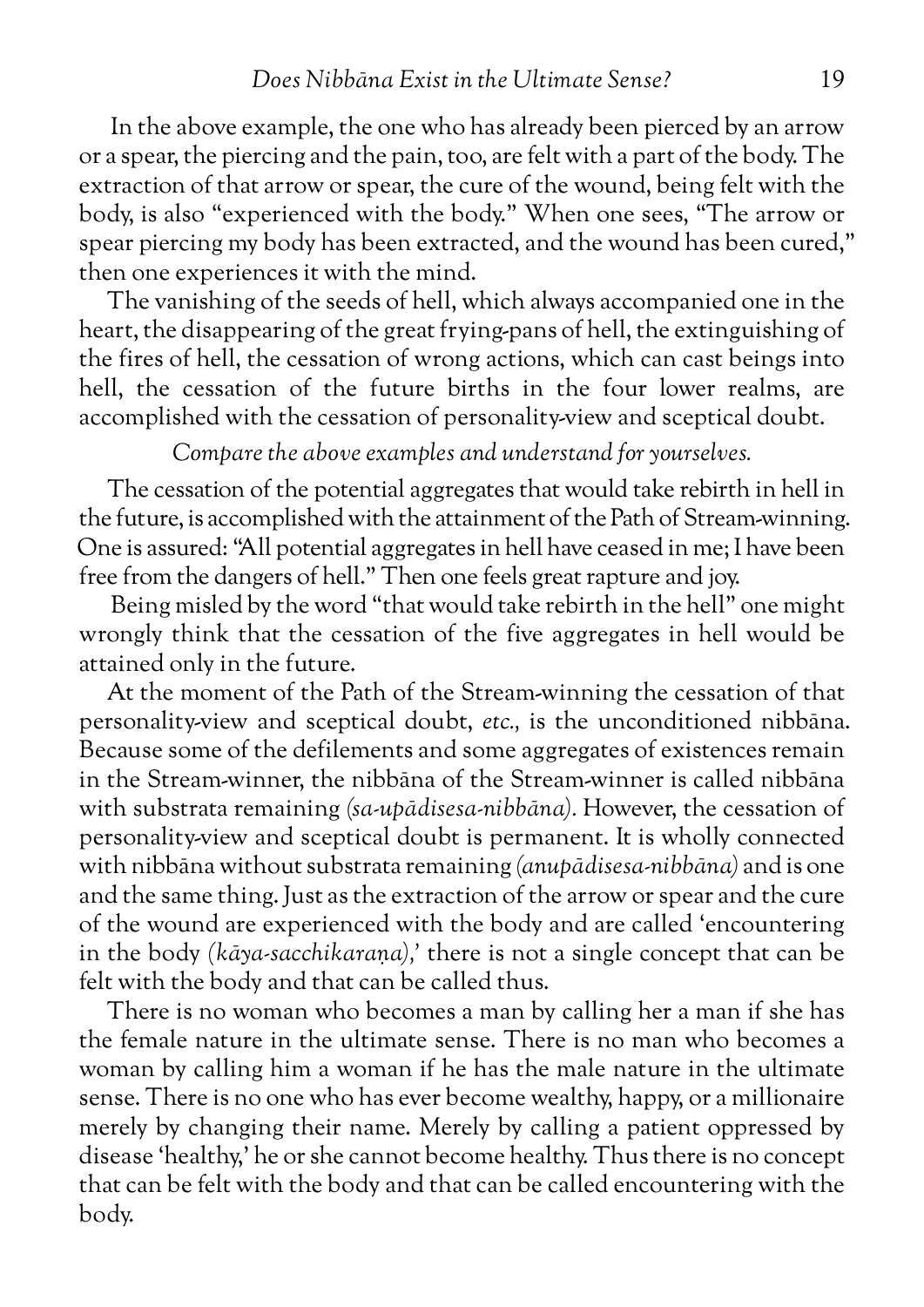However, there is indeed encountering with the body in the case of the deathless nibbāna. In this world, there may be a patient suffering from a high fever, burning with fever all over the body, unable to stop rolling about. When he or she takes potent medicine, the fever is cured at once; that cure is indeed experienced with the body; he or she feels greatly relieved, saying "I am so happy! My fever has vanished!"

The appearance of diseases in the various parts of the body and their cure are indeed experienced with the body. The cured patient feels very glad saying: "I am so happy! The disease has been cured!"

#### *This is how the diseases appearing in the body and their cure are experienced with the body.*

Those whose minds are burning with sorrow and grief due to the death of beloved sons or spouses get peace of mind at once on hearing the Dhamma of the wise. The cure of sorrow and grief is experienced with their mind and body. All the burning of sorrow because of the destruction of desirable things and the loss of loved ones, and their cure at an instant should be understood in the same way.

Similarly, the sorrow of a criminal on death-row who is due to be executed, thinking, "I will soon have to die," exists in his mind. As soon as he hears about the amnesty, the sorrow felt with the mind-body is appeased.

While he is seriously burning with sorrow, he gets the Amnesty Order on the second day as being saved by someone. The impending danger of death on the third day ceases on the physical body when the Amnesty Order is proclaimed. However, the sorrow in his heart ceases in his mindbody only when he hears the Amnesty Order. The peace of mind is felt vividly in his heart. Still in this world there is indeed the momentary cessation in physical body as well as in mental body that can be encountered in the body *(kāya-sacchikaraṇa).*

How can there be no cessation in physical body in the deathless nibbāna, the complete cessation of the burning phenomena of personality-view, sceptical doubt, *etc.,* that forever accompany the mind continuum in the endless round of rebirths? In fact there is cessation in physical body in the deathless nibbāna. The Stream-winner feels excessively glad for the whole life with the thought. "Now the personality-view, sceptical doubt, *etc.,* which always accompanied my mind continuum have ceased; they have been appeased and overcome; the immoral deeds *(akusala-kammapaṭha)* have already ceased, have been overcome; the impending danger of hell has been dispelled and overcome."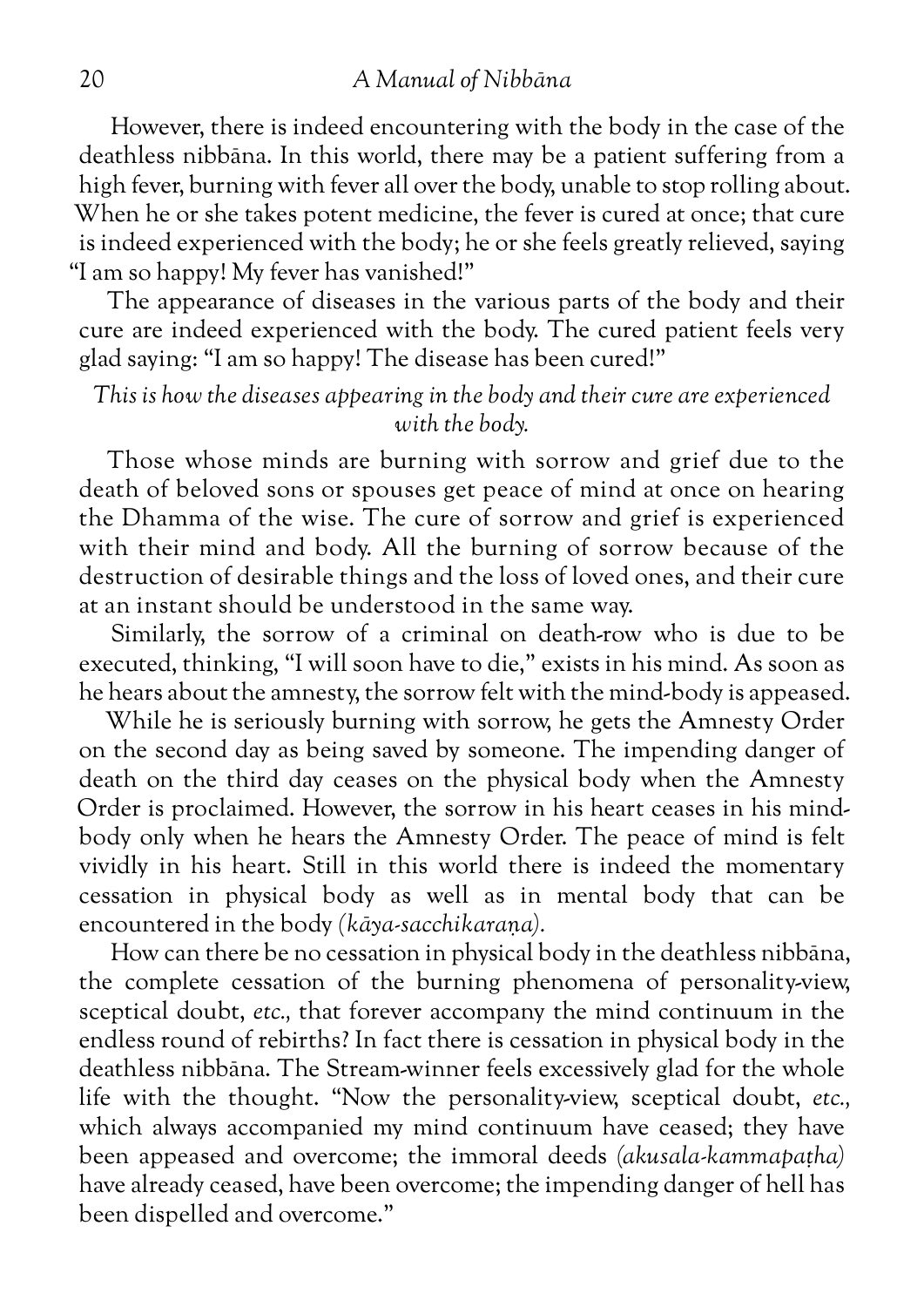Why doesn't nibbāna exist in the ultimate sense, which is encountered with physical body and mental body, by way of *kāya-sacchikaraṇa-kicc*añāṇa*-sacchikaraṇa-kicca?*

Here ends the answer to the first question: "If the cessation of the appearing of the defilements and the aggregates, the complete ending of it, is called nibbāna, how does nibbāna exist in the ultimate sense?"

## <span id="page-26-0"></span>How is Nibbāna Incomparable Happiness?

Regarding the second question: "How is nibbāna the incomparable noble happiness?" there are in this world two kinds of happiness:–

- 1. The happiness of cessation *(santi-sukha)*
- 2. The happiness of enjoyment *(vedayita-sukha)*

## <span id="page-26-1"></span>The Happiness of Cessation

- 1. The cessation or overcoming of undesirable things, and the destruction *(aniṭṭha-dhamma)* of things that are oppressive *(vipatti).*
- 2. The cessation or the overcoming of sorrow; the undesirable things and the destruction to come definitely in due course.
- 3. The cessation and overcoming of the sorrow regarding undesirable things, and the destruction with the thought: "Is it probable to encounter? It will be finished, it won't be easy if encountered."

These three kind of happiness are not the happiness enjoyed by feeling on getting a certain object. As a matter of fact, it is the happiness of cessation *(santi-sukha)* that is free from the undesirable thing and overcoming of the destruction.

In the happiness of cessation, not only a thing is not obtained, but also one's effort has to be made to get free from dangers according to it gravity by giving some gold, silver, money, or property.

The cessation obtained by paying two annas, $1$  four annas, eight annas, one kyat. The cessation obtained by paying ten kyats, twenty kyats, thirty, forty, fifty, one hundred, two, three, four, five hundred, one thousand kyats. The cessation obtained by paying two, three, four, five thousand, ten thousand, a hundred thousand, one million. The cessation obtained by abandoning all of one's animate and inanimate property. The cessation obtained by abandoning one's city and country. The cessation obtained by abandoning one's life in the four lower realms and the manifold dangers of those existences.

 $\frac{1}{1}$ One anna =  $\frac{1}{16}$ th of a kyat.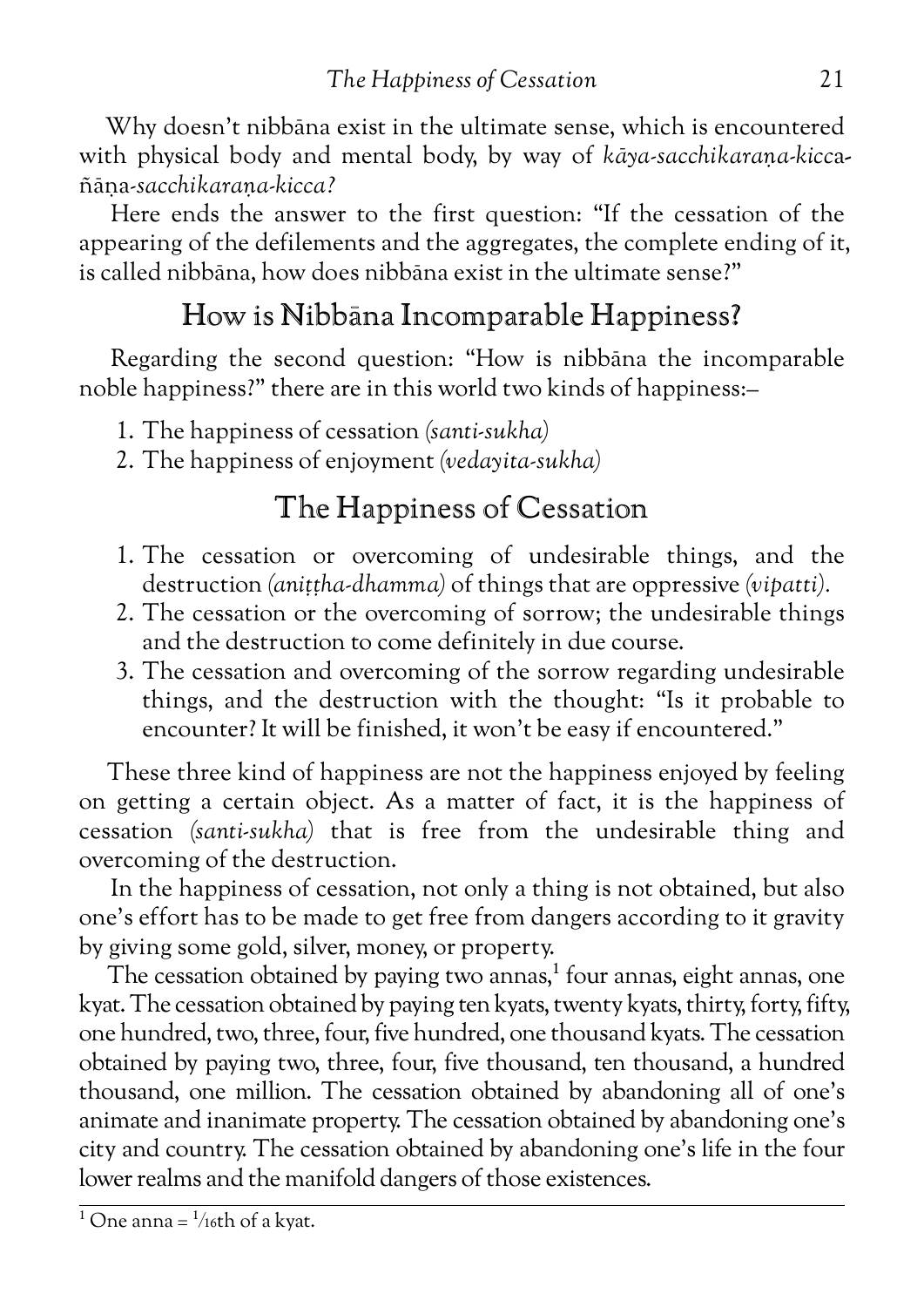Hence, the kind of happiness that can only be obtained by abandoning the wealth in hand according to the gravity of the dangers is called the happiness of cessation *(santi-sukha).*

In the Jātaka stories, the banker's wife from Sāketa city who had a headache for a year, obtained the cessation of that suffering by giving four hundred thousand.

The banker of Rājagaha, in order to free himself from his headache, he said he would give all his animate and inanimate objects.

When a certain king was being captured by a certain king got cessation by giving him all his city and wealth.

Hence the cessation of undesirable dangers and destruction *(anitthabhaya, vipatti-bhaya)* without getting anything, but instead giving away things in hand is called the happiness of cessation *(santi-sukha).*

## <span id="page-27-0"></span>The Happiness of Enjoyment

The enjoyment of the wealth of human-beings, devas, and brahmas is the happiness of enjoyment *(vedayita-sukha).* Thus, happiness is of two kinds, namely the happiness of cessation and the happiness of enjoyment.

Of these two kinds of happiness, the happiness of cessation is the noblest. The happiness of enjoyment is inferior.

In the aforementioned story about Jīvaka, the banker obtained the happiness of release from a headache by abandoning the happiness of enjoyment with many billions of wealth.

The happiness of release from the danger of life was obtained by abandoning the happiness of enjoyment, all the wealth of a king including the city, the country, the throne, and the palace.

To one who is burning with external and internal dangers and hasn't yet obtained the happiness of cessation, even the wealth of a wheel-turning monarch (Cakkavatti) is useless. Therefore, we should understand that the happiness of cessation is nobler than the happiness of enjoyment.

That happiness of cessation is the refuge for those who encounter suffering; it is the refuge for those who are anxious about troubles to be met in the future. For those who are oppressed by a disease, medical treatment is the only refuge. That is the only the cure that can overcome the disease. Other than that, there is not anything else that can overcome it. To get cessation from disease, some medicine should be taken. Medicine is not a pure element that can overcome the disease.

*It should thus be understood that the Dhamma can appease all suffering.*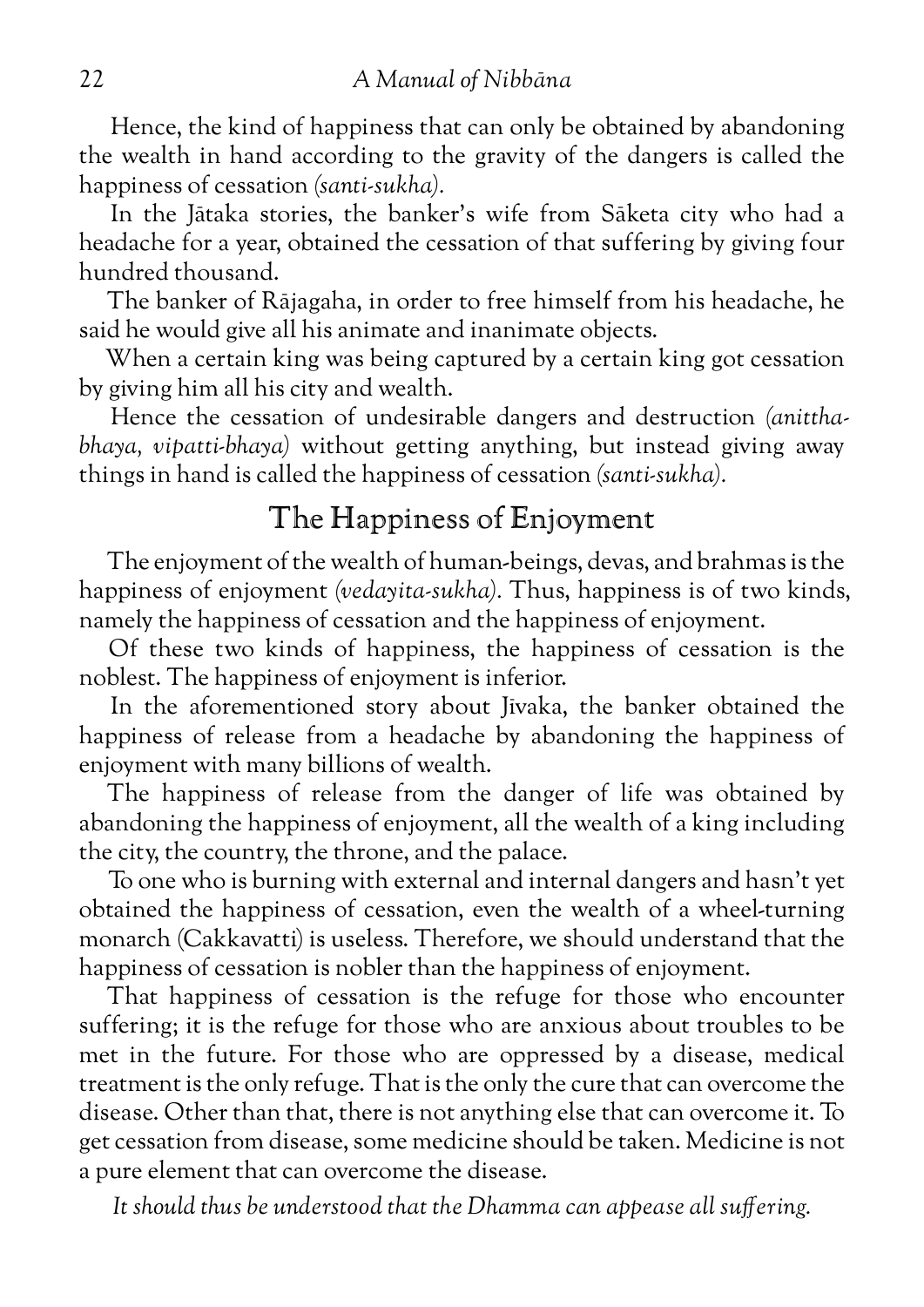In the mind-continuum of all ordinary living beings, personality-view and sceptical doubt remain; so for them there are still opportunities for falling into the eight hells. Even if they are currently in the highest abode *(bhavagga),* they are liable to fall into the abode of [Ussada](http://www.aimwell.org/DPPN/ussada.html) hell. They are liable to fall into all kinds of realms of hungry ghosts, jealous gods, and those of animals. In the same way, they are likely to suffer from all kinds of diseases. They are likely to meet the dangers of weapons, fires, floods, tyrants, robbers, thieves, and enemies. They are likely to become thieves, robbers, matricides, patricides, the murderers of Arahants; they are likely to cause injury to a Buddha, to create a schism in the Order, in spite of being born in the highest abode.

In the same way, they are still likely to become holders of sixty-two wrong-views, to become the holders of fixed wrong-views *(niyata-micchādiṭṭhi),* who can never free themselves from Avīci hell even though this world perishes. There is no need to say more regarding the abodes of human-beings, devas, and the lower abodes of brahma.

The happiness of human, deva, and brahma realms, which still have innumerable opportunities to encounter future dangers to fall into the said hell abodes are of the same group. Only when they attain the Path of Stream-winning *(sotāpatti-magga),* will all of those opportunities cease and they will be free from those dangers.

Therefore the Buddha said in the Dhammapada:–

*"Pathabyā ekarajjena, saggassa gamanena vā, Sabbalokādhipaccena, sotāpattiphalaṃ varaṃ." (Dhp.v.178)*

**Sotāpatti phalaṃ varaṃ:** the fruition of Stream-winning is more noble; **ekarajjena vā** : than the wealth of wheel-turning monarch; **pathabyā:** in the four great continents, **saggassa gamanene vā:** than the wealth of a deva that is enjoyed on reaching the six celestial abodes; **sabbalokādhi paccena vā:** than the wealth of the king of brahmas who is the chief of the universe.

The Fruition of Stream-winning is more noble than the wealth of a wheel-turning king of the four great continents, greater than the wealth of a deva that is enjoyed on reaching the six celestial abodes, or the wealth of the king of brahmas, who is the chief of the universe.

On the attainment of the Path and Fruition of Stream-winning, the complete emancipation of the aforesaid dangers, the happiness of cessation, and the unconditioned element *(asaṅkhata-dhātu)* is attained. Therefore Stream-winning is more noble than the wealth of a wheel-turning monarch,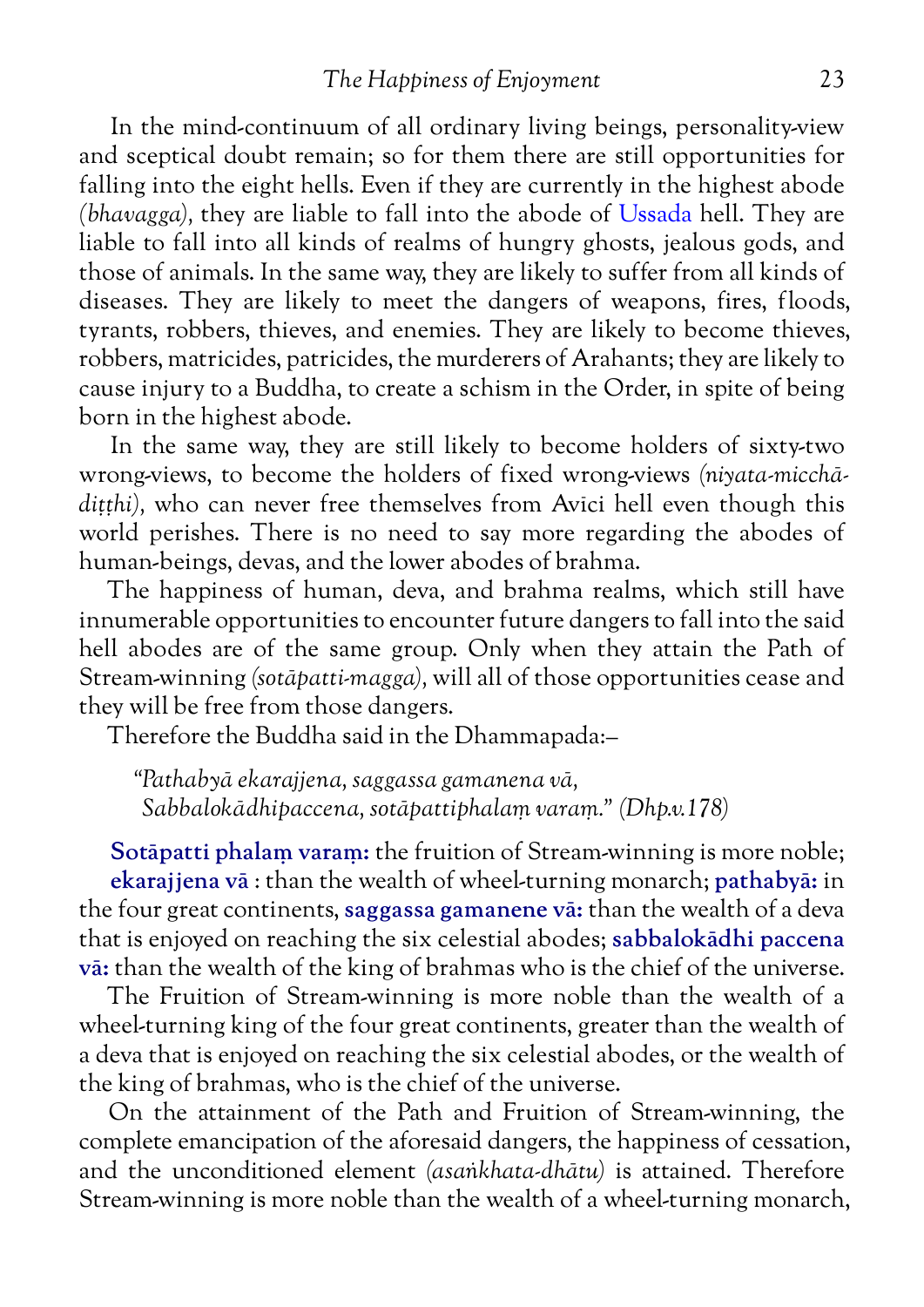that of the king of devas, or the king of brahmas. It should be noted that the medicine is praised to be excellent because it can cure leprosy, giving the happiness of cessation. The leper Suppabuddha who had already become a Stream-winner is many times more noble than that of a wheel-turning monarch, a king of devas, or a king of brahmas, who are enjoying their wealth, while still subject to the aforesaid dangers.

> *Here ends the answer to the question: "How is nibbāna incomparable happiness?"*

## <span id="page-29-0"></span>How is Nibbāna Full of Infinite Qualities?

If the cessation of the appearing of the defilements and the aggregates, the complete ending of it, is called nibbāna how is nibbāna full of infinite qualities such as profound *(gambhīra),* hard to see *(duddasa),* tender *(saṇha),* delicate *(sukhuma)?*

In the above question, if a person, without attaining nibbāna, goes on throughout the round of rebirths, we can only imagine how great and long the domain of suffering in the round of rebirths would be! As the cessation of the cycle of suffering *(vaṭṭa-dukkha)* is nibbāna; the greater and longer the domain of the cycle of suffering, the more profound will be the quality of nibbāna. In the cycle of suffering, the beginning of which is unknown *(anamatagga),* suffering is incalculable and innumerable, so nibbāna has the quality of infinite peace, infinite nobility, infinite happiness.

If we consider the evils of ignorance *(avijjā)* and delusion *(moha),* we will see that the cessation of ignorance and delusion has infinite splendour. The cessation of 1,500 defilements should be understood in the same way.

It is so difficult and so profound for beings to realise even the appearing of their bodies in the round of rebirth *(saṃsāra),* the beginning of which is unknown. They cannot realise how they are appearing. The cessation of their bodies, the ending of them is very far from their understanding. They do not even dream that there is an element that is their cessation.

Those who, having listened to the Buddha Dhamma, understand that there is an element of cessation, find it difficult to strive for the attainment of that cessation. Only after fulfilling the perfections *(pāramī)* for many existences, for many world-cycles, can they attain that cessation.

It is difficult and profound to realise even the four great elements, namely, earth, water, fire, and air that constitute their bodies by way of their characteristics *(lakkhaṇa),* function *(rasa),* manifestation *(paccupaṭṭhāna),* and proximate cause *(padaṭṭhāna),* by way of impermanence *(anicca)*,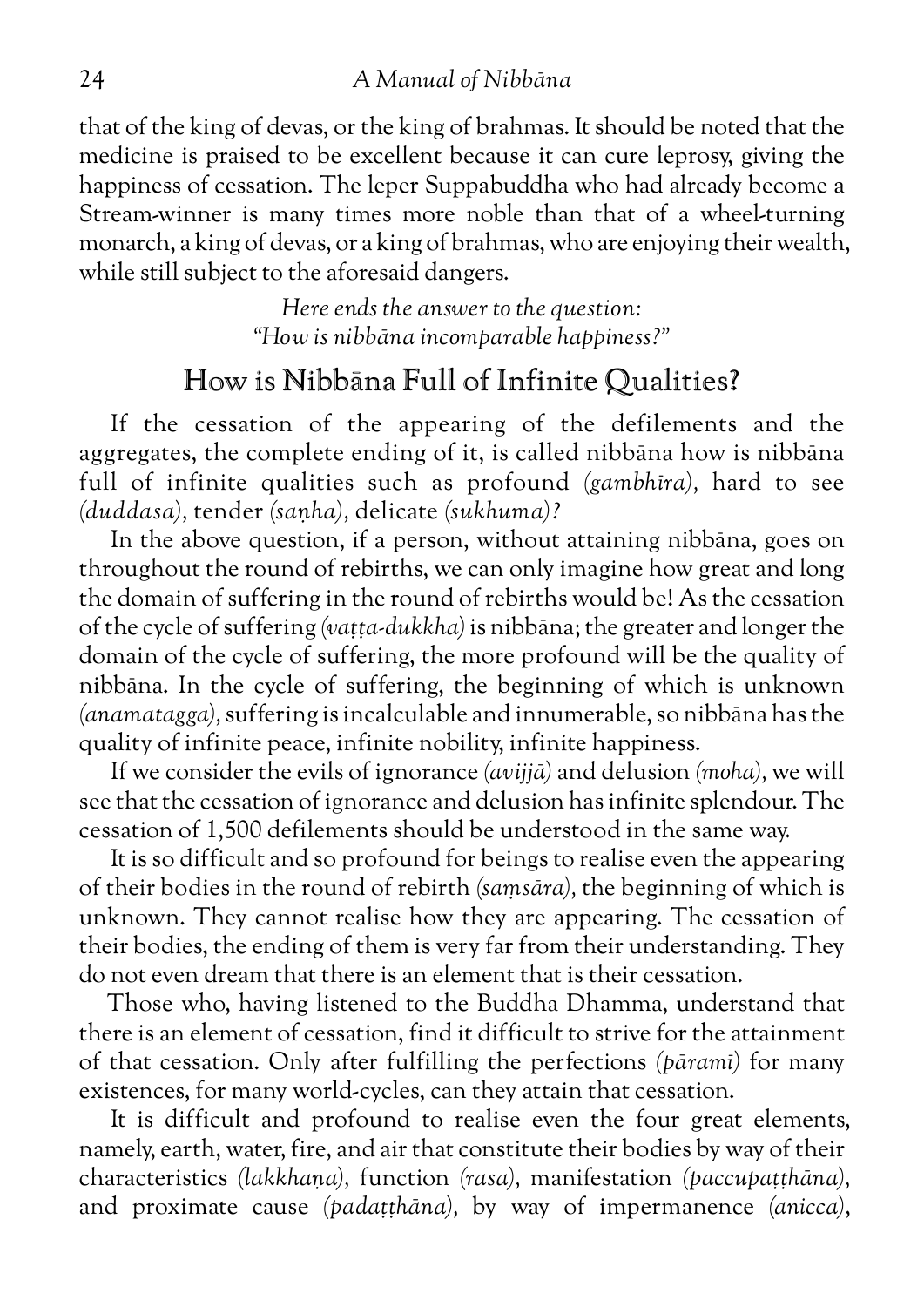unsatisfactoriness *(dukkha)*, and not-self *(anatta).* Only after they have thoroughly realised the elements in their bodies to be not-self can they realise that nibbāna is very profound and very difficult to see.

*Here ends the answer to the third question.*

Here ends the meaning in brief in which the answer to nibbāna mentioned in the Abhidhammatthasaṅgaha, and to the three questions.

## <span id="page-30-1"></span><span id="page-30-0"></span>The Explanation in Detail Seven Kinds of Nibbāna

In the Pāḷi-texts there are these terms: *nibbutā, parinibbutā, nibbuto, parinibbuto, nibbuti, parinibbuti, nibbāyī, parnibbāyī, nibbāti, nibbāyati, nibbanti, nibbāyanti, etc.* The meaning of them is peace. Therefore, the nibbāna that is meant by those terms of all kinds will be collected and mentioned in this second chapter in detail*.*

In brief, nibbāna is of seven kinds namely:–

- 1. The cessation of wrong-view *(micchā-diṭṭhi-nibbāna),*
- 2. Conventional cessation *(sammuti-nibbāna),*
- 3. Momentary cessation *(tadaṅga-nibbāna),*
- 4. Cessation by suppression *(vikkhambhana-nibbāna),*
- 5. Cessation by cutting off *(samuccheda-nibbāna),*
- 6. Cessation by tranquillising *(paṭippassaddhi-nibbāna),*
- 7. Cessation by liberation *(nissaraṇa-nibbāna).*

Out of them, the wrong-view of cessation that is thought out and grasped by those who hold wrong-views *(micchā-diṭṭhi)* from outside the Buddha's Dispensation is called *"micchā-diṭṭhi-nibbāna."* That occurs in the Pāḷi terms: *"Pañca diṭṭha dhammanibbānavāda;"* and in the terms of the Mūlapariyāya Sutta,1 *"nibbānaṃ nibbānato sañjānāti." etc.*

In the two Pāḷi sources there are five types of cessation here and now that the holders of wrong-views think out and grasp.

*"Idha, bhikkhave, ekacco samaṇo vā brāhmaṇo vā evaṃvādī hoti evaṃdiṭṭhi: 'Yato kho, bho, ayaṃ attā pañcahi kāmaguṇehi samappito samaṅgībhūto paricāreti, ettāvatā kho, bho, ayaṃ attā paramadiṭṭhadhammanibbānaṃ patto hotī'ti. Ittheke sato sattassa paramadiṭṭhadhammanibbānaṃ paññapenti."2*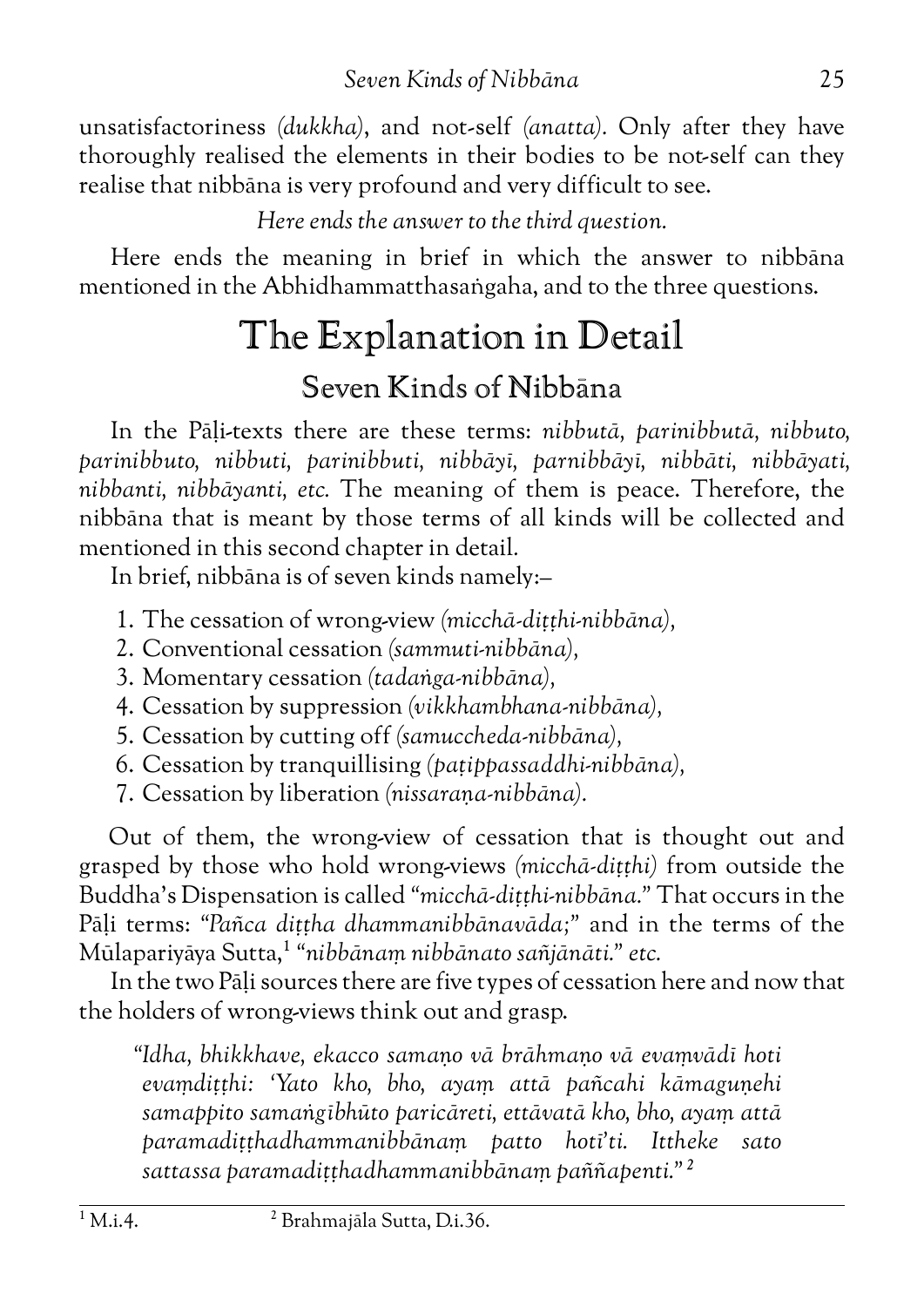### <span id="page-31-0"></span>**Five Wrong-views About Cessation**

- 1. One enjoys the sensual pleasures of the human and celestial realms as much as one wishes. The self *(atta)* enjoys that bliss here and now *(diṭṭhadhamma-nibbāna).* There is no other bliss more noble than this.
- 2. A man attains the first absorption *(jhāna),* which is free from sensual desire. He abides in the first absorption and attains to the abode of the first absorption. His self reaches that bliss here and now. There is no other bliss visible here and now more noble than this.
- 3. Similarly, the attainment of the second absorption is the greatest bliss. There is no other bliss visible here and now more noble than this.
- 4. Similarly, the attainment of the third absorption is the greatest bliss. There is no other bliss visible here and now more noble than this.
- 5. Similarly, the attainment of the fourth absorption is the greatest bliss. There is no other bliss visible here and now more noble than this.

*Here ends the five wrong-views about cessation.*

Also in the Pāḷi text of the Mūlapariyāya Sutta there are five kinds of cessation here and now. (These are different to the former wrong-views).

*"Nibbānaṃ nibbānato sañjānāti; nibbānaṃ nibbānato saññatvā nibbānaṃ maññati, kinds of nibbānamiṃ maññati, nibbānato maññati, nibbānaṃ meti maññati, nibbānaṃ abhinandati. Taṃ kissa hetu? Apariññātaṃ tassā'ti vadāmi."*

## <span id="page-31-1"></span>**Conventional Cessation**

In this world, the extinguishing of fires, protection from floods, liberation from tyrants, the end of hostility from enemies, security from robbers and thieves, peace after a war, freedom from starvation, cure of a disease, the cessation of all dangers, enemies, punishments, catastrophes, evils, and misfortunes, are all conventional cessation. This conventional cessation in Pāḷi is referred to as *"Mano nibbāti tāvade, rogo vūpasammati, antarāyo vūpasammati" etc.*

In the three verses uttered by Kisāgotamī on seeing the glory of Siddhattha, the future Buddha,1 beginning with *"nibbutā nūna sā nārī,"* the cessation meant by the term *"nibbutā"* is also conventional cessation.

The beloved wife of a good man of a respectable family, handsome, young, powerful, and wise; the mother of that good son; having been such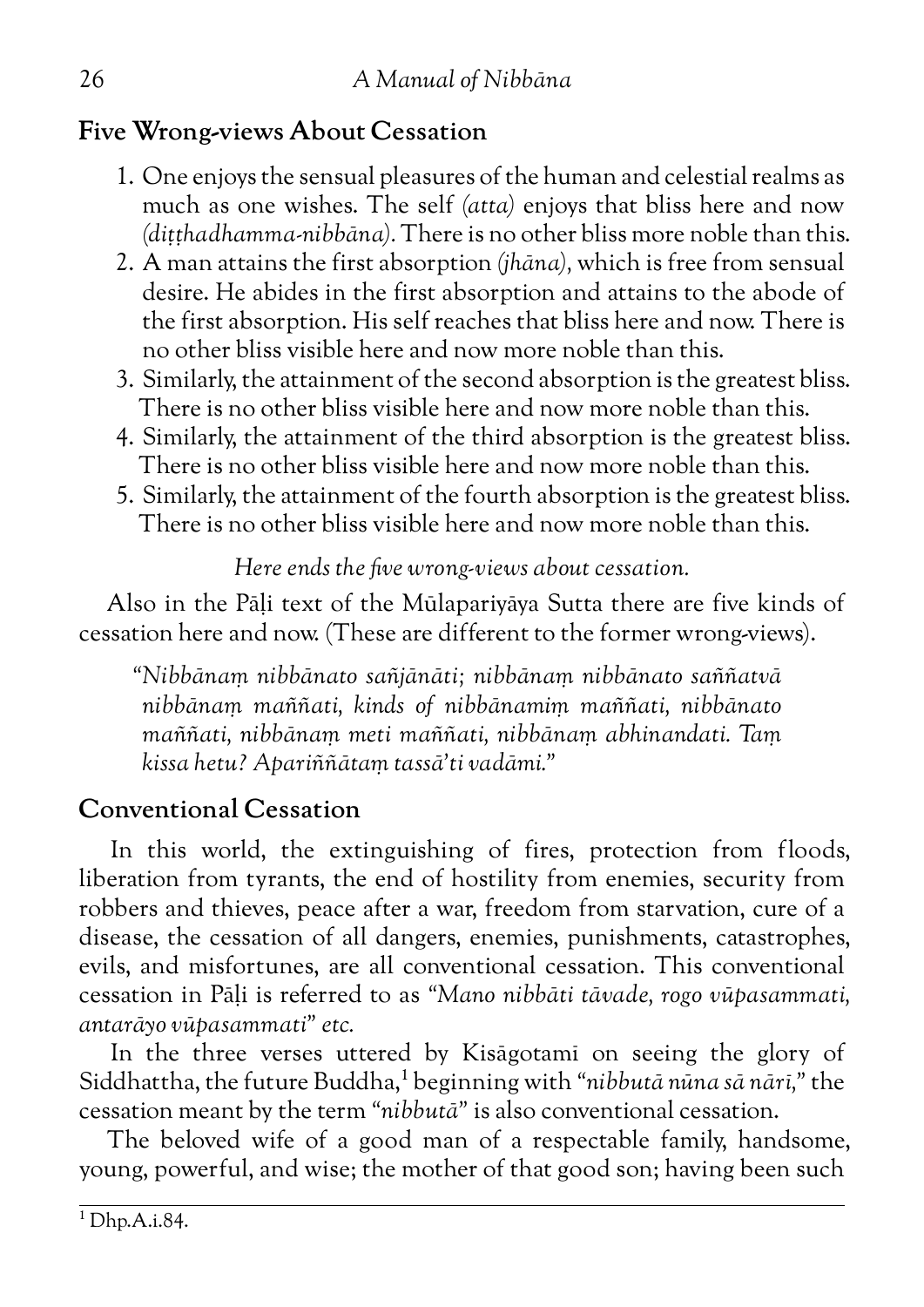a woman who is happy gets peace of mind for the whole life, the peace that overcomes physical and mental sufferings is meant by the term *"nibbutā."*

Because of the death of beloved parents, grand-parents, sons, husband, those who have been oppressed by suffering with a burning heart, get relief instantly from it on hearing the Dhamma from a certain man.

That bliss is also conventional. That cessation comes in the Pāli:<sup>1</sup>

*"Svāhaṃ abbūḷhasallosmi, sītibhūtosmi nibbuto; Na socāmi na rodāmi, tava sutvāna māṇavā"ti.*

Though that conventional cessation has only one characteristic, that of peace *(santi-lakkhaṇa),"* suffering is of many kinds. In brief, depending upon the cessation of those three types of conventional bliss, the four destructions, the avoidance of (rebirth in) the four lower realms, the security from five kinds of enemies, the freedom from ten kinds of punishments, the safety from sixteen catastrophes, the cessation of twenty-five dangers, the cessation of thirty-two kinds of fate, the cure of ninety-six kinds of diseases, *etc.*

In detail, the types of conventional cessation are as innumerable as the galaxies *(cakkavāḷa ananta),* as infinite as the world cycles *(kappa anaṇta),* and as uncountable as the number of living-beings. That conventional bliss is the refuge for all beings, the shelter to depend upon before attaining to the unconditioned nibbāna.

In the first chapter, the bliss of peace is much more noble than the happiness of enjoyment, all which need to be mentioned in this conventional bliss. The two stories about Jīvaka should also be illustrated in this conventional cessation. The wife of a banker of Sāketa had to pay four hundred thousand rupees for the cure of a headache. A banker of Rājagaha who was rich with many billions of rupees said that he would give all of his wealth, animate and inanimate objects for the cure of a headache. If that banker were a king, he would have given all of the wealth of a king. If he had been the sole monarch, he would have given all his wealth of the monarch. If he were the ruler of all the four great continents, he would have given all his wealth of the four great continents. The cure of a headache may be worth as much as that.

We should understand that the cure of a disease that is oppressing someone for years without any relief even for a moment, the cure of a fatal disease, the peace overcoming the external grave dangers are also valuable and very noble in the same way.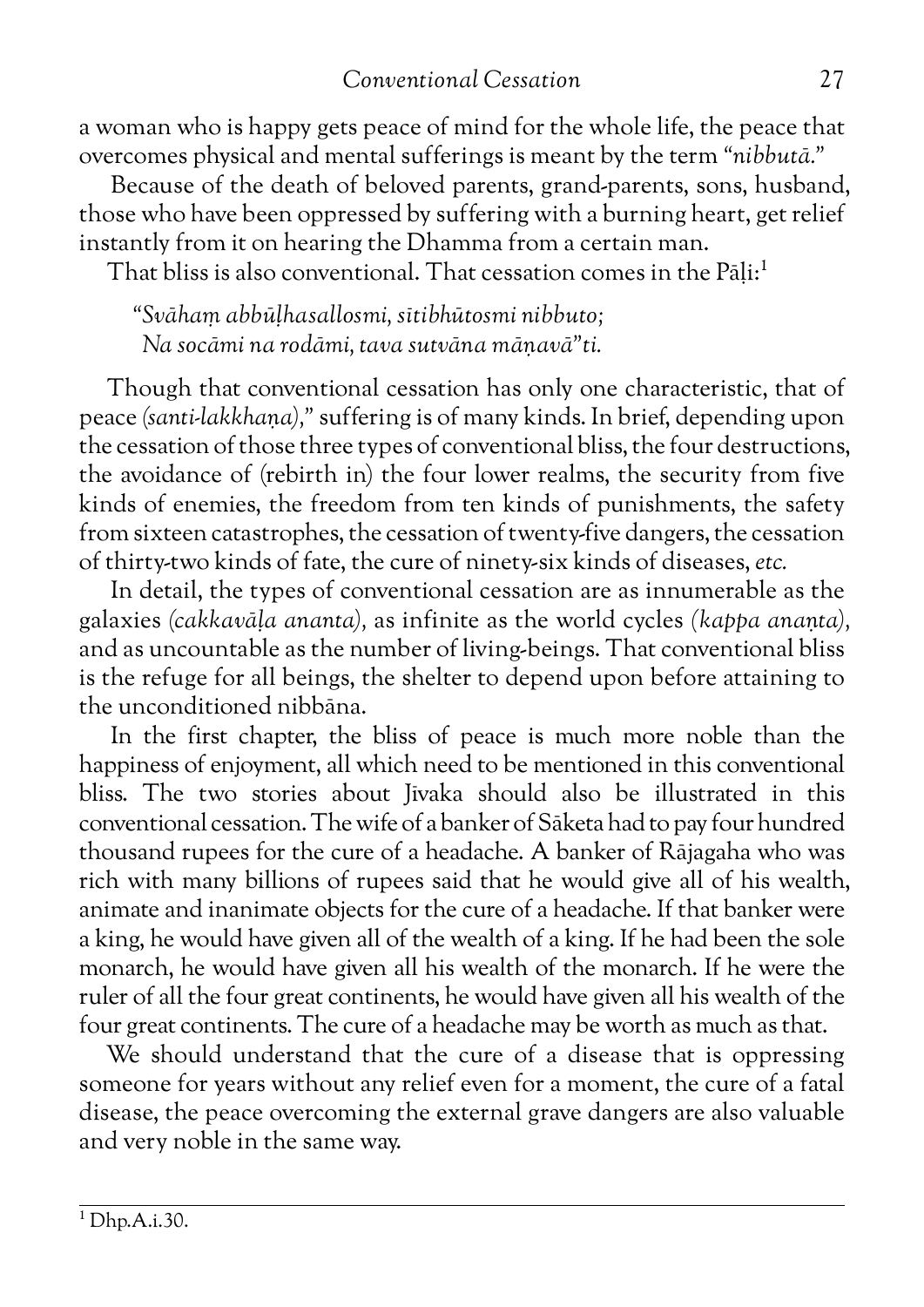#### 28 *A Manual of Nibbāna*

Because conventional cessation does not exist in the ultimate sense, it is said to be conventional not just because it is a concept, but when comparing it with the complete cessation forever of the unconditioned it cannot be called nibbāna; and because the people call it cessation by the terms *"nibbuta, vūpasanta,"* we call it conventional bliss. The existence of that conventional cessation is not like the other ultimate realities that have neither substance nor form, it exists in the nature of peace. If it is not the ultimate in the nature of peace, it would not have been experienced in the body *(kāya sacchikaraṇa).* If that is not so, those bankers would not have given so much treasure to get that peace. Even though they bought it, if that cessation were a concept, they would not have experienced the peace with their bodies recovering from diseases. The cure of that headache is indeed experienced with their body. Therefore it should be noted that that conventional bliss, too, is not a mere concept just for naming it; and that it has the same nature as ultimate realities.

*This is the explanation of conventional bliss.*

#### <span id="page-33-0"></span>**Momentary Cessation**

In this world, just as a medicinal plant can cure a particular illness; so too there are wholesome phenomena that can dispel unwholesome phenomena. The dispelling of an unwholesome dhamma by a wholesome dhamma is temporary abandonment *(tadaṅga-pahāna).* Because of its abandonment, there is momentary cessation *(tadaṅga-nibbāna).* This momentary cessation should be understood as in the Sallekha Sutta<sup>1</sup> of the Majjhimanikāya:-

*"Vihiṃsakassa purisapuggalassa avihiṃsā hoti parinibbānāsya."*

**Vihiṃsakassa purisapuggalassa:** In the man who oppresses others physically or verbally; **avihiṃsā:** the wholesome dhamma that does not want to oppress others physically or verbally; **parinibbānāya hoti:** is for the cessation of that unwholesome dhamma.

One who is oppressed by the fire of the unwholesome phenomenon of cruelty, having developed the wholesome phenomenon of compassion, and having dispelled that cruelty, that fire of cruelty will cease as long as compassion is present. Thus, the cessation of cruelty is called momentary cessation. It should be understood in the same way later in the same text:–

*"Pāṇātipātissa purisapuggalassa pāṇātipātā veramaṇī hoti parinibbānāya."*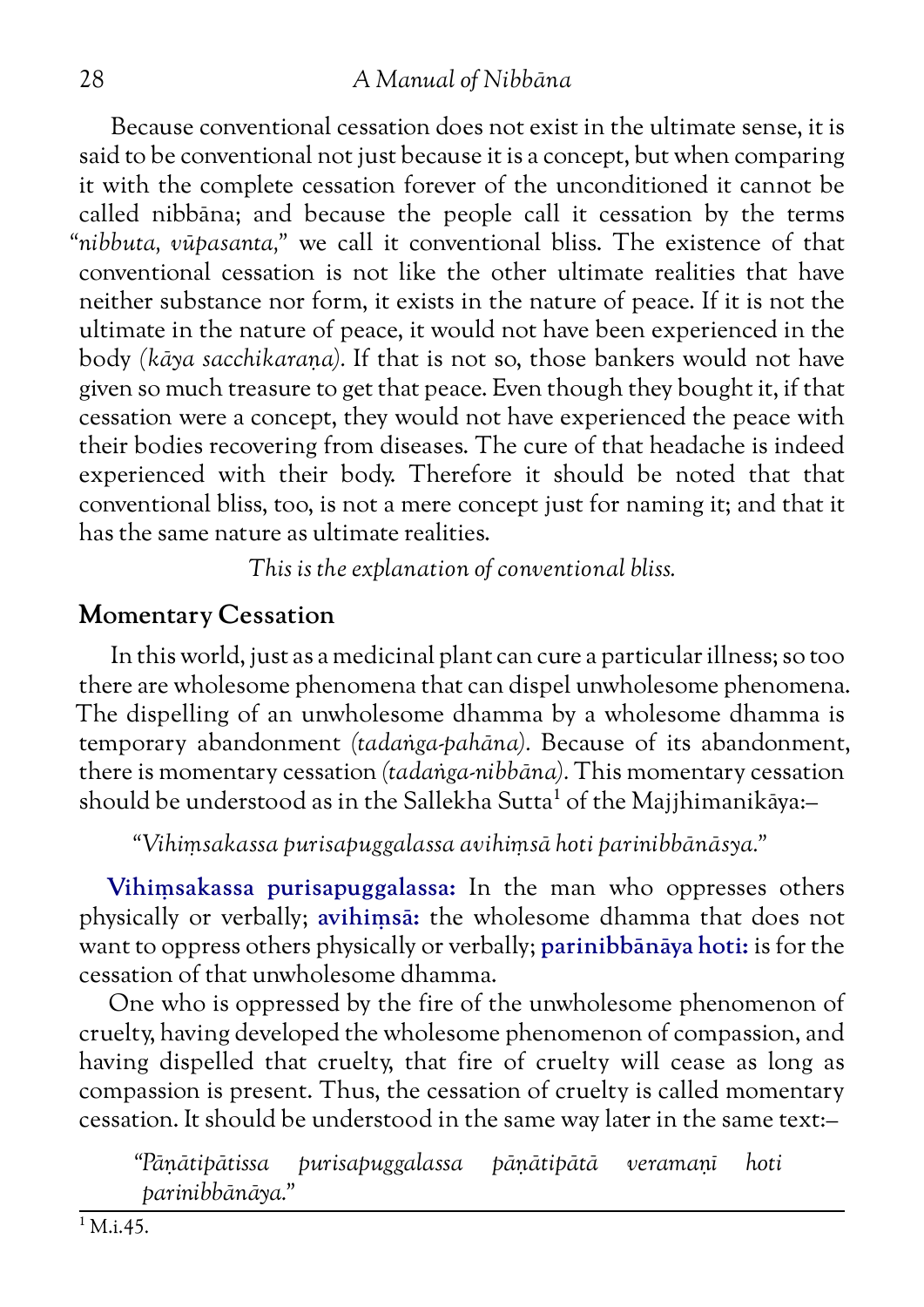For those who are being oppressed with the fire of the unwholesome phenomenon of killing others; the morality of refraining from killing is for the cessation of that unwholesome phenomenon. Again:–

*"Adinnādāyissa purisapuggalassa adinnādānā veramaṇī hoti parinibbānāya."*

**Adinnādāyissa purisapuggalassa:** For one who used to steal other's property; **adinnādānā veramaṇī:** the wholesome morality of refraining from stealing; **parinibbānāya hoti:** is for the cessation of the unwholesome phenomenon of stealing.

*"Abrahmacārissa purisapuggalassa abrahmacariyā veramaṇī hoti parinibbānāya."*

**Abrahmacārissa purisapuggalassa:** For the man who indulges in sexual misconduct; **veramanī abrahmacariyā:** the wholesome dhamma of refraining from sexual misconduct; **parinibbānāya hoti:** is for the cessation of the unwholesome phenomenon of sexual misconduct.

*"Musāvādissa purisapuggalassa musāvādā veramaṇī hoti parinibbānāya. Pisuṇavācassa purisapuggalassa pisuṇāya vācāya veramaṇī hoti parinibbānāya. Pharusavācassa purisapuggalassa pharusāya vācāya veramaṇī hoti parinibbānāya. Samphappalāpissa purisapuggalassa samphappalāpā veramaṇī hoti parinibbānāya."*

**Musāvādissa purisapuggalassa:** For one who tells lies; **veramaṇī musāvādā:** the wholesome dhamma of refraining from telling lies; **parinibbānāya hoti:** is for the cessation of the unwholesome dhamma of telling lies. **Pisuṇavācassa purisapuggalassa:** For one who slanders; **pisuṇāya vācāya veramaṇī:** the wholesome dhamma of refraining from slander; **parinibbānāya hoti:** is for the cessation of slander. **Pharusavācassa purisapuggalassa:** For one who uses harsh speech; the wholesome dhamma of refraining from the use of harsh language; **pharusāya vācāya veramaṇi:** the wholesome dhamma of refraining from harsh speech; **parinibbānāya pharusavācā hoti:** is for the cessation of the unwholesome dhamma of harsh speech. **Samphappalāpassa purisapuggalassa:** for the man who indulges in idle chatter; **samphappalāpā veramaṇi:** the wholesome dhamma of refraining from idle chatter; **parinibbānāya hoti:** is for the cessation of the unwholesome dhamma of idle chatter.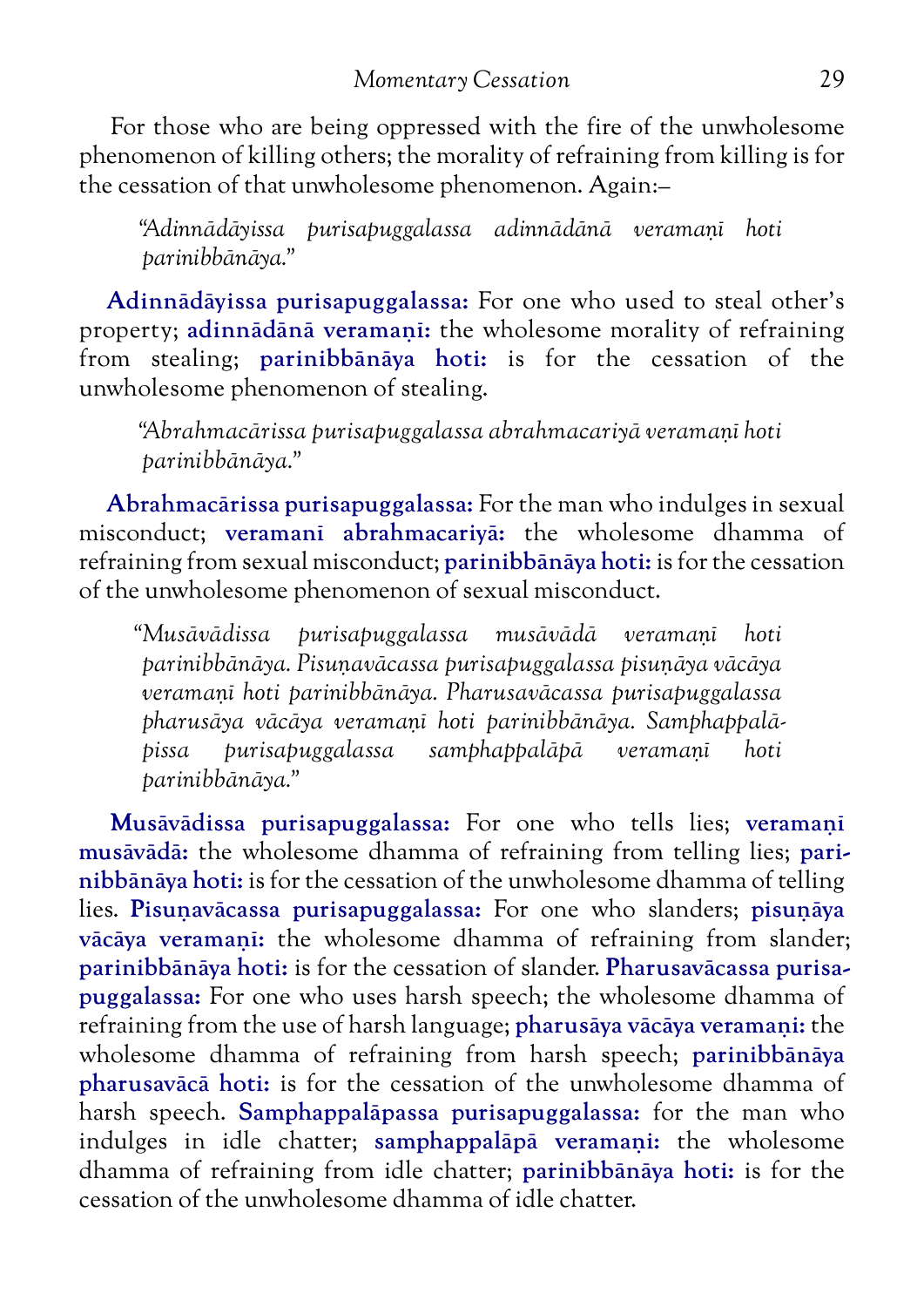*"Abhijjhālussa purisapuggalassa anabhijjhā hoti parinibbānāya. Vyāpannacittassa purisapuggalassa abyāpādo hoti parinibbānāya."*

**Abhijjhālussa purisapuggalassa:** For the man who is covetous; **abhijjhālutā:** freedom from covetousness; **parinibbānāya hoti:** is for the cessation of the unwholesome dhamma of covetousness. **Vyāpannacittassa purisapuggalassa:** For the man who has ill-will; **avyāpādo:** freedom from ill-will; **parinibbānāya hoti:** is for the cessation of the unwholesome dhamma of ill-will.

*"Micchādiṭṭhissa purisapuggalassa sammādiṭṭhi hoti parinibbānāya. Micchāsaṅkappassa purisapuggalassa sammāsaṅkappo hoti parinibbānāya. Micchāvācassa purisapuggalassa sammāvācā hoti parinibbānāya. Micchākammantassa purisapuggalassa sammākammanto hoti parinibbānāya. Micchāājīvassa purisapuggalassa sammā-ājīvo hoti parinibbānāya. Micchāvāyāmassa purisapuggalassa sammāvāyāmo hoti parinibbānāya. Micchāsatissa purisapuggalassa sammāsati hoti parinibbānāya. Micchāsamādhissa purisapuggalassa sammāsamādhi hoti parinibbānāya. Micchāñāṇissa purisapuggalassa sammāñāṇaṃ hoti parinibbānāya. Micchāvimuttissa purisapuggalassa sammāvimutti hoti parinibbānāya."*

**Micchādiṭṭhissa purisapuggalassa:** For one who holds wrong-views; **sammādiṭṭhi:** right view; **parinibbāyāya hoti:** is for the cessation of wrongviews. **Micchāsaṅkappassa purisapuggalassa:** For one who has wrong thoughts; **sammāsankappo:** right thought; **parinibbānāya hoti:** is for the cessation of wrong thought. **Micchāvācassa purisapuggalassa:** For one who uses wrong speech; **sammāvācā:** the wholesome dhamma of right speech; **parinibbānāya hoti:** is for the cessation of wrong speech. **Micchākammatassa purisapuggalassa:** For one who does wrong actions; **sammākammanto:** the wholesome dhamma of doing right actions; **parinibbānāya hoti:** is for the cessation of wrong actions. **Micchā-ājīvassa purisapuggalassa:** For one who earns a wrong livelihood; **sammā-ājīvo:** the wholesome dhamma of right livelihood; **parinibbānāya hoti:** is for the cessation of wrong livelihood. **Micchāvāyamassa purisapuggalassa:** For one who makes wrong efforts; **sannāvāyāmo:** right effort; **parinibbānāya hoti:** is for the cessation of the unwholesome dhamma of wrong effort. **Micchāsatissa purisapuggalassa:** For one who has wrong mindfulness; **sammāsati:** right mindfulness; **parinibbānāya hoti:** is for the cessation of wrong mindfulness. **Micchā-**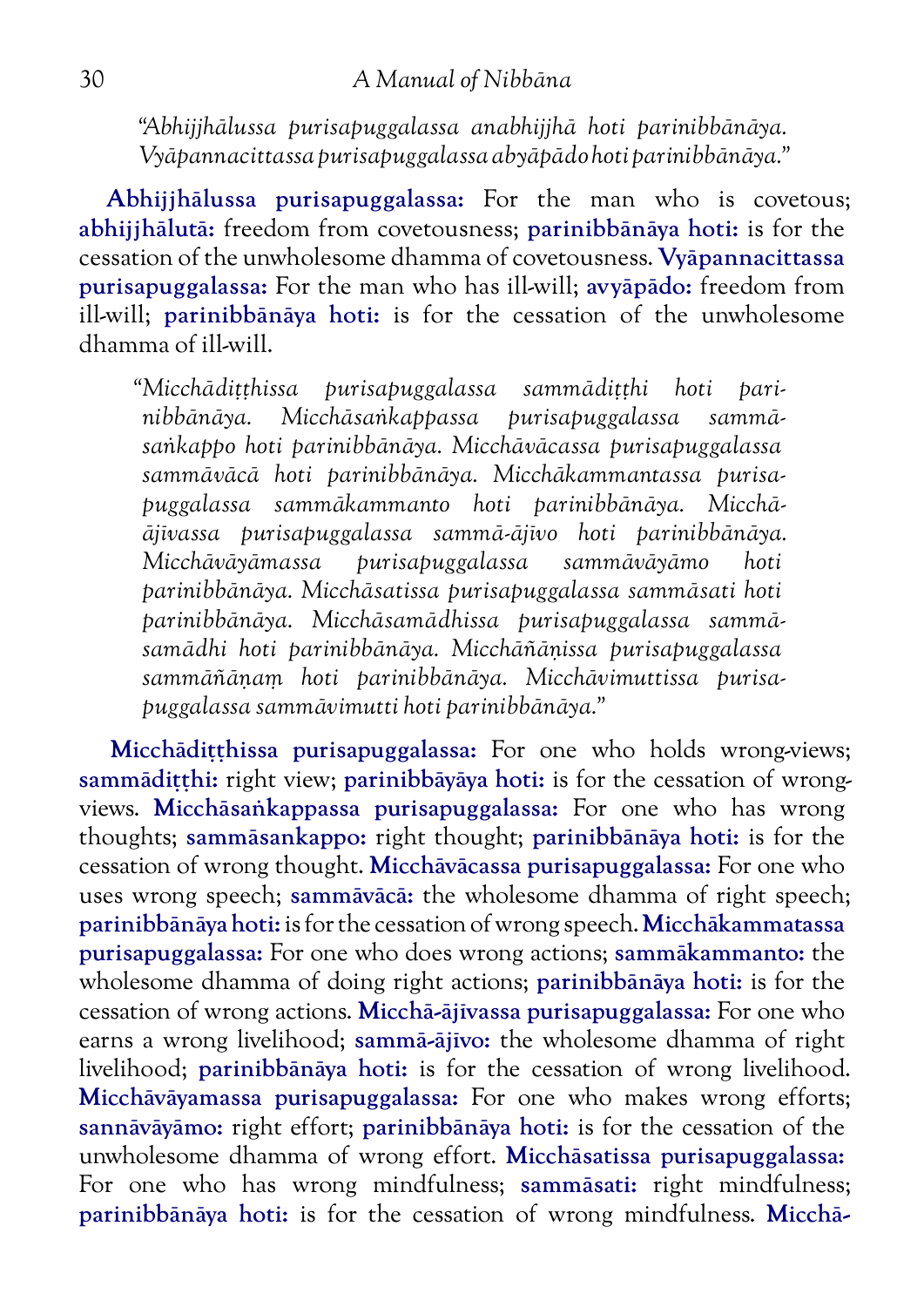**samādhissa purisapuggalassa:** For one who has wrong concentration; **sammāsamādhi:** right concentration; **parinibbānāya hoti:** is for the cessation of wrong concentration. **Micchāñāṇissa purisapuggalassa:** For one who has a wrong knowledge; **sammāñāṇaṃ:** right knowledge; **parinibbānāya hoti:** is for the cessation of the unwholesome dhamma of wrong knowledge. **Micchāvimuttissa purisapuggalassa:** For one who has wrong liberation; **sammāvimutti:** right liberation; **parinibbānāya hoti:** is for the cessation the unwholesome dhamma of wrong liberation.

*"Thīnamiddhapariyuṭṭhitassa purisapuggalassa vigatathinamiddhatā hoti parinibbānāya. Uddhatassa purisapuggalassa anuddhaccaṃ hoti parinibbānāya. Vicikicchissa purisapuggalassa tiṇṇavicikicchatā hoti parinibbānāya. Kodhanassa purisapuggalassa akkodho hoti parinibbānāya. Upanāhissa purisapuggalassa anupanāho hoti parinibbānāya. Makkhissa purisapuggalassa amakkho hoti parinibbānāya. Paḷāsissa purisapuggalassa apaḷāso hoti parinibbānāya. Issukissa purisapuggalassa anissukitā hoti parinibbānāya. Maccharissa purisapuggalassa amacchariyaṃ hoti parinibbānāya. Saṭhassa purisapuggalassa asāṭheyyaṃ hoti parinibbānāya. Māyāvissa purisapuggalassa amāyā hoti parinibbānāya. Thaddhassa purisapuggalassa atthaddhiyaṃ hoti parinibbānāya. Atimānissa purisapuggalassa anatimāno hoti parinibbānāya. Dubbacassa purisapuggalassa sovacassatā hoti parinibbānāya. Pāpamittassa purisapuggalassa kalyāṇamittatā hoti parinibbānāya. Pamattassa purisapuggalassa appamādo hoti parinibbānāya. Assaddhassa purisapuggalassa saddhā hoti parinibbānāya. Ahirikassa purisapuggalassa hirī hoti parinibbānāya. Anottāpissa purisapuggalassa ottappaṃ hoti parinibbānāya. Appassutassa purisapuggalassa bāhusaccaṃ hoti parinibbānāya. Kusītassa purisapuggalassa vīriyārambho hoti parinibbānāya. Muṭṭhassatissa purisapuggalassa upaṭṭhitassatitā hoti parinibbānāya. Duppaññassa purisapuggalassa paññāsampadā hoti parinibbānāya. Sandiṭṭhiparāmāsi-ādhānaggāhi-duppaṭinissaggissa purisapuggalassa asandiṭṭhiparāmāsi-anādhānaggāhi-suppaṭinissaggitā hoti parinibbānāya."*

**Thīnamiddhapariyuṭṭhitassa purisapuggalassa:** For one who is overwhelmed with sloth and torpor; **vigatathinamiddhatā:** freedom from sloth and torpor; **parinibbānāya hoti:** is for the cessation of the unwholesome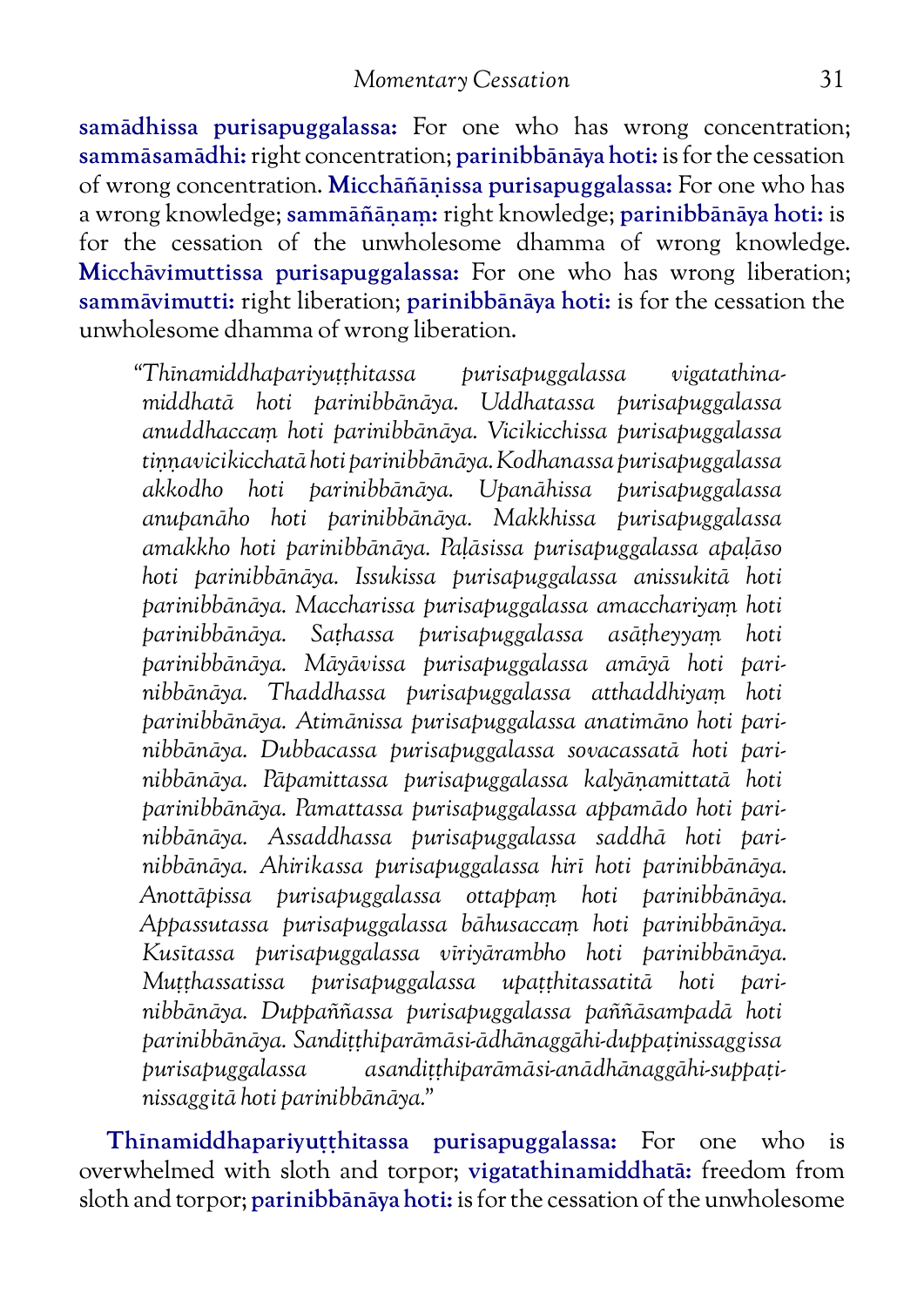#### 32 *A Manual of Nibbāna*

dhamma of sloth and torpor. **Uddhatassa purisapuggalassa:** For one who is restless; **anuddhaccaṃ:** freedom from restlessness; **parinibbānāya hoti:** is for the cessation of the unwholesome dhamma of restlessness. **Vicikicchassa purisapuggalassa:** For one who is doubtful; **tiṇṇavicikicchatā:** the overcoming of doubt; **parinibbānāya hoti:** is for the cessation of the unwholesome dhamma of doubt. **Kodhanassa purisapuggalassa:** For one who is angry; **akodho:** freedom from anger; **parinibbāḷāya hoti:** is for the cessation of the unwholesome dhamma of anger. **Upanāhissa purisapuggalassa:** For one who has enmity; **anupanāhitā:** freedom from enmity; **parinibbānāya hoti:** is for the cessation of the unwholesome dhamma of enmity. **Makkhissa purisapuggalassa:** For one who is ungrateful; **amakkho:** gratitude; **parinibbānāya hoti:** is for the cessation of ingratitude. **Palāsissa purisapuggalassa:** For one who is spiteful; **apaḷāso:** lack of spite; **parinibbānāya hoti:** is for the cessation of the unwholesome dhamma of spite. **Issukissa purisapuggalassa:** For one who is envious; **anissukitā:** freedom from envy; **parinibbānāya hoti:** is for the cessation of the unwholesome dhamma of envy. **Maccharassa purisapuggalassa:** For one who is mean; **amacchariyaṃ:** freedom from meanness; **parinibbānāya hoti:** is for the cessation of the unwholesome dhamma of meanness. **Saṭhassa purisapuggalassa:** For one who is hypocritical; **asāṭheyyaṃ:** freedom from hypocrisy; **parinibbānāya hoti:** is for the cessation of the unwholesome dhamma of hypocrisy. **Māyāvissa purisapuggalassa:** For one who is deceitful; **amāyā:** freedom from deceitfulness; **parinibbānāya hoti:** is for the cessation of the unwholesome dhamma of deceitfulness. **Thaddhassa purisapuggalassa:** For one who is haughty; **athaddhiyaṃ:** freedom from haughtiness; **parinibbānāya hoti:** is for the cessation of the unwholesome dhamma of stubbornness. **Atimānissa purisapuggalassa:** For one who is excessively conceited; **anatimāno:** freedom from excessive conceit; **parinibbānāya hoti:** is for the cessation of the unwholesome dhamma of excessive conceit. **Dubbacassa purisupuggalassa:** For one who is difficult to admonish; **sovacassatā:** being easy to admonish; **parinibbānāya hoti:** is for the cessation of the unwholesome dhamma of being difficult to admonish. **Pāpamittassa purisapuggalassa:** For one who has evil friends; **kalyāṇamittatā:** good friendship; **parinibbānāya hoti:** is for the cessation of the unwholesome dhamma of having evil friends. **Pamattassa purisapuggalassa:** For one who is heedless; **appamādo:** heedfulness; **parinibbānāya hoti:** is for the cessation of the unwholesome dhamma of heedlessness. **Asaddhassa purisapuggalassa:** For one who lacks confidence; **saddhā:** confidence;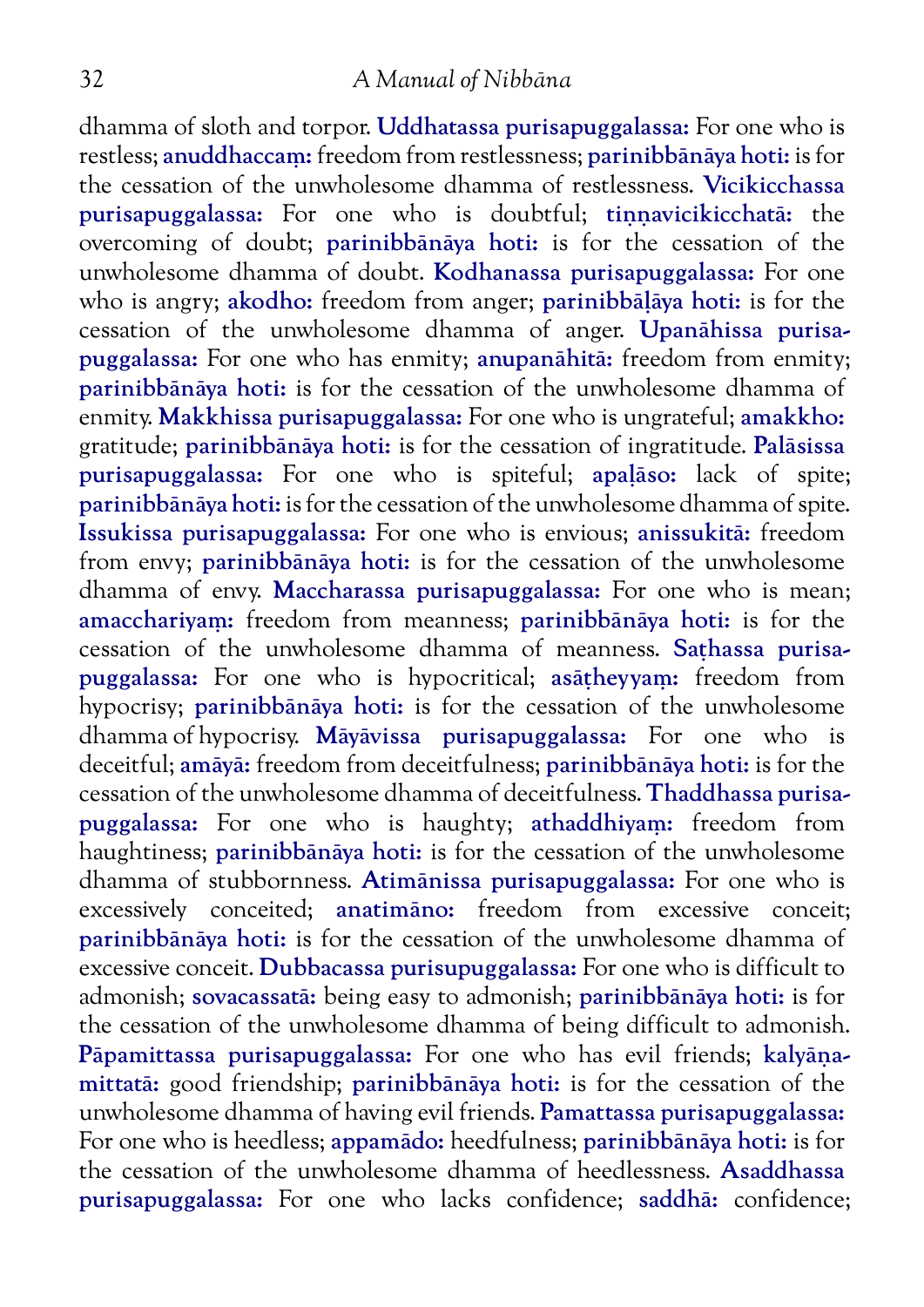**parinibbānāya hoti:** is for the cessation of the unwholesome dhamma of lack of confidence. **Ahirikassa purisapuggalassa:** For one who is shameless; **hiri:** shame; **parinibbānāya hoti:** is for the cessation of the unwholesome dhamma of shamelessness. **Anottāpissa purisapuggalassa:** For one who has no fear of *saṃsāra,* **ottappaṃ:** fear of *saṃsāra;* **parinibbānāya hoti:** is for the cessation of the unwholesome dhamma of having no fear in *saṃsāra.* **Appassutassa puggalassa:** For one who has little knowledge; **bāhussaccaṃ:** having much knowledge; **parinibbānāya hoti:** is for the cessation of the unwholesome dhamma of having little knowledge. **Kusitassa purisapuggalassa:** For one who is lazy; **viriyārambho:** diligence; **parinibbānāya hoti:** is for the cessation of the unwholesome dhamma of laziness. **Muṭṭhassatissa purisapuggalassa:** For one who is of confused mindfulness; **upaṭṭhitassatitā:** unconfused mindfulness; **parinibbānāya hoti:** is for the cessation of the unwholesome dhamma of confused mindfulness. **Duppaññassa purisapuggalassa:** For the unwise; **paññāsampadā:** being endowed with wisdom; **parinibbānāya hoti:** is for the cessation of the unwholesome dhamma of foolishness. **Sandiṭṭhiparāmāsī ādānagāhī duppaṭinissaggissa purisapuggalassa:** For one who clings tightly to views and relinquishes them with difficulty; **asandiṭṭhiparāmāsī anādānaggāhī suppaṭinissaggita:** not clinging tightly to views and relinquishing them easily; **parinibbānāya hoti:** is for the cessation of the unwholesome dhamma of clinging tightly to views and relinquishing them with difficulty.

*These are the forty-four types of momentary cessation mentioned in the Sallekha Sutta. They too are only discrimination (upalakkhaṇā).*

In this world, the arising of unwholesome phenomena is innumerable, and the arising of the wholesome phenomena to dispel them is also innumerable. As the unwholesome phenomena can be dispelled, the momentary cessations of them are also innumerable. As the wholesome dhamma is established, the momentary cessation of each unwholesome dhamma is precious without measure.

That momentary cessation is also a kind of ultimate phenomenon that is experienced with the body as such a wholesome dhamma is established and a fire of unwholesome dhamma is extinguished.

This momentary cessation is much more noble than the aforesaid conventional cessation; and is much praised by the wise such as the Buddha. This momentary cessation is like the real nibbāna.

*This is the explanation of momentary cessation.*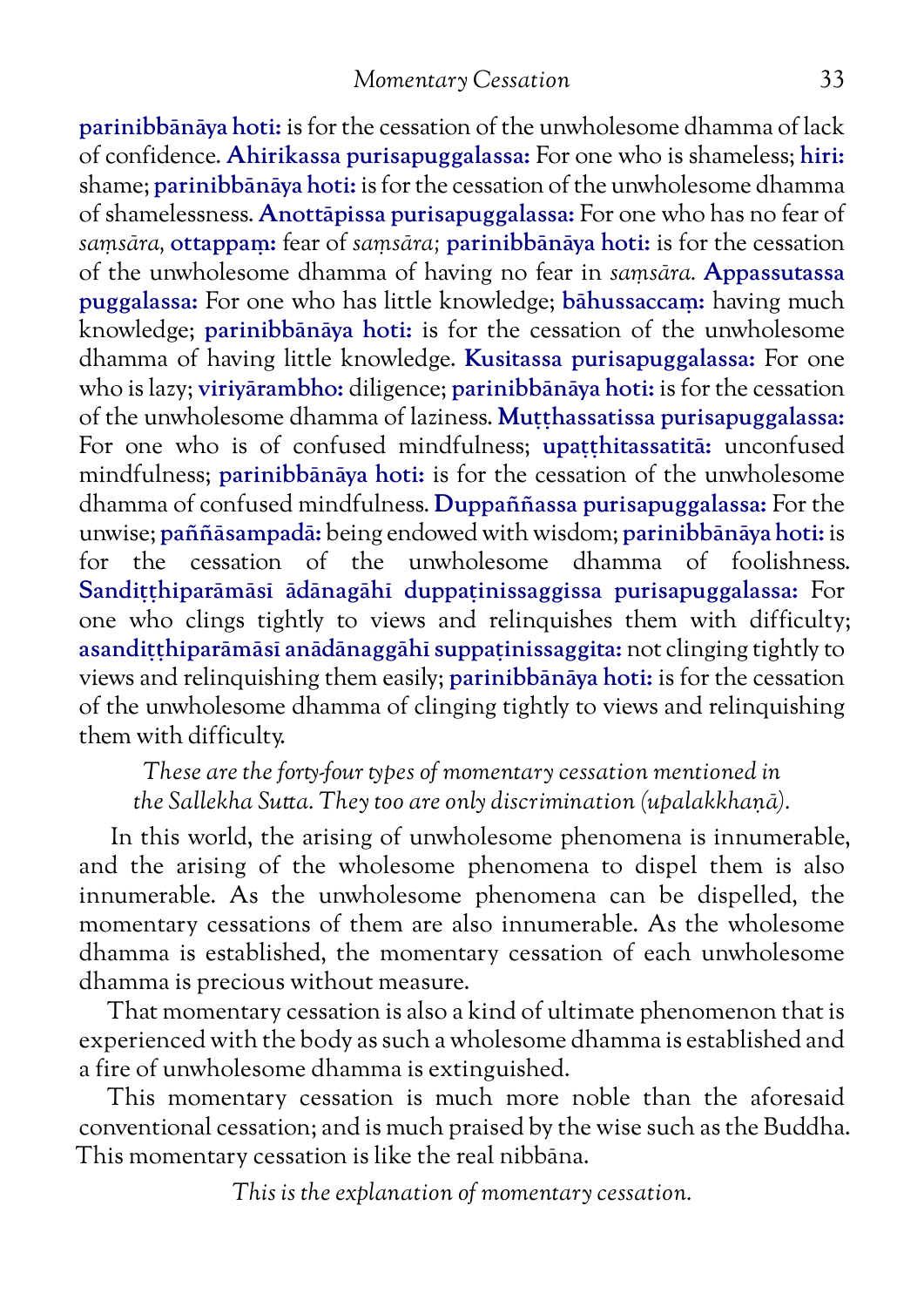#### **Cessation by Suppression**

The absorptions dispel some unwholesome states. The cessation of these for a long time is called cessation by suppression *(vikkhambhananibbāna).* The number of these cessations should be understood by reading the series of discourses beginning with the Sanditthikadhamma Sutta, in the Aṅguttaranikāya.<sup>1</sup>

*"Sandiṭṭhikaṃ nibbānaṃ, sandiṭṭhikaṃ nibbānanti āvuso vuccati. Kittāvatā nu kho āvuso sandiṭṭhikaṃ nibbānaṃ vuttaṃ Bhagavatā"ti.*

*"Idhāvuso bhikkhu vivicceva kāmehi vivicca akusalehi dhammehi savitakkaṃ savicāraṃ upasampajja viharati, ettāvatāpi kho āvuso sandiṭṭhikaṃ nibbānaṃ vuttaṃ bhagavatā pariyāyenā"ti.*

**Āvuso:** Friend; **kittāvatā:** by how much; **nu kho sandiṭṭhikaṃ nibbānaṃ:** cessation visible here and now; **Bhagavatā vuttaṃ:** did the Blessed One say?

**Iti pucchi:** Mahā-Koṭṭhika asked the Venerable Ānanda.

**Āvuso:** Friend; **idha bhikkhu:** a monk in the Buddha's dispensation; **vivicceva kāmehi:** being devoid of sensuality; **vivicca eva akusalehi dhammehi:** quite devoid of unwholesome thoughts; **paṭhamaṃ jhānaṃ:** the first absorption; **upasampajja viharati** enters upon and abides in; **savitakkaṃ:** accompanied by initial application; **savicāraṃ:** and sustained application; **vivekajaṃ:** born of detachment; **piti:** filled with rapture; and **sukhaṃ:** happiness.

**Āvuso:** friend, **kho** indeed; **etāvatāpi:** by the cessation of the objective and subjective sensualities, too. **Bhagavatā:** the Blessed One; **vuttaṃ:** said; **pariyāyena:** in this way; **sandiṭṭhikaṃ:** visible here and now; **nibbānaṃ:** cessation; **Iti:** thus the Venerable Ānanda replied.

- 1. The cessation personally experienced before the attainment of parinibbāna is cessation visible here and now. In the higher absorptions the meaning only will be shown.
- 2. For one who enters upon and abides in the second absorption, the cessation of initial application *(vitakka)* and sustained application *(vicāra)* is cessation visible here and now.
- 3. For one who enters upon and abides in the third absorption, the cessation of rapture *(pīti)* is called cessation visible here and now.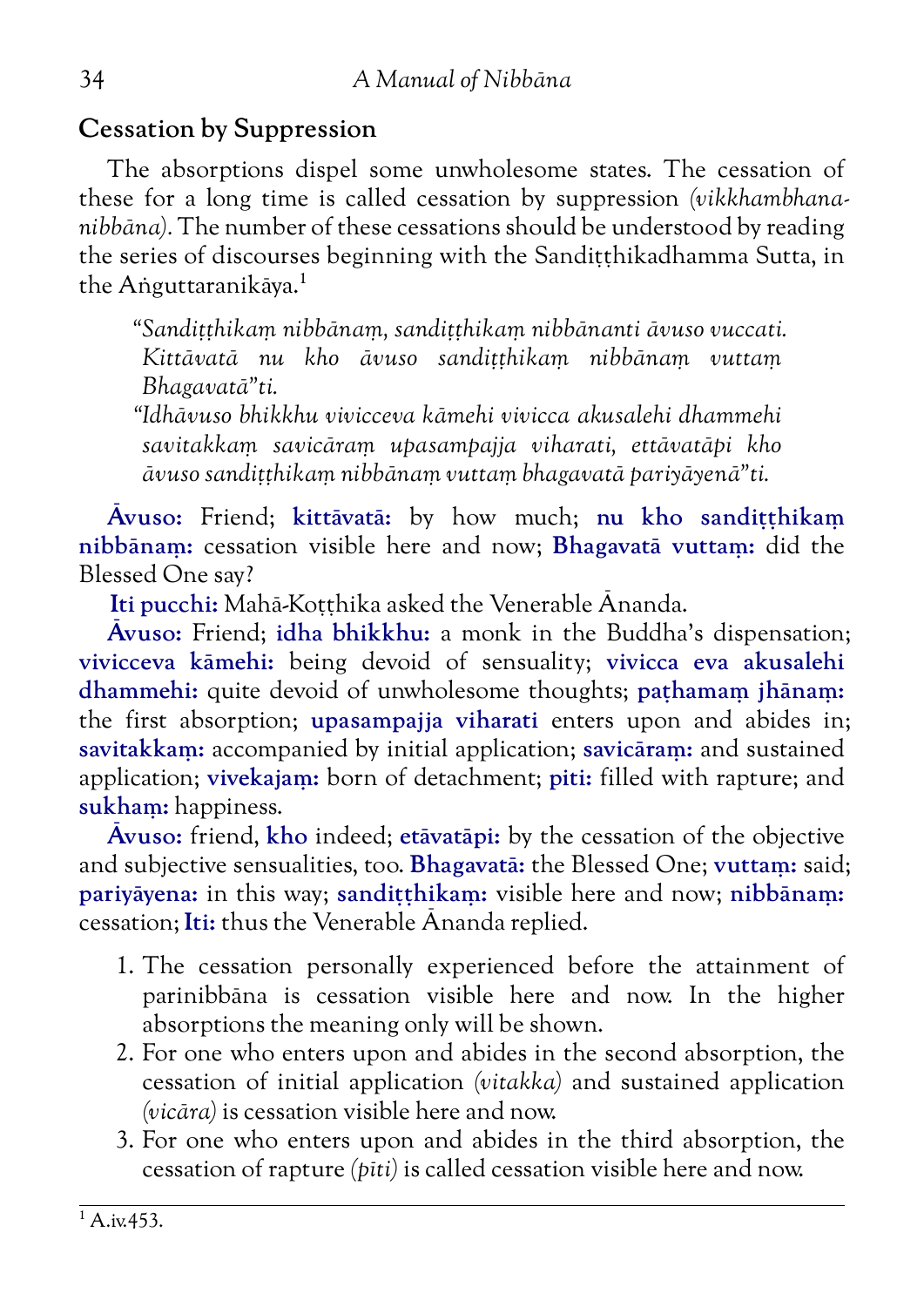- 4. For one who enters upon and abides in the fourth absorption, the cessation of bliss *(sukha)* is cessation visible here and now.
- 5. For one who enters upon and abides in the absorption on infinite space *(ākāsānañcāyatana),* the cessation of various perceptions is cessation visible here and now.
- 6. For one who enters upon and abides in the absorption on infinite consciousness *(viññāṇañcāyatana),* the cessation of the perception of infinite space is cessation visible here and now.
- 7. For one who enters upon and abides in the absorption on nothingness *(ākiñcaññāyatana),* the cessation of the perception of infinite consciousness is cessation visible here and now.
- 8. For one who enters upon and abides in the absorption on neitherperception-nor-non-perception *(nevasaññānāsaññāyatana),* the cessation of the absorption on nothingness is cessation visible here and now.

These eight types of cessation attained through these eight great attainments *(mahaggata-samāpatti)* are not complete cessation; they cease for a long time only and they are called cessation in another sense.

*"Puna ca paraṃ avuso bhikkhu nevasaññānāsaññāyatanaṃ samatikkamma saññāvedayita nirodhaṃ upasampajja viharati, paññāyaca ssa disvā āsavā parikkhīṇa honti, ettāvatā kho āvuso sandiṭṭhikaṃ nibbānaṃ vuttaṃ bhagavatā nippariyāyenāti."*

**Puna ca paraṃ āvuso:** Again, friend; **bhikkhu:** a monk; **nevasaññānāsaññāyatanaṃ:** the absorption on neither perception nor nonperception; **samatikkamma:** having transcended; **saññāvedayitanirodhaṃ:** the complete cessation of perception and feeling; **upasampajja:** enters upon; and **viharati:** abides in; **assa:** for that person; **disvā:** having seen; **paññāya:** with wisdom; **ca:** also; **āsavā:** the defilements; **parikkhīṇā:** ceased forever; **honti:** have; **āvuso:** friend; **kho:** indeed; **ettāvatā:** by the cessation of these; **āsavā:** defilements; **bhagavatā:** the Blessed One; **vuttaṃ:** said; nippariyāyena: certainly; sanditthikam: visible here and now; **nibbānaṃ:** cessation; **iti:** thus said the Venerable Ānanda.

In the last sentence the attainment of the cessation of perception and feeling *(nirodha-samāpatti)* is one cessation; and the complete cessation of defilements without remainder on attaining Arahantship is another. Thus, though there are two, the cessation in the sense of cessation being one only, altogether there are nine types of cessation.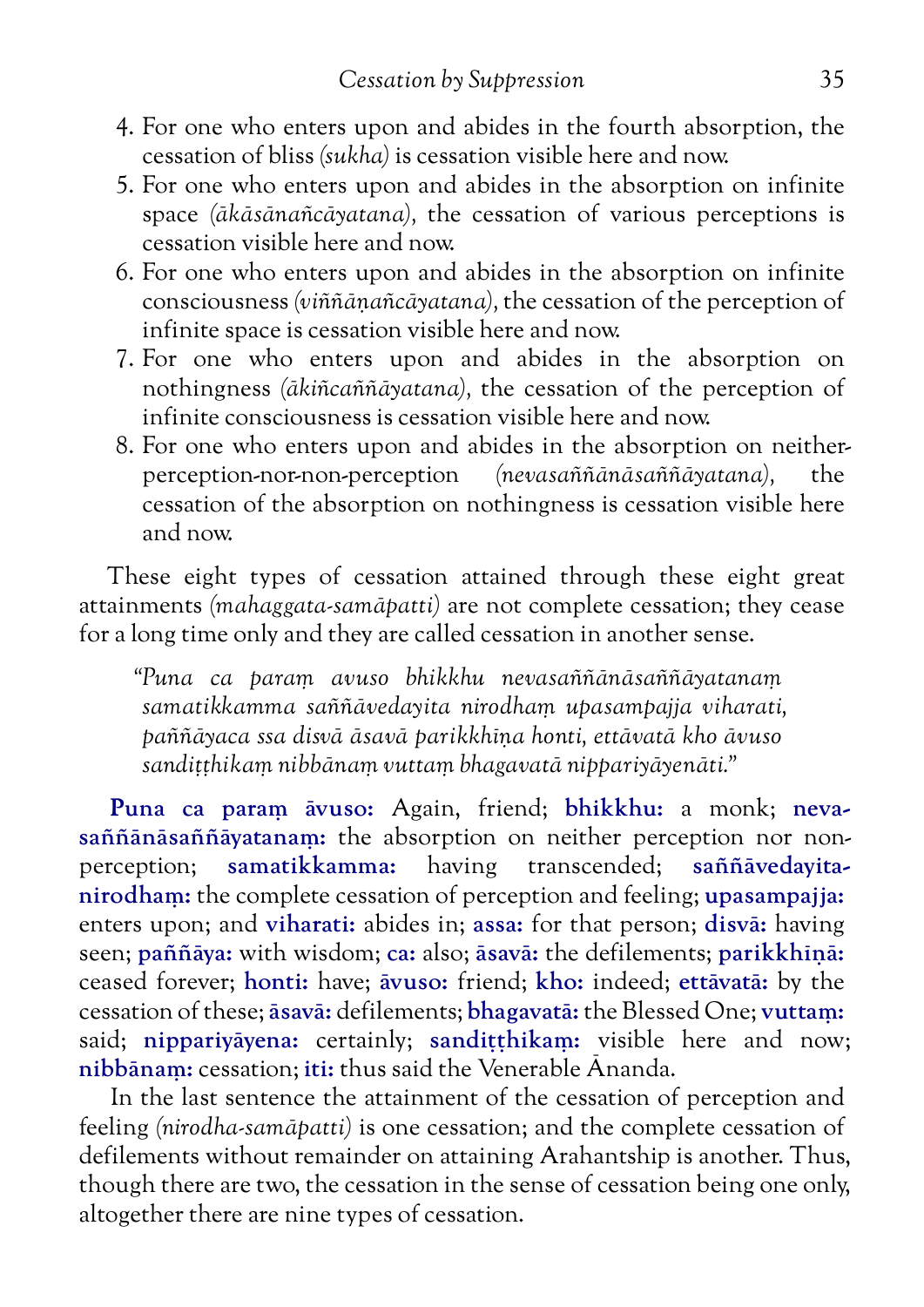- 1. In the Nibbāna Sutta: *"Nibbānaṃ nibbāna'nti, āvuso vuccati. Kittāvatā nu kho, āvuso, nibbānaṃ vuttaṃ Bhagavatā"ti? etc.* without the term *'sandiṭṭhika,'* there are nine types of cessation just as stated in the first sutta.
- 2. In the Tadaṅganibbāna Sutta too: *"Tadaṅganibbānaṃ tadaṅganibbānan'ti āvuso vuccati" etc.,* there are nine types in terms of momentary cessation.
- 3. In the Diṭṭhadhamma-nibbāna Sutta: *"Diṭṭhadhamma-nibbānaṃ diṭṭhadhamma-nibbānan'ti āvuso vuccati" etc.,* there are nine types of cessation in terms of cessation visible here and now.
- 4. In the Khema Sutta, *"Khemaṃ kheman'ti āvuso vuccati" etc.,* there are nine types of cessation in terms of peace.
- 5. In the Khemappatta Sutta *"Khemappatto khemappatto'ti āvuso vuccati" etc.,* there are nine types of cessation especially meant for those who have already attained nibbāna.
- 6. In the Amata Sutta *"Amataṃ amatan'ti āvuso vuccati" etc.,* there are nine types of cessation in terms of the deathless.
- 7. In the Amatappatta Sutta *"Amatappatto amatappatto'ti āvuso vuccati," etc.,* there are nine types of cessation in terms of the deathless especially meant for those who have already attained nibbāna.
- 8. In the Abhaya Sutta, *"Abhayaṃ abhayan'ti āvuso vuccati" etc.,* there are nine types of cessation in terms of fearlessness.
- 9. In the Abhayappatta Sutta, *"Abhayappatto abhayan'ti āvuso vuccati" etc.,* there are nine types of cessation in terms of fearlessness especially meant for those who have already attained nibbāna.
- 10. In the Passaddhi Sutta, *"Passaddhi passaddhi'ti āvuso vuccati" etc.,* there are nine types of cessation in terms of tranquillity.
- 11. In the Anupubbapassaddhi Sutta, *"Anupubbapassaddhi anupubbapassaddhi'ti āvuso vuccati" etc.,* there are nine types of cessation in terms of progressive tranquillity.
- 12. In the Nirodha Sutta, *"Nirodho nirodho'ti āvuso vuccati" etc.,* there are nine types of cessation in terms of extinction.
- 13. In the Anupubbanirodha Sutta, *"Anupubbanirodho anupubbanirodho'ti āvuso vuccati" etc.,* there are nine types of cessation in terms of progressive extinction.

In these thirteen discourses there are a hundred and seventeen types of cessation, of which a hundred and four are cessation by suppression and thirteen are cessation by cutting off.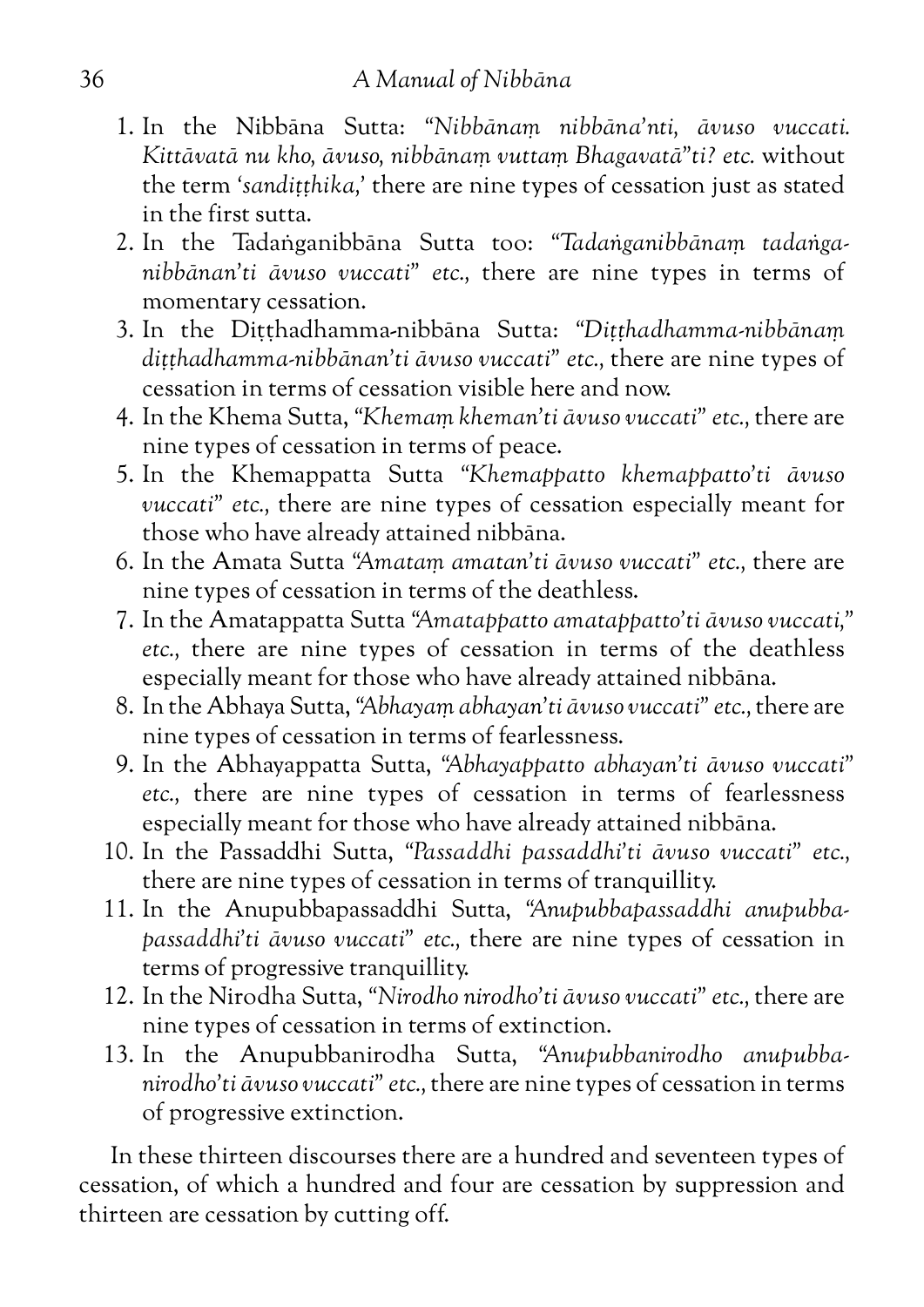The one hundred and four types of cessation by suppression always exist in the Brahma realms, whereas in the human and deva realms they exist only in those who have practised the absorptions.

*This is the end of cessation by suppression.*

#### **Cessation by Cutting off**

Only human Non-returners and Arahants, deva Non-returners and Arahants, brahma Non-returners and Arahants have attained cessation by cutting off *(samuccheda-nibbāna).* It also means cessation with the aggregates remaining *(sa-upādisesa-nibbāna).*

The complete abandonment of defilements is the function of cutting off *(samuccheda-kicca);* the defilements that have been abandoned and cease to appear any more is cessation by cutting off *(samuccheda-nibbāna).*

As it says in the Pāḷi text, *"Tadaṅga nibbānaṃ tadaṅganibbānan'ti āvuso vuccati" etc.,* due to the function of suppression *(vikkhambhana-kicca),* there is momentary cessation *(tadaṅga-nibbāna).* The first wholesome state of the first absorption abandons the unwholesome states of the five hindrances; the second absorption abandons initial and sustained application, and so on. Thus, depending on the abandoning and the abandoned states respectively, the function of suppression should also be called momentary cessation. This cessation by suppression is millions of times more noble than the aforesaid momentary cessation, but it should not be said that it is nobler than the eighteen momentary cessations that are due to the eighteen insight knowledges *(vipassanā-ñāṇa)* mentioned in the Paṭisambhidāmagga. Cessation by cutting off *(samuccheda-nibbāna)* is more noble still than the eighteen momentary cessations of insight knowledge.

#### **Seven Kinds of Cessation by Cutting off**

Cessation by cutting off means cessation with the aggregates remaining *(sa-upādisesa-nibbāna)* as mentioned in the Abhidhammatthasaṅgaha. It is also called the cessation of defilements *(kilesa-nibbāna).* The number of those cessations should be understood from the questions of the Venerable Moggallāna and the answers of Tissa Brahmā, and the words of the Buddha in the Aṅguttaranikāya. Only the essence will be shown here.

In the term 'cessation with the aggregates remaining,' cessation is of two kinds: cessation with defilements remaining *(kilesupādisesa)* and cessation with the aggregates remaining *(khandhupādisesa).* Of these two, those individuals who are trainers *(sekha-puggala)* who still have defilements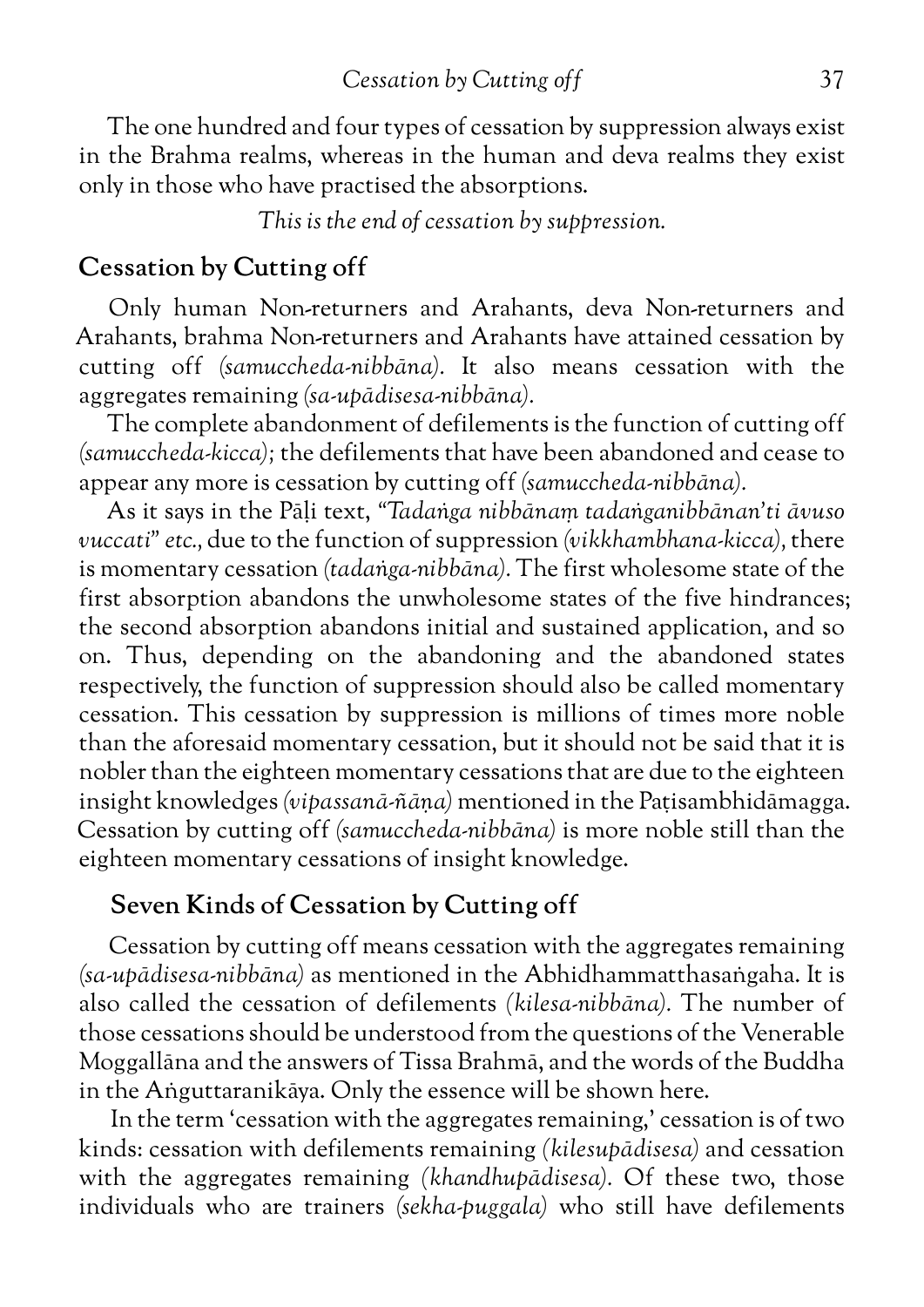remaining, are called individuals with remainder *(sa-upādisesa-puggala)* due to defilements remaining. Cessation attained by that person is also cessation with remainder *(sa-upādisesa-nibbāna).*

The Arahant who has no remaining defilements is called an individual without remainder *(anupādisesa-puggala)* on attaining Arahantship, the cessation attained by such an individual is also called cessation without remainder *(anupādisesa-nibbāna).*

After becoming Noble Ones and before attaining the final cessation of the aggregates *(khandha-parinibbāna),* the eight types of Noble Ones who still have the five aggregates are called individuals with remainder due to having aggregates remaining *(khandhupādisesa).*

After attaining final cessation *(parinibbāna)* and passing away, that person is called an individual with no remainder *(anupādisesa-puggala),* and the cessation attained by that person is called cessation without remainder *(anupādisesa-nibbāna).*

Thus the Commentary states that two kinds of individuals and nibbāna are differentiated by way of defilements and by way of aggregates.

The cessation of an Arahant who is liberated in both ways *(ubhatobhāgavimutta),* and the cessation of an Arahant liberated by wisdom *(paññāvimutta),* are also of two kinds each, by way of cessation with and without aggregates remaining.

The cessation of the body-witness *(kāyasakkhi),* that of one attained to view *(diṭṭhipatto),* that of one liberated through faith *(saddhā-vimutto),* and that of the faith-follower *(saddhānusārī)* are of two kinds each,<sup>1</sup> by way of cessation of defilements *(kilesupādisesa),* cessation with remainder *(saupādisesa-nibbāna),* and cessation without remainder *(anupādisesa-nibbāna).*

Thus, in the answer given by Brahma Tissa there are six individuals, six with remainder and six without remainder. The cessation of insight meditator who will attain the path and fruition in this life before becoming Arahant is an individual with aggregates remaining. On becoming an Arahant, they attain cessation without remainder.

Thus, in the answer given by the Buddha there were two persons and two cessations. Herein cessation with remainder means eighteen kinds of momentary cessation, which are attained by the eighteen kinds of great insight *(mahā-vipassanā-ñāṇa).* Although they are only momentary cessation, they will certainly join the higher cessation by cutting off so they have to be called cessation with remainder.

<sup>&</sup>lt;sup>1</sup> Before and after becoming an Arahant.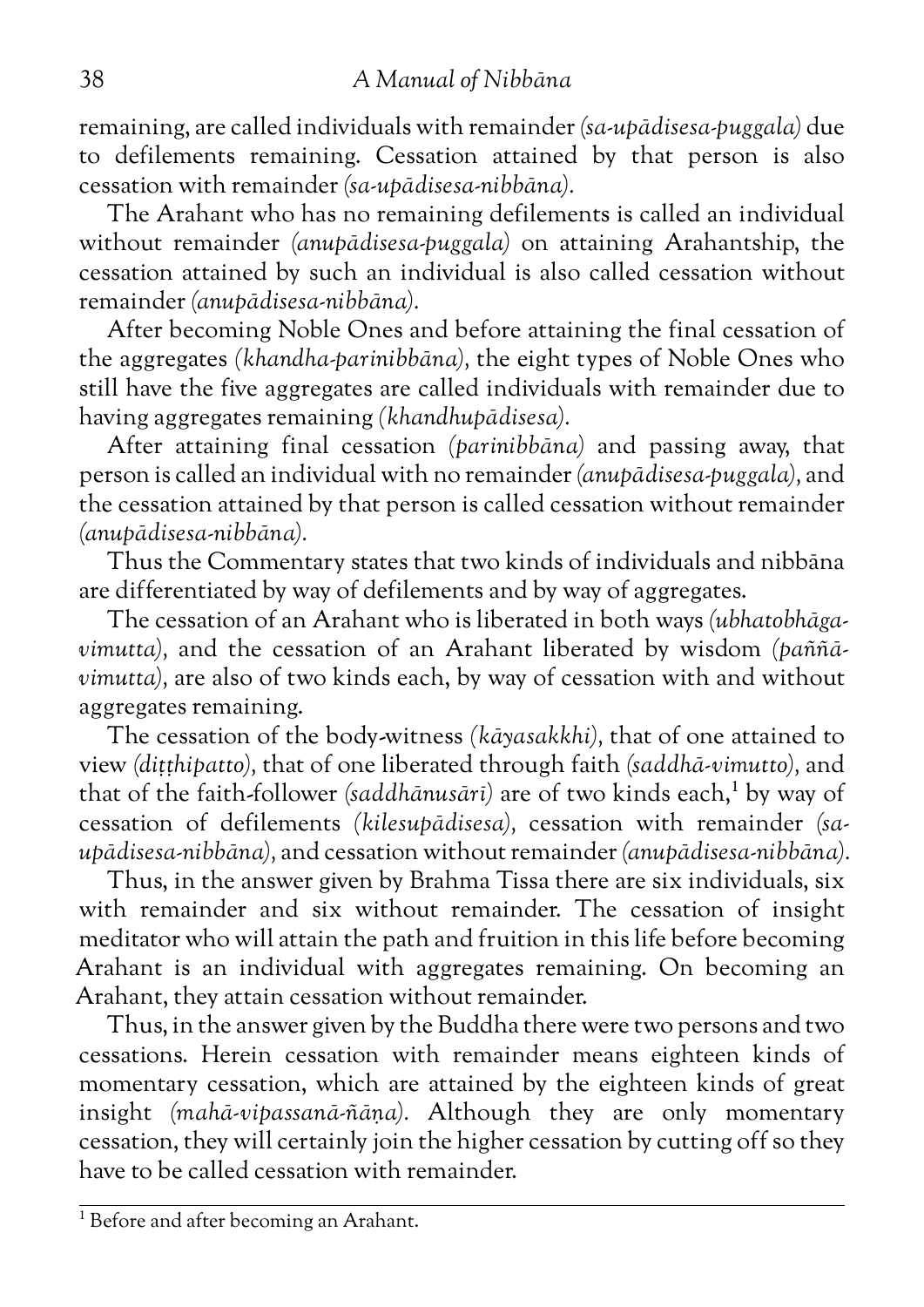Thus, in this Pāḷi text there are seven kinds of cessation with remainder, and seven without remainder, altogether fourteen. Of these, the seven with remainder are called the seven kinds of cessation with cutting off.

*This is the numeration of cessations with cutting off.*

The fruition of an Arahant *(paṭippassaddhi-nibbāna)* should be understood as in the Nettippakaraṇa "**Sa-upādisesā nibbāna dhātu vijjā**" and as in the Maṅgala Sutta "**nibbāna sacchikiriyāca**."

### **Cessation as Refuge**

Cessation as refuge *(nissaraṇa-nibbāna)* means the ultimate unconditioned great cessation *(paramattha asaṅkhata mahā-nibbāna),* which has two types as with remainder and without remainder.

That cessation as refuge should be understood as in the Itivuttaka Pāḷi, *etc.,* "**Dvemā bhikkhave nibbāna-dhātuyo, katamā dve, sa-upādisesā ca nibbāna dhātu, anupādisesā ca nibbāna dhātu**."

*"Ekā hi dhātu idha diṭṭhadhammikā, sa-upādisesā bhavanettisaṅkhayā; Anupādisesā pana samparāyikā, yamhi nirujjhanti bhavāni sabbaso."1*

Cessation with remainder is visible here and now *(diṭṭhadhammikanibbāna);* and cessation without remainder belongs to after death *(samparāyika-nibbāna).* In the Commentary too, it has been said:–

*"Diṭṭhadhammikā'ti imasamiṃ attabhāve bhavā vattamānā; … samparāyikā'ti samparāye khandha bhedato parabhāge bhavū."2*

**Diṭṭhadhammikā'ti:** In this very existence means; **imasmiṃ:** in this; **attabhāve:** existence; **bhavāvattamānā:** it happens. **Samparāyikā'ti:** belongs to after death means; **samparāye khandha:** aggregates in the next world. **Bhedato parabhāge bhavā vattamānā:** means it happens after the dissolution of the present body.

**Bhavā vattamānā:** consists of two terms — in **Bhavā:** *'bhū'* means *'satta.' 'Satta'* literally means exists by way of conditioned ultimate phenomena *(saṅkhata-paramattha);* phenomena also exists by way of unconditioned ultimate *(asaṅkhata-paramattha);* concept exists by way of concept *(paññatti);* this is called *'satta.'* It is not meant for 'newly appear.'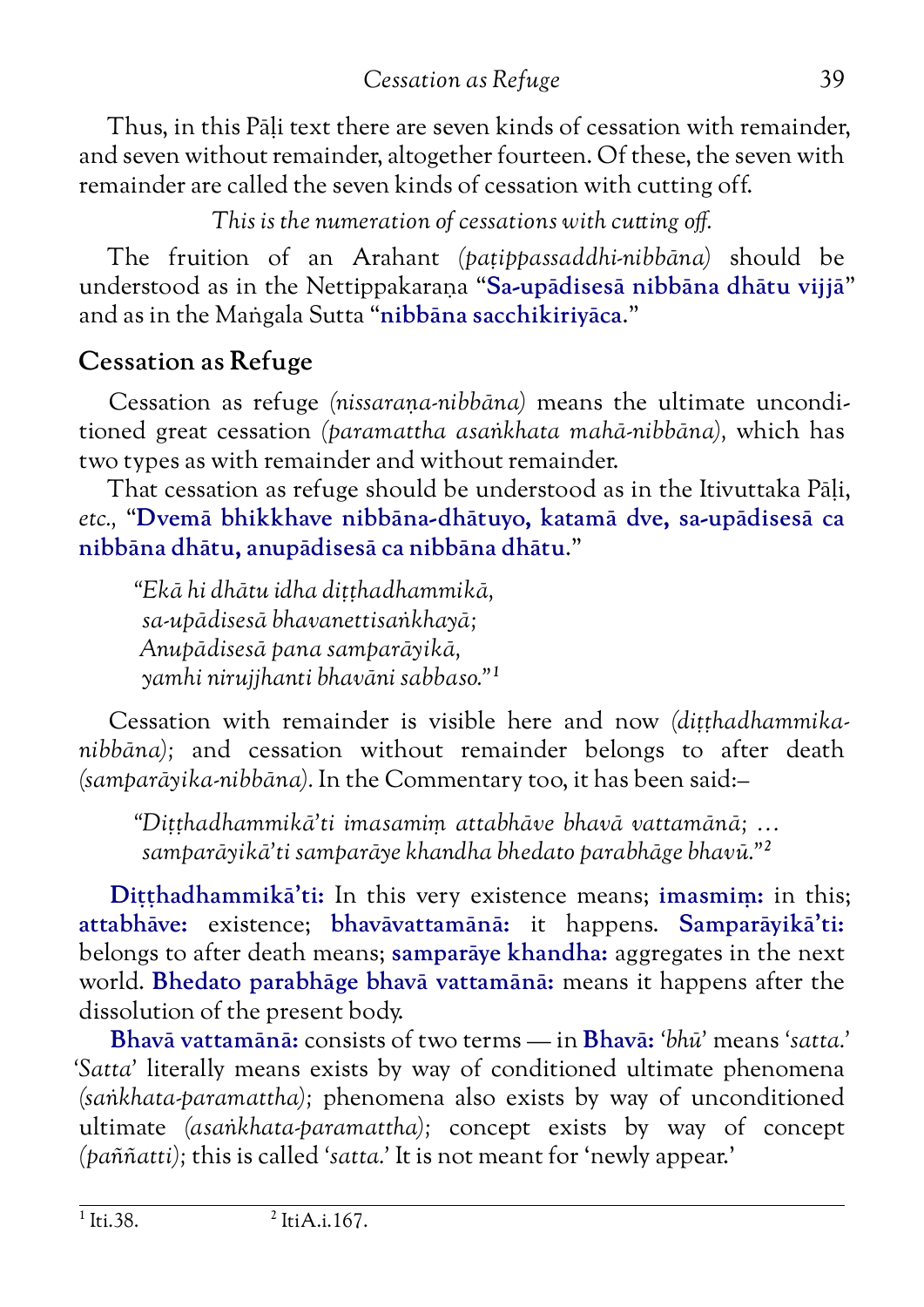*'Hoti bhavati,'* these two terms are used for three kinds of *'phyit'* = be, above. They are not two kinds of *'phyit'* = be, meant for 'appear by way of *uppāda jāti.'*

*'Vattati, pavattati, vattamānaṃ, pavattamānaṃ'* means 'be = exist forever.' It does not mean appear by way of arising at birth *(uppāda jāti).*

*'Uppajjati, nibbattati, jāyati, uppanno, nibbatto, jāto'* are the terms used for the Burmese word *'phyit'* = be, appear by way of arising at birth.

Thus, in the treatises, and in Burmese, there are three kinds of usage *'phyit* = be.' Of the three, in the Itivuttaka Aṭṭhakathā, only the *'phyit'* = be, exist forever' should be taken. The 'appear' should not be taken; therefore it is said *'bhavā, vattamānā;'* it is not said *'uppannā, nibbatta, jātā.'*

As nibbāna exists in the sense of nibbāna, it should be said as *'bhavā;'* as it exists forever in the endless cycle of rebirths, it should be said existing (*vattamānā).* As it never appears by way of appearing *(uppāda-jāti),* it should not be said *'jātā, uppannā, nibbattā.'*

Those who are not aware of the difference between the three kinds of *'phyit'* = be,' in regard to *'bhavā vattamānā'* mentioned in the Itivuttaka Aṭṭhakathā, there is no appearing only by way of coarse birth *(jāti)* just like any other conditioned phenomenon, apart from nibbāna. There is appearing by way of very subtle birth; *sa-upādisesa-nibbāna* begins to appear when the path and the fruition appear. Whereas *anupādisesanibbāna* appears beginning from the cessation of materiality born of kamma at the time of passing away *(parinibbāna-cuti).* This is what they have taken. Some teachers, too, do not wish for the new appearing of nibbāna. Also in the Commentary, it says: *'bhavā, vattamānā.'*

Therefore, cessation with remainder and cessation without remainder, which come from the Itivuttaka Pāḷi text, are not the ultimate unconditioned great nibbāna *(paramattha-asaṅkhata-mahā-nibbāna).* This Pāḷi means the unconditioned concept, void of defilements; *abhāvamatta* is cessation with remainder. After passing away, the decease of final cessation *(parinibbāna-cuti)* and the cessation of materiality born of kamma; the mere concept of not-become *(abhāva),* the absence of rebirth in a new existence is called cessation without remainder. Thus they have taken the meaning.

Although the two kinds of unconditioned great nibbāna, which are included in the four ultimate truths, the noble truth, they have taken that they are not expounded in this Pāḷi text and they have taken that the two kinds of nibbāna, not as ultimate truths, but only as concepts of not become are expounded. This view is unreasonable.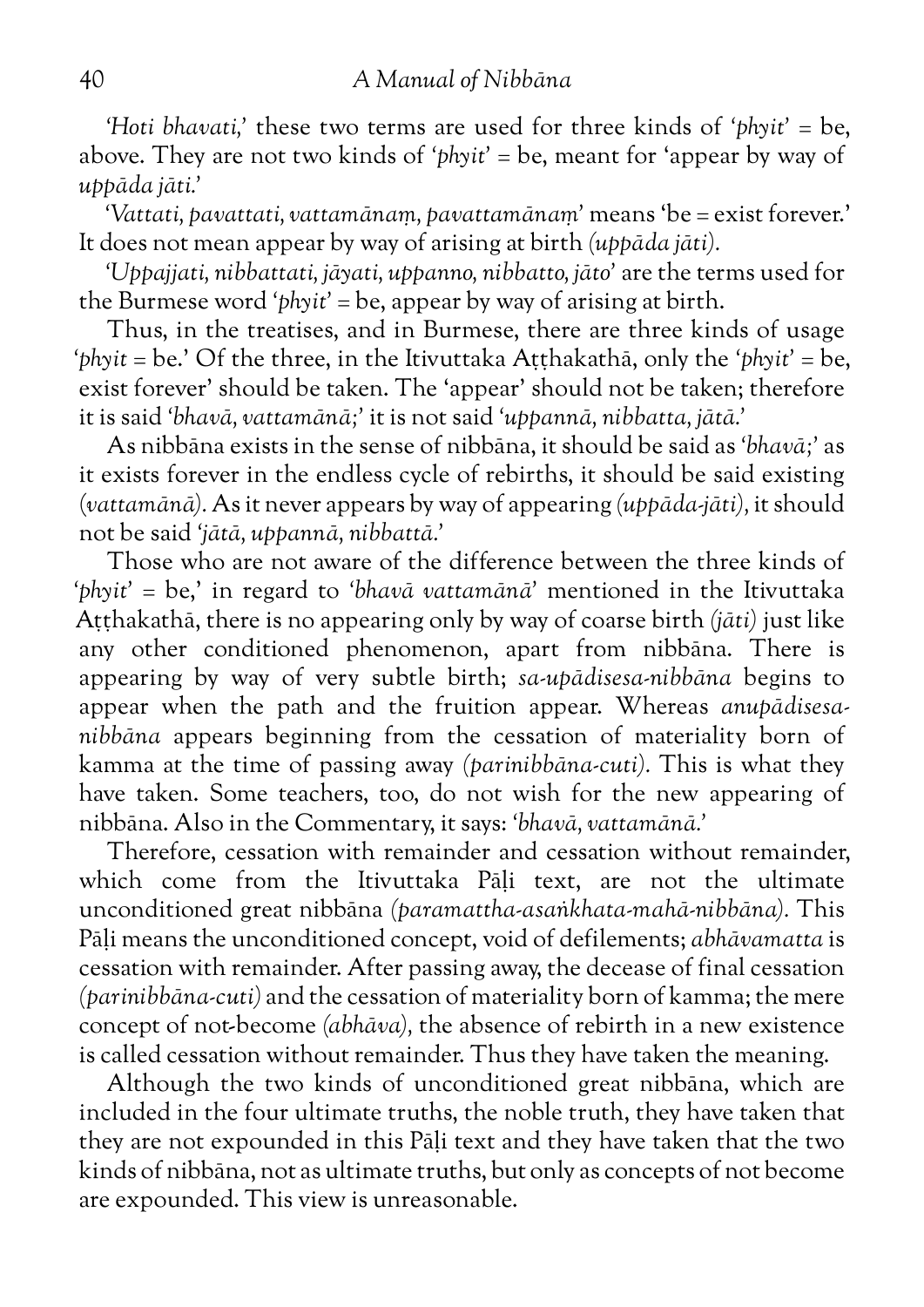*Cessation by Cutting off* 41

The varieties of this ultimate unconditioned great nibbāna — namely cessation with remainder and cessation without remainder, two terms, and voidness *(suññata),* signless *(animitta),* desirelessness *(appaṇihita),* three terms, that occur in the Abhidhammatthasaṅgaha — should be understood by reading the Abhidhamma Saccavibhaṅga.

The complete cessation of lust is nibbāna, which is the truth of cessation *(nirodha-saccā).* The complete cessation of lust, too, is reckoned as sixfold.

1. The cessation of lust grasping at the eye is one nibbāna.

2. The cessation of lust grasping at the ear is one nibbāna.

3. The cessation of lust grasping at the nose is one nibbāna.

4. The cessation of lust grasping at the tongue is one nibbāna.

5. The cessation of lust grasping at the body is one nibbāna.

6. The cessation of lust grasping at the mind is one nibbāna.

Thus at the six internal sense-bases, six kinds of nibbāna are attained.

Similarly, at the six external sense-bases, such as sight, sound, *etc.,* … six kinds of nibbāna are attained.

At the six types of consciousness, such as eye-consciousness, *etc.,* … six kinds of nibbāna are attained.

At the six types of contact, such as eye-contact, *etc.,* … six kinds of nibbāna are attained.

At the six types of feelings such as feeling arising from eye-contact *etc.,* … six kinds of nibbāna are attained.

At the six types of perception, such as sight-perception, soundperception, *etc.,* … six kinds of nibbāna are attained.

At the six types of volition, such as volition of sight, volition of sound, *etc.,* … six kinds of nibbāna are attained.

At the six kinds of craving, such as craving for form, craving for sound, *etc.,* … six kinds of nibbāna are attained.

At the six types of initial application, such as initial application to sight, initial application to sound, *etc.,* … six kinds of nibbāna are attained.

At the six sustained applications of the mind such sustained application to sight, sustained application to sound, *etc.,* … six kinds of nibbāna are attained.

Thus in the Abhidhamma, and also in the Mahāsatipatthāna Sutta, depending on the sixty places for the cessation of lust, there are sixty kinds of truth of cessation — sixty kinds of nibbāna.

There are innumerable cessations with a remainder. Even in the person of an Arahant, there are sixty kinds of nibbāna by way of enumerating the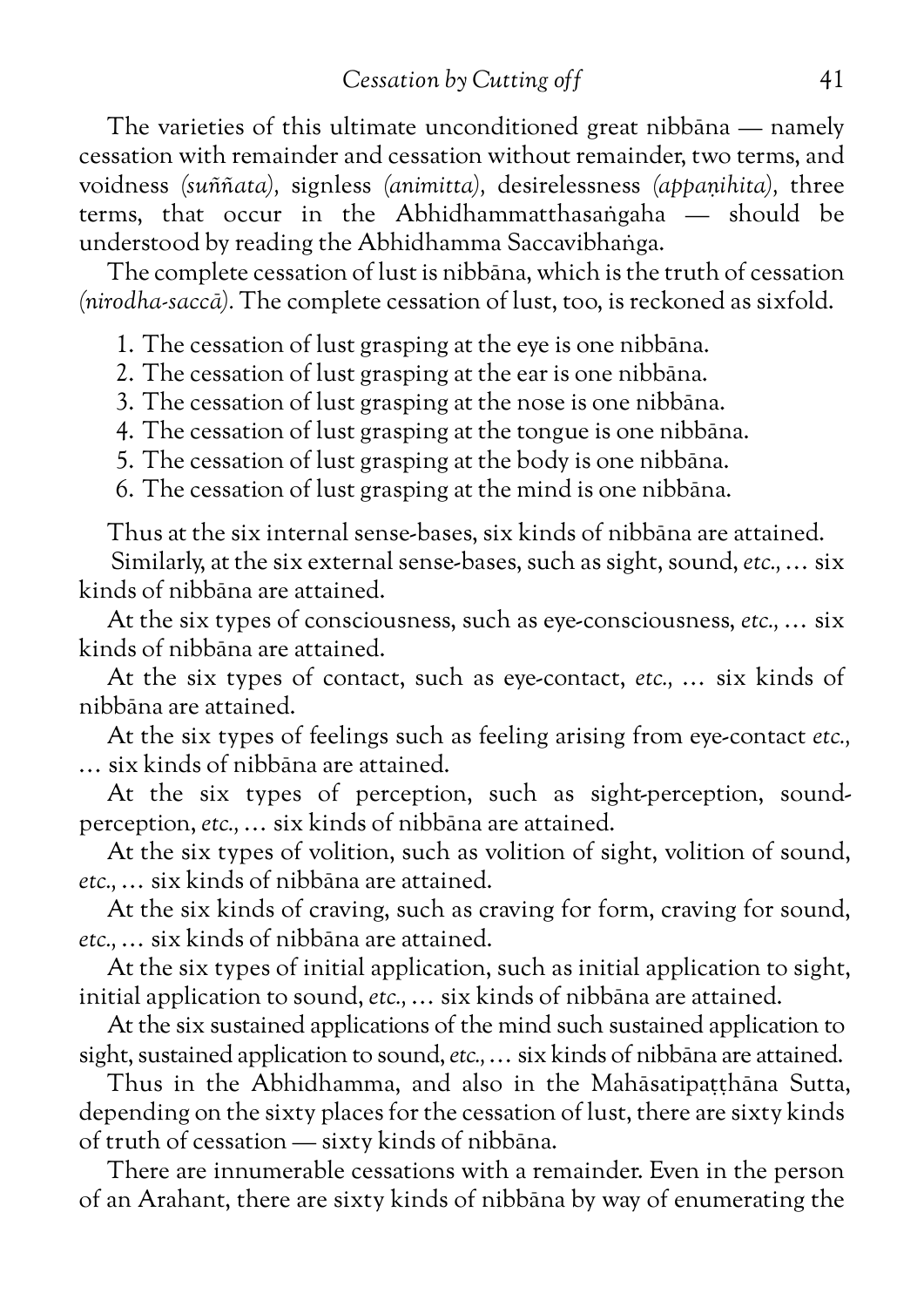places where cessation takes place. Should the enumeration be made in many Arahants, the kinds of nibbāna would be infinite. So great is the number of kinds of nibbāna just in accordance with the places for the cessation of craving.

Nibbāna, which has the nature of signlessness *(animitta)* has neither form, image, nor space to count, but it has only one characteristic, that of peace, *(santi-lakkhaṇa).* Should the phenomena that have already ceased be enumerated, there would be an infinite number of momentary cessations *(tadaṅga-nibbāna),* namely the complete cessation of greed is one, the cessation of hatred is another, *etc.* This is the enumeration of cessation with remainder, cessation of defilements.

The innumerable cessations without remainder, even though not mentioned specifically in the Vibhaṅga Pāḷi text, by the term 'cessation of suffering *(dukkhanirodha)'* the number of types of nibbāna without remainder and final cessation of the aggregates may be infinite. The complete cessation of the eye is one nibbāna, the complete cassation of the ear is one nibbāna, *etc.* So great is the number just in accordance with the cessation of innumerable phenomena.

Nibbāna, being a signless phenomenon is only one. If the cessation of the laws of dependent origination — *"Avijjāyatveva asesaviraya nirodhā sankhāra nirodho," etc.* — is read accordingly, twelve kinds of nibbāna including the types of nibbāna with and without remainder will be seen. Those twelve are indeed only one and the same thing.

*Here ends the seven kinds of cessation by cutting off.*

## The Attainment of Cessation as Refuge

How the ultimate unconditioned nibbāna, that cessation as refuge, is attained should be understood through reading the Pāḷi texts in which it has been expounded with many similes.

There are ten suttas in the Saṃyuttanikāya, Nidānavaggo, Dukkhavaggo, about the development of the round of suffering, the cessation of it together with many examples. The essence of those ten suttas will be shown in order.

### **Parivīmaṃsana Suttaṃ – A Thorough Investigation**

A potter makes an oven and bakes many pots, takes out one of the very hot pots, and keeps it on level ground away from the fire. The heat on that pot ceases and only the empty pot remains. As long as the attachment to the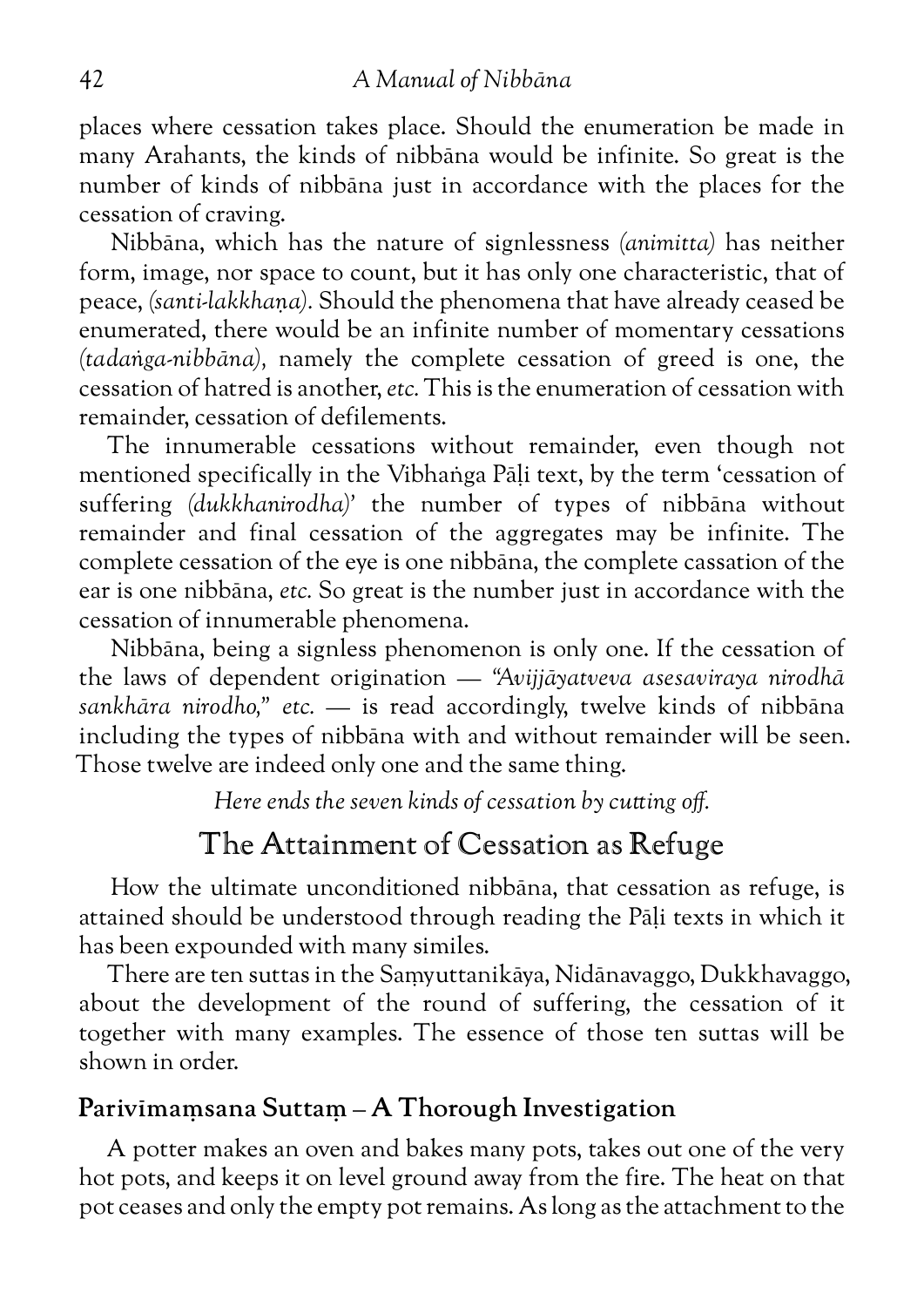internal sense-bases such as the eye, the ear, *etc.,* as "mine," "my eye," *etc.,* develops throughout the cycle of rebirth, the cycle of suffering will develop. If the pot is left standing on the ground, the heat dissipates and disappears, and only the pot remains. Eventually, the pot will be broken and only potsherds will remain. Similarly, when the torrent of craving that repeatedly enjoys those internal and external sense-bases is cut off, the latent craving that has been enjoying is also uprooted. Then the cycle of suffering will cease forever.

In this discourse the cooling of the pot means the dissipation without remainder of any heat; only the pot remains; and in due course, the pot will also be broken and only potsherds would remain.<sup>1</sup>

Similarly when an Arahant attains the final cessation of the aggregates, all the five internal aggregates, will cease forever. It is not a being, but only a corpse, devoid of essence, like a banana trunk is devoid of heartwood. Just a group of temperature-born material phenomena, together with the relics will remain. The corpse and relics will also disappear before long.

*"Kāyassa bhedā uddhaṃ jīvitapariyādānā idheva sabbavedayitāni anabhinanditāni sītībhavissanti, sarīrāni avasissantīti."2*

**Kāyassa bhedā** = As the body perishes; **uddhaṃ jīvitapariyādāna** = from the time of death onward; **idheva** = here and now; **sabbavedayitāni** = all the agreeable and disagreeable feelings; **anabhinanditāni** = being free from delight [in them]; **sītī bhavissanti** = will be tranquillised; **sarīrāni avasissanti** = the only corpse and the bone-relics will remain.

As the body perishes from the time of death onward, here and now, all the agreeable and disagreeable feelings, being free from delight in them, will be tranquillised forever; the only corpse and the bone-relics will remain.

With reference to the example of the above discourse, for the Arahant from the time of death onward, with the cessation of materiality born from kamma *(cuti-kammaja-rūpa),* only the relics born from temperature *(utujaaṭṭha-kalāpa)* will remain. It should be understood that there is no trace of anything that leaves the body of an Arahant to go to nibbāna. If the Arahant were a deva or a brahma, even the relics will not remain; all will cease and disappear forever on death, the cessation of materiality born from kamma *(cuti-kammaja-rūpa)*.

 $\overline{1}$  The original used the simile from the Upādāna Sutta, but it does not apply here. The Arahant's living body is like the pot, and his relics are like the potsherds (ed.) 2 S.ii.83.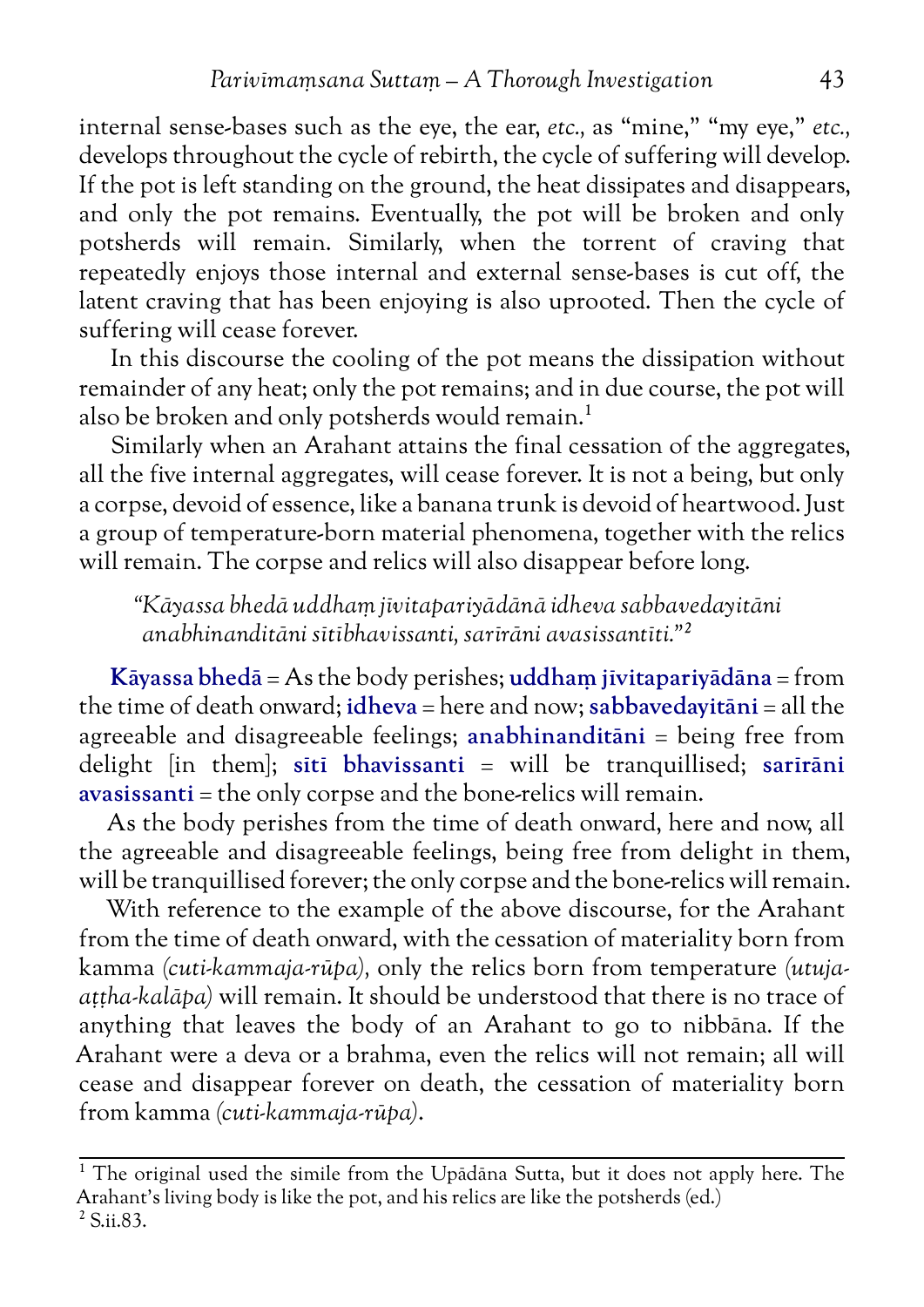#### **Upādāna Suttaṃ – Attachment**

A great heap of firewood is collected and a great fire is made. As long as firewood is added to the fire, the fire will keep on burning for a long time. Similarly, for worldly beings, as long as the craving that delights in the six internal bases, which conduces to attachment to parts of one's body, and the six external bases, and the wholesome, unwholesome, and indeterminate *(abyākata)* phenomena — twelve in all — as "my body or the parts of my body or I," is prominent, the cycle of repeated births throughout *saṃsāra* will continue.

If no new firewood is put on the fire, and the old firewood is soaked in water, that fire will be extinguished and disappear. Only ash and charcoal will remain; that ash and charcoal, too, will disappear before long.

Similarly, by contemplating impermanence, suffering, and not-self in the twelve sense-bases, the craving that enjoys the twelve sense-bases is also dispelled; the latent craving that has been enjoying them forever is also uprooted. Since then all will disappear accordingly. As soon as the materiality born from kamma *(cuti-kammaja-rūpa)* ceases, the internal materiality and mentality, will cease forever; only the external relics will remain; those external relics, too, will disappear before long.

#### **Saṃyojana Suttaṃ – Fetters**

A simile of an oil-lamp is used. The flame of a lamp will not be extinguished as long as the oil and the wick are continuously renewed. When the supply of the oil or wick are cut off, the flame will be extinguished and it will disappear. The cessation of aggregates, too, should be understood as in the Upādāna Sutta, just like the simile of the lamp.

#### **Dutiya Saṃyojana Suttaṃ – Fetters**

This sutta also uses the simile of an oil-lamp, but instead of the phrase "Which conduces to clinging." In there is the phrase "Which conduces to fetters." That is the only difference, It should be understood in the following suttas, too, in just the same way.

### **Mahārukkha Suttaṃ – The Big Tree**

This sutta uses the simile of a big tree. As long as the main root and the rootlets of a tree are free from diseases, and as long as the nutritive essence of the soil, the water keep supplying the top of the tree, it will develop for a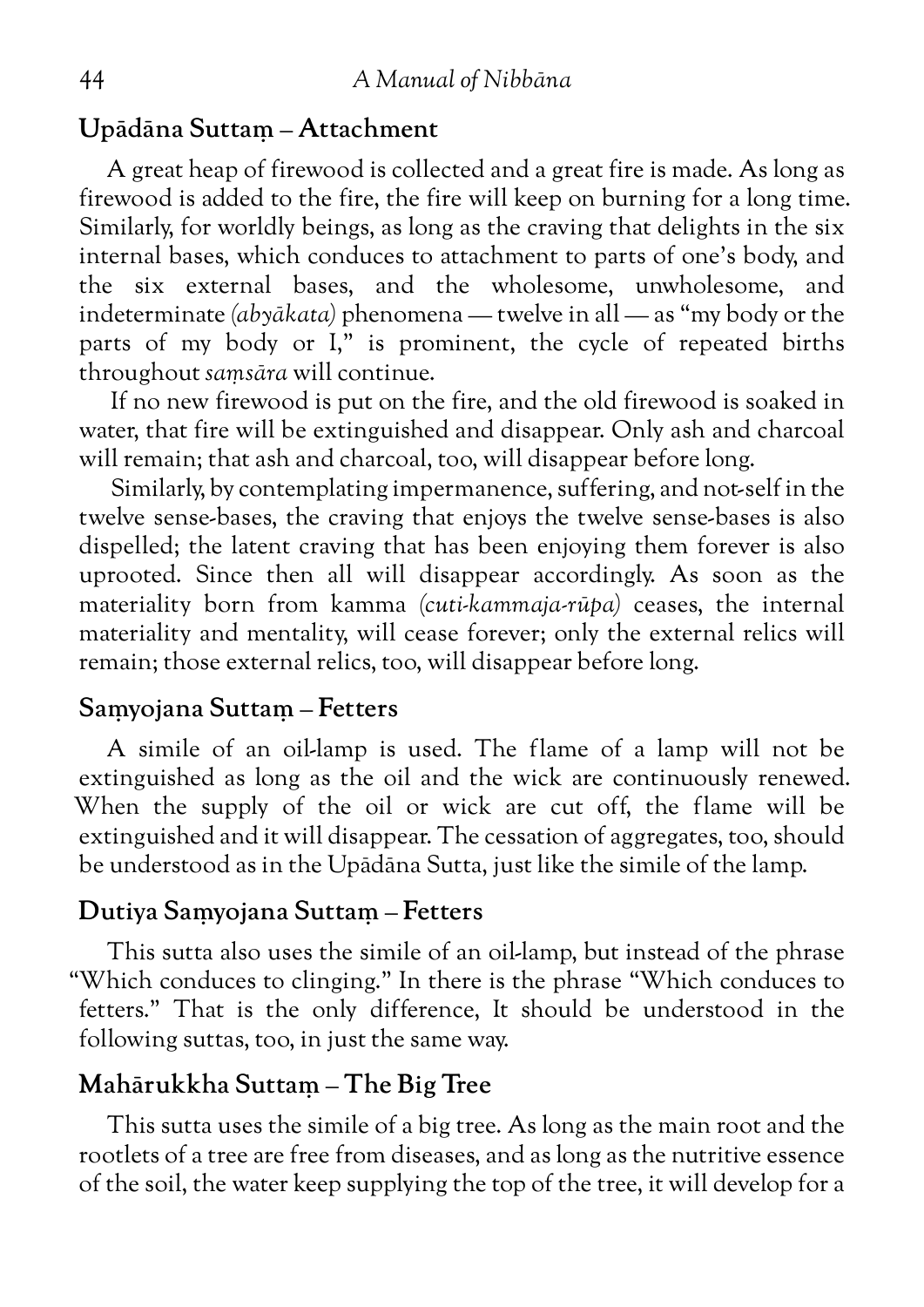long time. When all the roots, big or small, are uprooted, dried and burnt with fire, that tree will dry up, decay, and disappear.

In this simile, this body, the twelve sense-bases that were developing in successive births throughout the beginningless round of rebirths *(saṃsāra)* are like a big tree. Ignorance *(avijjā)* and craving *(taṇhā)* are like the main root, and the remaining defilements are like the rootlets.

In another way the defilements are similar to the main root. Wholesome and unwholesome kammas are like the rootlets. Insight knowledge, that sees the twelve sense-bases as impermanent, unsatisfactory, and not-self is like a mattock or an axe cutting the roots. The noble path and the fruition are like the fire that burns the dry roots to ashes.

### **Dutiya Mahārukkha Suttaṃ – The Big Tree**

Here too, the same simile of a big tree is used.

#### **Taruṇa Rukkha Suttaṃ – The Sapling**

In this sutta, a simile of a sapling is used. If the sapling was well-planted, the roots protected and watered regularly, it will keep on growing. If the roots were dug up and burnt, it would perish and die.

### **Nāmarūpa Suttaṃ – Mind and Matter**

The same example of a sapling is used.

#### **Viññāṇa Suttaṃ – Consciousness**

In this sutta, the simile of a big tree is used. For those who are regard their bodies, which conduce to clinging, as pleasant, consciousness will come to be after death. If the consciousness comes to be, mind and matter will come to be. For those who do not regard their bodies as pleasant, consciousness will not come to be after their death.

#### **Nidāna Suttaṃ – Causation**

In this sutta, the only difference is "Their bodies, which conduce to fetters<sup>"</sup>

With reference to the examples expounded above by the Buddha, it should be understood that for the Arahant in the human realm, only relics born from temperature *(utuja-rūpa-kalāpa)* will remain. There is no trace of any other thing that enters nibbāna. For devas and brahmas who become Arahants, there are not even any relics remaining.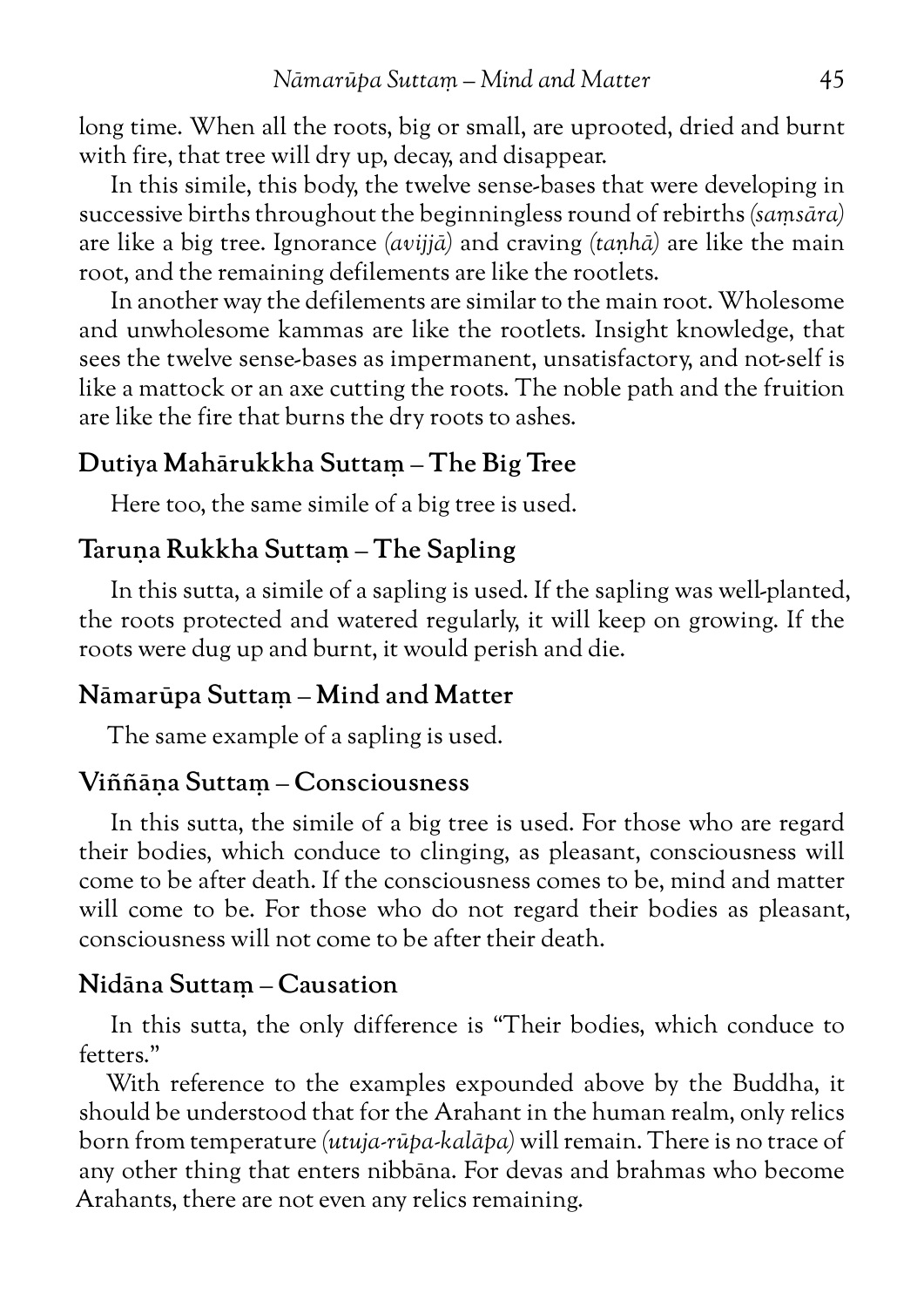# Aggivaccha Suttaṃ

The Aggivaccha Sutta<sup>1</sup> of the Majjhimapannāsa will be examined here. The wanderer *(paribbājaka)* Vacchagotta asked the Buddha what happens to an Arahant after death. The Buddha answered his questions.

- **Q:** "Where does the Arahant reappear [after death]?"
- **A:** "The term 'reappear' does not apply."
- **Q:** "Does he not reappear?"
- **A:** "The term 'does not reappear' does not apply."
- **Q:** "Does he both reappear and not reappear?"
- **A:** "The term 'both reappears and does not reappear' does not apply."
- **Q:** "Does he neither reappear nor not reappear?"
- **A:** "The term 'neither reappears nor does not reappear' does not apply."

Vaccha was not satisfied with the above answers and said that he was confused, and had lost faith in the Buddha. The Buddha then told him the simile of a big fire to satisfy him.<sup>2</sup>

- **Q:** "Vaccha, if there is a big fire in front of you, will you know that there is a big fire, a big flame in front of you?"
- **A:** "Yes, friend Gotama!"
- **Q:** "If you were asked, 'On what does this fire depend to burn?"
- **A:** "I would answer, 'This fire burns dependent on grass and sticks'."
- **Q:** "If that fire in front of you were extinguished, would you know?"
- **A:** "Yes, friend Gotama, I would know."
- **Q:** "If you are asked to which direction has that extinguished fire gone, to the east, west, north, or south, how would you answer?"
- **A:** "Friend Gotama, I would answer: 'That does not apply. The fire burned in dependence on grass and sticks. As the old fuel is consumed, and new fuel is no longer being supplied, the fire is extinguished at that very place.

*"Anāhāro nibbuto tveva saṅkhyaṃ gacchatī'ti"*

"As there is no more fuel to depend on, it is only said to have been extinguished."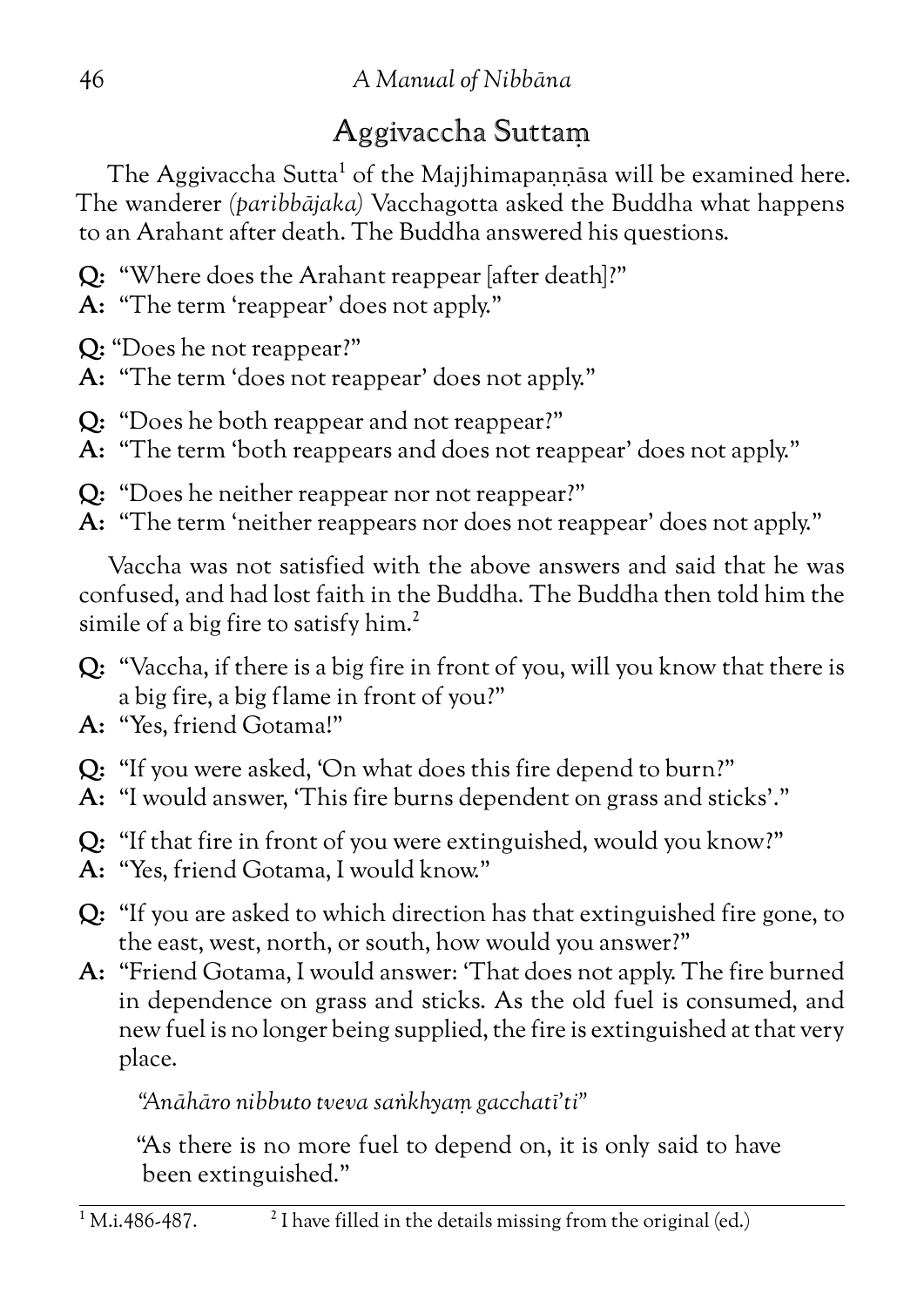It has to be said in the past tense as ended *(khīnā);* ceased *(niruddhā);* appeased *(nibbuto).* As it is no more at present, it is not to be said in the present tense as appears *(upapajjati),* does not appear *(nipapajjati)."* Then the Buddha explained the four points with reasons.

*"Evameva kho, vaccha, yena rūpena Tathāgataṃ paññāpayamāno paññāpeyya taṃ rūpaṃ Tathāgatassa pahīnaṃ ucchinnamūlaṃ tālāvatthukataṃ anabhāvaṃkataṃ āyatiṃ anuppādadhammaṃ. Rūpasaṅkhayavimutto kho, vaccha, Tathāgato gambhīro appameyyo duppariyogāḷho — seyyathāpi mahāsamuddo. Upapajjatīti na upeti, na upapajjatīti na upeti, upapajjati ca na ca upapajjatīti na upeti, neva upapajjati na na upapajjatīti na upeti."*

"So too, Vaccha, the Tathāgata has abandoned that material form by which one describing the Tathāgata might describe him, he has cut it off at the root, made it like a palm stump, done away with it so that it is no longer subject to future arising. The Tathāgata is liberated from reckoning in terms of material form. Vaccha, he is profound, immeasurable, unfathomable like the ocean. The term 'reappears' does not apply, the term 'does not reappear' does not apply, the term 'both reappears and does not reappear' does not apply, the term 'neither reappears nor does not reappear' does not apply."1

### **The Concept of an Arahant**

Depending on the five aggregates *(nāma-rūpa),* the concept of an Arahant is given. After the cessation of materiality born from kamma, those five aggregates *(nāma-rūpa)* cease forever without remainder, the concept of an individual Arahant also disappears.

- 1. The concept that depends on the material group *(rūpakkhandhā)* disappears with the cessation of its series.
- 2. The concept that depends on the feeling group *(vedanakkhandhā)* disappears with the cessation of its series.
- 3. The concept that depends on the perception group *(saññakkhandhā)* disappears with the cessation of its series.
- 4. The concept that depends on the formations group *(saṅkhārakkhandhā)* disappears with the cessation of its series.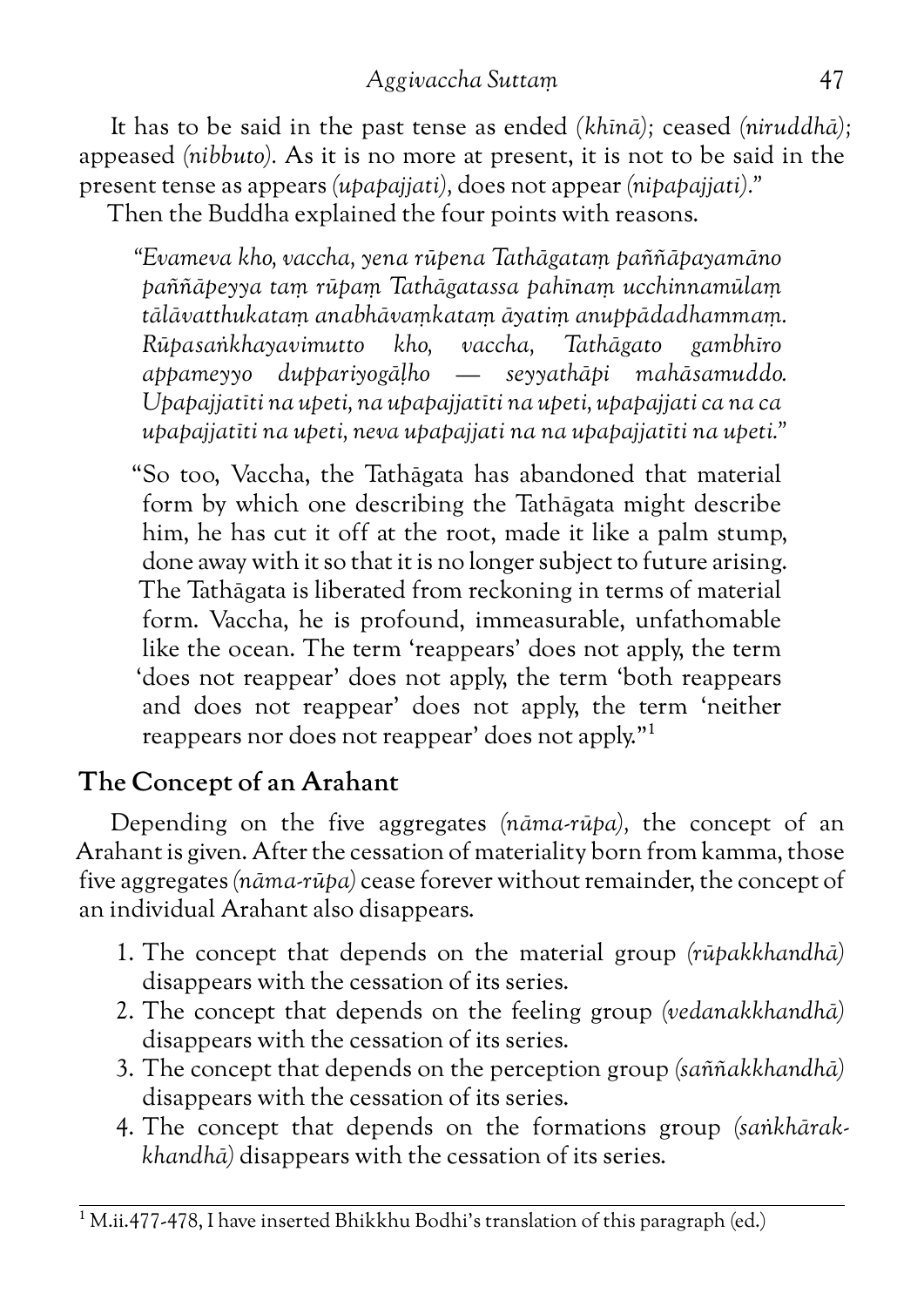#### 48 *A Manual of Nibbāna*

5. The concept that depends on the consciousness group *(viññāṇakkhandhā)* disappears with the cessation of its series.

It is just like the fire that depends on the fuel ends with the disappearance of the fuel. Thus at the time of death, the cessation of materiality born from kamma, the five aggregates, cease and he is free from them, and from the concepts of a Buddha, an Arahant, or a being, which depend on those five aggregates. That Arahant is profound like the ocean. There is no example to compare with it. It is very difficult to realise with reasoning. It is not within the scope of the terms 'appears,' 'does not appear,' *etc.,* which worldlings use.

Counting back from this aeon, during the four aeons and a hundred thousand world-cycles there appeared on earth the Buddhas whose concepts alone remain: Taṇhaṅkara, Medhaṅkara, Saraṇaṅkara, Dīpaṅkara, *etc.* The concepts depending on the aggregates of the former Buddhas in the round of rebirths are no longer heard. They will neither appear amongst the world of man nor the world of devas nor the world of brahmas. They have never yet been spoken of, even as existing in the past.

At the time of each Buddha, the innumerable aggregates of the Arahants, their concepts disappeared altogether; they will neither appear among the world of men, nor in the celestial realms.

The successive aggregates of the beings who have taken rebirth in *saṃsāra,* and their respective concepts, however, are still appearing among the six realms of existence. Only by comparing with the aggregates of those beings with the infinite number of Buddhas who have already appeared and those beings who attained *parinibbāna* long ago, how much they are innumerable, incomparable, and hard to understand, can be seen.

The Omniscient Buddhas alone can fathom the innumerable aggregates of those who had already attained *parinibbāna* long ago in *saṃsāra,* and their respective names. Apart from Omniscient Buddhas, no Solitary Buddha, Arahant, brahmā, deva, or human-being can know them.

In this discourse there have been shown, together with the example of fire, the complete cessation of the ultimate realities such as materiality, feeling, *etc.,* and the concept without the remainder, after the cessation of materiality born from kamma at *parinibbāna,* there is no trace of ultimate realities that leave the Arahant and enter nibbāna; and there is no concept either. Thus it should be understood. Why is there no trace of phenomena that leave the body of an Arahant and enter nibbāna?

The complete cessation of birth from the appearing of the aggregates of beings who have already attained Arahantship, and the ultimate realities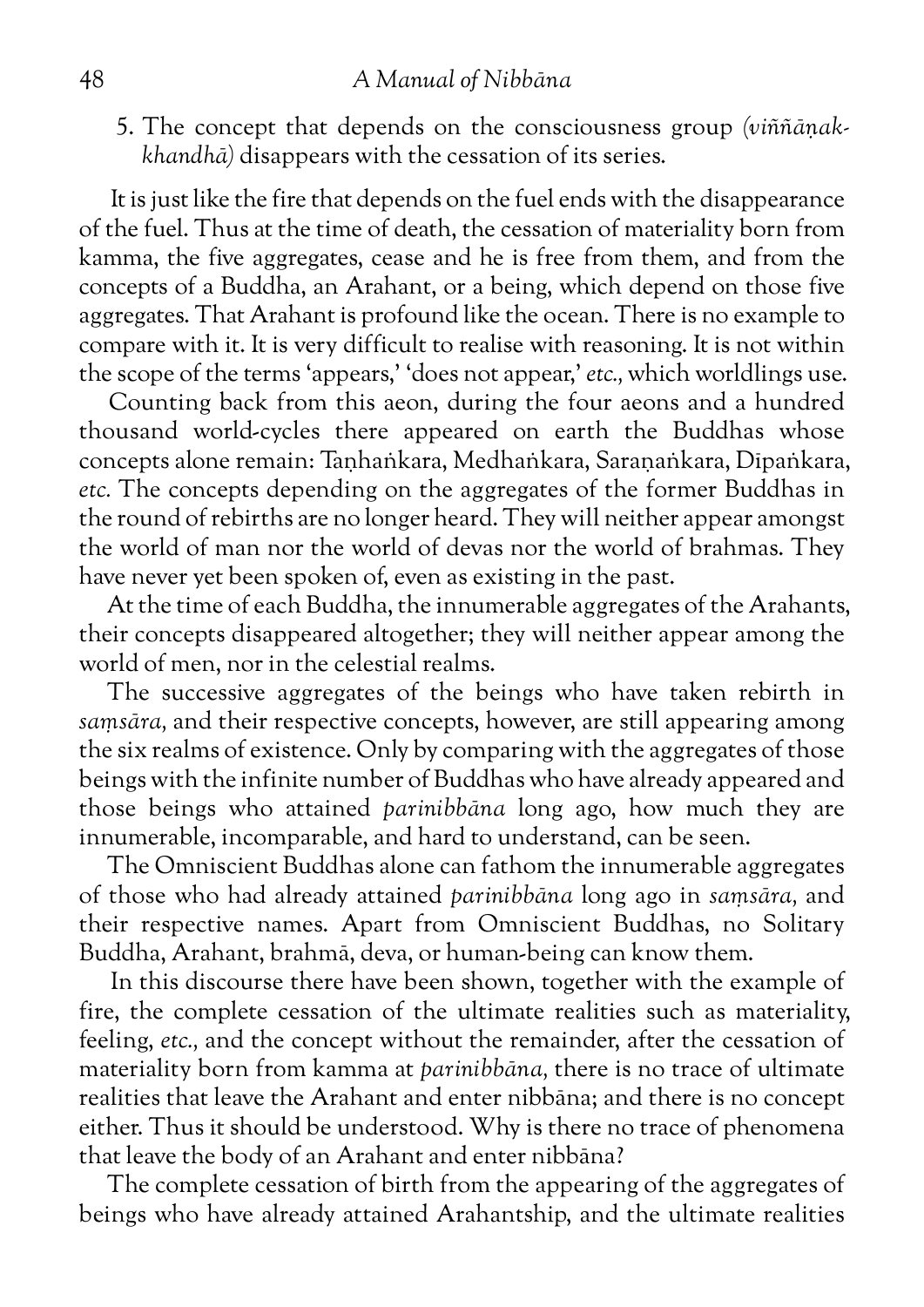are called nibbāna. The complete cessation of ultimate realities from reappearing after the attainment of final cessation is called the attainment of nibbāna. Therefore even the terms: 'Enter nibbāna,' 'Attain nibbāna,' 'Gone to nibbāna' have no trace of phenomena that go to nibbāna are included. Thus it should be understood.

In the Majjhimapannāsa and Ditthi Samyutta, too, in the question of King Kosala and the answers by Bhikkhunī Khemā and the Buddha, too; *"Hoti Tathāgato paraṃ maraṇā,"* they are all the same as in the Aggivaccha Sutta. Therein: exists *(hoti)* = appears *(upeti);* does not exist *(na hoti)* = does not appear *(na upeti);* both exists and does not exist *(hoti ca, na ca hoti)* = both appears and does not appear *(na ca upeti neva hoti);* neither exists nor does not exist *(neva hoti, na ca hoti)* = both appears, and does not appear *(upeti ca, na ca upeti).*

### Upasīva-māṇava-Pucchā

The essence of the questions by the Brahmin youth Upasiva in verse,<sup>1</sup> will be reproduced and explained here:–

Upasīva was an attainer of absorption *(jhānalābhī)* who had already attained the absorption of nothingness *(ākiñcaññāyatana-jhāna).* Therefore, he asked the Buddha a way based on that to gain release from the cycle of suffering. The Buddha answered his questions.

There are four questions and four answers in verse; of them, only the last two pairs of questions and answers in verses will be reproduced:–

*"Tiṭṭhe ce so tattha anānuyāyī, pūgampi vassānaṃ samantacakkhu. Tattheva so sītisiyā vimutto, cavetha viññāṇaṃ tathāvidhassa."*

"All-seeing one! (**samantacakkhu**); if he who has attained to nothingness (**so**), continuously reappears in that abode (**tattha anānuyāyī**); and stays there for many years (**pūgampi vassānaṃ ce tiṭṭha**); does he free himself (**so tattheva vimutto**); from the suffering of death *(cuti maraṇa dukkha)* and becomes appeased forever (**sīti siyā**); or does his consciousness pass away and take rebirth (**tathāvidhassa viññānaṃ ca vetha**)?"

*"Accī yathā vātavegena khittā, (Upasīvāti Bhagavā) Atthaṃ paleti na upeti saṅkhaṃ. Evaṃ munī nāmakāyā vimutto, atthaṃ paleti na upeti saṅkhaṃ."*

"Just as the flame blown away by the wind (**acci yathā vātavegena khittā**); said the Blessed One to Upasīva (**Upasīvāti Bhagavā**); disappears from

<sup>1</sup> Sn. Pārāyanavaggo, Upasīvamāṇavapucchā, verses 1079-1082.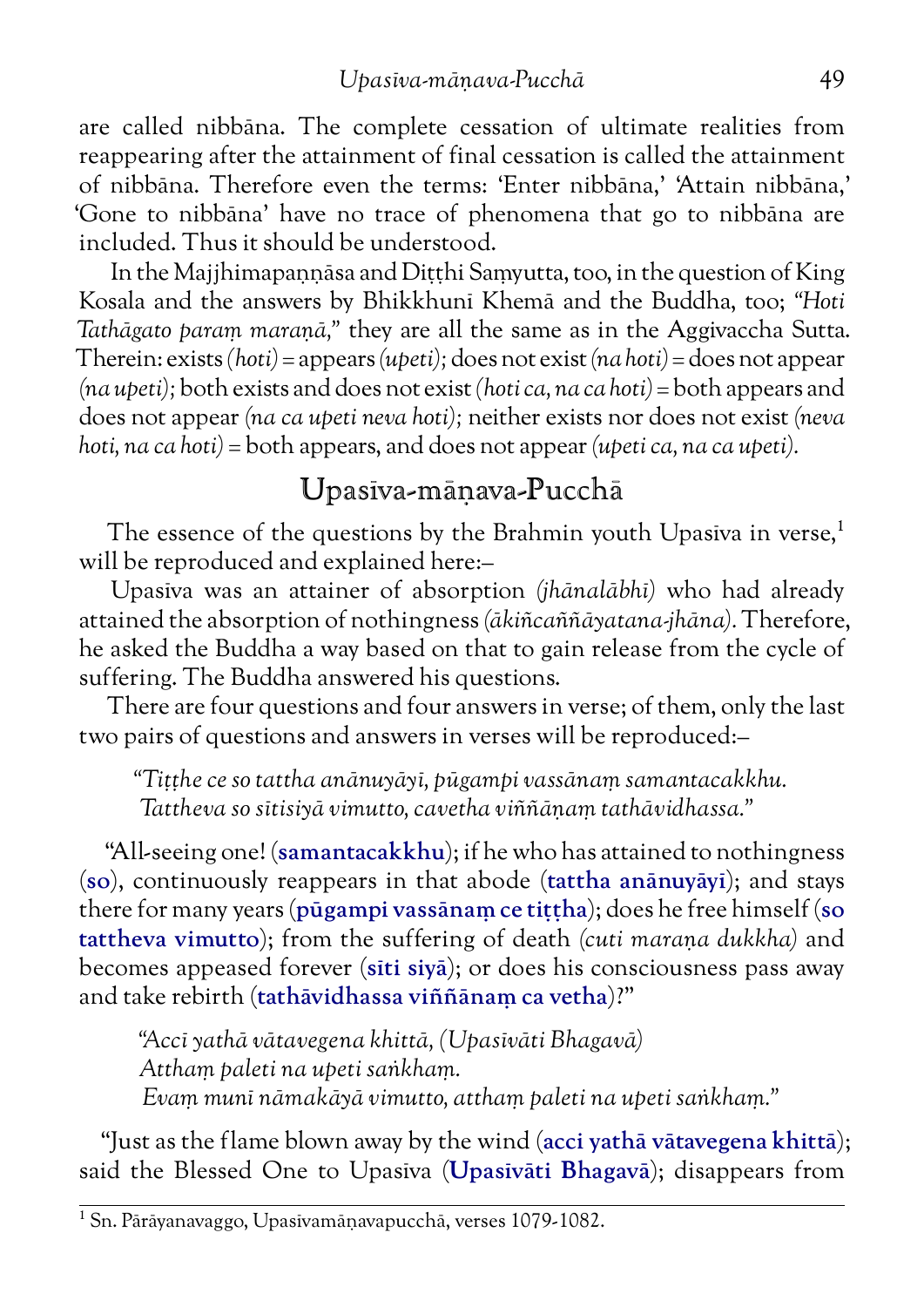existence (**atthaṃ paleti**); and cannot be pointed out (**saṅkhaṃ na upeti**); thus (**evaṃ**); the sage who is liberated from the mental group (**nāmakāyā vimutto munī**); disappears from existence (**atthaṃ paleti**); and cannot be pointed out (**saṅkhaṃ na upeti**).

The brahmin youth Upasīva had been freed from the physical form by attaining the absorption of nothingness, yet he needed to get free from mentality *(arūpa).* Therefore, the Buddha, wishing to show him how to free himself from craving for mentality, taught: 'Liberated from the mental group *(nāmakāyā vimutto).'* If he was unable to dispel craving for formlessness *(arūpa-taṇhā)* and mentality he would remain in that brahma abode, and after death would continue suffering in *saṃsāra.* If the craving for formlessness was dispelled and he was freed from craving for mentality, the mental aggregates would cease at that very abode, just as a flame blown away by the wind would disappear. He would take no more rebirth.

Herein, the term 'disappears from existence *(atthaṃ paleti)'* means attained to nibbāna. In the expression 'disappear from the human realm and take rebirth in the deva realm,' just as there are three factors:–

- 1. The deva abode that is attained to.
- 2. The one who attains it.
- 3. Disappearing from the human realm, and appearing in the deva realm.

Just so, some think that there are three factors here too:–

- 1. The abode of nibbāna that is attained to.
- 2. The one who attains nibbāna.
- 3. Disappearing from the state of a being with five aggregates, and appearing in the supramundane abode *(lokuttarā bhummiṭhāna).*

However, the exposition of that phrase in the Cūḷaniddesa is "*Atthaṃ paletīti atthaṃ paleti, atthaṃ gameti, atthaṃ gacchati, nirujjhati, vūpasamati, paṭipassambhati."*

**Atthaṃ paletī'ti** means; attained to nibbāna (**atthaṃ paleti**); sent to nibbāna (**atthaṃ gameti**); gone to nibbāna (**atthaṃ gacchati**); ceases (**nirujjhati)**; appeased (**vūpasamati**); become tranquil (**paṭipassambhati**).

Of these six words, the meaning of the first three is clarified. By the last three words, *"nirujjhati etc.,"* the essential meaning of *"atthaṃ paleti"* is summarised. Though two words and two sounds are made as *"atthaṃ paleti,"* just to show that the essential meaning is 'the aggregates cease,' it is explained with one word *'nirujjhati.'*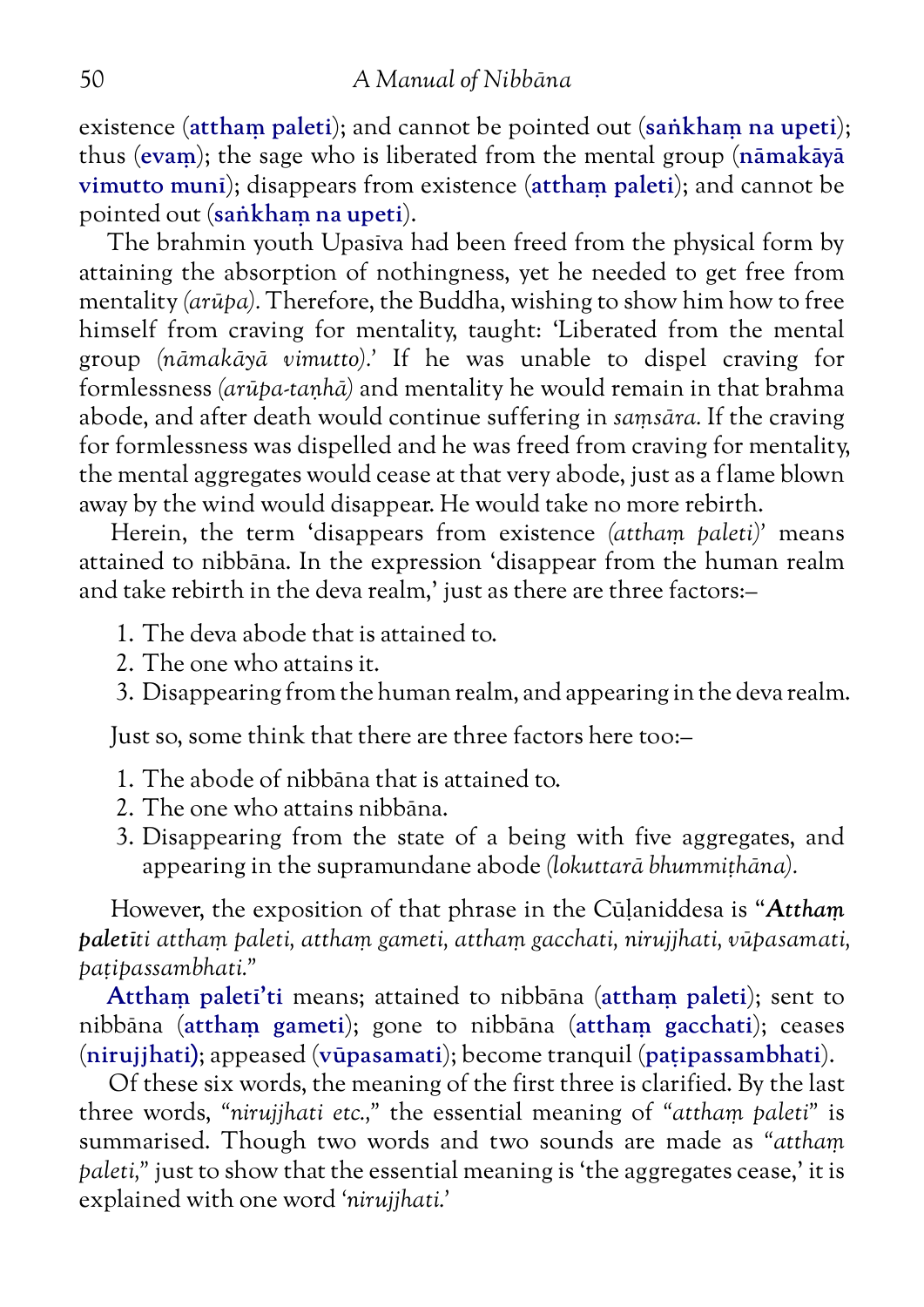The aggregates are merely the burning fire of suffering. To show that the cessation of suffering is indeed peace, the word *"nirujjhati"* is again commented on as *"vūpasamati, paṭipassambhati."* Therefore the cessation of the aggregate of defilements should be noted as *"atthaṃ paleti."*

In 'Attain to nibbāna *(atthaṃ paleti),'* nibbāna is the cessation of the burning phenomena. Therefore to nibbāna *(atthaṃ)* is the same as disappearing, cessation, just as in the world, come to death *(maranaṃ nigacchati)* and die *(marati)* are the same. Goes to destruction *(bhedaṃ gacchati)* is the same as perishes *(bhijjati).* Reaches old age *(jaraṃ gacchati),* is the same as ages *(jiyyati).* Gets well-cooked *(pākaṃ gacchati)* is the same as well-cooked *(paccati).* In such expressions, two words and one word have the same meaning.

*"Atthaṅgato so uda vā so natthi, udāhu ve sassatiyā arogo. Taṃ me munī sādhu viyākarohi, tathā hi te vidito esa dhammo."*

If it is said 'That person disappears (**so atthaṅgato**),' or does not exist (**uda natthi vā**), indeed (**ve**), always exists without perishing (**sassatiyā arogo**), please tell me the answer (**taṃ me sādhu viyākarohi**), oh sage (**munī**), indeed (**hi**), you know this truth (**te vidito esa dhammo**).

In the world, the prominent view is that 'The five aggregates is one thing, the self *(atta),* the owner of the aggregates is another. A person or being essentially means that self.

The belief that the owner of those aggregates, which is a person or being, are also cut off at death is nihilism *(natthika-diṭṭhi),* or the annihilation-view *(uccheda diṭṭhi).* It is the same as the view of the Bhikkhu Yamaka at the time of the Buddha. The view: *"Na hoti Tathāgato paraṃ maraṇā,"* is also the annihilation-view.

The view: 'Only the five aggregates cease, whereas the self, person, or being does not cease,' is eternity-view *(atthi-diṭṭhi).* It is the view: *"Hoti Tathāgato paraṃ maraṇā."*

The cessation of the five aggregates was taught to Upasīva in the former verse using the Pāḷi term *"Atthaṃ paleti,"* as the brahmin youth was doubtful whether the owner of the aggregates, a person was cut off and disappeared with the cessation of those aggregates or was he freed from the aggregates, but always existed in some way, he continued to ask the question.

The Buddha also rejected those two views in the Kaccānagotta Sutta:–

*"Sabbaṃ atthī'ti kho, kaccāna, ayameko anto. 'Sabbaṃ natthī'ti ayaṃ dutiyo anto."*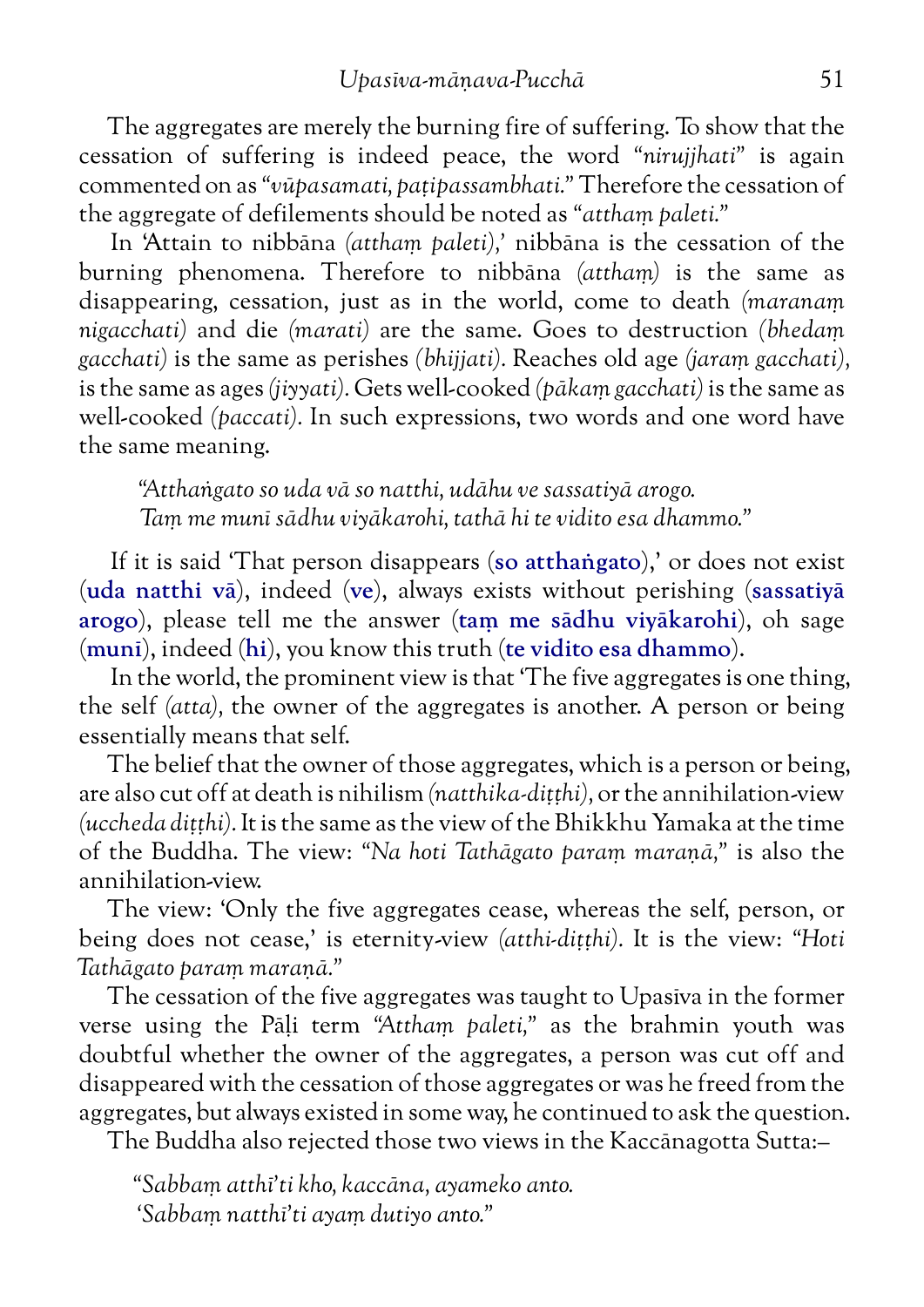"'All exists,' Kaccāna, this is one extreme. 'All does not exist,' this is a second extreme.<sup>1</sup>

In the discourses of the Buddha, there is indeed no person, no being, no self, no soul — there is only mind and matter. That mind and matter does not cease, as long as its causes remain — ignorance *(avijjā),* craving *(taṇhā) etc.* If the causes are dispelled, it will cease, and it exists *(atthi)* no more*.* To the questions asked by Upasīva regarding existing and not existing, the Buddha answered in a way free from affirming existence or non-existence.

*"Atthaṅgatassa na pamāṇamatthi, (Upasīvāti Bhagavā) Yena naṃ vajjuṃ taṃ tassa natthi. Sabbesu dhammesu samohatesu, Samūhatā vādapathāpi sabbe"ti.*

For the Arahant whose aggregates have ceased (**Atthaṅgatassa**), there is no way to measure (**pamānaṃ**) that exists (**atthi**), or does not exist (**natthi**). Said the Blessed One to Upasīva (**Upasīvāti Bhagavā**). That person may be spoken of in conceptual terms (**Yena naṃ vajjuṃ**); for him there is no such thing (**tassa taṃ natthi**), when all of the ultimate realities have been cut off and ceased (**sabbe dhammesu samohatesu**), all means by which he can be spoken off will also have been cut off, and totally ceased (**sabbe vādapathāpi samūhatā**).

In this verse, the meaning of first line is commented on by the second line. The meaning of second line is explained with the third and fourth lines thus: *"sabbesu dhammesu samohatesu, samūhatā vādapathāpi sabbe."*

The full meaning in detail is the same as the Buddha replied to Vaccha.

### **Summary of the Upasīva-māṇava-Pucchā**

Only when the five aggregates are present, can there be concepts with regard to a being. Wherever the five aggregates do not exist, there can be no concepts with regard to a being. At the final cessation of an Arahant, those five aggregates cease forever without anything remaining. If those phenomena cease, the concept connected with the body will also disappear. After the cessation of materiality born from kamma at the final thought moment *(parinibbāna-cuti),* there is no trace of ultimate phenomena and concepts that reach the unconditioned *(asaṅkhata-nibbāna).*

Commenting on the two lines of this verse: *"Sabbesu dhammesu* samohatesu, samūhatā vādapathāpi sabbe," the Venerable Sāriputta<sup>2</sup> said:-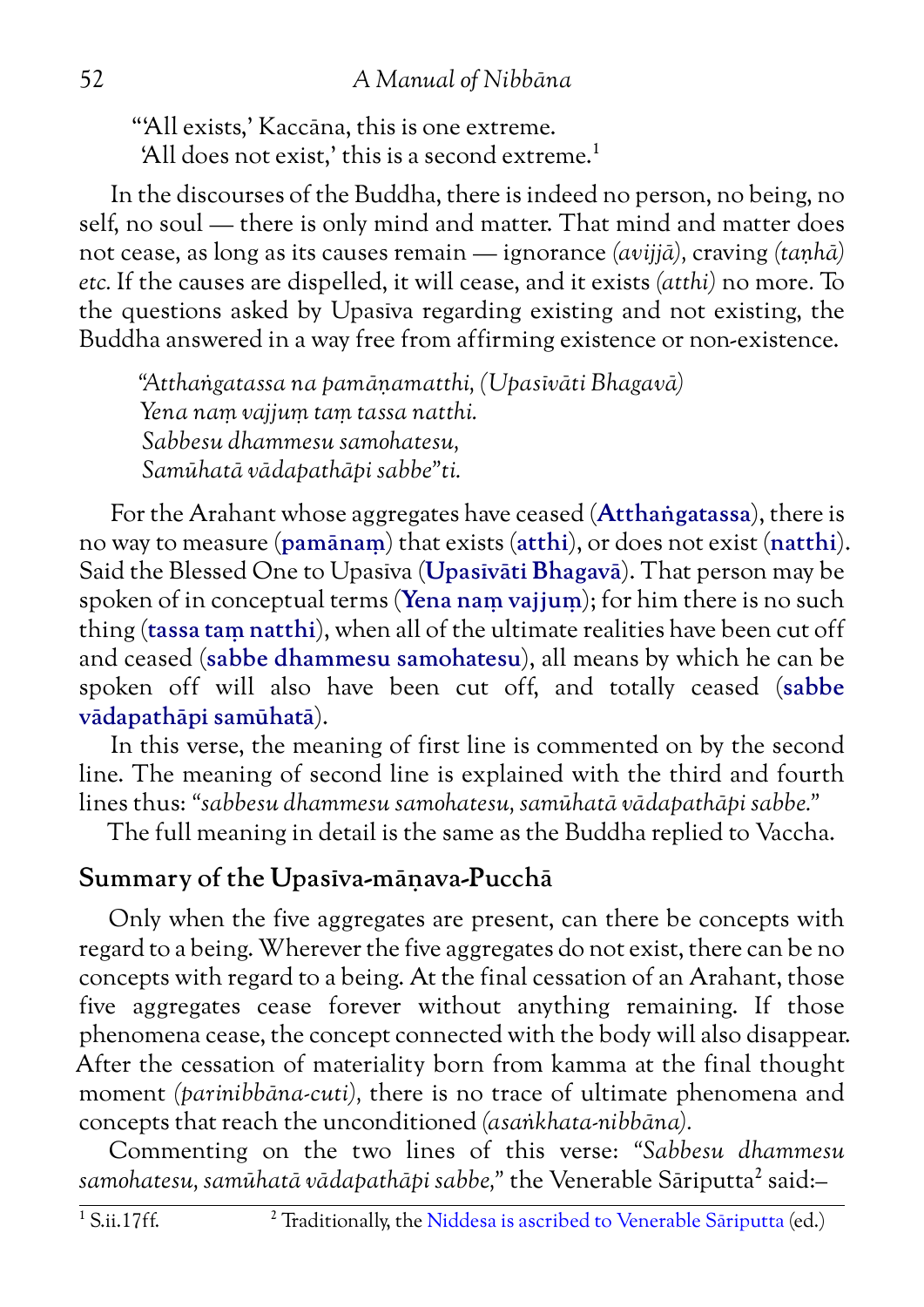*"Sabbesu dhammesu samūhatesūti sabbesu khandhesu, sabbesu āyatanesu, sabbāsu dhātūsu..."*

Therefore, on the cessation of materiality born from kamma at the final thought moment, whatsoever aggregates, sense-bases, elements, *etc.,* exist, cease completely; there is no trace of them. Thus, this meaning is evident. For the Venerable Sāriputta commented thus:–

*"Samūhatāvādapathāpi sabbeti vādapathā vuccanti kilesā ca khandhā ca abhisaṅkhārā ca. Tassa vādā ca vādapathā ca adhivacanāni ca adhivacanapathā ca nirutti ca niruttipathā ca paññatti ca paññattipathā ca ūhatā samūhatā uddhatā samuddhatā uppāṭitā samuppāṭitā pahīnā samucchinnā vūpasantā paṭippassaddhā abhabbuppattikā ñāṇagginā daḍḍhāti — samūhatā vādapathāpi sabbe."*

The concept of an Arahant, an individual who is completely calmed *(parinibbuta puggala),* is used only for the five aggregates before the cessation of materiality born from kamma, in terms of the past.

It is not used because there is a trace in nibbāna of the concept connected with the aggregates of that individual. Therefore, the Buddha expounded: "**na upeti saṅkhaṃ**" or "**atthaṃ paleti na upeti saṅkhaṃ**" or "**samūhatā vādapathāpi sabbe**."

- 1. Thus, the example of the blowing out of a flame in the air has been given in the Upasīva-māṇava-pucchā, and
- 2. it has been expounded as: "**samūhatā vādapathāpi sabbe**."

Based on these facts, it should be understood that all ultimate realities and concepts connected with that individual have ceased and disappeared forever without anything remaining. If the Arahant were a human-being, only relics will remain, and in the case of a deva or brahma, even the relics will not remain.

In this Upasīva-māṇava-pucchā, as the attainment of *parinibbāna* from the formless realm of Nothingness *(ākiñcaññāyatana)* was expounded, the example of the flame blown out in the air was shown to suit that case.

*This is the end of the Upasīva-māṇava-pucchā.*

#### **The Meaning from the Vedanā Saṃyutta**

In the Vedanā Saṃyutta of the Saḷāyatana Saṃyutta it states:–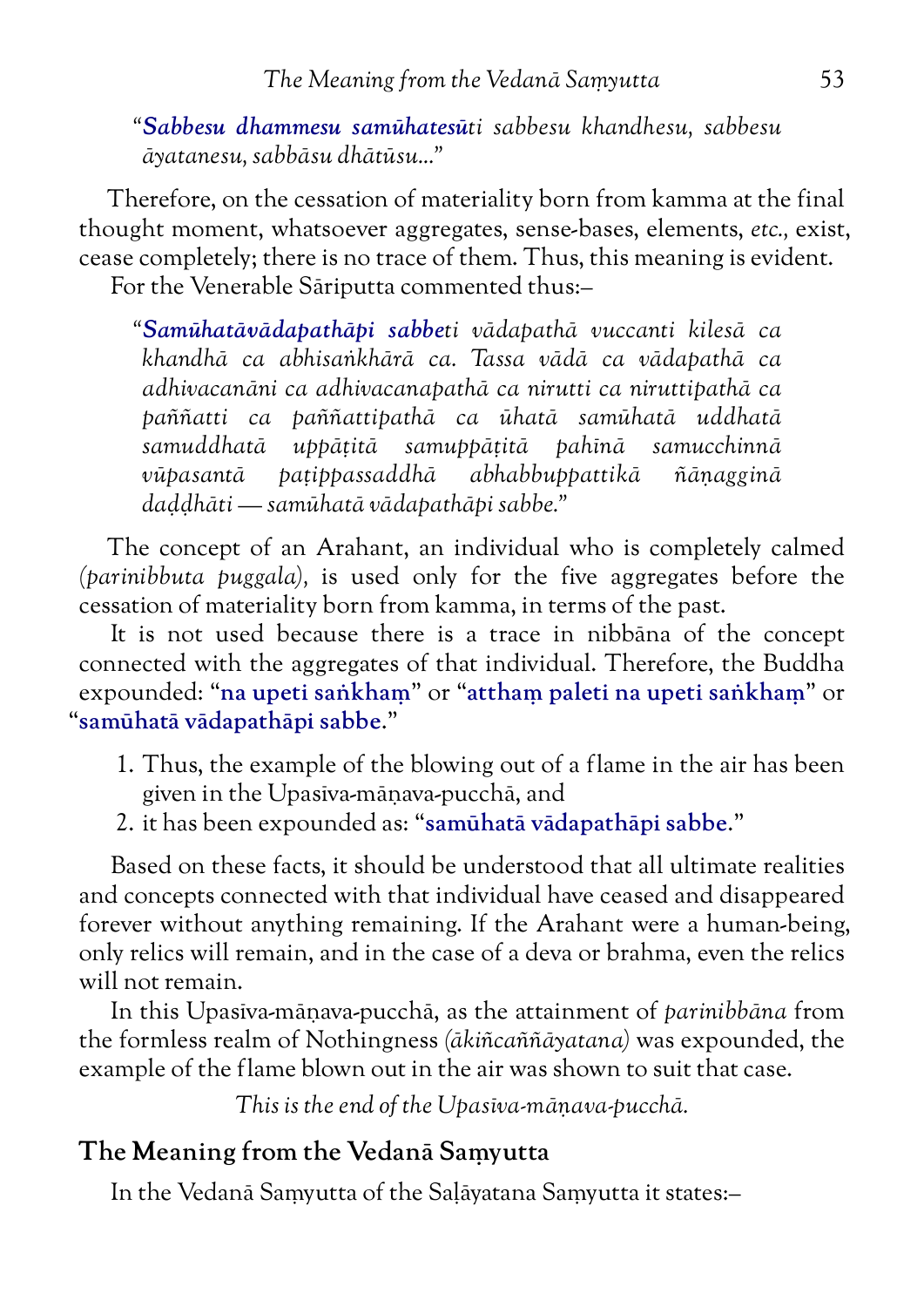*"So vedanā pariññāya, diṭṭhe dhamme anāsavo. Kāyassa bhedā dhammaṭṭho, saṅkhyaṃ nopeti vedagū"ti.1*

The phrase "**saṅkhyaṃ nopeti**" should be understood as *"atthaṃ paleti na upeti saṅkhyaṃ."* In that verse:

The person (**so**) who contemplates feelings *(vedanānupassanā),* discerns the three kinds of feeling (**vedanā pariññāya**) and in the present life (**diṭṭhe dhamme**), can become an Arahant who is free from the outflows (**anāsavo hoti**). On the break-up of the body after death (**Kāyassa bhedā**), the Arahant who has already attained nibbāna (**dhammaṭṭho so vedagū**) cannot be pointed out (**saṅkhyaṃ nopeti**).

The Itivuttaka Commentary2 says: *"Dhammaṭṭhoti asekhadhammesu nibbānadhamme eva vā ṭhito."*

**Dhammaṭṭho** means established in the training of the Arahants (**asekhadhammesu**), or established in nibbāna (**vā**). *Asekhadhamma* means the fruition of Arahantship, *i.e.* established in *arahatta-phala.* The fruition of Arahantship is not gained after the break-up of the body at death, it is established even before death. Therefore it is said: "On the break-up of the body after death (**Kāyassa bhedā paraṃ**); cannot be pointed out (**saṅkhyaṃ nopeti**)." The terms "**dhammaṭṭho**, **vedagū**" are used only to revere the qualities of the Arahant before *parinibbāna.*

Whereas established in nibbāna (**dhammaṭṭho**) means on the break-up of the body after death (**kāyassa bhedā paraṃ**), which means after the cessation of materiality born from kamma *(cuti-kammaja-rūpa).* It can also be said that **dhammaṭṭho** means established in nibbāna, *i.e.* established in cessation without remainder *(anupādisesa-nibbāna).*

Established in nibbāna without remainder is the same as established in the cessation of the aggregates. Some diseases, which have been cured, do not result in immunity, and so may reappear. However, the suffering, wounds, and diseases of the aggregates, which have ceased forever in nibbāna, do result in immunity and never reappear. Cessation of suffering persists forever as it is included in complete cessation. That individual also comes to that complete cessation. There is no possibility of returning from cessation. That is what is meant.

> *This is the meaning from the Vedanā Saṃyutta. Here ends the attainment of nibbāna as refuge.*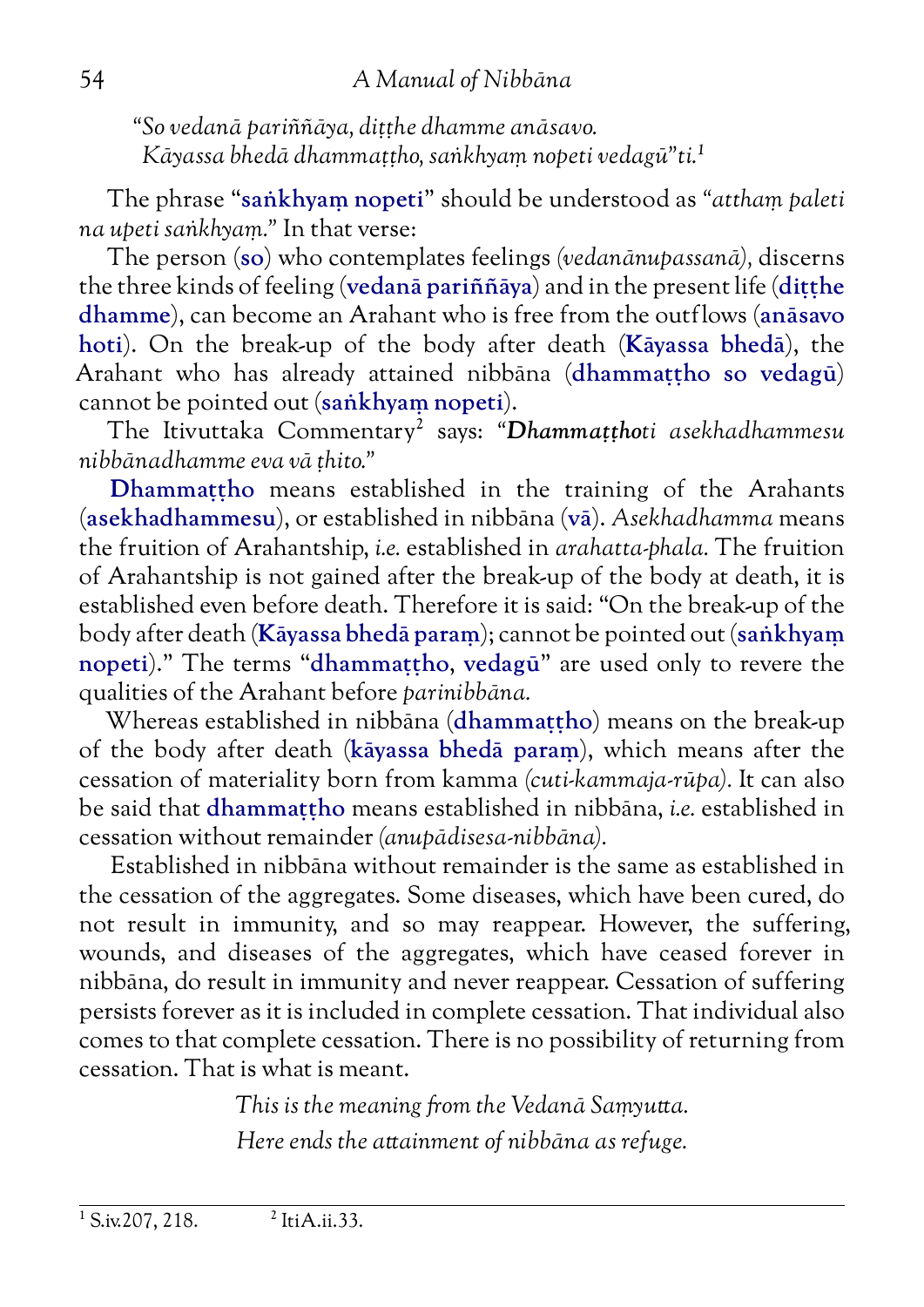# How Happy is Nibbāna?

Here, the meaning from the Pāḷi texts that show how happy nibbāna is will be reproduced in brief. *"Pañcime, Ānanda, kāmaguṇā. Katame pañca? Cakkhuviññeyyā rūpā…" etc.1*

### Ten Kinds of Happiness

- 1. Sensual happiness,
- 2. Happiness of the first absorption,
- 3. Happiness of the second absorption,
- 4. Happiness of the third absorption,
- 5. Happiness of the fourth absorption,
- 6. … the absorption on infinite space *(ākāsānañcāyatana),*
- 7. … on infinite consciousness *(viññāṇañcāyatana),*
- 8. … on nothingness *(ākiñcaññāyatana),*
- 9. … on neither-perception-nor-non-perception *(nevasaññānāsaññāyatana),*
- 10. Happiness of the absorption on cessation *(nirodha-samāpatti).*

Sensual happiness means the wealth of a billionaire, a ruler, or a Wheelturning Monarch in the human realm; the power of a king of the devas in the celestial realm. Sensual happiness is the lowest. The happiness of a forest monk who has establishing the first absorption is much greater (**abhikkantataraṃ**), far superior (**paṇitataraṃ**), than sensual happiness. The remaining grades of happiness should be stated serially in the same way, culminating in the cessation of perception and feeling (**saññāvedayitanirodhaṃ**). When mind, mental factors, and mind-made form cease entirely, and one abides with only materiality born from kamma, materiality born from climate, and materiality born from nutriment, it is called the happiness of the absorption on cessation *(nirodha-samāpatti).* That happiness is the ultimate nibbāna to be experienced here and now *(parama-diṭṭhadhamma-nibbāna).*

At the end of the religious discourse on the happiness of *nirodhasamāpatti,* the Buddha said:–

*"Ṭhānaṃ kho panetaṃ, Ānanda, vijjati yaṃ aññatitthiyā paribbājakā evaṃ vadeyyuṃ — 'Saññāvedayitanirodhaṃ samaṇo Gotamo āha, tañca sukhasmiṃ paññapeti. Tayidaṃ kiṃsu, tayidaṃ kathaṃsū'ti? Evaṃvādino, Ānanda, aññatitthiyā*

<sup>1</sup> S.iv.225. Vedanā Saṃyutta, Rahogatavaggo, Pañcakaṅga Sutta.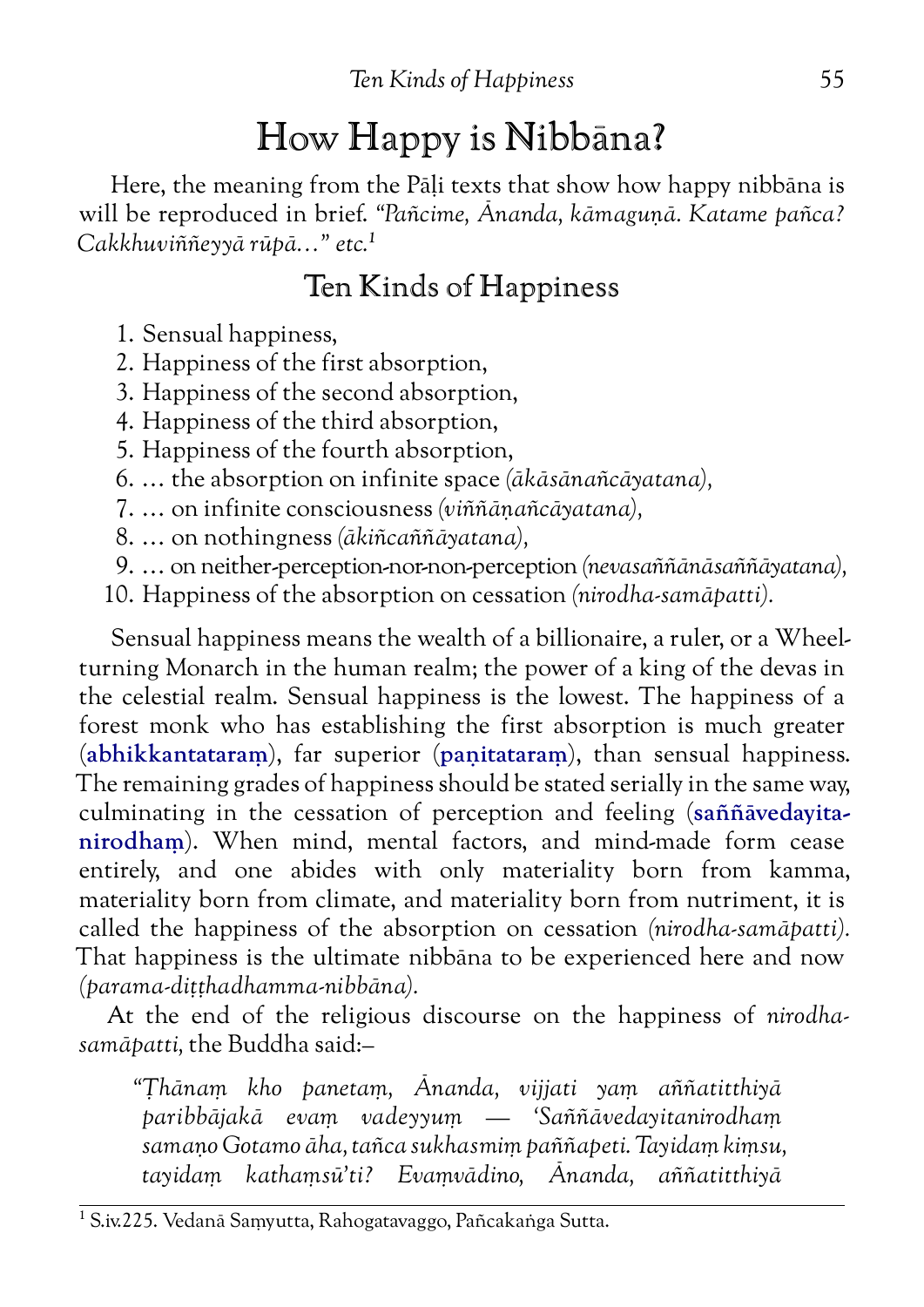*paribbājakā evamassu vacanīyā — 'Na kho, āvuso, Bhagavā sukhaññeva vedanaṃ sandhāya sukhasmiṃ paññapeti. Yattha yattha, āvuso, sukhaṃ upalabbhati, yahiṃ yahiṃ, taṃ taṃ Tathāgato sukhasmiṃ paññapetī'ti."*

"If, Ānanda, the wanderers of other sects say: 'The recluse Gotama has expounded the happiness of the cessation of perception and feeling. That is called the ultimate happiness. How is that? If there is no perception or feeling how can pleasure be felt? If the pleasure cannot be felt how can it be happiness?' If the wanderers of other sects should speak thus, Ānanda, you should say: 'Friends, the Blessed One has not taught that only pleasant feelings are happiness. Friends, however happiness is obtained, he also teaches that that is happiness'."

In the discourse the Buddha said that sensual pleasure is the lowest happiness, it is not the noblest happiness. The cessation of internal phenomena, which are gross, changeable, and coarse, is indeed the noblest peace, the ultimate happiness.

### Nibbānasukha Suttaṃ – The Bliss of Nibbāna

Once the Venerable Sāriputta said to the monks:<sup>1</sup> Happiness here, friends, means nibbāna (**Sukhamidaṃ, āvuso, nibbānaṃ**)." Then the Venerable Udāvī<sup>2</sup> said: "Friend Sāriputta, how can there be happiness here if there is no feeling?" (**Kiṃ panettha, āvuso Sāriputta, sukhaṃ yadettha natthi vedayita'nti**?)

Then the Venerable Sāriputta said: "Just this, friend, is the happiness here, that nothing is felt. (**Etadeva khvettha, āvuso, sukhaṃ yadettha natthi vedayitaṃ**).

How nibbāna is happiness is expounded. There is sensual happiness, which is enjoyed together with greed. That sensual happiness can severely oppress one who strives to develop the first absorption.

### **The Simile of a Leper**

If a man is infected with leprosy, when the itching becomes severe, if he basks in the red-hot embers of a fire during the heat of summer, the itching

 $\frac{1}{1}$ A.iv.414.  $\frac{2}{1}$  The original has 'Mahā-Kotthika' here, but in the Nibbānasukha Suttam the monk asking the question is Udāyī. The Kotthika Suttam at A.iv.382 is found in the book of nines, but it deals with the reasons for living the holy life. Udāyī is probably [Lāḷudāyī Thera](http://www.aimwell.org/DPPN/laludayi_thera.html) (ed.)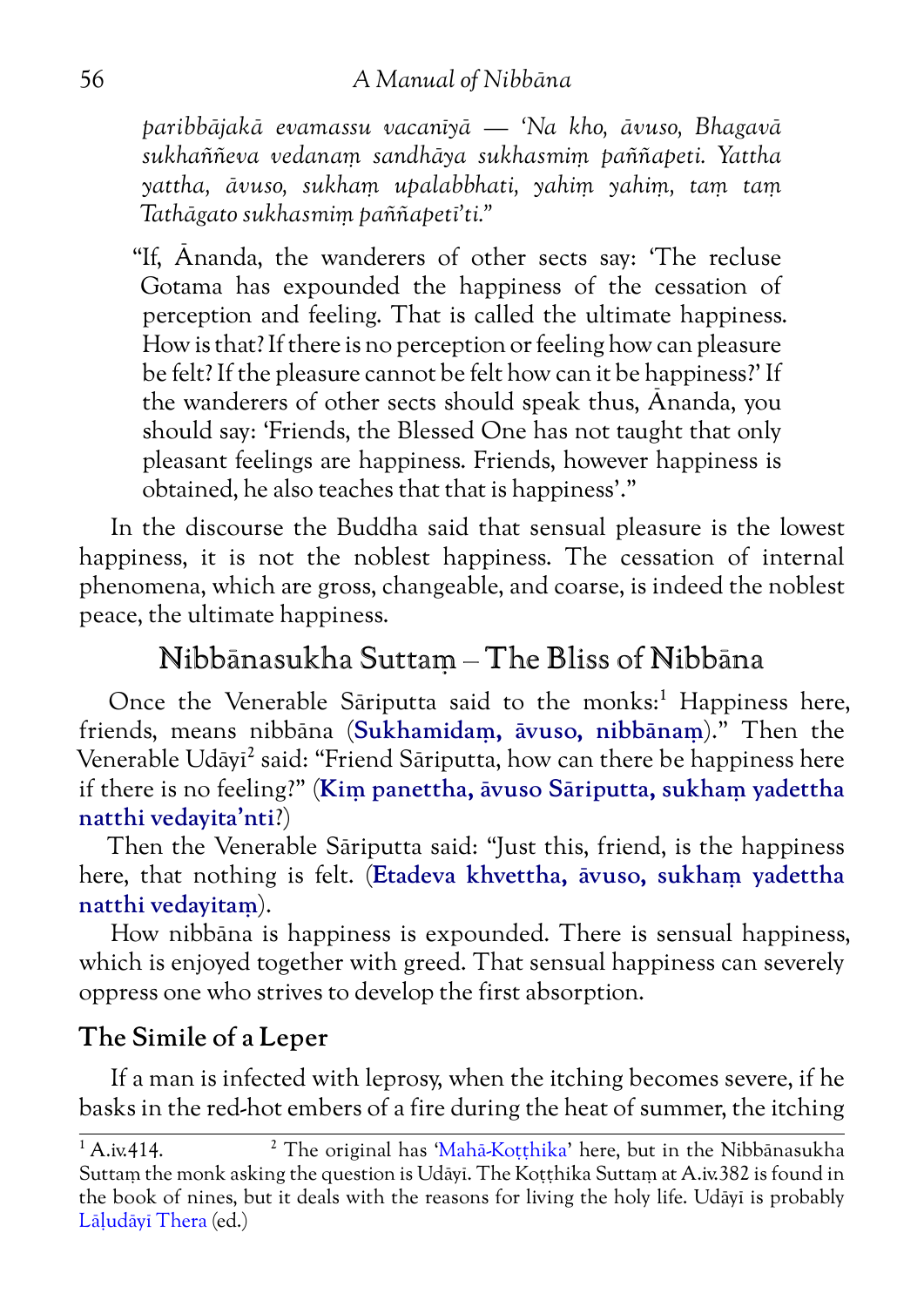will subside and very pleasurable feelings will be felt. If he moves away from the fire, he will be oppressed severely by itching, and will not be able to bear it any longer. Those who are not infected with leprosy will suffer from the heat of the fire in the hot summer — they do not even wish to see it.

In this simile, the red-hot embers of the fire — undesirable objects, which cause severe suffering for uninfected people in the heat of summer, become very pleasant and desirable for a leper who is very itchy and unable to bear it any longer.

Just so, the happiness of sensual desire for human-beings and the happiness of celestial pleasures of the six celestial realms, which are afflicted by various kinds of worries and troubles, become very pleasant and desirable for beings who are infected by, and defiled with, the leprosy of sensual desire, very itchy and unable to bear it any longer.

Just as the red-hot embers of fire are undesirable for those who are free from leprosy; just so the sensual desires of human and celestial beings are undesirable for those who have attained the first absorption and have overcome the leprosy of sensual desire. This simile of a leper was also expounded in the Māgaṇḍiya Sutta,<sup>1</sup> of the Majjhimapaṇṇāsa.

Thus the sensual desire of human and celestial beings appear to them to be pleasant and desirable things, which are liked only by the infected and defiled leprosy of sensual desire. In fact, they are mere suffering, which burn and torture them.

The state of being free from the infection of sensual desire on the attainment of the first absorption, is a very peaceful cessation of suffering to be experienced here and now.

#### *This is the meaning of the first paragraph.*

There is the happiness of the first absorption, which is accompanied by initial application *(vitakka),* and sustained application *(vicāra).* Those mental states are the afflictions for those meditators who are developing the second absorption. They cause worries and troubles for developing the second absorption.

Leprosy is like the longing and craving for absorption *(jhāna-nikantitaṇhā)* that enjoys the happiness of the first absorption, which is accompanied by initial and sustained application. The red-hot embers are like the happiness of first absorption. One who is free from leprosy is like the meditator who is free from the longing and craving for the first absorption *(paṭhama-jhāna-nikanti-taṇhā).* The state of being free from

 $1 M.i.506$ .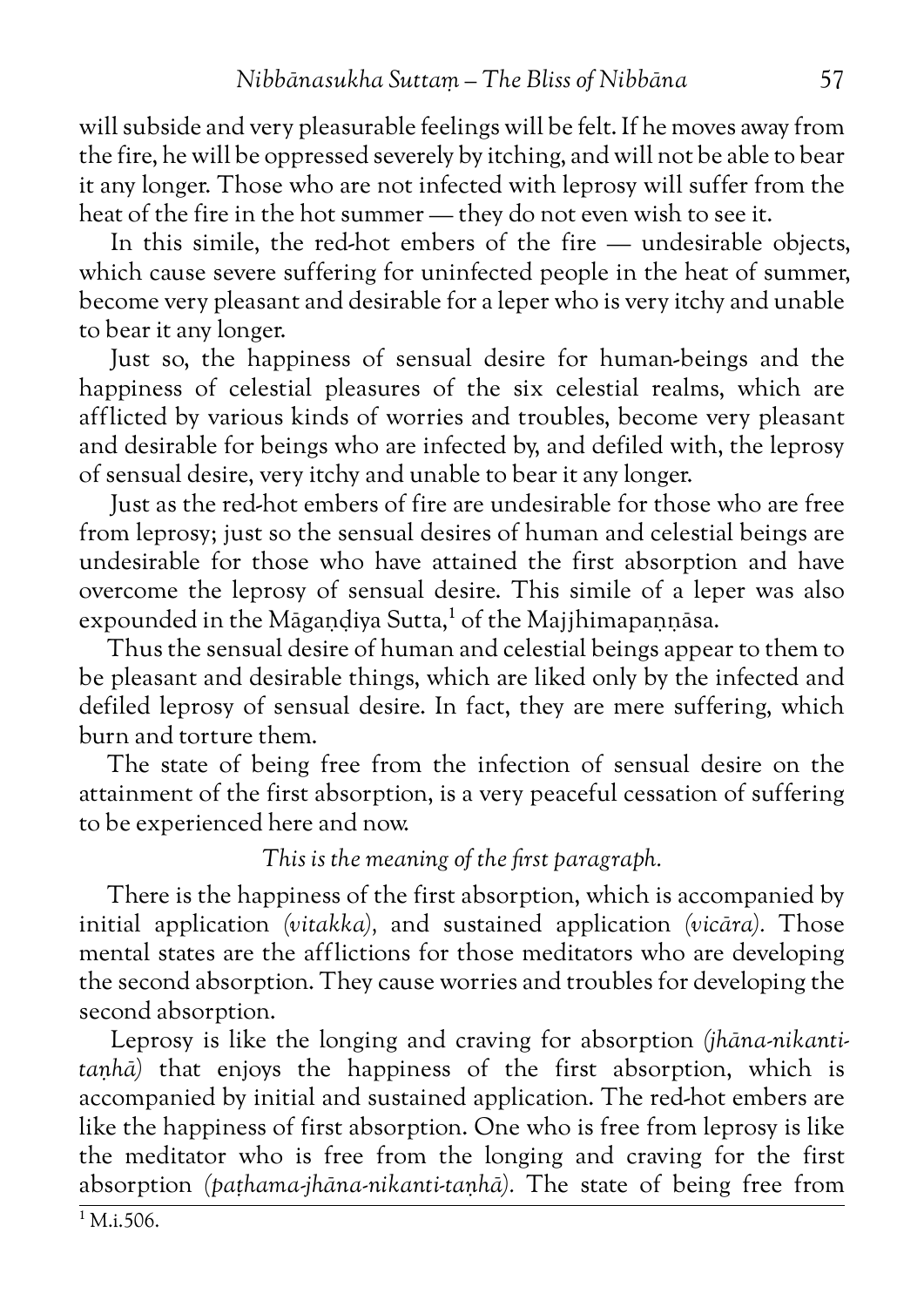longing and craving for the first absorption in that person is a very peaceful cessation experienced here and now *(sandiṭṭhika-nibbāna).*

The same simile of leprosy should be applied to all successive absorptions up to the absorption on neither-perception-nor-non-perception *(nevasaññānāsaññāyatana-jhāna).* However, the attainment of cessation *(nirodha-samāpatti)* does not oppress the meditator; it is the absolute bliss of cessation to be experienced here and now *(diṭṭhadhamma-nibbāna).*

### **The Essential Meaning of the Discourse**

The aforesaid sensual happiness, first absorption happiness, *etc.,* appear to be true happiness only when the disease of desire enjoy it. However, for those who wish to attain the next stage, various phenomena will become suffering. The cessation of those phenomena is true happiness.

Since the cessation of various phenomena means overcoming suffering and enjoyment, the freeing of those suffering and enjoyment of joy *(pīti),* happiness *(somanassa),* and pleasurable feelings *(sukha-vedanā),* it is evident that the overcoming of suffering and enjoyment, its cessation, the nature of peace *(santi),* is indeed true happiness. It should be noted that nibbāna is is absolute happiness without any suffering, but not without any enjoyment.

### **The Meaning from the Kindred Sayings on Feeling**

A certain monk thought to himself: "The Buddha has spoken of three kinds of feeling: pleasant feeling, unpleasant feeling, and indifferent feeling. Whatever feelings there are, all are suffering. Why does the Buddha say this?" When the monk asked the Buddha, the Blessed One said:–

*"Sādhu sādhu, bhikkhu! tisso imā, bhikkhu, vedanā vuttā mayā: sukhā vedanā, dukkhā vedanā, adukkhamasukhā vedanā — imā tisso vedanā vuttā mayā. Vuttaṃ kho panetaṃ, bhikkhu, mayā — 'Yaṃ kiñci vedayitaṃ, taṃ dukkhasmi'nti. Taṃ kho panetaṃ, bhikkhu, mayā saṅkhārānaṃyeva aniccataṃ sandhāya bhāsitaṃ — 'Yaṃ kiñci vedayitaṃ taṃ dukkhasmi'nti."1*

"Well said, bhikkhu, well said. It is true that I have spoken of three kinds of feeling: pleasant feeling, unpleasant feeling, and indifferent feeling. I have also said that whatever feelings there are, all are suffering."

<sup>1</sup> S.iv.216, Rahogata Sutta.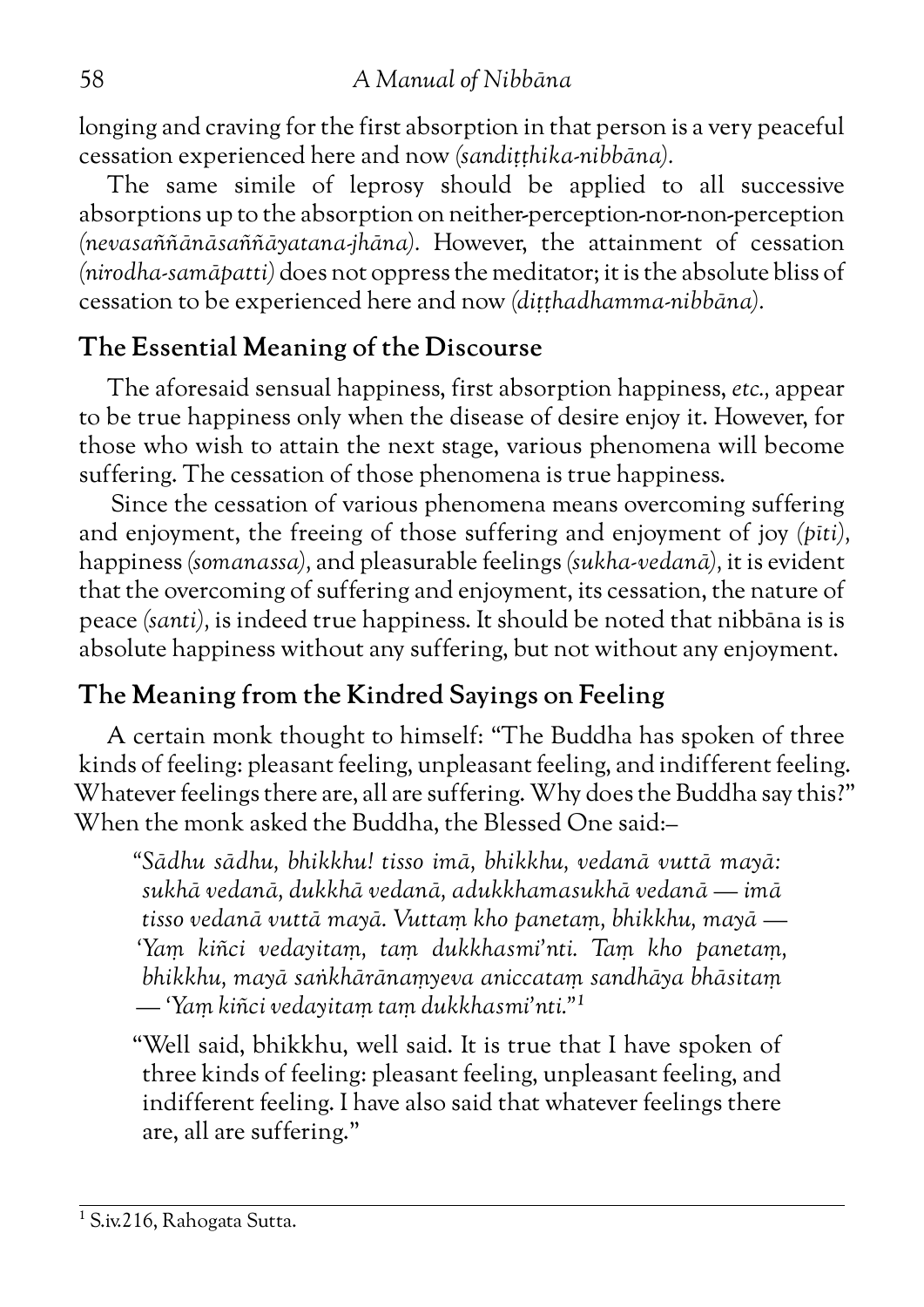"I have said that with regard to conditioned things *(saṅkhārā)* being impermanent *(anicca),* subject to destruction *(khaya),* subject to vanishing *(vaya),* subject to fading away *(virāga),* subject to cessation *(nirodha),* and subject to change *(vipariṇāma).*"

In the expression, "Pleasant, unpleasant, and indifferent feelings," not only the unpleasant feeling is included, but the pleasant and indifferent feelings are included to show various kinds of feelings. Why are pleasant and indifferent feelings taught as suffering? Because those pleasant and indifferent feelings are all conditioned things, and are all impermanent. Impermanence is not pleasant, it is merely suffering. Regarding this unpleasantness the Buddha taught that there is no true happiness in feeling and enjoyment, all are suffering.

In the four noble truths, which are absolute realities, there are no such things as pleasant and indifferent feelings; whatever feelings there are, they are all suffering. There is no trace of suffering and enjoyment, no feeling in the unconditioned great cessation *(asaṅkhata mahā-nibbāna),* so it is called ultimate happiness. If there were any feelings of suffering and enjoyment, it would not be the ultimate happiness, it will be merely suffering.

Those who say that nibbāna has enjoyment and suffering when talking about nibbāna, are degrading nibbāna as not true happiness, that it is only suffering. Seeing the discourses of the Venerable Sāriputta and the Buddha — "**Yaṃ kiñci vedayitaṃ taṃ dukkhasmiṃ**," of the two kinds of happiness, whatever happiness is felt *(vedayita sukha),* which has been mentioned in the first chapter, is not true happiness, it is merely suffering. Only the happiness of cessation *(santi-sukha)* is the true, absolute happiness. Thus it should be noted with confidence.

*This is the meaning from the Kindred Sayings on feeling.*

*Here ends how nibbāna is absolute happiness.*

## <span id="page-64-0"></span>Ultimate Happiness

Now, to make nibbāna obvious, which has neither feeling nor enjoyment, the meaning of forty attributes will be shown in brief.<sup>1</sup>

The five aggregates *(pañcakkhandhe)* are impermanent *(aniccato),* suffering *(dukkhato),* a disease *(rogato),* an abscess *(gaṇḍato),* a poisoned arrow *(sallato),* a misfortune *(aghato),* an affliction *(ābādhato),* a misadventure *(paretato),* a dissolution *(palokato),* a calamity *(ītito).* [10]

<sup>&</sup>lt;sup>1</sup> The original has "Forty developments *(bhāvanā).*" In the Patisambhidāmagga, Pts.ii.238, forty attributes *(cattārisāya ākārehi)* of the five aggregates are referred to (ed.)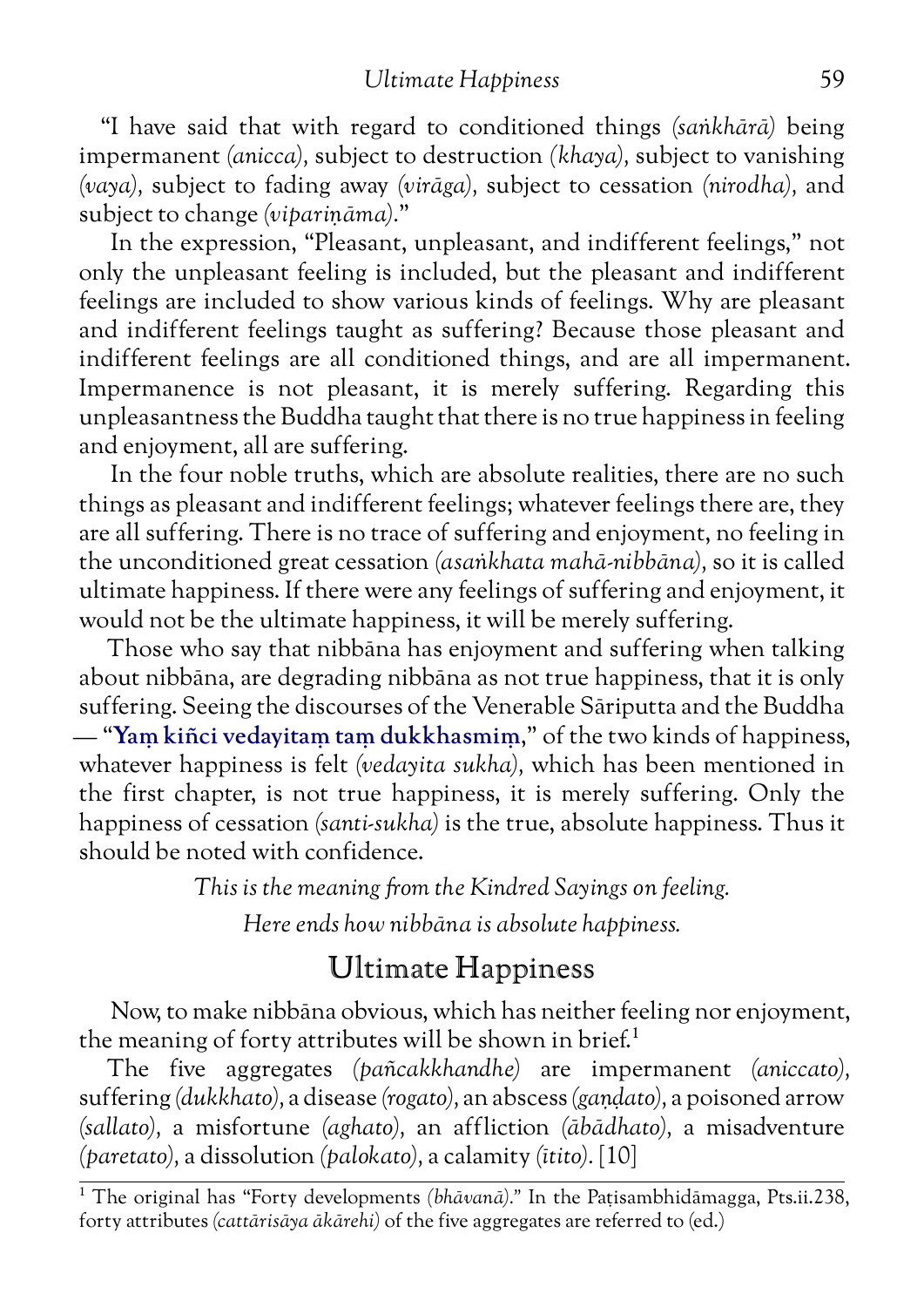Oppressive *(upaddavato),* fearful *(bhayato),* dangerous *(upasaggato),* transient *(calato),* fragile *(pabhaṅguto),* unstable *(adhuvato),* without protection *(atāṇato),* without shelter *(aleṇato),* without refuge *(asaraṇato),* empty *(rittato).* [20]

Deserted *(tucchato),* void *(suññato),* not-self *(anattato),* miserable *(ādīnavato),* changeable *(vipariṇāma-dhammato),* without substance *(asārakato),* the root of pain *(aghamūlato),* murderous *(vadhakato),* nonexistent *(vibhavato),* defiled *(sāsavato).* [30]

Conditioned *(saṅkhātato),* the bait of Māra *(mārāmisato),* subject to birth *(jāti-dhammato),* subject to aging *(jarā-dhammato),* subject to disease *(byādhi-dhammato),* subject to death *(maraṇa-dhammato),* subject to grief *(soka-dhammato),* subject to lamentation *(parideva-dhammato),* subject to despair *(upāyāsa-dhammato),* and defiled *(saṃkilesika-dhammato).*[40]

### **The Five Aggregates**

Materiality, feeling, perception, mental formations, and consciousness are the five aggregates. Of them:–

- 1. Materiality means the four great elements (earth, water, wind, fire) and the derived materiality — eye, ear, nose, tongue, body, visual object, sound, odour, taste, *etc.* — which constitute the bodies of beings from Avīci up to the highest formless abode of Akaniṭṭhā.
- 2. Feeling means various kinds of agreeable and disagreeable feelings.
- 3. Perception means the act of perceiving: "This is my mother," "This is my father," *etc.* since the time of birth.
- 4. Mental formations means all kinds of thought, speech, and action.
- 5. Consciousness means the conscious mind.

The limit of the first four aggregates is from Avīci up to Akanitthā.

### **Fear Caused by Impermanence**

As death, the danger of impermanence, accompanies the five aggregates, the aggregates of human-beings are impermanent, as are those of devas and brahmas. Being a human-being, a deva, or even a brahma also lasts just a moment, when compared to the beginningless round of rebirths, the aggregates of the brahmas in the Akaniṭṭhā formless realm, which live for eight-four thousand aeons are just a moment.

One may become a human being for a time, and one may become hell beings for a hundred or a thousand existences. One may become a deva for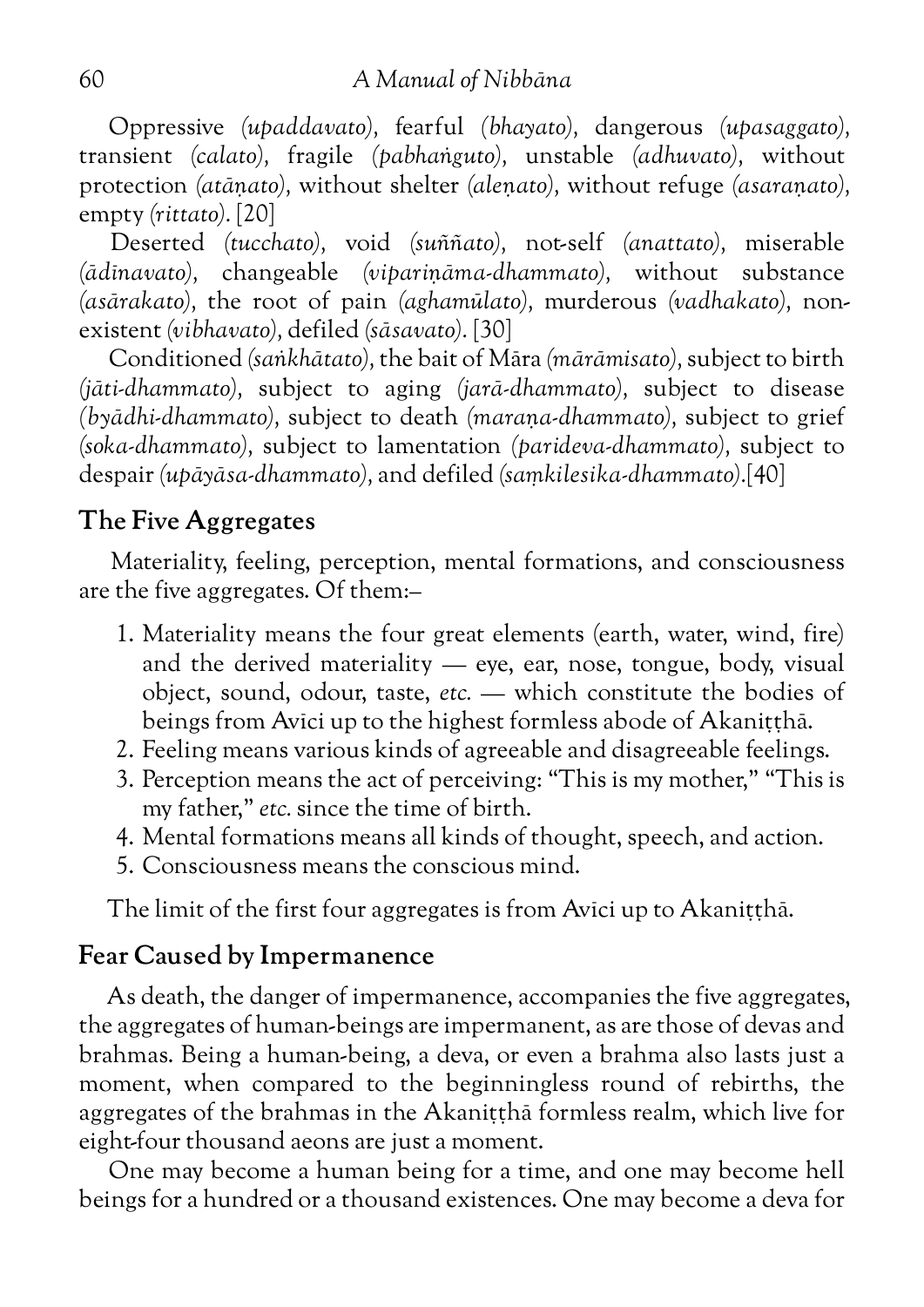*Associates of Hell* 61

a time, and hell beings for ten thousand or a hundred thousand existences. One may become a brahma for a time, and hell beings for one hundred thousand or a million existences. Being impermanent, living-beings are scattered up and down. Being impermanent, even though born as a human being, one is tending towards hell. Even though born as a deva or a brahma, one is tending towards hell. Even though born as a human being, a deva, or a brahma, one still fears the danger of hell.

If the danger of impermanence can be contemplated, the enjoyment or happiness of a human body and life, a deva's body and life, or a brahma's body and life, will be seen as a fearful, terrifying, boring, and real suffering.

Only when the desire for a human or a deva's life and body are appeased, will the danger of hell be appeased. Only when personality-view and the desire of a brahma's body are appeased, the danger of hell will be appeased.

Therefore the great unconditioned nibbāna, which is the cessation of all sensual desire and wrong-views together with five aggregates of humanbeings and devas, or the five, four, or one aggregates of brahmas can be understood as the ultimate happiness. That cessation is the only refuge for those who fear the grave danger of Avīci hell, to get free from it.

#### **Associates of Hell**

The body and happiness of human-beings, devas, and brahmas are merely associates of the great Avīci hell. How is that?

- 1. If one enjoys the eye with sensual desire and wrong-view as 'my eye,' or 'I see,' Avīci will accompany that enjoyment.
- 2. Similarly, if one enjoys the ear with sensual desire and wrong-view, as 'my ear' or 'I hear,' Avīci will accompany that enjoyment.
- 3. If one enjoys the nose with sensual desire and wrong-view, as 'my nose,' or 'I smell,' Avīci will accompany that enjoyment.
- 4. If one enjoys the tongue with sensual desire and wrong-view, as 'my tongue or 'I know the taste,' Avīci will accompany that enjoyment.
- 5. If one enjoys the body with sensual desire and wrong-view, as 'my body' 'my limbs,' or 'I know the touch,' when conscious of heat, cold, gross, subtle, *etc.,* Avīci will accompany that enjoyment.

Thus, if he enjoys the constituent group of materiality with sensual desire and wrong-view, the danger of hell will always accompany that enjoyment. Why? Because if there are sensual desire and wrong-view one will never be free from the danger of hell.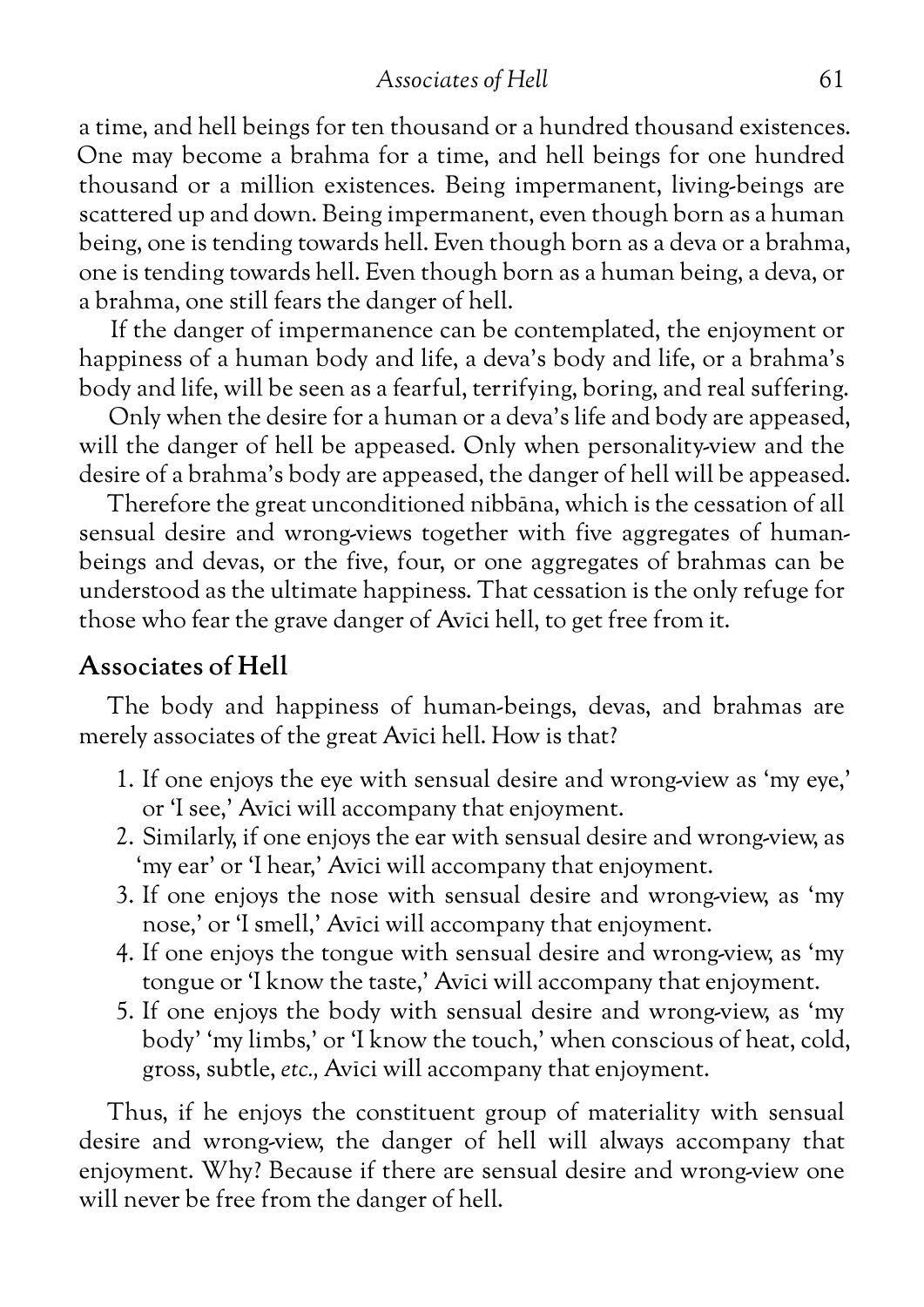In the group of feelings, when enjoying the sight, visible object, good or bad, if he enjoys as 'I am pleased,' or 'I am delighted,' that is grasping for feeling caused by eye-contact. That grasping of enjoyment always contains the grave danger of hell. Sound, odour, taste, and touch should be understood in the same way.

In the group of perception, the enjoyment and grasping as 'I know what it is,' 'I remember,' is the grasping of enjoyment in the perception aggregate.

In the group of mental formations, the objects are numerous, so only a few prominent things will be mentioned here.

- 1. "I touch" = enjoyment of contact *(phassa),*
- 2. "I intend," "I do not intend" = enjoyment of volition *(cetanā),*
- 3. "My mind is calm" = enjoyment of one-pointedness *(ekaggatā),*
- 4. "I am aware" = enjoyment of attention *(manasikāra),*
- 5. "I apply my mind" = enjoyment of initial application *(vitakka),*
- 6. "I am applying my mind" = enjoyment of sustained application *(vicāra),*
- 7. "I enjoy," "I am delighted" = enjoyment of joy *(pīti),*
- 8. "I strive," "I make an effort" = enjoyment of effort *(viriya),*
- *9.* "I want to do," "I want to speak," "I want to see," "I want to hear," "I want to go" *etc.* = enjoyment of will *(chanda),*
- 10. "I like," "I love," "I long for," *etc.* = enjoyment of greed *(lobha),*
- 11. "I am angry" = enjoyment of hatred or anger (dosa),
- 12. "I cannot understand," "I cannot see" = enjoyment of delusion *(moha),*
- 13. "I have confidence" = enjoyment of confidence *(saddhā),*
- 14. "I remember," "I recollect" = enjoyment of mindfulness *(sati),*
- 15. "I am ashamed," "I am disgusted" = enjoyment of shame *(hirī),*
- 16. "I fear," "I do not dare" = enjoyment in fear or dread *(ottappa),*
- 17. "I offer" = enjoyment of almsgiving and generosity *(dāna),*
- 18. "I observe the precepts" = enjoyment of morality *(sīla),*
- 19. "I know," "I understand," "I am wise" = enjoying of wisdom *(paññā),*

All of that grasping contains the danger of hell. In the group of consciousness — grasping as 'I think,' 'I know,' 'my consciousness,' 'my mind' — all of this grasping contains the dangers of the hell.

It should be understood that the devas' grasping of their body with sensual desire and wrong-view, the brahmas' grasping of their body with sensual desire and wrong-view, also always contains the dangers of hell and the round of rebirths.

*This is the exposition of associates of hell.*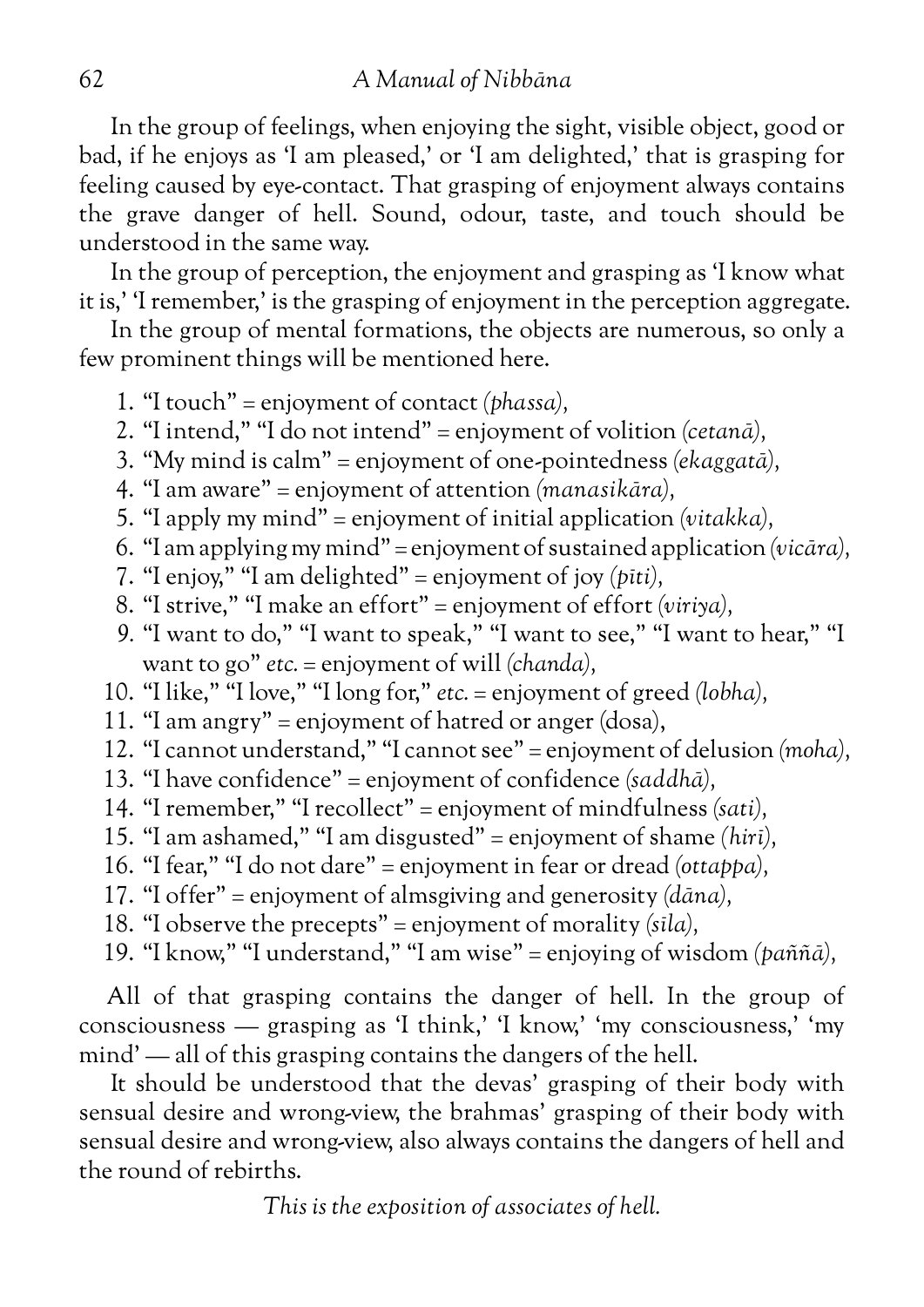Thus he who fears the danger of the round of rebirths, cannot find any refuge in the realms of human-beings, devas, or brahmas. Only the cessation of becoming human-beings, devas, and brahmas is a true refuge.

*This is the chapter dealing with ultimate happiness.*

### The Suffering of the Five Aggregates

The five aggregates torture living-beings with bodily and mental suffering, the suffering of physical pain *(dukkha-dukkha),* the suffering of change *(vipariṇāma-dukkha),* and the suffering of mental formations *(saṅkhāra-dukkha).*

For example, those who want to harvest paddy, maize, beans, peas, or sesame this year had to do much work such as sowing seeds last year.

Next year they have to take much trouble, ploughing with buffalos and oxen. When the rain falls, they have to irrigate the fields, planting, weeding, and guarding the crop, then reaping and collecting the paddy when it is ripe, threshing the grain, and storing it in granaries.

All kinds of troubles, beginning with sowing the seeds last year until storing the grain this year, are merely formations of rice, maize, peas, beans, and sesame that have been kept in the granaries.

Moreover, the troubles of taking them out from the granaries and drying them in the sun, pounding, grinding, and cooking, and putting them into the mouth, chewing, and digesting them, are also the suffering of formations.

Each rice grain becomes cooked rice for putting into the mouth, only after taking the trouble of keeping the paddy in granaries, and thousands of other troubles. Hence, each cooked grain of rice tortures living-beings, who cannot live without rice, with the suffering of formations.

#### *This is the suffering of formations in cooked rice.*

Beginning from the seeds kept from the previous year, and all the work to get rice, maize, peas, beans, or sesame, all are perishable.

Before the rice can reach the mouth, there are thousands of ways for the paddy to perish. If it meets with the dangers of fire, flood, theft, floods, and storms, many physical and mental sufferings will be incurred by the owner.

On seeing the perishable nature of the grains, which are liable to damage, theft, *etc.,* the trouble of protecting the paddy due to its perishable nature is an inevitable result.

That rice perishes when it is chewed. On reaching the stomach, if it cannot be digested, one may suffer from different diseases. Even if it is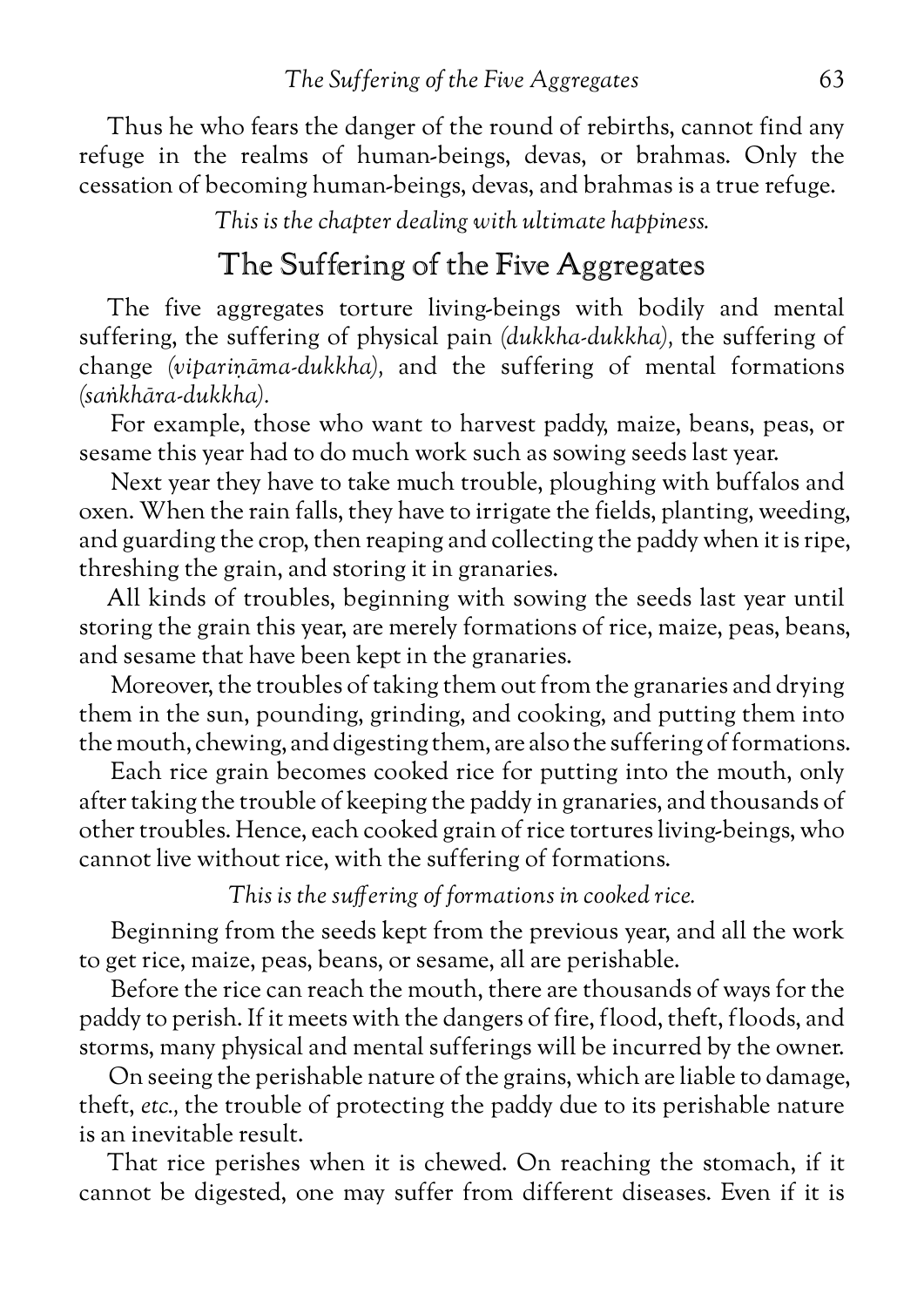digested normally, different kinds of suffering connected with excreta, urine, phlegm, *etc.,* are inevitable.

*This is the suffering of change.*

Intrinsic suffering *(dukkha-dukkha)* means the sufferings in cooked rice, beginning with putting the morsel of rice into the mouth and the three kinds of aforementioned suffering from change.

Rice tortures living-beings, who cannot live without it, with intrinsic suffering, the suffering of change, and the suffering of formations. So long as they cannot live without rice, those three kinds of suffering will follow them in successive births. As soon as they can live without rice they can overcome those three kinds of suffering.

- 1. Ordinary persons *(puthujjana),* who are still wandering endlessly in *saṃsāra,* are compared to the farmer.
- 2. Each rebirth into a body is compared to the annual crop of paddy, maize, peas, beans, sesame, and cooked rice.
- 3. The suffering of formations such as performing charity, observing morality, and developing the mind, in previous births wishing for a new existence, is compared to the suffering of ploughing, growing, threshing, and storing the grains.
- 4. The wealth obtained at present is compared to harvesting the crop.
- 5. The pleasurable and happy feelings in this existence is compared to the delicious taste of the rice and curry.
- 6. The suffering of change in this existence is compared to eating the rice, getting stomach diseases, *etc.*
- 7. The suffering of death is compared to excrement and urine.

After rebirth, the suffering of change, which can occur at any time whenever conditions are ripe, always accompanies living-beings.

Just as one who enjoys rice is tortured by the three kinds of suffering, one who enjoys the body of a human-being, deva, or brahma is tortured by the aggregates of that body, with the three kinds of suffering.

One who fears these three kinds of suffering, who wishes to be free from them, can find no refuge in human or celestial existences. The only true refuge is the unconditioned nibbāna.

*This is the exposition of ultimate happiness.*

The suffering of disease should be understood in the same way.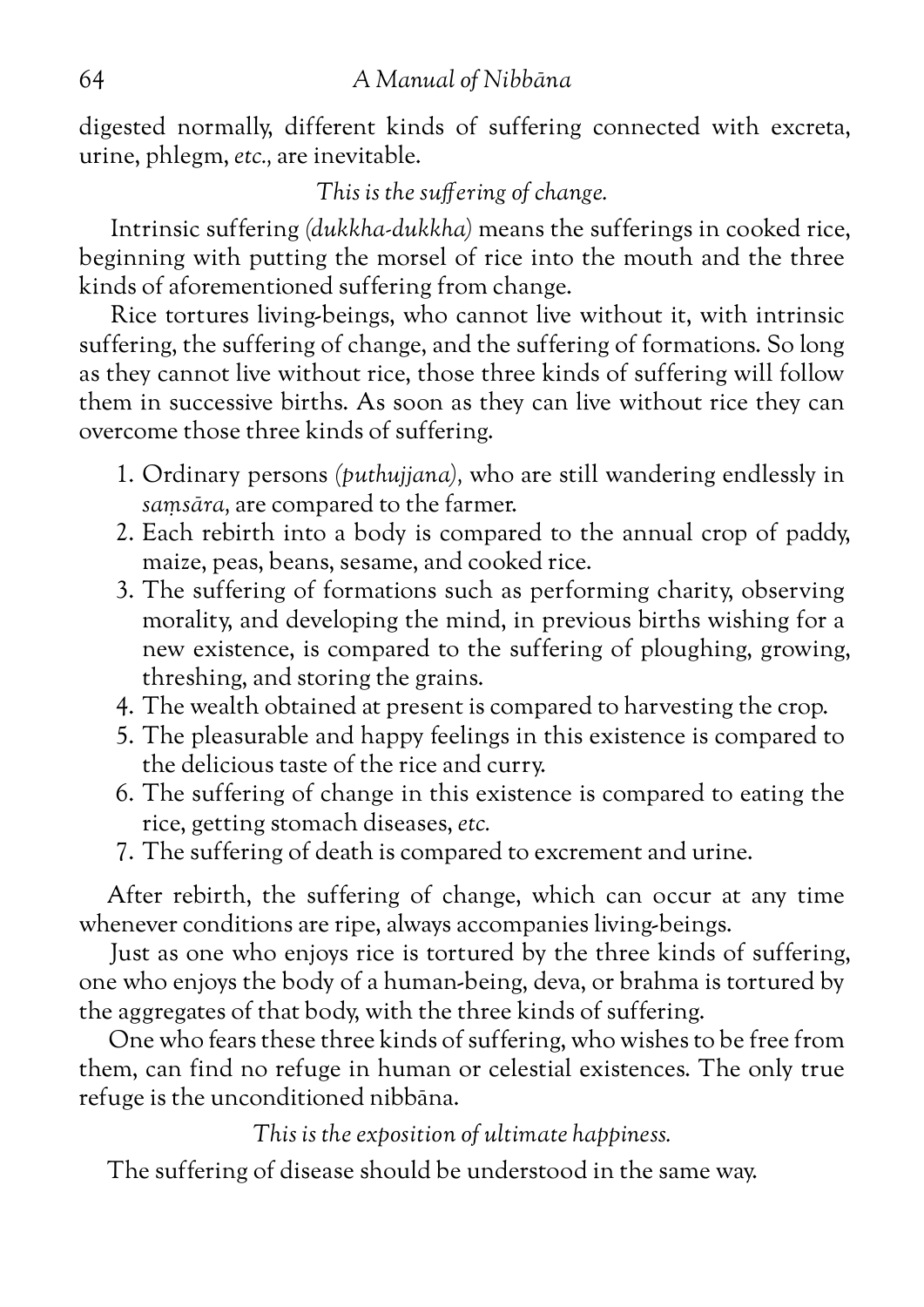As there is always suffering from old age and death, the five aggregates of a human-being, a deva, or a brahma are just bad diseases. Therefore, the cessation of those five aggregates is the ultimate happiness.

In the story of Jīvaka, who treated a banker of Rājagaha suffering from a bad disease, the banker had to abandon his enjoyment of his wealth to obtain the cure, the cessation of that bad disease. Therefore the Buddha said: "Whatever is felt, all of it is suffering *(yaṃ kiñci vedayitaṃ, sabbaṃ taṃ dukkhasamiṃ).1*

The meaning is that the absence of even a trace of suffering or enjoyment is ultimate happiness. In the remaining thirty-seven terms you should understand this in the same way. As this talk about nibbāna will become too long, the remaining terms are not explained in detail.

If you want to know something about the infinite qualities of nibbāna, the cessation of the five aggregates, you should try to discern clearly the meaning of the forty attributes of nibbāna in detail.

In this world, there are two kinds of happiness: the achievement of what is desired *(iṭṭha-sampatti),* and the destruction of what is not desired *(aniṭṭha-vipatti).* The achievement of the desirable and the destruction of the undesirable are happiness. The decrease and disappearance of the desirable is suffering. The decrease and disappearance of the undesirable is happiness. Its arising and increase is suffering.

As the rebirths of a human being, deva, or brahma have forty defects in brief in accordance with the forty attributes of nibbāna, and infinite defects in detail, they are the achievement of the undesirable. Therefore their presence is merely suffering. Only their absence is the noble happiness. There is nothing better than their absence.

One who is suffering from leprosy or asthma without relief even for an hour, which is just a moment in the infinite round of rebirths, groans impatiently. If rebirth is destroyed, that leprosy or asthma are completely cured, there will be no more becoming, and suffering will be cut off.

- 1. A person living with the incessant torture of leprosy or asthma living for days, months, years, throughout many rebirths for aeons.
- 2. With the destruction of rebirth, leprosy or asthma, are cut off forever.
- **Q:** Of these two, which will be the greater happiness? Which will be suffering? Which will he or she wish to get? Which will he or she wish to abandon? Which is to be praised as the ultimate happiness?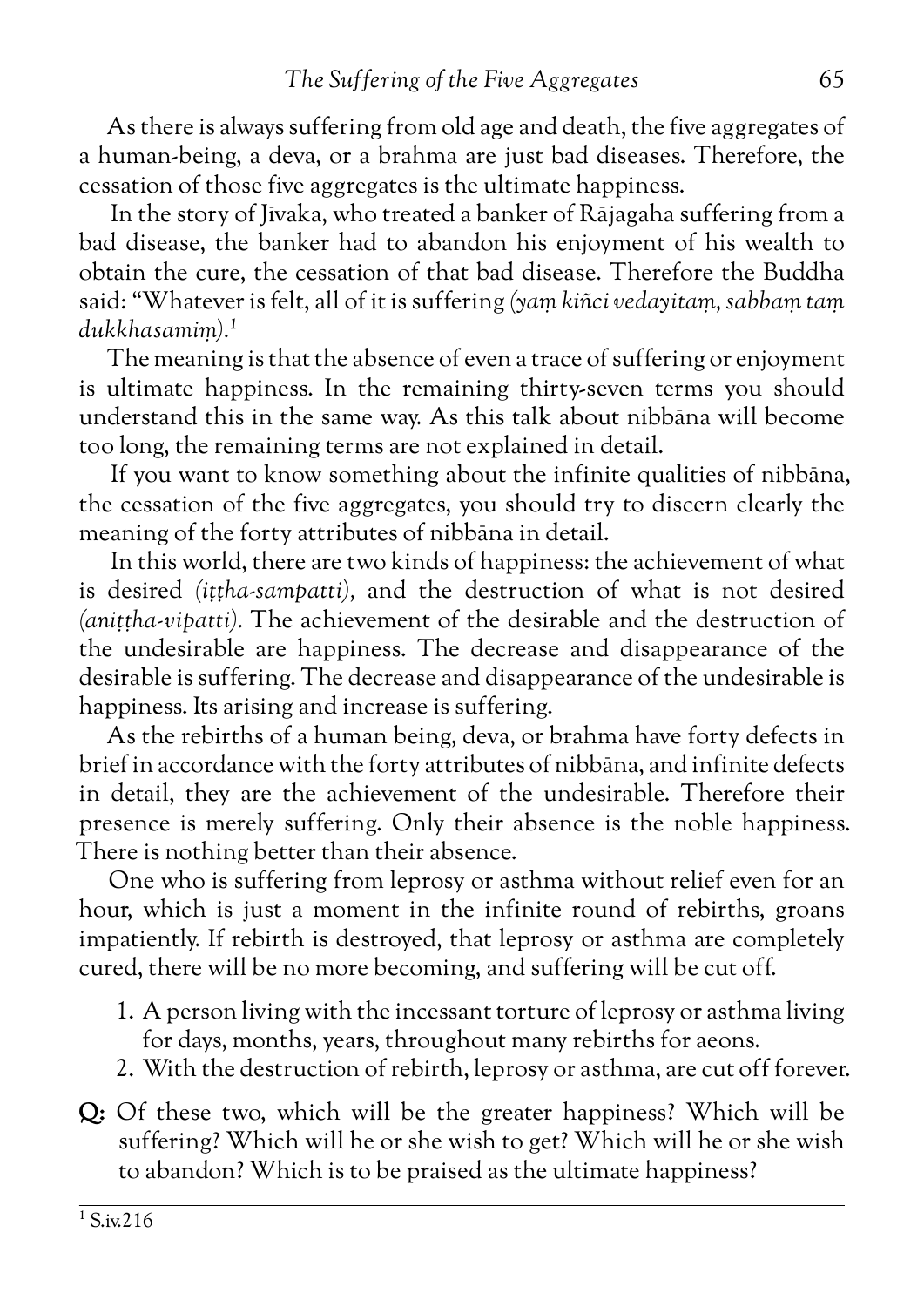**A:** If rebirth is cut off, there is no trace of suffering; there is no enjoyment either. Therefore the cutting off of leprosy or asthma are the only refuge for happiness. He or she wishes only for the disappearance and cutting off of rebirth; only that is praiseworthy.

As stated in the Patisambhidāmagga there are [forty dreadful defects](#page-64-0) of the five aggregates. The man who is living with leprosy or asthma has to suffer due to the five aggregates, which, being impermanent, one cannot live forever as a brahma, but has to fall into hell repeatedly. They never find any relief even for a breath, but have to suffer in the fires of hell for a hundred thousand years, *etc.* Living with leprosy in the human abode for a hundred years is preferable to living in the fires of hell even for one hour.

In the Temiya Jātaka, it says that because the Bodhisatta ruled the city of Bārāṇasī for twenty years he had to suffer in the Ussada hell for eightythousand years, not to mention the fate of ordinary beings. Why is it so? Because of impermanence.

Of those forty defects, even regarding impermanence alone, those five aggregates of human-beings, devas, and brahmas are much more dreadful. The great unconditioned nibbāna, the cessation of those five dreadful aggregates, should not be debased as non-existence or nothingness, which is not to be praised; it should not be debased as in vain. It should not be debased as undeserving of its qualities of deep *(gambhīra),* hard to see *(duddasa),* difficult to understand *(duranubodha),* peaceful *(santa),* sublime *(paṇīta),* and the highest happiness *(paramasukha),* as stated in the text.

In the eternal round of rebirths *(anamatagga saṃsāra),* as great the defects of the five aggregates are, so great are the glories of cessation.

This is the chapter showing the exposition with regard to forty attributes of the five aggregates to understand clearly the value of cessation, the noble happiness of peace *(santi),* the ultimate happiness *(parama sukha),* which has neither suffering nor enjoyment.

*Here ends the explanation of ultimate happiness.*

# Clarification of the Views in Various Books Different Views on the Itivuttaka

Now the third chapter on different books, different views, and clarification will be shown. The teachers hold different views on some Pāḷi texts and have written their own views. Those texts will be reproduced here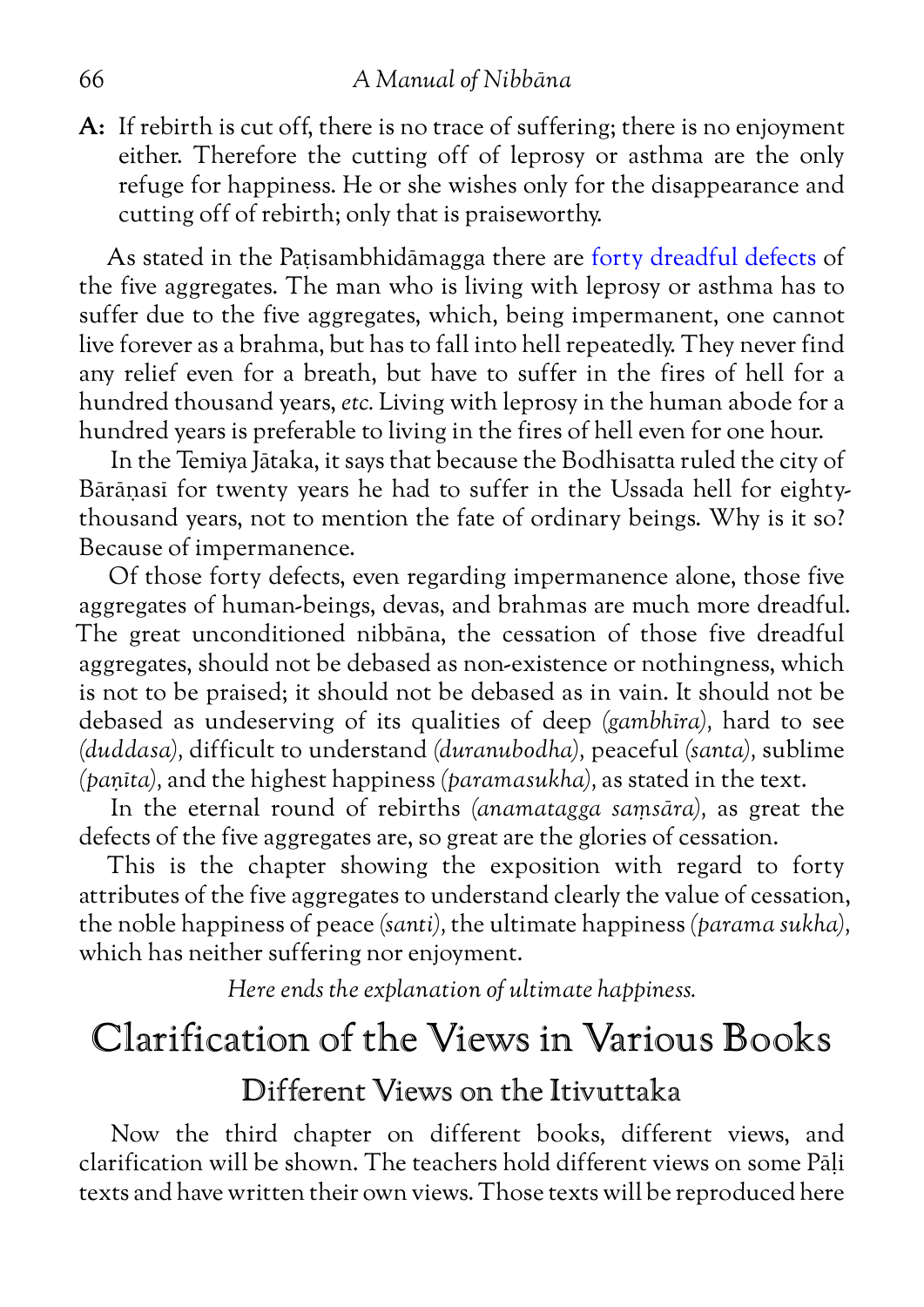<span id="page-72-0"></span>and their views will be shown. My view will also be shown; you may take whichever you like.

*"Dvemā, bhikkhave, nibbānadhātuyo. Katame dve? Saupādisesā ca nibbānadhātu, anupādisesā ca nibbānadhātu."1*

*"Katamā ca, bhikkhave, sa-upādisesā nibbānadhātu? Idha, bhikkhave, bhikkhu arahaṃ hoti khīṇāsavo vusitavā katakaraṇīyo ohitabhāro anuppattasadattho parikkhīṇabhavasaṃyojano sammadaññā vimutto. Tassa tiṭṭhanteva pañcindriyāni yesaṃ avighātattā manāpāmanāpaṃ paccanubhoti, sukhadukkhaṃ paṭisaṃvedeti. Tassa yo rāgakkhayo, dosakkhayo, mohakkhayo ayaṃ vuccati, bhikkhave, sa-upādisesā nibbānadhātu."*

*"Katamā ca, bhikkhave, anupādisesā nibbānadhātu? Idha, bhikkhave, bhikkhu arahaṃ hoti khīṇāsavo vusitavā katakaraṇīyo ohitabhāro anuppattasadattho parikkhīṇabhavasaṃyojano sammadaññā vimutto. Tassa idheva, bhikkhave, sabbavedayitāni anabhinanditāni sīti bhavissanti. Ayaṃ vuccati, bhikkhave, anupādisesā nibbānadhātu."*

*"Duve imā cakkhumatā pakāsitā, nibbānadhātū anissitena tādinā. Ekā hi dhātu idha diṭṭhadhammikā, sa-upādisesā bhavanettisaṅkhayā. Anupādisesā pana samparāyikā, yamhi nirujjhanti bhavāni sabbaso."*

# **The Key Words from the Commentary**

**Yo rāgakkhayo**ti rāgassa khayo khīṇākāro abhāvo accantamanuppādo. **Sītibhavissantī**ti accantavūpasamena saṅkhāradarathapaṭippassaddhiyā sītalī bhavissanti, appatisandhikanirodhena nirujihissantīti attho. **Samparāyikā**ti samparāye khandhabhedato parabhāge bhavā.

### **The View of Some Teachers**

With reference to the Pāḷi passage: *"Ekā hi dhātu idha diṭṭhadhammikā, saupādisesā bhavanettisaṅkhayā … anupādisesā. samparāyikā"* and the Commentary; *"Yo ragakkhayoti rāgassa khayo, khīnākāro," imasamiṃ attabhāve bhavā vattamānā, samparāyikāti samparāye khandhabhedato parabhāge bhavā vattamānā.*

The two kinds of nibbāna that come from this Pāḷi text are the unconditioned *(asaṅkhata),* only the concept of non-existence *(abhāvapaññatti).* No more appearing of the defilements is called cessation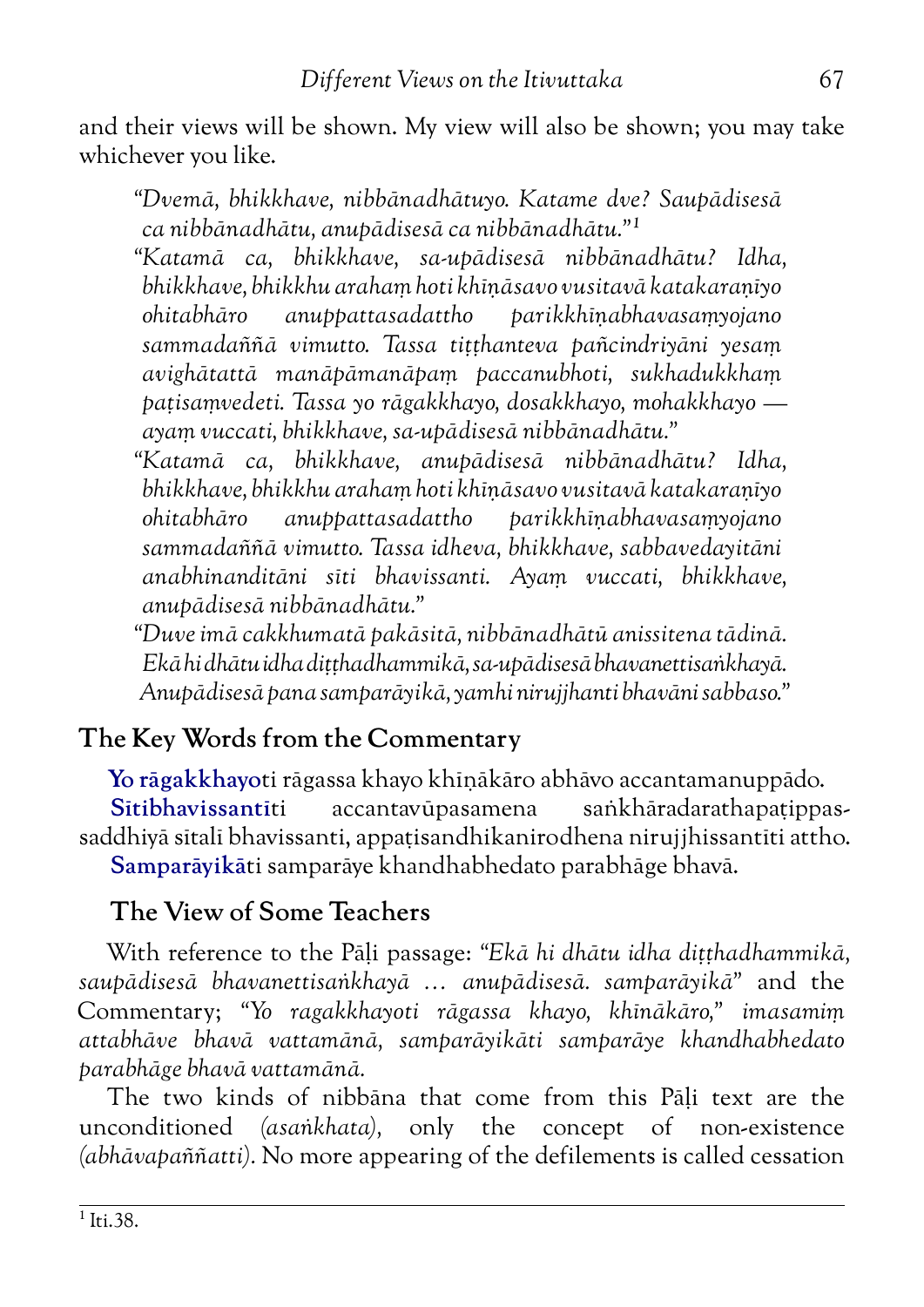<span id="page-73-0"></span>with remainder *(sa-upādisesa-nibbāna),* no more appearing of the five aggregates is called cessation without remainder *(anupādisesa-nibbāna).*

They are not the two kinds of unconditioned nibbāna *(asaṅkhata),* the noble truth of the cessation of suffering *(nirodha-saccā),* mentioned in the Abhidhammatthasaṅgaha. As that unconditioned cessation, the noble truth of the cessation of suffering, is the only dhamma existing forever, it should not be called visible here and now *(diṭṭha-dhammika),* or belonging to the next world *(samparāyikā).* As it is exists in the ultimate sense *(bhāvadhamma),* neither should it be called the destruction of passion *(rāgassa khayo),* with attributes destroyed *(khīṇākāro abhāvo).*

# **The View of Other Teachers**

Of the two-kinds of nibbāna that come from this Pāḷi, cessation with remainder *(sa-upādidesa-nibbāna),* is the destruction of defilements, and merely the concept of absence of defilements *(abhāvapaññatti).* Therefore, in the Commentary it is said *"rāgassa khayo khīṇākāro abhāvo."*

Whereas cessation without remainder *(anupādisesa-nibbāna)* is the great unconditioned cessation *(mahā-asaṅkhata-nibbāna).* That cessation is expounded as belonging to the next world *(samparāyikā).* In the Commentary, too, it is stated as: "**Samparāyikā**ti samparāye khandhabhedato parabhāge bhavā." **Samparāyikā**ti = belonging to the next world *(samparāyikā)* means existing *(bhavā vattamānā)* = the nibbāna that becomes *(samparāye parabhāge)* = soon after the breaking up of the body *(khandhabhedato).*

Referring to this Pāḷi and its Commentary, nibbāna is not the only one that exists forever since the former round of rebirths. Each nibbāna appears separately in the very state only after the cessation of deceaseconsciousness *(cuti-citta)* of each Buddha, Solitary Buddha, or Arahant when attaining final cessation *(parinibbāna).* Soon after appearing, as these kinds of nibbāna exist forever, they are called permanent *(nicca),* stable *(dhuva),* and eternal *(sassata).*

# **My View**

In this Pāḷi for cessation with remainder *(sa-upādisesa-nibbāna),* there is the passage *"tassa yo rāgakkhayo."* For cessation without remainder *(anupādisesa-nibbāna)* the passage *"tassa yo rāgakkhayo,"* is missing.1 In the Commentary, the former passage is commented on as "**Yo rāgakkhayo**ti

 $1$ <sup>1</sup>The original states that the phrase occurs in the second passage, but it is not in CST4. The Ledi Sayādaw would have been using the texts of the [Fifth Buddhist Council](https://en.wikipedia.org/wiki/Tripi%E1%B9%ADaka_tablets_at_Kuthodaw_Pagoda) (ed.)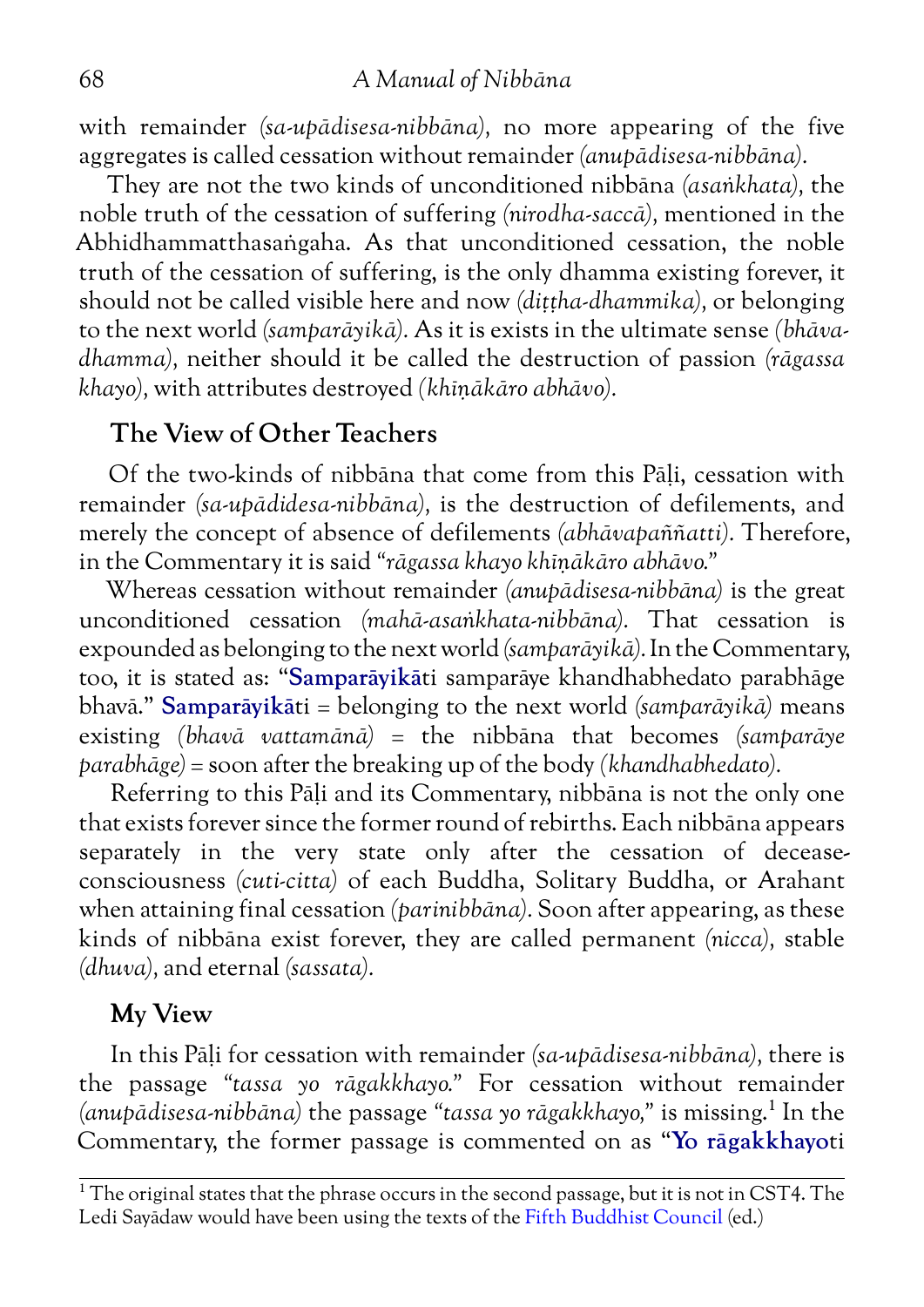<span id="page-74-0"></span>rāgassa khayo, khīnākāro, abhāvo, accantamanuppādo," whereas the latter passage is not commented on in any way.

- 1. Should there be a special meaning in the latter passage quite different from the former, the latter passage would have been commented specifically; but the latter passage had not been commented in any way. This is a fact.
- 2. In the passage *"rāgassa khayo, khīṇākāro, abhāvo, accantamanuppādo"* is the name of great unconditioned nibbāna. This is another fact.
- 3. That great nibbāna is still present and does exist when the five aggregates of an Arahant are present and exist. And also after the breaking up of the body the great nibbāna deserves to be called visible here and now *(diṭṭha-dhammika),* belonging to the next world *(samparāyikā).* This is another fact.
- 4. In the Commentary, too, the great nibbāna is commented on only with the terms *"abhava, vattamāna,"* which convey the meaning "presence and existence." It is not commented on with the terms arisen *(uppanna),* born *(jāta).* This is another fact.

On account of the facts stated above, I take the two kinds of nibbāna in this Pāḷi text, the Sammohavinodanī Commentary, the Visuddhimagga Commentary, and the Abhidhammatthasaṅgaha as one and the same thing, the ultimate unconditioned cessation *(paramattha-asaṅkhata-nibbāna).*

### **The Views of the Teachers**

The teachers accept the becoming of ultimate unconditioned great nibbāna only after the cessation of the material aggregates born from kamma *(kammaja-rūpa)* — the material aggregates of an Arahant.

In their view, even though reaching the stage of an Arahant as there is not yet nibbāna before this cessation of the material aggregates born from kamma — it should not be said "reached nibbāna, attained to nibbāna, one who has attained nibbāna." One merely foresees that nibbāna will arise in the future immediately after the cessation of the kamma produced materiality *(cuti-kammaja-rūpa).* This is what they mean.

Of the two cessations, namely: the cessation of defilements and the cessation of the aggregates, at the moment of the noble path its fruition, the defilements cease. At that moment the ultimate unconditioned great cessation is not yet present; that Arahant is not yet free from the suffering of rebirth *(jāti-dukkha),* namely, the arising of some diseases, various kinds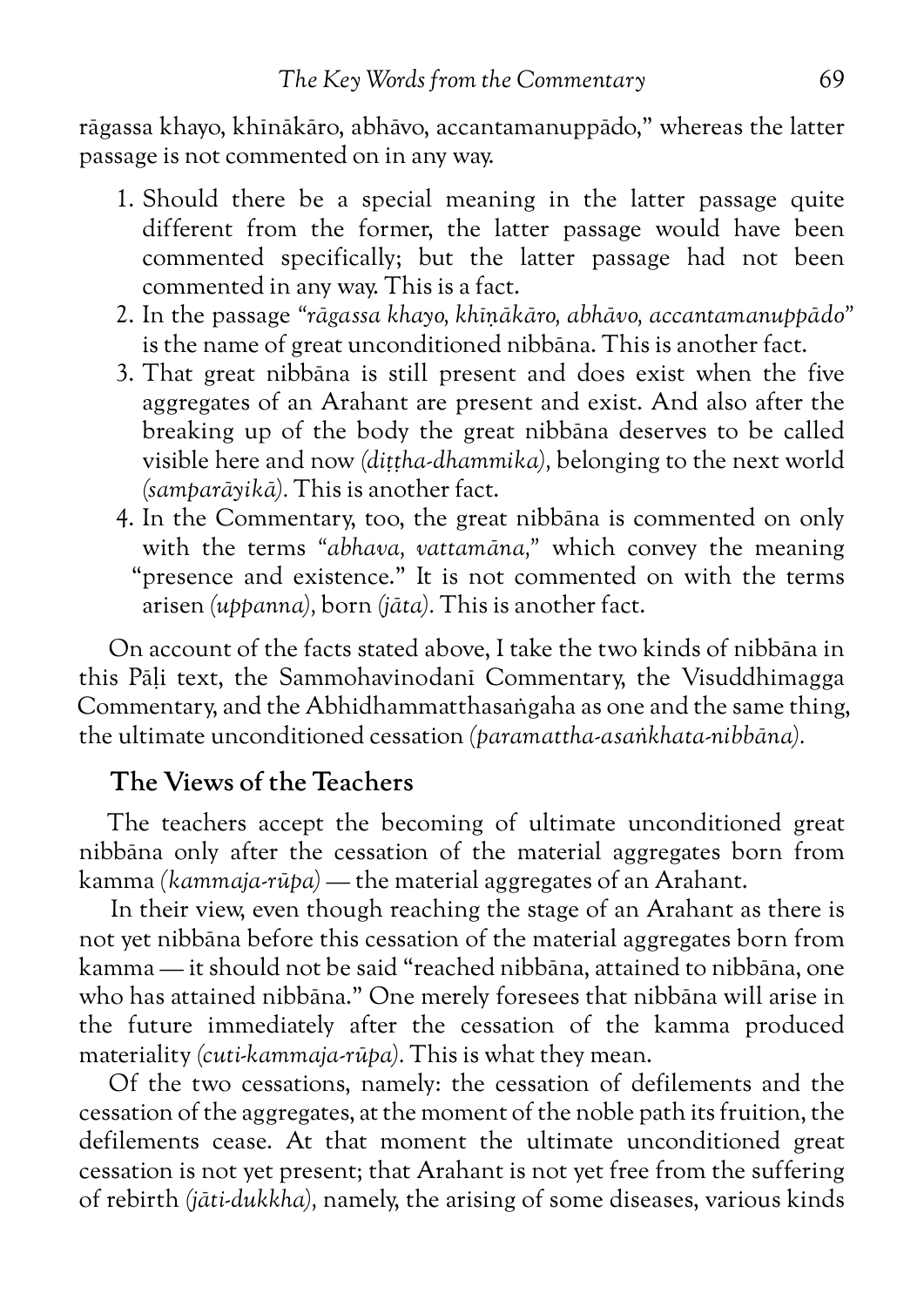<span id="page-75-0"></span>of undesirable, physical suffering; he or she is not yet free the suffering of death *(maraṇa dukkha);* he or she is not yet free from the suffering of maintaining the body, from the dangers of fire, flood, tyranny, thieves, *etc.*

There is not any fear of suffering in the great nibbāna. The Arahant still lives among the infinite danger of suffering; only when materiality born from kamma ceases, and the body disappears, those dangers cease altogether. Only then should it be said: "he or she has attained nibbāna," or "one who has attained nibbāna."

*This is the view of the teachers.*

*Here ends different views on the Itivuttaka Pāḷi.*

# The Cessation of Defilements Is the Main Thing

Of the two cessations, namely: the cessation of defilements and the cessation of the aggregates; the cessation of defilements is the main thing, whereas the cessation of the aggregates is always just the consequence.

If a man wishes to kill a poisonous tree, but only cuts its trunk, branches, and twigs, without digging and cutting its roots, he should not be called the killer of the poisonous tree. Without cutting the trunk, branches, or any twigs, one who uproots its roots, burns them to ashes, and throws them away, is rightly called the killer of the poisonous tree. The destruction of the roots is the main thing. The destruction of the trunk, the branches, and twigs is only the consequence of destroying the roots.

The Dhamma expounded with the examples such as a tree, a fire, and an oil lamp in the ten suttas from the Saṃyuttanikāya, Nidānāvagga, showing that the destruction of the roots of defilements is the main thing as shown clearly in the second chapter of this Manual of Nibbāna.

Moreover, in the Saccavibhaṅga, Nirodhasaccam,<sup>1</sup> it says "Cakkhum loke *piyarūpaṃ sātarūpaṃ. Etthesā taṇhā pahīyamānā pahīyati, ettha nirujjhamānā nirujjhati," etc.,* which shows mainly the cessation of defilements. In the same way, the Mahāsatipaṭṭhāna Sutta of the Dīghanikāya, the Satipaṭṭhāna Saṃyutta, the Majjhimanikāya, *etc.,* are concerned mainly with the cessation of defilements. In the Dhammacakkappavattana Sutta, too: *"Idaṃ kho pana, bhikkhave, dukkhanirodhaṃ ariyasaccaṃ — yo tassāyeva taṇhāya asesavirāganirodho cāgo paṭinissaggo mutti anālayo,"* is concerned with the cessation of defilements. It is the same, throughout the Suttanta Pitaka, there are so many cases concerned mainly with the cessation of defilements.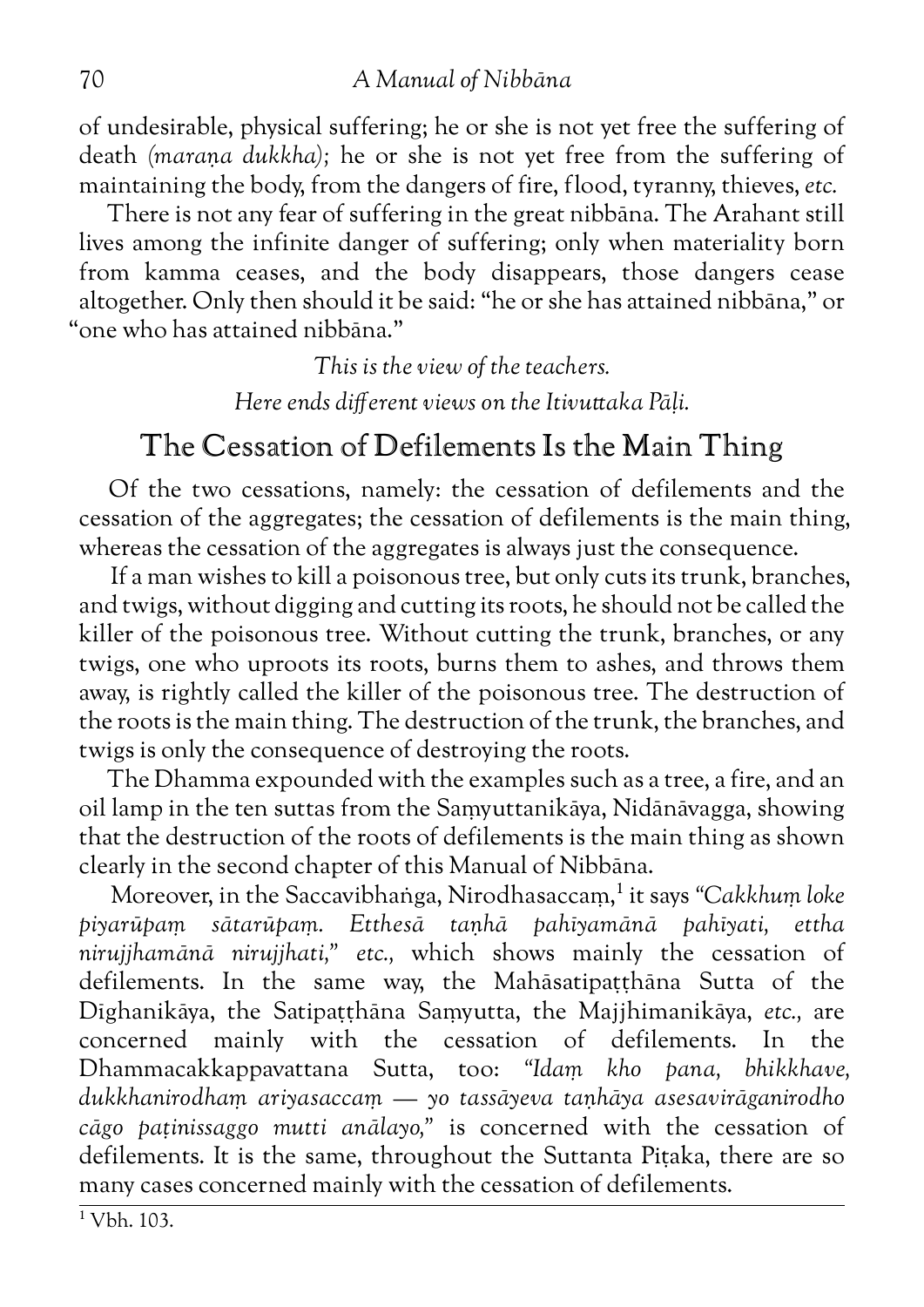<span id="page-76-0"></span>Therefore, the ultimate unconditioned great nibbāna should be obtained not only at the cessation of the material aggregates of Arahants, but also at the cessation of defilements. It should be obtained also at the cessation of the defilements on attaining the path of Stream-winning, the complete cessation of personality-view, *etc.* For the Stream-winner, the cessation of aggregates in the four lower realms, and the cessation of endless aggregates after seven births at the most, are included in the cessation of personality-view. This is also the ultimate unconditioned great nibbāna.

| Question: In whom do the two cessations occur at the same time?<br><b>Answer:</b> In the Stream-winner (sotapanna). |
|---------------------------------------------------------------------------------------------------------------------|
| <b>Question:</b> Who gets those two cessations?<br>Answer: The Stream-winner gets them.                             |
| <b>Question:</b> Who has attained these two cessations?                                                             |

**Answer:** The Stream-winner has attained them.

*Here ends the cessation of defilements is the main thing.*

# Suffering Remaining Compared to Suffering Removed

The comparison of the suffering that remains to be encountered by a Stream-winner in the cycle of rebirth, with the suffering that has ceased and will no longer be encountered, will now be expounded.

There are eleven discourses from the Saṃyuttanikāya, Nidānavaggo, Abhisamayasaṃyuttaṃ.1

### **1. Nakhasikhā Suttaṃ – The Fingernail**

The Buddha, having put some dust on the tip of his finger-nail, asked the monks: "Monks, which is greater, the dust on the tip of my finger-nail, or the dust on the great Earth *(mahā-paṭhavī)?"*

"Venerable sir, compared to the dust on the great Earth, the dust on the tip of your finger-nail is insignificant, it cannot be compared."

"Monks, in the same way, the suffering remaining for the noble disciple who has attained to right-view *(diṭṭhi-sampannassa-puggalassa),* when compared to the suffering in future births, which have already ceased, the suffering in the remaining seven births will be insignificant, and cannot be compared."

*"Evaṃ mahatthiyo kho, bhikkhave, dhammābhisamayo; evaṃ mahatthiyo dhammacakkhu-paṭilābho"ti.*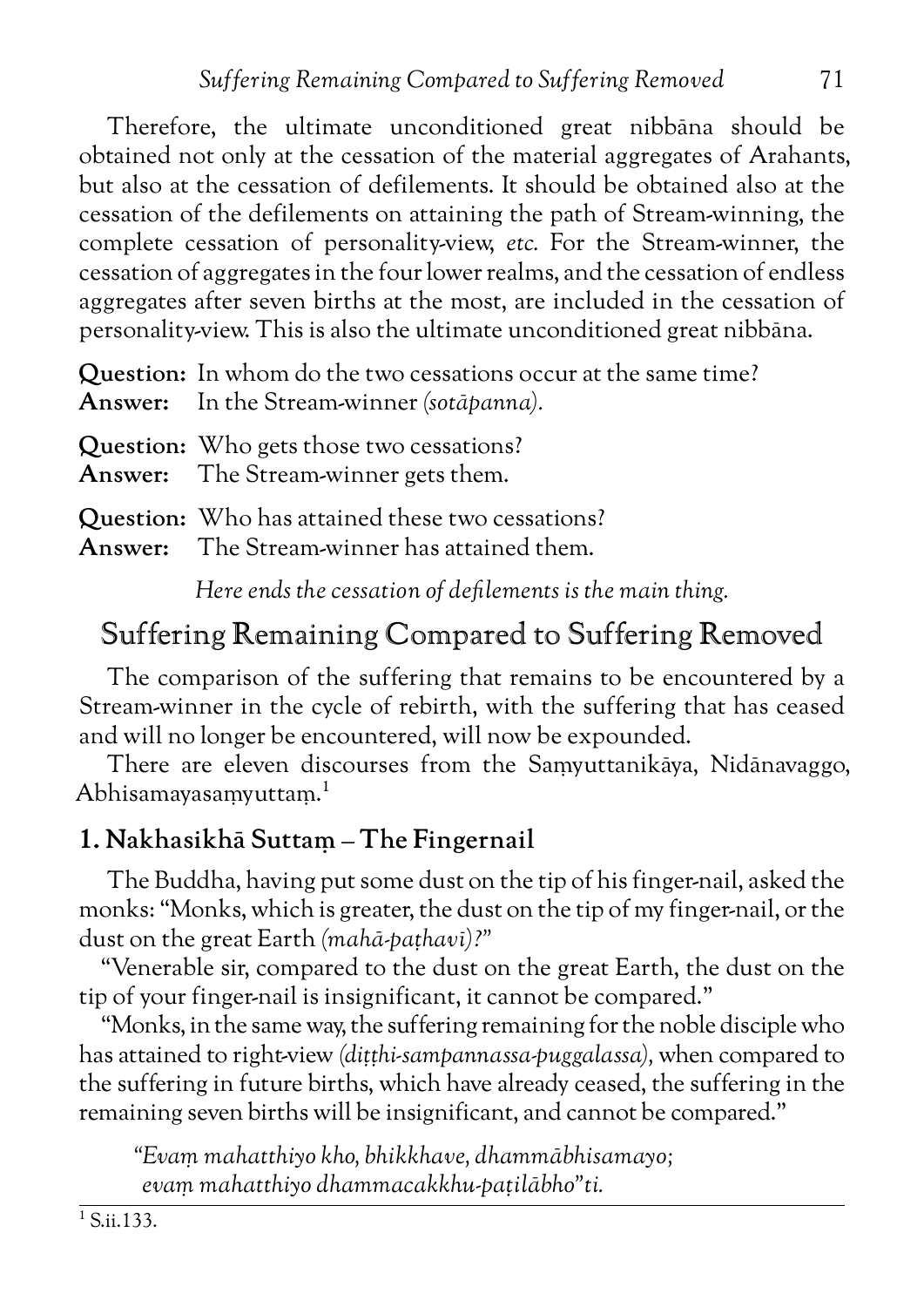<span id="page-77-0"></span>**Bhikkhave** = monks, **dhammābhisamayo** = the penetration of the truth, **evaṃ mahatthiyo** = is of great benefit, **dhammacakkhu-paṭilābho** = the attainment of the eye of truth,<sup>1</sup> evam mahatthiyo = is of great benefit.

Thus, the consequence of Stream-winning, the cessation of endless future suffering has been expounded by the Buddha. That consequence, the cessation of suffering, is the ultimate unconditioned great nibbāna.

One who has already cultivated the perfections *(pāramī)* for many births, for many world cycles, only attains the cessation of some defilements such as personality-view, but also attains the cessation of endless future suffering. He or she dwells in the incomparable great joy and happiness with the thought: "I have attained the cessation of these defilements. I have already attained to the cessation of so much suffering."

### **Prisoners Receiving Amnesty**

A judge sentenced a criminal to life in prison. After four or five days, he got an amnesty order that he would be released after only seven days with effect from sunrise. The imprisonment for life that he would have had to endure is appeased at the same time as getting the amnesty order. The cessation of suffering was attained not only after seven days. He felt very delighted with the thought, "I have only seven more days of suffering. I am already free from that future suffering of a life in prison."

A man was sentenced to seven days in prison for the theft of one kyat.<sup>2</sup> Moreover, on the same day, being accused by another man of a theft of a hundred kyats, he was sentenced to seven months, and on being accused by another man of a theft of one thousand kyats, he was sentenced to seven years. On that day, he was sent to prison. Later that day, he received an amnesty order for the seven years and seven months of imprisonment; only seven days of imprisonment remained for him. The suffering of seven years and seven months of imprisonment ceased completely with the amnesty order. He got that amnesty, and attained to the cessation of that suffering.

A man owed one hundred thousand kyats. Somehow he repaid most of it, so only seven kyats of debt remained. He had to worry about only seven kyats of debt. He no longer had to worry about the ninety-three thousand, nine hundred and ninety-three kyats of debt. He becomes greatly relieved. He got that relief from debt, and attained to the cessation of that suffering.

<sup>&</sup>lt;sup>1</sup> The original has **mahiddhiko** = of great power (ed.)

<sup>&</sup>lt;sup>2</sup> The Burmese unit of currency. In 1899, when this book was written, one kyat might have been a day's wages. Currently (in 2021) it is about £0.40 (ed.)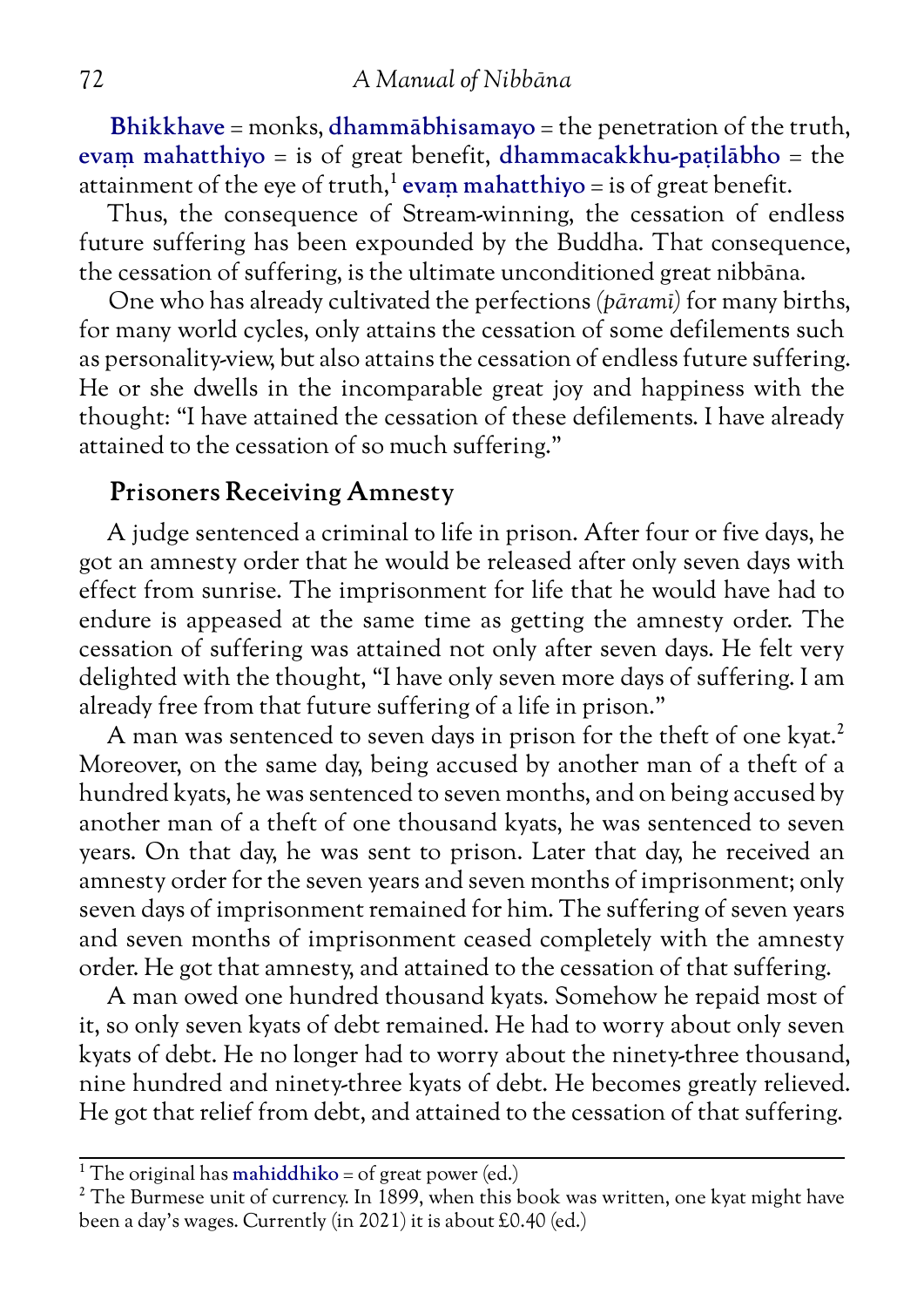<span id="page-78-0"></span>A man was afflicted by one thousand boils all over his body. Having got good medicine, nine hundred and ninety-three boils were cured; he had to suffer only due to the remaining seven boils on his feet.

Just as in these examples, the Stream-winner gets a great benefit, the complete cessation of suffering in the lower realms, and the complete cessation of the infinite cycle of suffering after seven more births. He or she is so delighted with great joy and happiness.

### **2. Pokkharaṇī Suttaṃ – The Lake**

In the second sutta, there is the simile of a lake, which is fifty leagues *(yojana)* in length, breadth, and depth, full of water, compared with a tiny drop of water taken up with the tip of a blade of grass.

#### **3. Sambhejja Udaka Suttaṃ – The Conf luence**

In the third sutta, there is the simile of the confluence of five great rivers, and two or three tiny drops of water taken from it.

### **4. Dutiya Sambhejja Udaka Suttaṃ – The Conf luence**

In the fourth sutta, there is the simile of the confluence of five great rivers dried up except for two or three drops. The remaining drops of water are compared with the water that has already dried up.

### **5. Pathavī Suttaṃ – The Earth**

In the fifth sutta, there is the simile of the great Earth, on which are placed seven small balls of earth about the size of a [jujube](https://en.wikipedia.org/wiki/Jujube) seed. These are compared with the great Earth.

#### **6. Dutiya Pathavī Suttaṃ – The Earth**

In the sixth sutta, there is the simile of the great Earth, which has already perished, except for seven small balls of earth about the size of a jujube seed. The remaining seven small balls of earth are compared with the great Earth which has already perished.

#### **7. Samudda Suttaṃ – The Ocean**

In the seventh sutta, there is the simile of the water of the four great oceans compared to two or three tiny drops of water taken from it.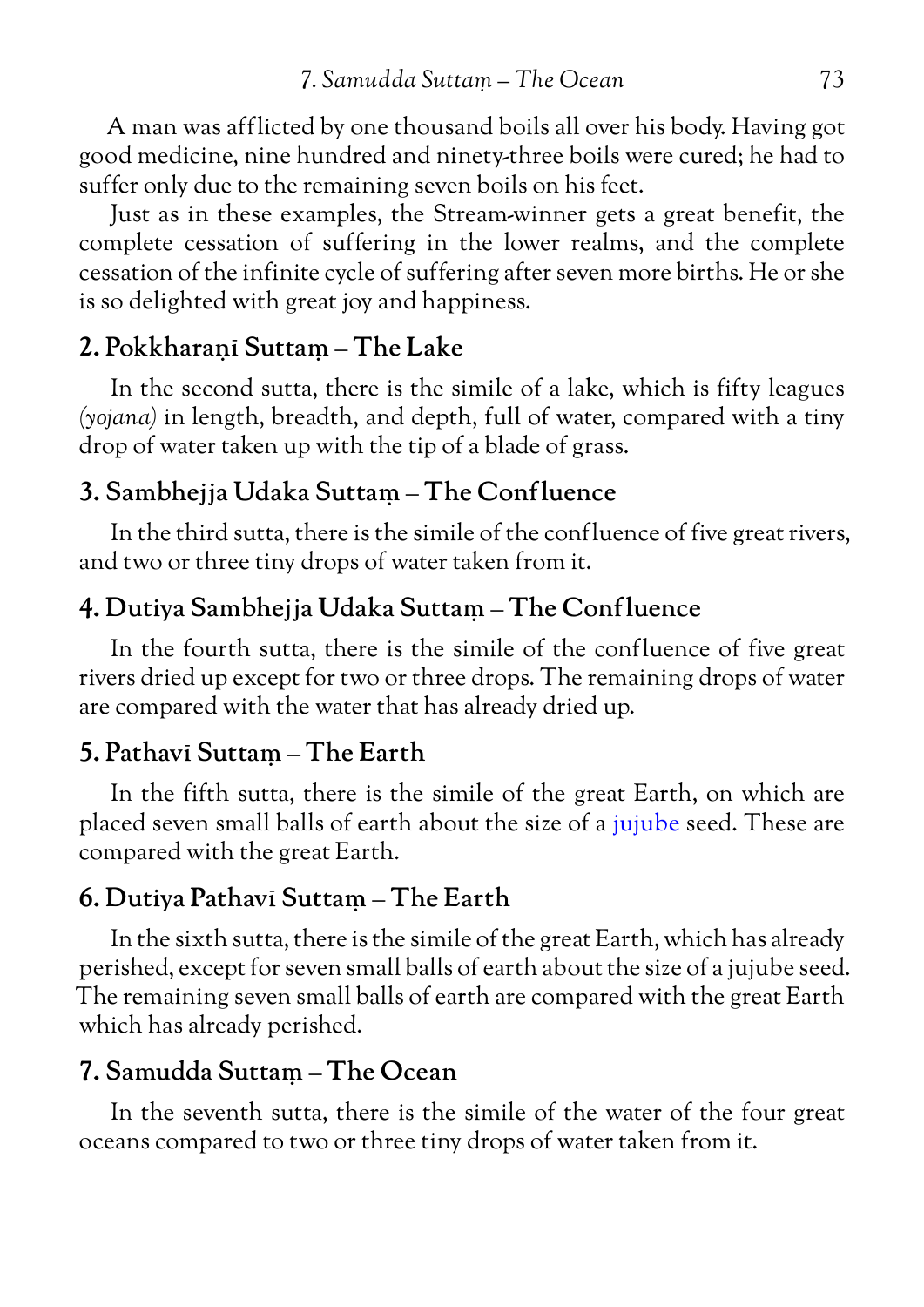## <span id="page-79-0"></span>**8. Dutiya Samudda Suttaṃ – The Ocean**

In the eighth sutta, there is the simile of the water of the four oceans, all dried up except for two or three tiny drops of water.

# **9. Pabbata Suttaṃ – The Mountain**

In the ninth sutta, there is the simile of seven small pebbles about the size of a mustard seed compared to the Himalayan mountain range.

# **10. Dutiya Pabbata Suttaṃ – The Mountain**

In the tenth sutta, there is the simile of seven small pebbles about the size of a mustard seed remaining, compared to the Himalayan mountain range that has completely perished.

# **11. Tatiya Pabbata Suttaṃ – The Mountain**

In the eleventh sutta, there is the simile of seven small pebbles about the size of mung beans compared to mount Sineru. The achievements of the recluses and priests of other sects are like the seven small pebbles when compared to the achievement of a Stream-winner.<sup>1</sup>

These discourses mainly expounded the cessation of the infinite suffering of future round of rebirths, on the attainment of Stream-winning.

> *Here ends the comparison of the remaining suffering with the suffering that has ceased.*

# The Cessation of the Aggregates Is Not the Main Thing

In the Cūḷaniddesa, the cessation of defilements is mainly expounded. Whereas, in the ten suttas of the Saṃyuttanikāya, the cessation of the resultant aggregates is mainly expounded. Of these two, only the cessation of defilements is expounded in the Cūḷaniddesa. Whereas, the cessation of the aggregates is also included in the cessation of defilements. Therefore in the Abhidhamma, only defilements are expounded as things that should be abandoned. Therefore, it should not be said that the cessation of defilements with remainder is not the noble truth of cessation, the ultimate unconditioned great nibbāna.

The defilements that have already ceased at the moment of attaining the path of a Stream-winner, will never lie latent again and will never arise again;

 $\frac{1}{1}$  This discourse, number five, and number eight are missing from the original. Mount [Suneru](http://www.aimwell.org/DPPN/sineru.html) is a mythical mountain. Modern readers may compare it to the mass of the entire [Milky Way](https://en.wikipedia.org/wiki/Milky_Way) galaxy (ed.)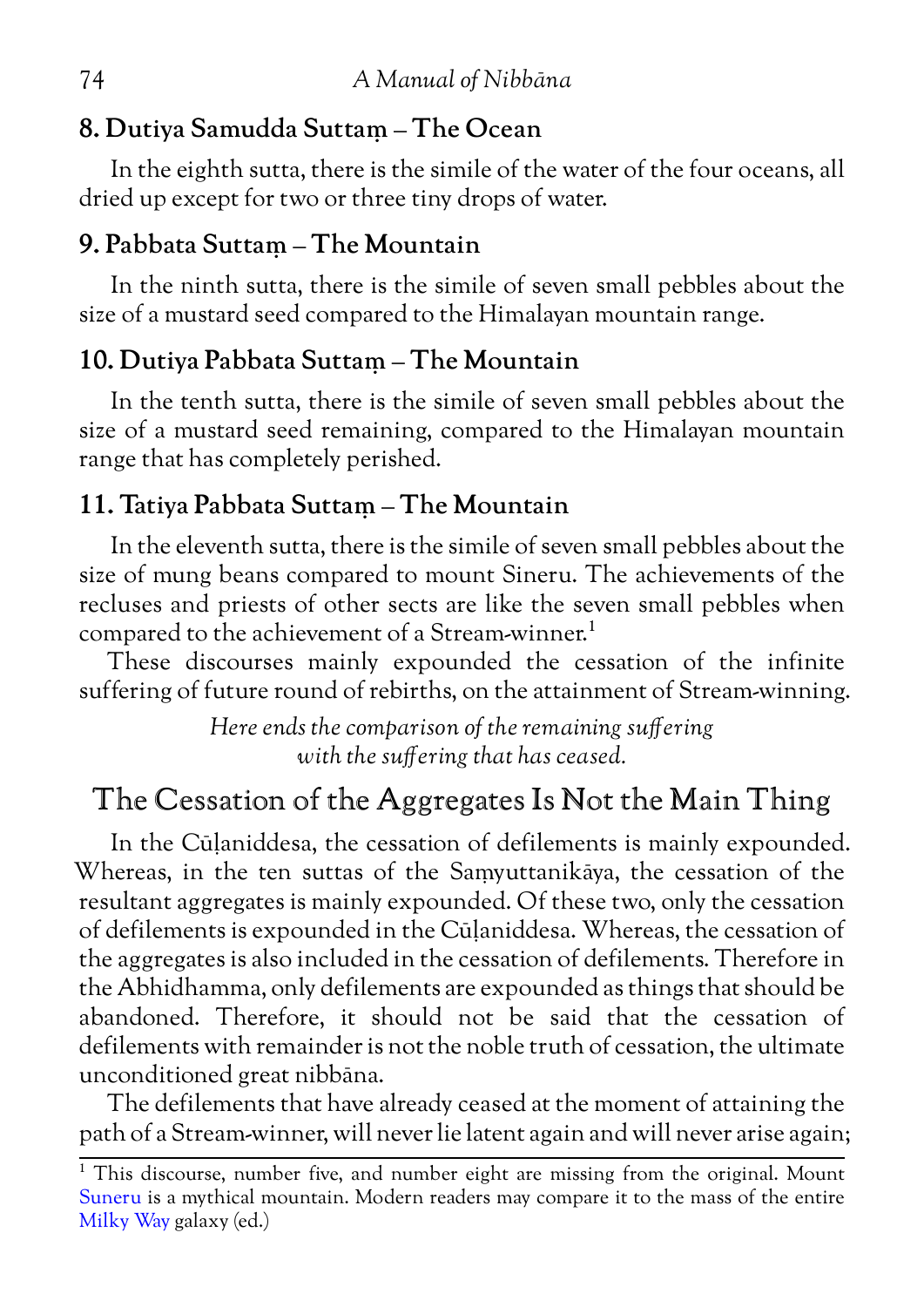<span id="page-80-0"></span>they have completely ceased and been appeased forever. That cessation is readily connected with the cessation without remainder, as one and the same thing. It exists forever as it has already ceased in the infinite round of rebirths, *saṃsāra.* Personality-view *(sakkāya-diṭṭhi)* will never arise again, and sceptical doubt *(vicikicchā)* will never arise again. In the same way, the suffering in the lower realms, which ceased at the moment of attaining Stream-winning, will never arise again.

To get the advantages of such cessation, to attain to it, one has to practise the perfections for many births, throughout many world-cycles. One cannot get it within one birth, within two births, one cannot attain it. After so many births, only when one attains the noble path of a Stream-winner, one can attain that cessation. Therefore when one becomes a Streamwinner, one attains, in part, the ultimate unconditioned great nibbāna.

If one is being burnt with fire all over the body, if one enters a big river or lake, full of very cold water, when one reaches the shore, dipping into the water from one fingerbreadth until the whole body is immersed; the heat of the fire ceases and is appeased beginning with a fingerbreadth. That cessation of heat is connected with the cessation of heat all over the body, and becomes one and the same cessation. Thus, it should be noted.

This is cessation with remainder, which is also the ultimate unconditioned great nibbāna that is attained by all noble ones beginning with a Stream-winner. This is my view. You may take whichever you like.

*Here ends how the cessation of the aggregates is not the main thing.*

### **With Regard to the Itivuttaka Text**

According to the Itivuttaka text: *"Dvemā, bhikkhave, nibbānadhātuyo. Katame dve? Sa-upādisesā ca nibbānadhātu, anupādisesā ca nibbānadhātu,"* there are two kinds of individuals *(parinibbuta puggala),* who have realised cessation and attained peace: 1) the individual who has attained cessation with remainder, 2) the individual who has attained cessation of the aggregates.

Of the two, the Arahant who has already attained the path of Arahantship and attained to the final cessation of defilements, with the aggregates remaining *(sa-upādisesa-nibbāna),* is also called a *parinibbuta puggala* in the text. On becoming a noble one, he or she attains nibbāna. On becoming an Arahant, he or she abides in nibbāna.

*This is the explanation with reasons that on becoming a noble one, one is called one who has attained to nibbāna.*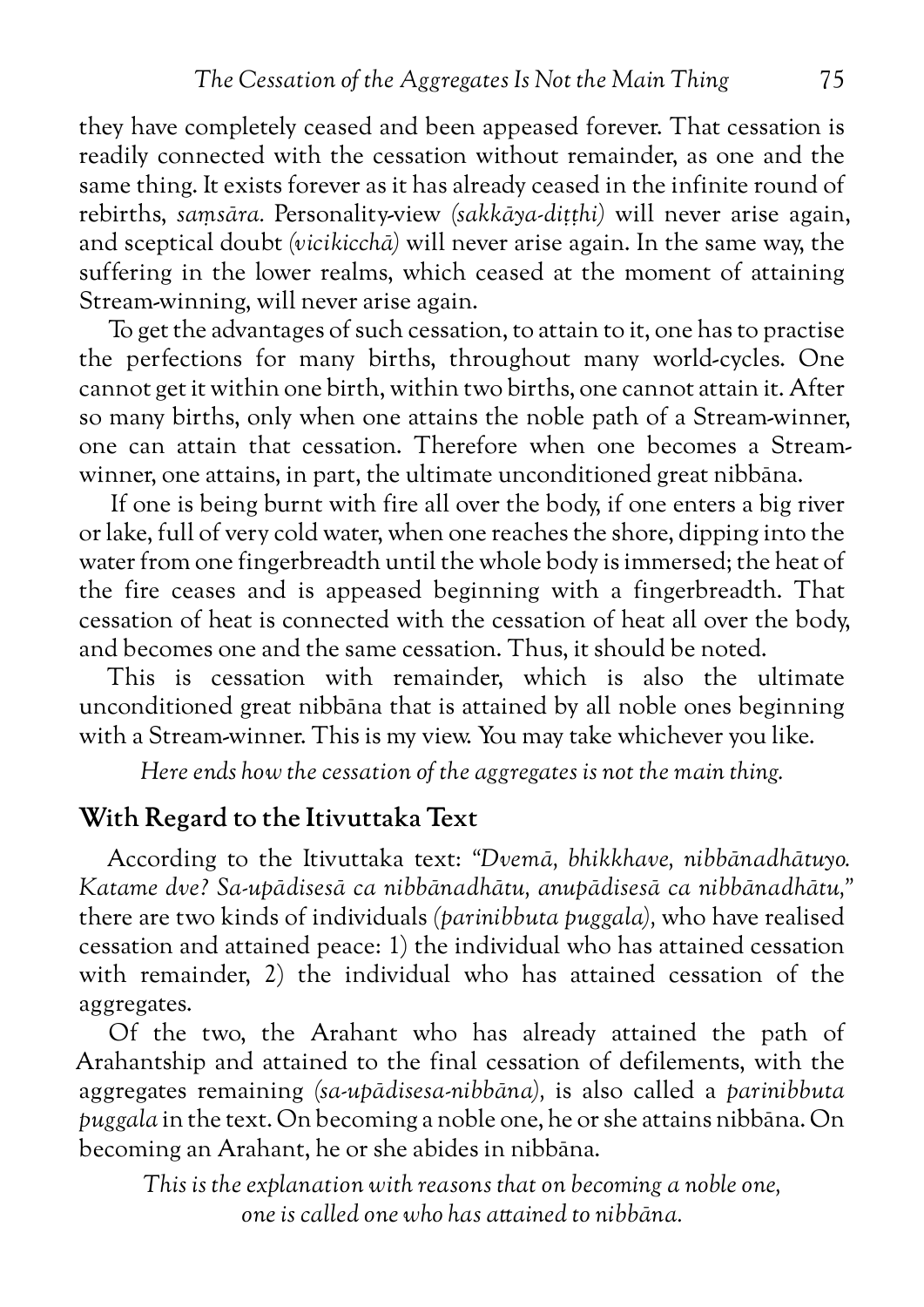# <span id="page-81-0"></span>**The Usual Meaning in the Texts**

The meaning prominent in the Pāli texts will be produced in brief here:-

*"Anukampakassa kusalassa, ovādamhi ahaṃ ṭhitā; Ajjhagā amataṃ santiṃ, nibbānaṃ padamaccutaṃ."1*

**Ajjhagā** = experienced, attained *(adhigañchi)* in the Vimānavatthu Commentary, **thitā patiṭṭhitā anukampakassa kusalassa ovādamhi** = having become established in the teachings of the compassionate Buddha, **ahaṃ nibbānaṃ ajjhagā** = I have attained nibbāna, **accutaṃ** = immovable, **amataṃ** = deathless, **santiṃ** = peace, **padaṃ** = path.

This verse was spoken to Mahā-Moggallāna by a Stream-winning deity, meaning she had already attained nibbāna.

Which nibbāna had she attained? As she had personally experienced by her own wisdom the cessation of personality-view and sceptical doubt, she has attained the cessation of defilements, cessation with remainder.

As the cessation of the four lower realms cessation of the aggregates of the infinite births beyond seven births, the cessation of these aggregates are not different from the cessation of the defilements — they are one and the same thing. Because of that cessation of the aggregates is also attained.

*This reference shows the attainment to nibbāna of a Stream-winner.*

What more is there to say of the Once-returner *(sakadāgāmi)* and Nonreturner *(anāgāmi).* One who becomes an Arahant at the moment of the path of Arahantship is usually called the person who attains final cessation *(parinibbāna),* on attaining the fruition of Arahantship he or she is usually called one who has already attained final cessation *(parinibbuta puggala).*

*"Santi kho, devānaminda, cakkhuviññeyyā rūpā, iṭṭhā kantā manāpā piyarūpā kāmūpasaṃhitā rajanīyā. Tañce bhikkhu nābhinandati nābhivadati nājjhosāya tiṭṭhati. Tassa taṃ anabhinandato anabhivadato anajjhosāya tiṭṭhato na tannissitaṃ viññāṇaṃ hoti, na tadupādānaṃ. Anupādāno devānamindo bhikkhu parinibbāyati."2*

One who enjoys with lust and clings to desirable visual objects, does not attain to *parinibbāna.* One who does not enjoy with lust and does not cling to desirable objects, attains *parinibbāna* in the present life.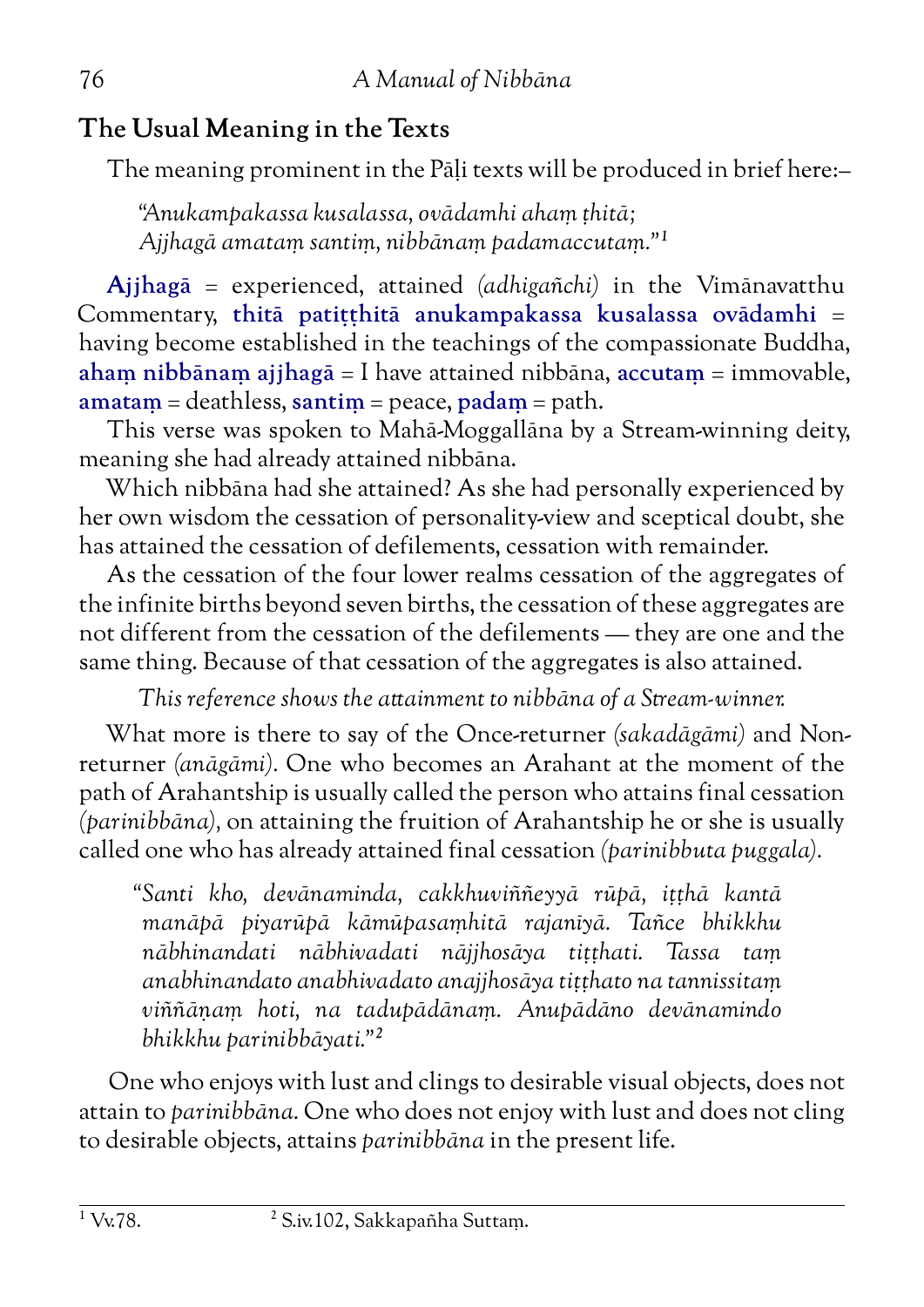<span id="page-82-0"></span>There are two paragraphs each for visible objects, audible objects, olfactory objects, gustatory objects, tangible objects, and mental objects; twelve paragraphs in all, or six pairs for one who enjoys sense objects with lust and clinging, and for one who does not.

Sakka, the king of devas, asked the Buddha: "In the present life, some teachers have already attained cessation; whereas same teachers have not. What is the cause? The deva Pañcasikha asked the Buddha the same question.1 In the Saḷāyatana Saṃyutta, the Buddha replied to these questions, whereas in the Aṅguttaranikāya, the Venerable Ānanda replied.<sup>2</sup> In this text, one who attains the path of Arahantship and overcomes clinging *(upādāna)* is referred to as having extinguished the fire of defilements *(parinibbāyati),* or attains the cessation of defilements.

This reference shows that the path of Arahantship refers to one who attains *parinibbāna.*

# **The Person Who Abides in Nibbāna**

There are many references showing that the Arahant is referred to as the person who abides in nibbāna *(parinibbuta puggala),* one who has already attained *parinibbāna* by way of the cessation of defilements.

*"Kathañca puggalo ummujjitvā tiṇṇo hoti pāraṅgato thale tiṭṭhati brāhmaṇo? … So āsavānaṃ khayā anāsavaṃ cetovimuttiṃ paññāvimuttiṃ diṭṭheva dhamme sayaṃ abhiññā sacchikatvā upasampajja viharati. Evaṃ puggalo ummujjitvā tiṇṇo hoti pāraṅgato thale tiṭṭhati brāhmaṇo."3*

**Kathañca puggalo hoti brāhmaṇo** = How is the the person called a noble person, **ummujjitvā** = who has arisen from the round of suffering, **tiṇṇo** = already crossed over it, **pāraṅgato** = already gone to the far shore of nibbāna, **thale tiṭṭhati** = and stands on the dry land of nibbāna? **So** = that person, **āsavānaṃ khayā**, as the outflows are destroyed, **diṭṭheva dhamme** = here and now, **sayaṃ abhiññā** = personally realises, **anāsavaṃ** = freedom from the outflows, **cetovimuttiṃ** = emancipation of mind, **paññāvimuttiṃ** = emancipation by knowledge, **sacchikatvā** = having realised, **upasaṃpajja viharati** = and abides in it. **Evaṃ** = thus, **puggalo** = that individual, **ummujjitvā** = having arisen (from the cycle of suffering), **tiṇṇo** = having crossed over it, **pāraṅgato** = to the far shore of nibbāna, **thale tiṭṭhati** = stands on the dry land of nibbāna, **brāhmaṇo hoti** = is the noble person.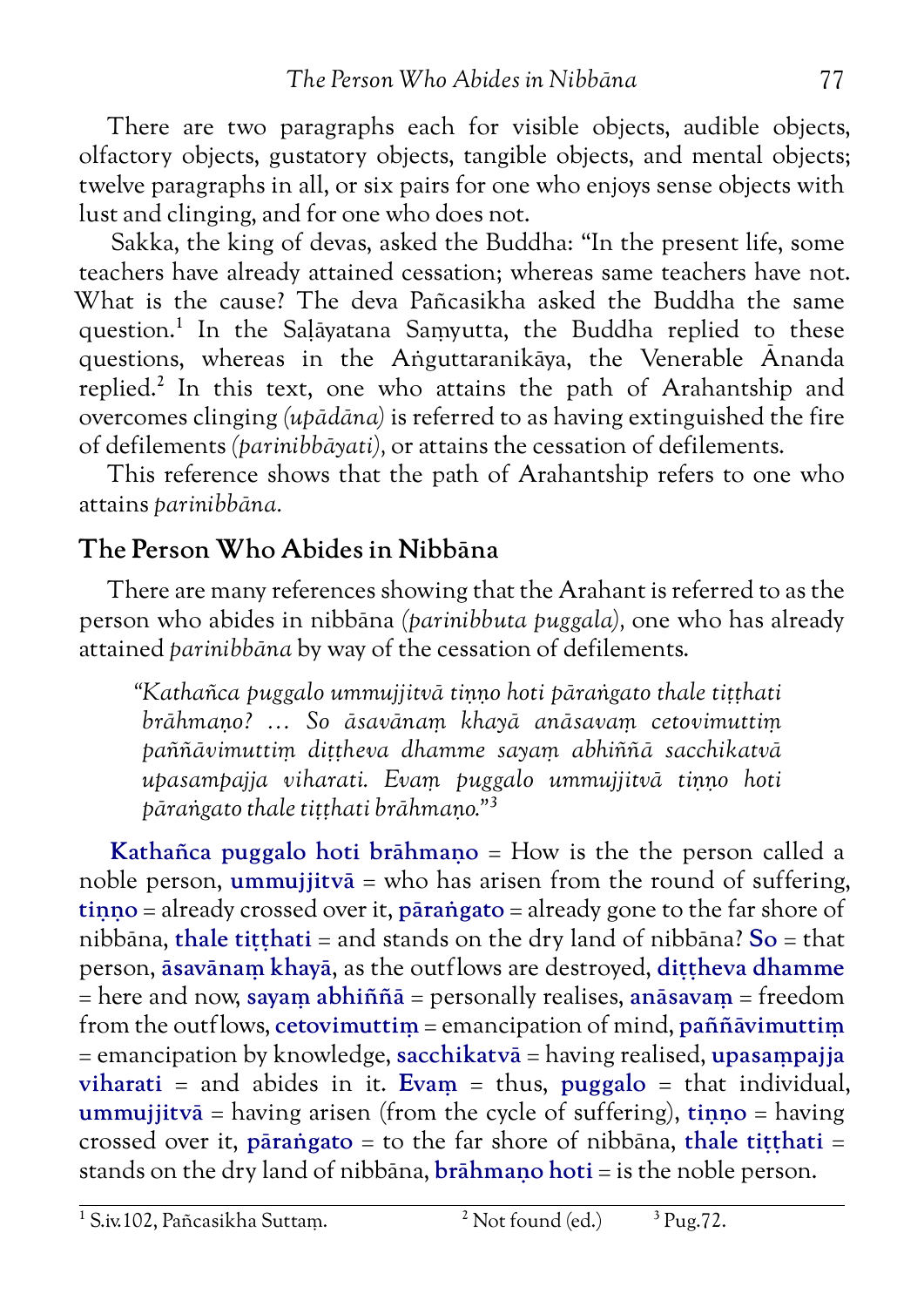*"Thale tiṭṭhati dīpe tiṭṭhati tāṇe tiṭṭhati leṇe tiṭṭhati saraṇe tiṭṭhati abhaye tiṭṭhati accute tiṭṭhati amate tiṭṭhati nibbāne tiṭṭhatīti thale tiṭṭhati brāhmaṇo."1*

With reference to the Aṅguttaranikāya and Puggalapaññatti, an Arahant who has already attained to the fruition of Arahantship is called a person who has already attained to the other shore of nibbāna, who abides in cessation with remainder as usually stated in the Pāli texts — thus should be referred to as a *"parinibbuta puggala."* There are many instances shown in the Pāḷi texts that even that Arahant who has attained the cessation of defilements with the aggregates remaining is called *"parinibbuta puggala."*

*"Dabbo so parinibbuto ṭhitatto."2*

**Dabbo** = By the name of Dabba the wise, **so parinibbuto** = I have extinguished the fire of defilements, or have attained *parinibbāna,* **ṭhitatto** = standing firm. This is the meaning of Dabba Thera's saying to himself.

In this Theragāthā, the Arahant is referred to as *"parinibbuta puggala."*

*"Danto so parinibbuto ṭhitatto."3 "Vīro so parinibbuto ṭhittato."⁴ "Sīti bhūtosmi nibbuto."⁵ "Sesakenamhi nibbuto."⁶*

Thus there are many instances shown clearly in the Pāḷi texts that as the Arahant has already attained to the cessation of defilements with the aggregates remaining, he or she is usually called *"parinibbuta puggala."* Moreover, in the Aṅguttaranikāya, Navakanipāta:–

*"Khemappatto khemappattoti āvuso vuccati, Kittāvatānukho āvuso khemappatto vutto bhagavatā'ti. Idhāvuso vivicceva kāmehi vivicca akusalehi dhammehi savitakkaṃ savicāraṃ upasampajja viharati, ettāvatā kho āvuso khemappatto vutto bhagavatā pariyāyenāti…"⁷*

There are nine repetitions, ten individuals who have attained safety *(khemappatta puggala),* counting from the attainer of the first absorption, up to the Arahant who has attained cessation *(nirodha-samāpatti).*

 $\frac{1}{1}$ Nd1.ii.430.  $\frac{2}{1}$ Thag.2, Dabbattheragāthā.  $\frac{3}{1}$ Bhalliyattheragāthā.

⁴ Vīrattheragāthā. ⁵ Thag.12, Rakkhitattheragāthā.

 $\delta$ Khandasumanatheragāthā.  $\delta$  Khandasumanatheragāthā.  $\delta$  A.iv.455.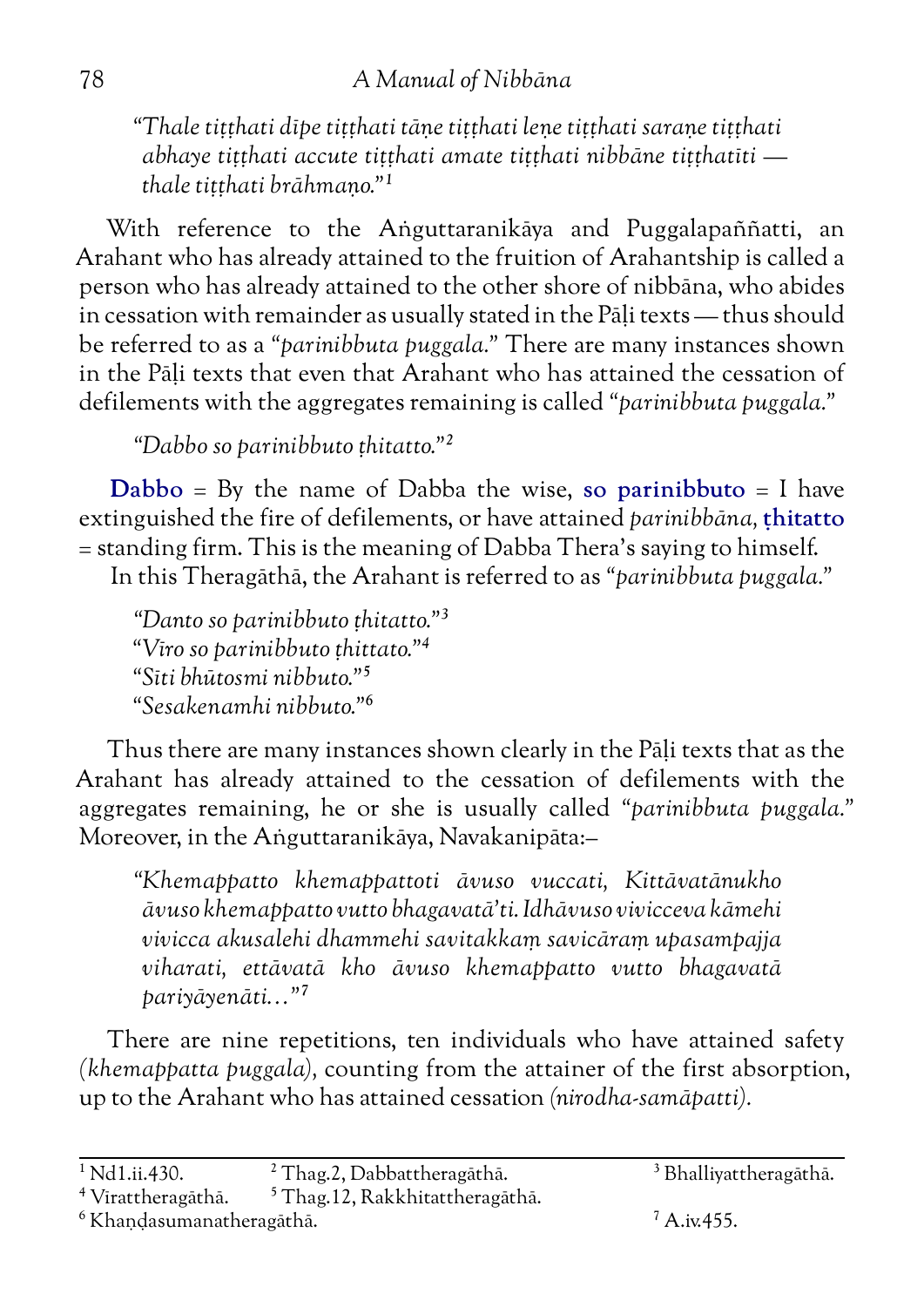<span id="page-84-0"></span>Of the ten, the former eight, having attained to cessation by suppression *(vikkhambhana-nibbāna),* the Buddha spoke of attained to safety in a provisional sense *(pariyāyena).* Whereas for the remaining two individuals, the Non-returner and the Arahant, the attainment to the cessation of perception and feeling *(nirodha-samāpatti),* and cessation with the aggregates remaining *(sa-upādisesa-nibbāna)* is called attained to safety *(khemappatta).* Therefore, in the remaining paragraphs the Buddha spoke chiefly of attained to safety in a non-provisional sense *(nippariyāyena).*

In the same way, there are nine repetitions, ten individuals who have attained the deathless *(amatappatta puggala),* beginning with *"Amatappatto amatappattoti āvuso vuccati."*

Then there are nine repetitions, ten individuals who have attained fearlessness *(abhayappatta puggala),* beginning with *"Abhayappatto abhayappattoti āvuso vuccati."*

Thus in this text, there are thirty individuals who have attained nibbāna. It means that of those thirty, twenty-four have attained to cessation by suppression.

Since the attainment to cessation by suppression is usually referred to as attaining nibbāna, why shouldn't the Stream-winner and Once-returner who have already attained to cessation by cutting of *(samuccheda-nibbāna)* also be called those who have attained nibbāna?

This is my view showing that there is adequate evidence in the Pāḷi texts usually saying that:–

- 1. Cessation with remainder *(sa-upādisesa-nibbāna)* is also the ultimate unconditioned nibbāna.
- 2. The noble ones who have attained to cessation with remainder are also called those who have attained nibbāna.
- 3. The Arahant should also be referred to as the *"parinibbuta puggala."*

Please take whichever you like.

 *Here ends the explanation with regard to the Itivuttaka text.*

### **Different Views with Regard to the Udāna**

Now, some passages from the Udāna will be produced here:–

*"Atthi, bhikkhave, ajātaṃ abhūtaṃ akataṃ asaṅkhataṃ. No cetaṃ, bhikkhave, abhavissa ajātaṃ abhūtaṃ akataṃ asaṅkhataṃ, nayidha jātassa bhūtassa katassa saṅkhatassa nissaraṇaṃ*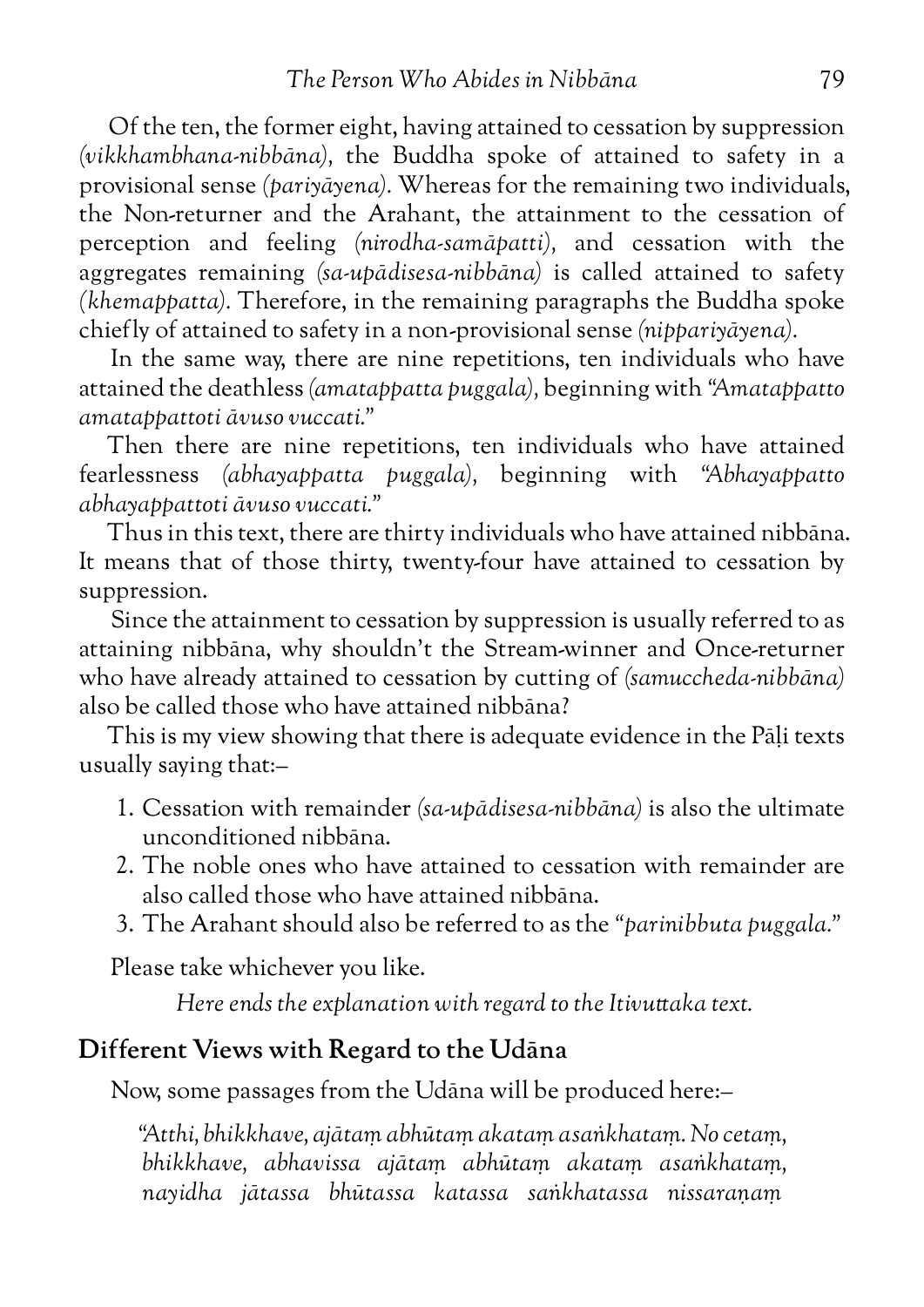<span id="page-85-0"></span>*paññāyetha. Yasmā ca kho, bhikkhave, atthi ajātaṃ abhūtaṃ akataṃ asaṅkhataṃ, tasmā jātassa bhūtassa katassa saṅkhatassa nissaraṇaṃ paññāyatī'ti."1*

**Bhikkhave** = monks, **atthi ajātaṃ** = there is the unborn, **atthi abhūtaṃ** = there is the unbecome, **atthi akataṃ** = there is the uncreated, **atthi asaṅkhataṃ** = there is the unconditioned. **No cetaṃ abhavissa** = If these were not, bhikkhave = monks, **etaṃ ajātaṃ** = this unborn, **etaṃ abhūtaṃ** = this become, **etaṃ akataṃ** = this unborn, **etaṃ abhūtaṃ** = this unbecome, **etaṃ asaṅkhataṃ** = this unconditioned, **idha** = in this world, **na paññāyetha** = there would not be evident, **nissaranaṃ** = any escape, **jātassa**  $=$  from birth, **bhūtassa**  $=$  from becoming, **katassa**  $=$  from the created, **saṅkhatassa** = from the conditioned. **Yasmā ca kho ajātaṃ atthi** = But because there is the unborn, **abhūtaṃ atthi** = there is the unbecome, **akataṃ atthi** = there is the uncreated, **asaṅkhataṃ atthi** = there is the unconditioned, **tasmā** = therefore, **nissaranaṃ**, an escape, **paññāyati** = is evident, **jātassa** = from the born, **bhūtassa** = from the become, **katassa** = from the created, sankhatassa = from the conditioned.

# **My View of This Text**

First, my view of this Pāḷi text will be shown. In accordance with the teaching of dependent origination in direct order *(anuloma paṭiccasamuppāda desanā): "Avijjā-paccayā saṅkhārā, saṅkhāra-paccayā viññāṇaṃ…" etc.,* if there is the cause of ignorance *(avijjā),* mental formations will surely appear. If there are mental formations, consciousness *(viññāṇa)* will surely appear. If there is consciousness, mind and matter *(nāma-rūpa)* will surely appear. Thus, so long as there are causes that conduce to the cycles in the three planes of existence, living beings will surely appear in the endless round of rebirths.

*This is the nature of the born, become, made, and conditioned.*

# **The Nature of the Born and Unborn**

If there is a cause that can establish existence in the three planes, there is also the nature of birth or appearance. If there is no cause that can establish existence, there is also the nature of the unborn or non-appearance.

To show that there is not only the nature of the born, but also the nature of the unborn, the Buddha taught: *"Atthi, bhikkhave, ajātaṃ abhūtaṃ akataṃ asaṅkhataṃ,"* and *"atthi ajātaṃ abhūtaṃ akataṃ asaṅkhataṃ."* <sup>1</sup> Ud.80.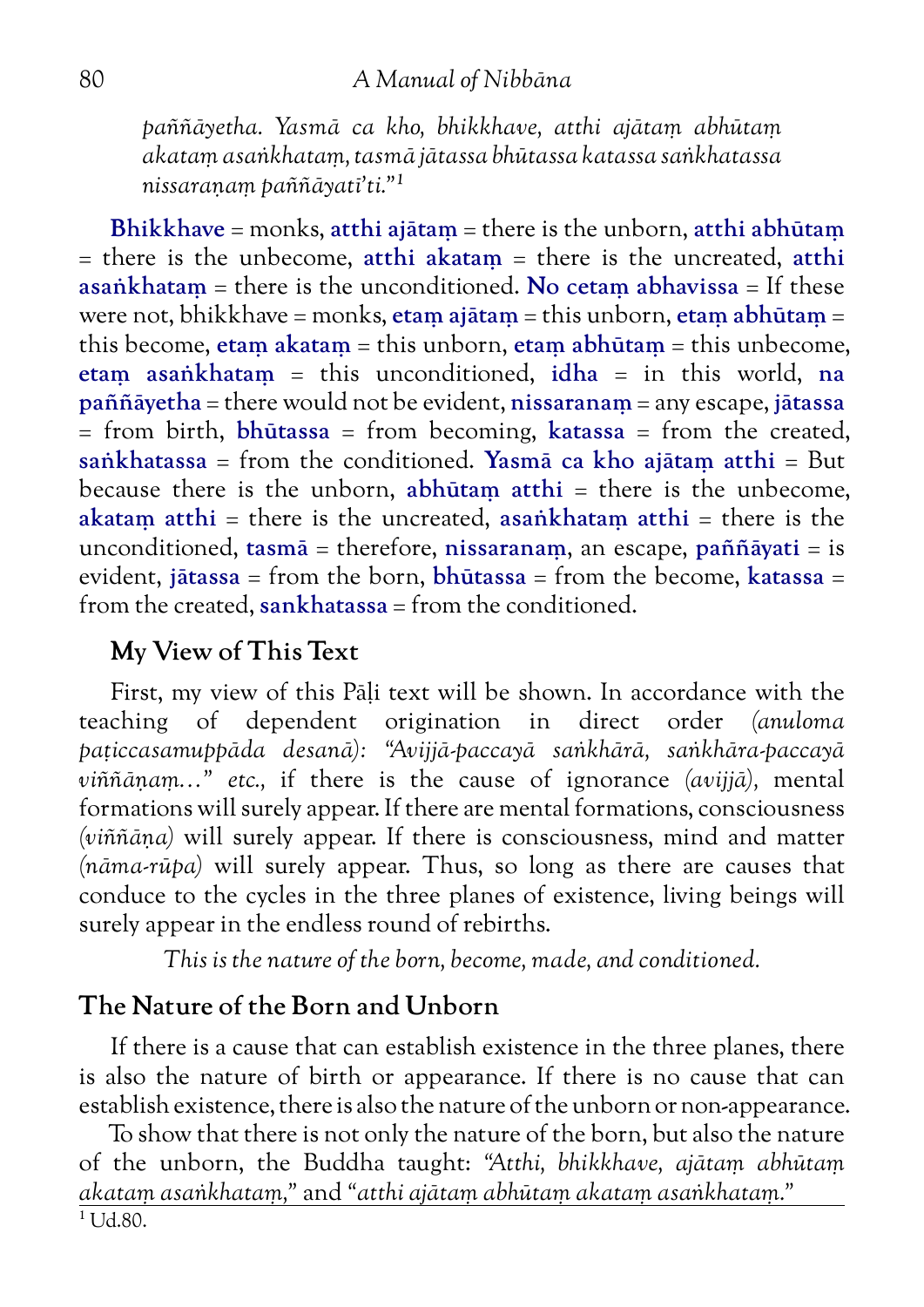<span id="page-86-0"></span>For the remaining terms please refer to the meanings as before.

If there was not the nature of non-appearance, greed always appear in living beings, and there would be even a moment of non-appearance. Hatred would have no moment of non-appearance; delusion would have no moment of non-appearance; ignorance would have no moment of nonappearance, and would be appearing incessantly in living beings throughout the endless round of rebirths, and there would never have been a moment of its non-appearance. If ignorance had been appearing incessantly, then mental formations of wholesome and unwholesome volitions would also be appearing incessantly. If the mental formations had been appearing incessantly, consciousness would have been appearing incessantly in the round of rebirths. As a result, there could never be the cessation and escape from the three planes of existence in *saṃsāra.*

In another way: if there was not the nature of non-appearance, but only the nature of appearance, evil deeds would appear incessantly in all living beings, which would always appear only in the four lower realms; and there would never have been the removal of unwholesome phenomena, freedom from them, or emancipation from the suffering of the lower realms. To show such meaning the Buddha taught: *"No cetaṃ, bhikkhave, abhavissa ajātaṃ abhūtaṃ akataṃ asaṅkhataṃ, nayidha jātassa bhūtassa katassa saṅkhatassa nissaraṇaṃ paññāyetha."*

There is indeed the nature of the unborn, non-appearance in the three planes of living beings. In living beings, ignorance *(avijjā)* always appears; only when knowledge *(vijjā)* is attained, then ignorance ceases and disappears; when mental formations do not appear; they cease and disappear, and living beings are free. To show this meaning the Buddha taught: *"Yasmā kho bhikkhave atthi ajātaṃ abhūtaṃ akataṃ asaṅkhataṃ, tasmā jātassa bhutassa katassa saṅkhatassa nissaraṇaṃ paññāyati."*

The term unbecome *(abhūtaṃ)* has the same meaning as unborn *(ajātaṃ).*

There is also the freedom from doing or the uncreated *(akataṃ atthi)* suffering in the three planes of living beings, and unconditioned *(asaṅkhataṃ atthi).* All terms refer to the great nibbāna.

This is the meaning that I prefer for "There is, monks, the unborn."

#### **The View of Teachers**

The teachers who prefer the arising of nibbāna as very subtle appearance do not take the meaning in that text; they take it that the Buddha said: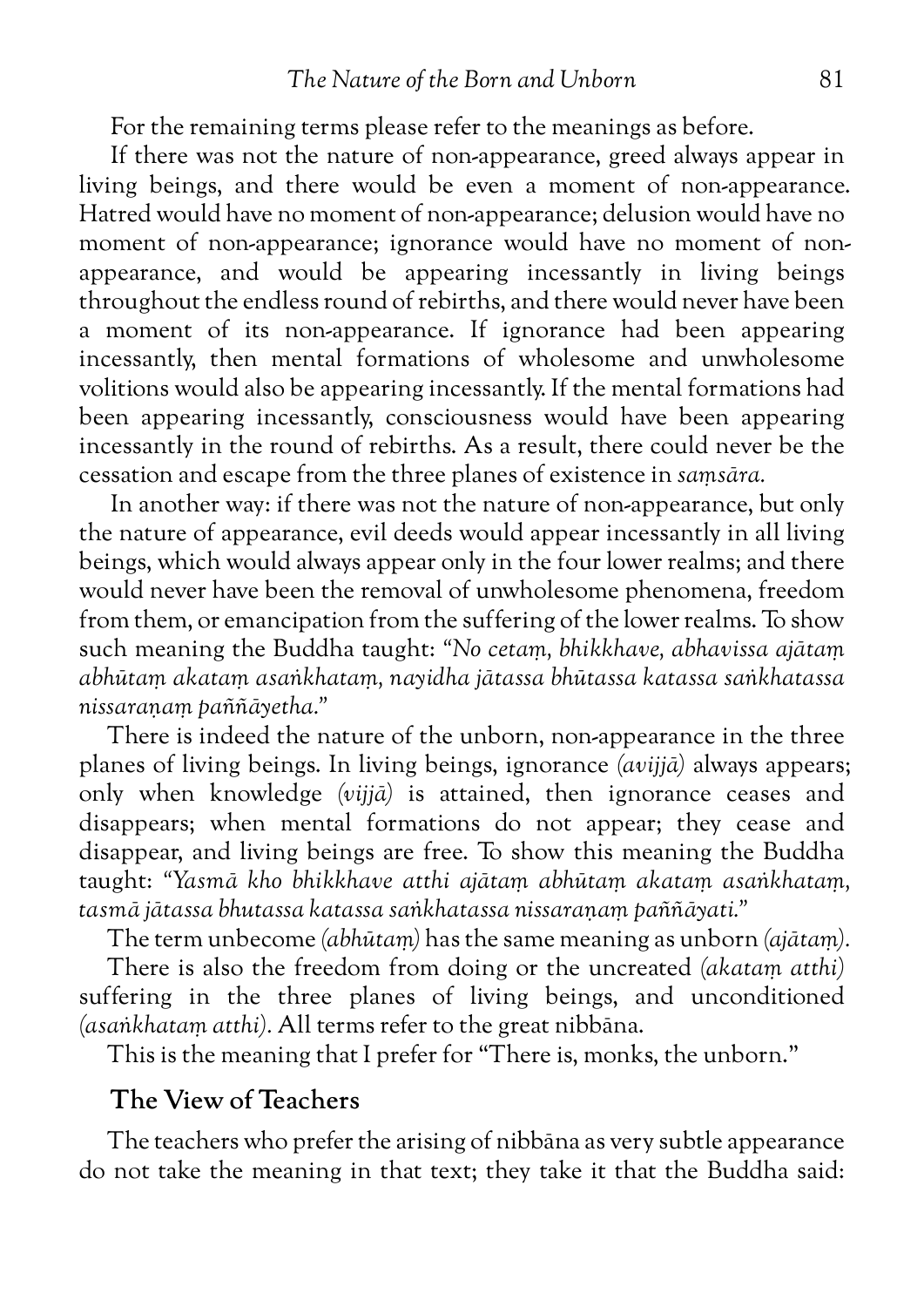<span id="page-87-0"></span>*"Ajataṃ abhūtaṃ"* referring to nibbāna as being absent of any coarse appearance as in the three planes of conditioned phenomena.

Also in the Commentary:–

*"Atha vā vedanādayo viya hetupaccayasamavāyasaṅkhātāya kāraṇasāmaggiyā na jātaṃ na nibbattanti* **ajātaṃ**. As it is not a phenomenon caused by favourable conditions, it is called unborn, non-appearance."

*"Kāraṇena vinā, sayameva vā na bhūtaṃ na pātubhūtaṃ na uppannanti* **abhūtaṃ**. As it is not a phenomenon arising without any cause, it is called unbecome, non-appearance."

Of these two, as commented: "It is not a phenomenon arising without any cause," they take the meaning of nibbāna as "Merely an arising phenomenon with any cause."

### **My View**

According to the Buddha, whatever kind of appearance it is, it is not without a cause. Hence, appearing due to a cause is one kind.

According to the wish of the holders of wrong-view of causelessness *(ahetuka-diṭṭhi),* blind chance *(adhicca-samuppannika-diṭṭhi),* whatever kind of appearing it is, it is not with any cause; hence the appearing not due to any cause is another kind. Thus, there are two kinds of appearing.

Of these two, in nibbāna there is neither any appearing caused by favourable conditions, nor any other appearing without any cause. Thus, to reject all kinds of appearing the Buddha said: *"Ajataṃ, abhūtaṃ."*

This is the meaning of the passage from the Commentary.

Still in accordance with this Commentary, nibbāna is completely free from any kind of appearing; there is neither coarse appearing, nor very subtle appearing; thus the commentator has shown the meaning.

This is my view. You may take whichever you like.

In the Udāna text beginning with *"Atthi bhikkhave tadāyatanaṃ,"* the teacher commentator has said: *"tadāyatananti taṃ kāraṇaṃ"* which means being the object of the path and the fruition, it is called "that faculty *(tadāyatana.)"*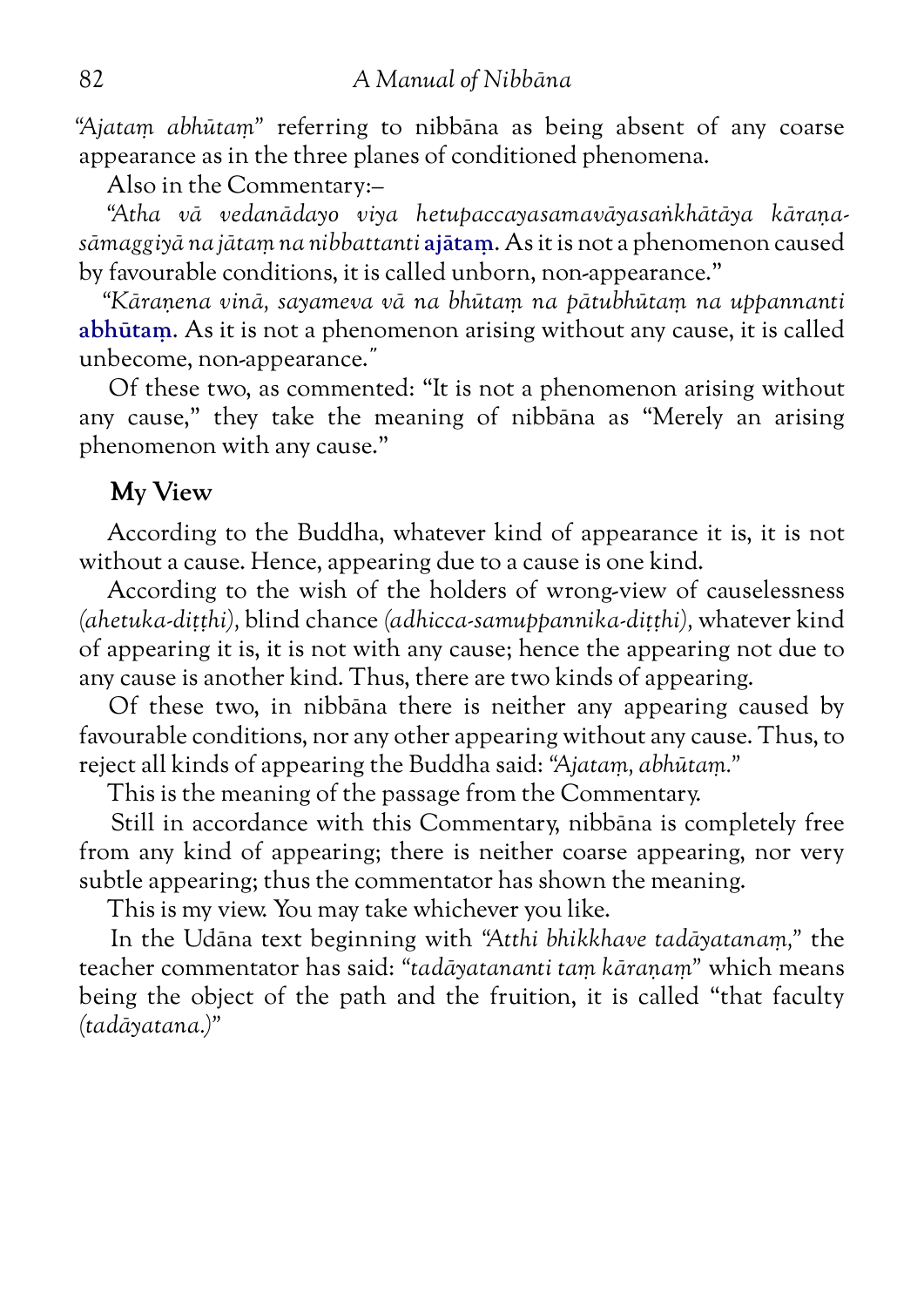# Editor's Note

The original text ends abruptly at the previous paragraph. Usually, there is [a colophon](http://www.aimwell.org/anatta.html#Conclusion) at the end of the Ledi Sayādaw's manuals, so I assume that the translation is incomplete.

The passage: *"tadāyatananti taṃ kāraṇaṃ,"* is from the commentary on the passage in the first discourse connected with nibbāna, the Paṭhama Nibbāna Paṭisaṃyutta Sutta, which describes nibbāna thus:–

*"Atthi, bhikkhave, tadāyatanaṃ, yattha neva pathavī na āpo na tejo na vāyo na ākāsānañcāyatanaṃ na viññāṇañcāyatanaṃ na ākiñcaññāyatanaṃ na nevasaññānāsaññāyatanaṃ nāyaṃ loko na paro loko na ca ubho candimasūriyā, tatrāpāhaṃ, bhikkhave, neva āgatiṃ vadāmi na gatiṃ na ṭhitiṃ na cutiṃ na upapattiṃ, appatiṭṭhaṃ appavattaṃ anārammaṇamevetaṃ, esevanto dukkhassā'ti"*

"There is, monks, that faculty where there is neither solidity, nor fluidity, nor temperature, nor pressure, nor the faculty of space, nor the faculty of consciousness, nor the faculty of nothingness, nor the faculty of neither-perception-nor-nonperception. Where there is neither this world, not the other world, no sun and moon. There, monks, I declare there is neither coming nor going, nor standing still, no passing away nor arising, no establishment nor evolving nor any supporting object. This is the end of suffering."1

If I can find the missing portion, I will try to add it later.

 $1$  Ud.80.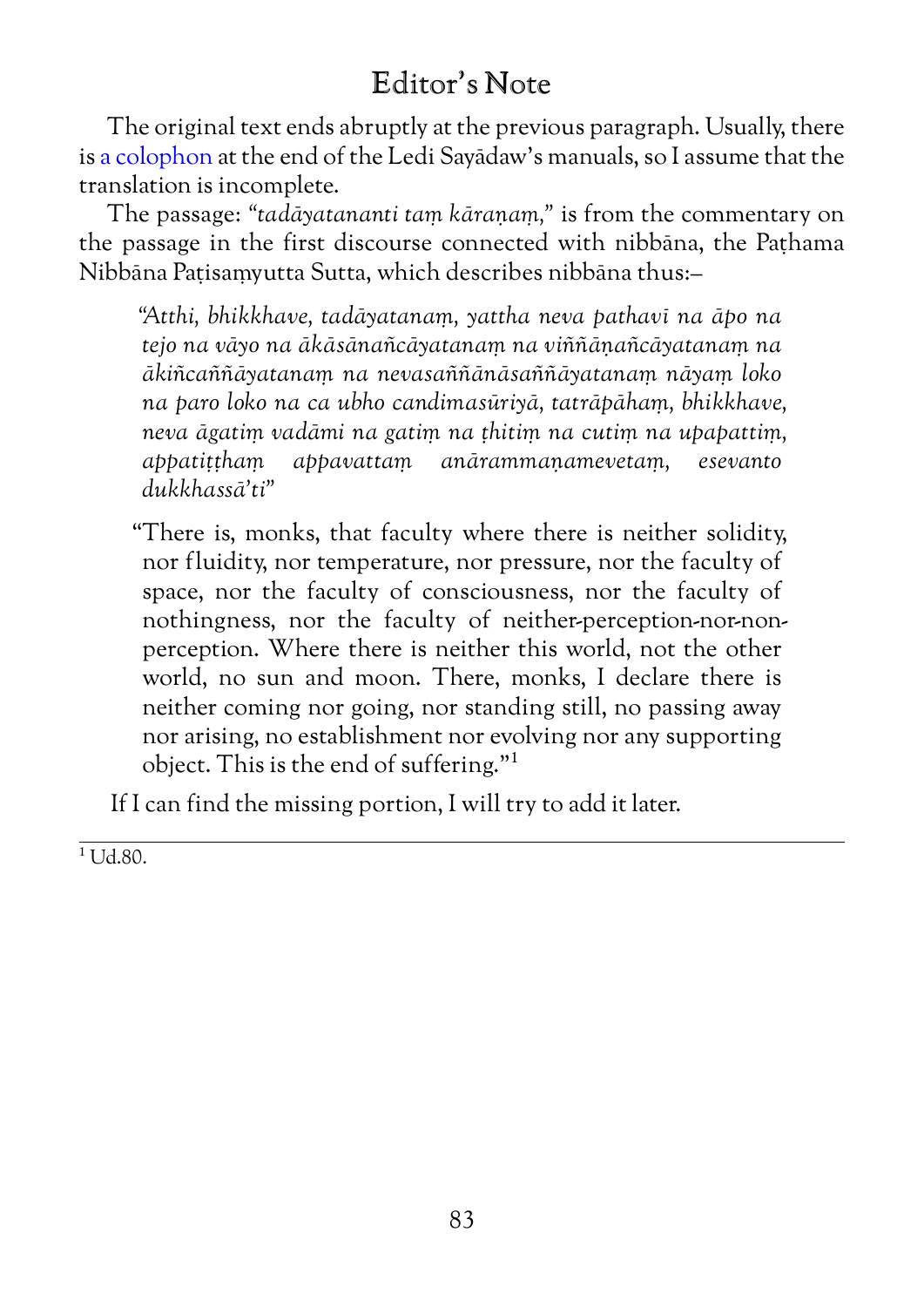# Abbreviations

| А.                      | Aṅguttaranikāya                      |
|-------------------------|--------------------------------------|
| CST4                    | Chattha Sangāyana Tipitaka version 4 |
| D.                      | Dighanikāya                          |
| Dhp.                    | Dhammapada                           |
| Dhp.A.                  | Dhammapada Commentary                |
| Dhs.                    | Dhammasangani                        |
| ed.                     | Editor                               |
| i.                      | Volume One                           |
| ii.                     | Volume Two                           |
| iii.                    | Volume Three                         |
| iv.                     | Volume Four                          |
| V.                      | <b>Volume Five</b>                   |
| Iti.                    | Itivuttaka                           |
| Iti.A.                  | Itivuttaka Commentary                |
| М.                      | Majjhimanikāya                       |
| Miln.                   | Milindapañha                         |
| Nd1.                    | Mahāniddesa                          |
| Nd <sub>2</sub> .       | Cūlaniddesa                          |
| Netti.                  | Nettippakarana                       |
| <b>PTS</b>              | Pali Text Society                    |
| Pts.                    | Pațisambhidāmagga                    |
| Pug.                    | Puggalapaññatti                      |
| S.                      | Saṃyuttanikāya                       |
| Sn.                     | Suttanipāta                          |
| Thag.                   | Theragāthā                           |
| Ud.                     | Udāna                                |
| $\overline{\mathbf{V}}$ | verse                                |
| <b>VV</b>               | verses                               |
| Vbh.                    | Vibhanga                             |
| Vism.                   | Visuddhimagga                        |
| Vv.                     | Vimānavatthu                         |
|                         |                                      |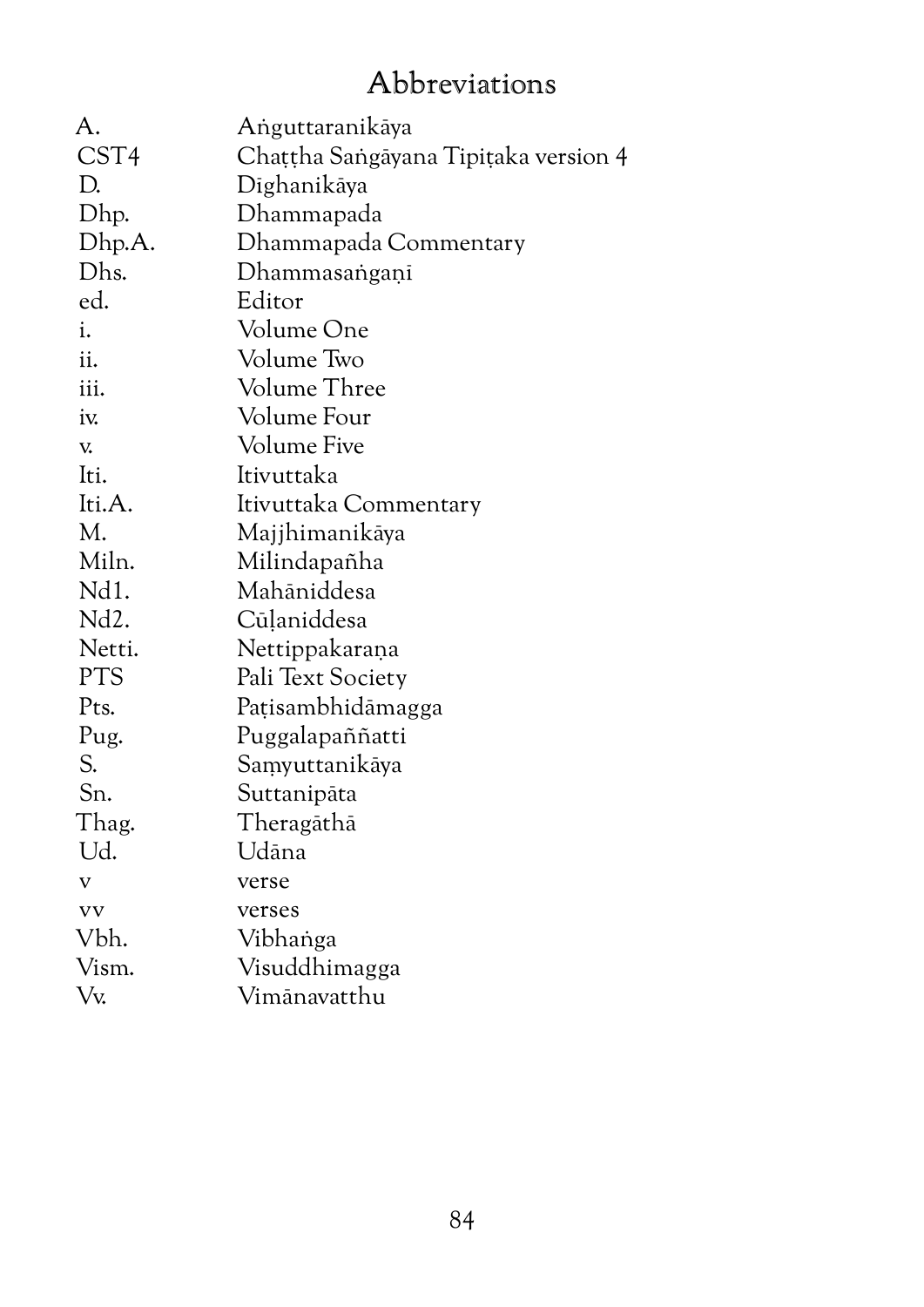# Index

### Sources

Abhidhammatthasaṅgaha, [1,](#page-6-0) [3,](#page-8-0) [25](#page-30-0), [37](#page-42-0), [41,](#page-46-0) [68,](#page-73-0) [69](#page-74-0) Aggivaccha Sutta, [46](#page-51-0) Itivuttaka, [17,](#page-22-0) [39](#page-44-0), [40](#page-45-0), [54,](#page-59-0) [66,](#page-71-0) [67,](#page-72-0) [70](#page-75-0), [75](#page-80-0), [79](#page-84-0) Nakhasikhā Suttaṃ, [71](#page-76-0) Nidāna Suttaṃ, [45](#page-50-0) Pabbata Suttaṃ, [74](#page-79-0) Pathavī Suttaṃ, [73](#page-78-0) Pokkharaṇī Suttaṃ, [73](#page-78-0) Sambhejja Udaka Suttaṃ, [73](#page-78-0) Samudda Suttaṃ, [73](#page-78-0) Upasīva-māṇava-Pucchā, [49](#page-54-0)

### A

 $85$ abandoned *(samuccheda),* [16](#page-21-0) absorption *(jhāna),* [26](#page-31-0) on cessation *(nirodha-samāpatti),* [55](#page-60-0) on infinite consciousness *(viññāṇañcāyatana),* [35,](#page-40-0) [55](#page-60-0) on infinite space *(ākāsānañcāyatana),* [35,](#page-40-0) [55](#page-60-0) on neither-perception-nor-nonperception *(nevasaññānāsaññāyatana),* [35](#page-40-0) on nothingness *(ākiñcaññāyatana),* [35,](#page-40-0) [49](#page-54-0), [55](#page-60-0) aggregates *(khandhā),* [2](#page-7-0) anger *(dosa),* [62](#page-67-0) annihilation-view *(uccheda diṭṭhi),* [51](#page-56-0) appears *(upapajjati),* [47](#page-52-0) appeased *(nibbuto),* [47](#page-52-0) arisen *(uppanna),* [69](#page-74-0) arising *(uppāda),* [4](#page-9-0) attachment to formless realms *(arūparāga),* [6](#page-11-0) attachment to the realms of form *(rūparāga),* [6](#page-11-0) attained to safety *(khemappatta),* [79](#page-84-0) attained to view *(diṭṭhipatto),* [38](#page-43-0) attention *(manasikāra),* [62](#page-67-0)

### B

belonging to the next world *(samparāyikā),* [68](#page-73-0), [69](#page-74-0) birth *(jāti),* [4,](#page-9-0) [40](#page-45-0) bliss of peace *(santisukha),* [11](#page-16-0) body-witness *(kāyasakkhi),* [38](#page-43-0) bondage *(upadhi),* [17](#page-22-0) born *(jāta),* [69](#page-74-0)

# $\Gamma$

ceased *(niruddhā),* [47](#page-52-0) cessation *(nibbāna)* by cutting off *(samuccheda-nibbāna),* [25,](#page-30-0) [37,](#page-42-0) [79](#page-84-0) by liberation *(nissaraṇa-nibbāna),* [25](#page-30-0) by suppression *(vikkhambhananibbāna),* [25,](#page-30-0) [34,](#page-39-0) [79](#page-84-0) by tranquillising *(paṭippassaddhinibbāna),* [25](#page-30-0) of defilements *(kilesa-nibbāna),* [37](#page-42-0) of materiality born from kamma *(cuti-kammaja-rūpa),* [43,](#page-48-0) [54](#page-59-0) of perception and feeling *(nirodhasamāpatti),* [35](#page-40-0) of the aggregates *(khandhaparinibbāna),* [38](#page-43-0) to be experienced here and now *(diṭṭhadhamma-nibbāna),* [58](#page-63-0) with remainder *(sa-upādisesanibbāna),* [7](#page-12-0), [37](#page-42-0), [38,](#page-43-0) [68,](#page-73-0) [79](#page-84-0) without remainder *(anupādisesanibbāna),* [7](#page-12-0), [38](#page-43-0), [54,](#page-59-0) [68](#page-73-0) changeable phenomenon *(vipariṇāma dhamma),* [11](#page-16-0) characteristic of peace *(santilakkhaṇa),* [3](#page-8-0) characteristics *(lakkhaṇa),* [24](#page-29-0) clinging *(upādāna),* [77](#page-82-0) conceit *(māna),* [6](#page-11-0) concept *(paññatti),* [2,](#page-7-0) [15,](#page-20-0) [39](#page-44-0) conditioned things *(saṅkhārā),* [59](#page-64-0) confidence *(saddhā),* [62](#page-67-0)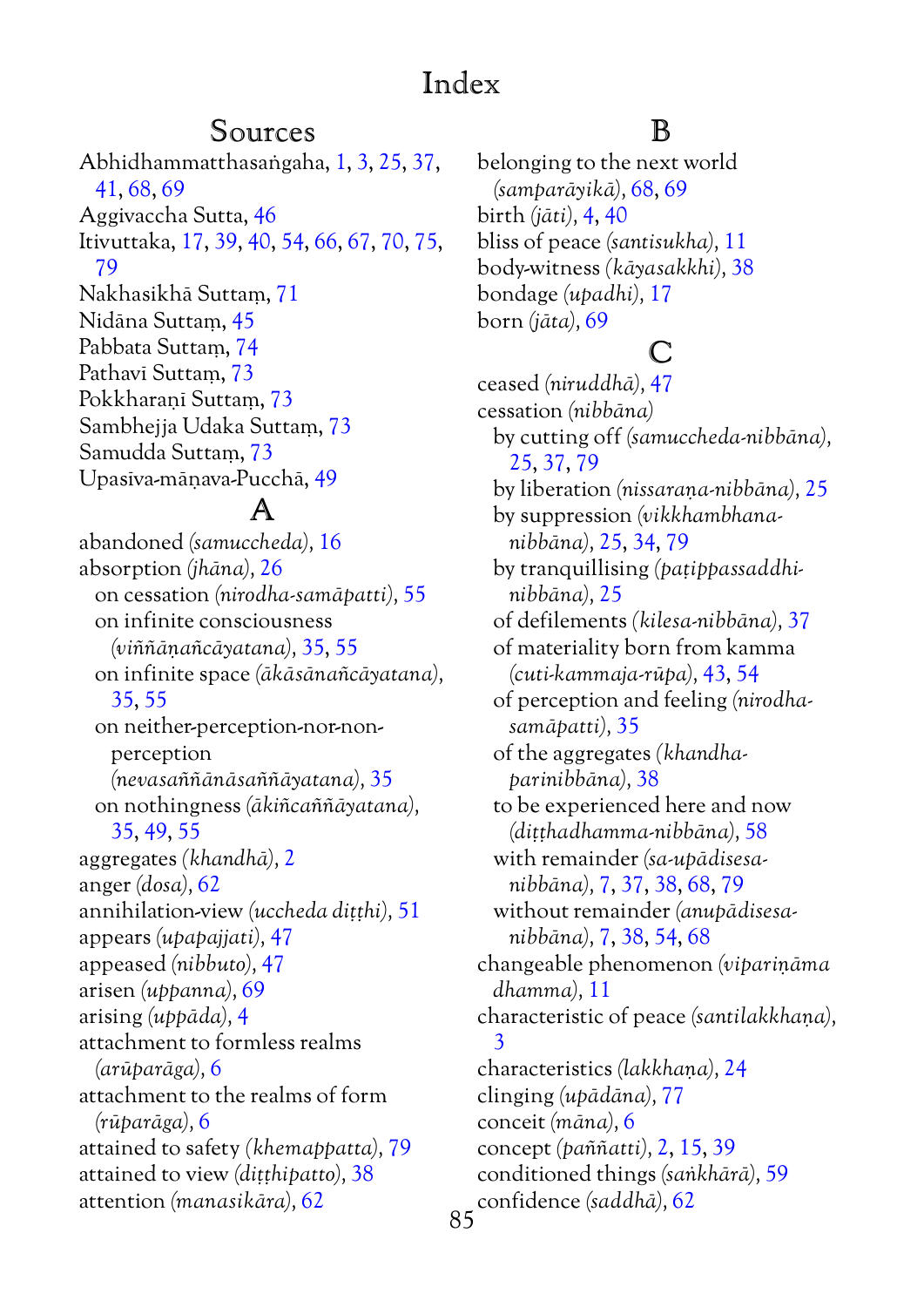### 86 *Index*

consciousness *(viññāṇa),* [80](#page-85-0) contact *(phassa),* [62](#page-67-0) craving *(taṇhā),* [45,](#page-50-0) [52](#page-57-0) for existence *(bhava-taṇhā),* [10](#page-15-0), [14](#page-19-0) for formlessness *(arūpa-taṇhā),* [50](#page-55-0) cycle *(vaṭṭa)* of resultants *(vaṭṭa-vipāka),* [7](#page-12-0) of suffering *(vaṭṭa-dukkha),* [24](#page-29-0)

### D

death *(maraṇaṃ),* [4](#page-9-0) deep *(gambhīra),* [66](#page-71-0) defilements *(kilesā),* [3](#page-8-0) delicate *(sukhuma),* [24](#page-29-0) delusion *(moha),* [3](#page-8-0), [24](#page-29-0), [62](#page-67-0) dependent origination *(paṭiccasamuppāda),* [2,](#page-7-0) [80](#page-85-0) desirelessness *(appaṇihita),* [41](#page-46-0) difficult to understand *(duranubodha),* [66](#page-71-0) divisible by their attributes *(ākārabhedena),* [13](#page-18-0) does not appear *(nippajjati),* [47](#page-52-0) doubt *(vicikicchā),* [18](#page-23-0) dread *(ottappa),* [62](#page-67-0)

### $\mathbf{E}$

effort *(viriya),* [62](#page-67-0) eight great attainments *(mahaggatasamāpatti),* [35](#page-40-0) elements *(dhātu),* [2](#page-7-0) ended *(khīnā),* [47](#page-52-0) eternal *(sassata),* [68](#page-73-0) eternal round of rebirths *(anamatagga saṃsāra),* [66](#page-71-0) eternity-view *(atthi-diṭṭhi),* [51](#page-56-0) existing *(vattamānā),* [40](#page-45-0) extreme views *(antaggāhikā-diṭṭhi),* [5](#page-10-0)  $\mathbf F$ faith-follower *(saddhānusārī),* [38](#page-43-0)

fatalistic wrong views *(niyata micchā-*

*diṭṭhi),* [5](#page-10-0)

final cessation *(parinibbāna),* [8,](#page-13-0) [13](#page-18-0), [38](#page-43-0), [68](#page-73-0), [76](#page-81-0) final thought moment *(parinibbānacuti),* [52](#page-57-0) fixed wrong-views *(niyata-micchādiṭṭhi),* [23](#page-28-0) forty attributes *(cattārisāya ākārehi),* [59](#page-64-0) fruition *(phala),* [3](#page-8-0) of Arahantship *(arahatta-phala),* [11](#page-16-0) fruition-consciousness *(phala-citta),* [11](#page-16-0) function *(kicca)* of abandoning *(pahāna-kicca),* [16](#page-21-0) of development *(bhāvanā-kicca),* [16](#page-21-0) of encountering *(sacchikaraṇa-kicca),* [17](#page-22-0) function *(rasa),* [24](#page-29-0) function of cutting off *(samucchedakicca),* [37](#page-42-0) function of suppression *(vikkhambhana-kicca),* [37](#page-42-0)

### G

generosity *(dāna),* [62](#page-67-0) great Earth *(mahā-paṭhavī),* [71](#page-76-0) greed *(lobha),* [62](#page-67-0)

# $H$

happiness *(somanassa),* [58](#page-63-0) happiness *(sukha)* of cessation *(santi-sukha),* [21,](#page-26-0) [22,](#page-27-0) [59](#page-64-0) of enjoyment *(vedayita-sukha),* [21](#page-26-0), [22](#page-27-0) hard to see *(duddasa),* [24,](#page-29-0) [66](#page-71-0) hatred *(byāpāda),* [5](#page-10-0)

### I

ignorance *(avijjā),* [3,](#page-8-0) [6,](#page-11-0) [24,](#page-29-0) [52](#page-57-0), [80](#page-85-0), [81](#page-86-0) immoral deeds *(akusalakammapaṭha),* [20](#page-25-0) impermanence *(anicca),* [4](#page-9-0), [24](#page-29-0) impulsion consciousness *(javana citta),* [11](#page-16-0) initial application *(vitakka),* [34,](#page-39-0) [57](#page-62-0), [62](#page-67-0) insight knowledge *(vipassanā-ñāṇa),* [37](#page-42-0)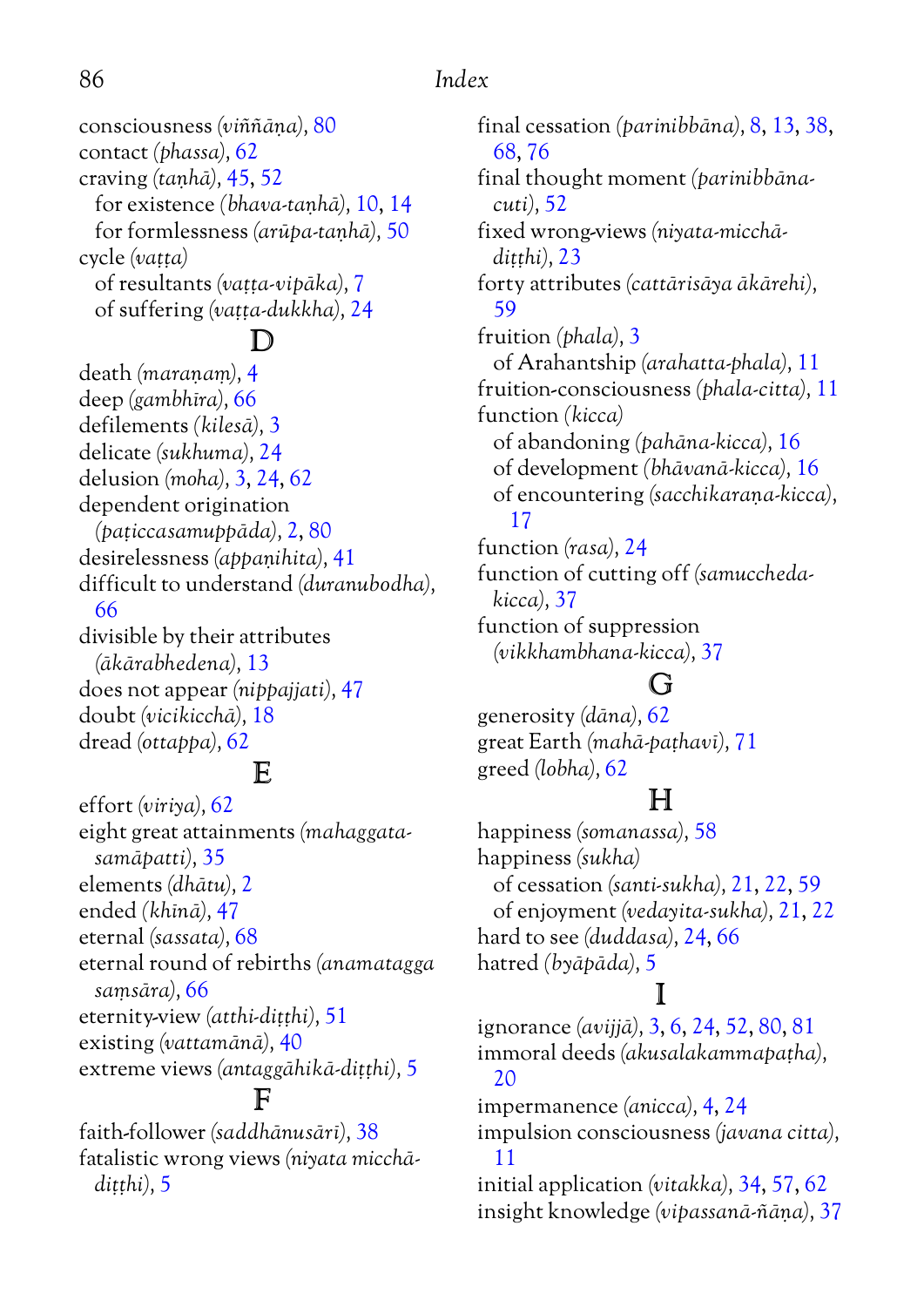# J

 $\mathbf K$ 

joy *(pīti),* [58](#page-63-0)

knowledge *(vijjā),* [81](#page-86-0) knowledge of discernment *(pariññā ñāṇa),* [16](#page-21-0)

### L

liberated through faith *(saddhāvimutto),* [38](#page-43-0) lower realms *(apāya),* [6,](#page-11-0) [10](#page-15-0) lust *(kāmarāga),* [5](#page-10-0)

#### M

manifestation *(paccupaṭṭhāna),* [24](#page-29-0) mental concomitant *(cetasikā),* [3](#page-8-0) mind and matter *(nāma-rūpa),* [80](#page-85-0) mindfulness *(sati),* [62](#page-67-0) misconduct *(duccarita),* [18](#page-23-0) momentary cessation *(tadaṅganibbāna),* [25,](#page-30-0) [28,](#page-33-0) [37](#page-42-0) morality *(sīla),* [62](#page-67-0)

### N

nature of peace *(santisabhāva),* [3](#page-8-0) neither-perception-nor-non-perception *(nevasaññānāsaññāyatana),* [55](#page-60-0) nihilism *(natthika-diṭṭhi),* [51](#page-56-0) non-provisional sense *(nippariyāyena),* [79](#page-84-0) Non-returner *(anāgāmi),* [76](#page-81-0)

not-self *(anatta),* [25](#page-30-0)

# O

obstacle *(palibodha),* [11](#page-16-0) Once-returner *(sakadāgāmi),* [76](#page-81-0) one-pointedness *(ekaggatā),* [62](#page-67-0) ordinary person *(puthujjana),* [64](#page-69-0)

### P

path *(magga),* [3](#page-8-0) knowledge *(magga-ñāṇa),* [2](#page-7-0) of Arahantship *(arahatta-magga),* [6](#page-11-0) of Non-returning *(anāgāmi-magga),* [5](#page-10-0)

of Once-returning *(sakadāgāmimagga),* [5](#page-10-0) of Stream-winning *(sotāpatti-magga),* [23](#page-28-0) peace *(santi),* [58](#page-63-0) peaceful *(santa),* [66](#page-71-0) perfections *(pāramī),* [11](#page-16-0), [15](#page-20-0), [24,](#page-29-0) [72](#page-77-0) permanent *(nicca),* [68](#page-73-0) personality-view *(sakkāya-diṭṭhi),* [3](#page-8-0), [18](#page-23-0) pleasurable feelings *(sukha-vedanā),* [58](#page-63-0) profound *(gambhīra),* [24](#page-29-0) provisional sense *(pariyāyena),* [79](#page-84-0) proximate cause *(padaṭṭhāna),* [24](#page-29-0) purification *(visuddhi)* of mind *(citta-visuddhi),* [11](#page-16-0) of morality *(sīla-visuddhi),* [11](#page-16-0)

### R

rapture *(pīti),* [34](#page-39-0) restlessness *(uddhacca),* [6](#page-11-0) round of rebirth *(saṃsāra),* [24](#page-29-0)

### S

sceptical doubt *(vicikicchā),* [4,](#page-9-0) [5,](#page-10-0) [7](#page-12-0), [75](#page-80-0) self *(atta),* [26,](#page-31-0) [51](#page-56-0) sensual craving *(kāmataṇhā),* [14](#page-19-0) shame *(hirī),* [62](#page-67-0) signed *(sanimitta),* [4](#page-9-0) signless *(animitta),* [4,](#page-9-0) [12,](#page-17-0) [14](#page-19-0), [41](#page-46-0) stable *(dhuva),* [68](#page-73-0) Stream-winner *(sotāpanna),* [3,](#page-8-0) [71](#page-76-0) subject to change *(vipariṇāma),* [59](#page-64-0) sublime *(paṇīta),* [66](#page-71-0) suffering *(dukkha)* of change *(vipariṇāma-dukkha),* [63](#page-68-0) of exertion *(palibodha-dukkha),* [11](#page-16-0) of mental formations *(saṅkhāradukkha),* [63](#page-68-0) of physical pain *(dukkha-dukkha),* [63](#page-68-0) suppression *(vikkhambhaṇa),* [16](#page-21-0) supramundane *(lokuttara),* [2](#page-7-0) sustained application *(vicāra),* [34,](#page-39-0) [57,](#page-62-0) [62](#page-67-0)